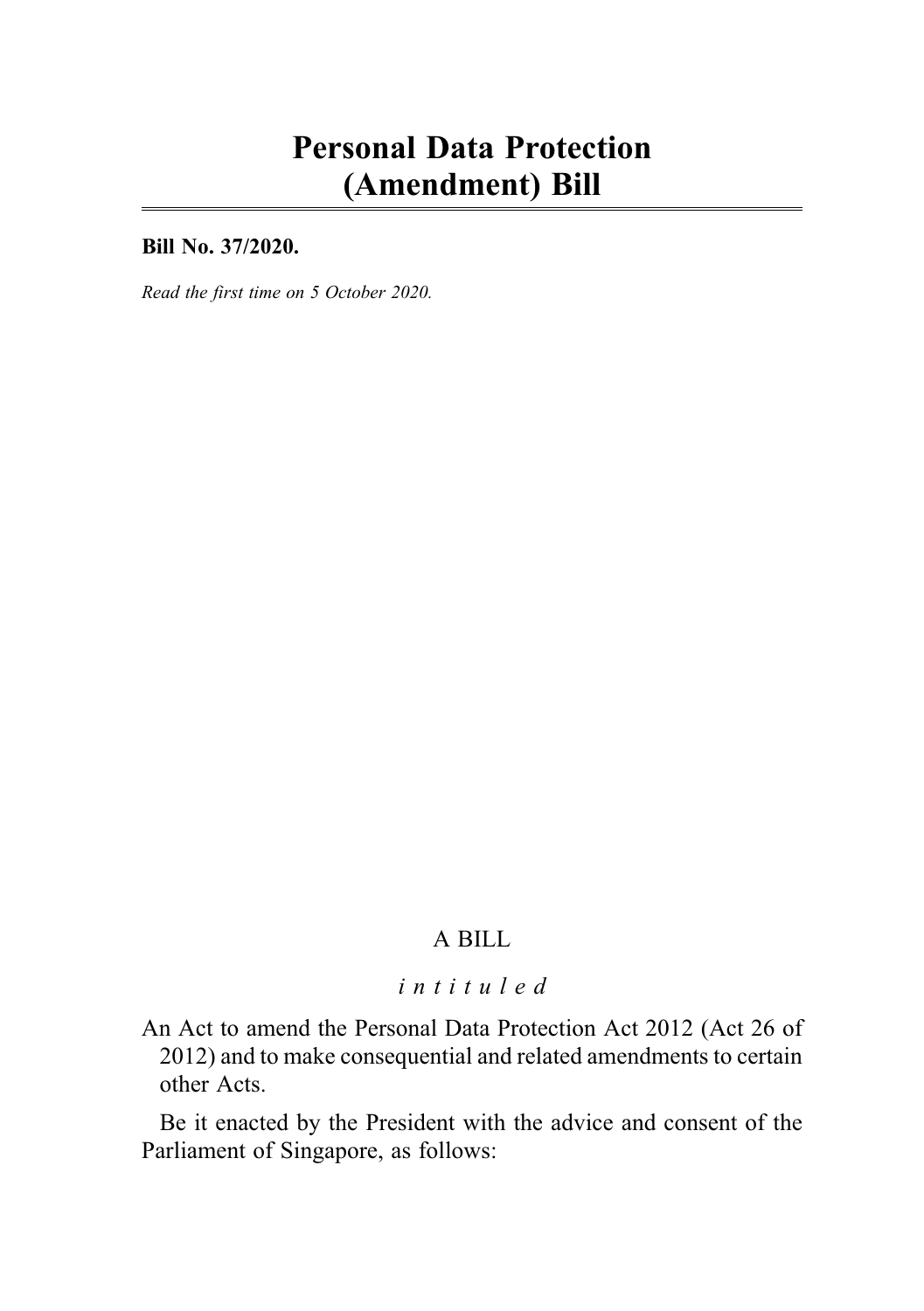### Short title and commencement

1. This Act is the Personal Data Protection (Amendment) Act 2020 and comes into operation on a date that the Minister appoints by notification in the Gazette.

#### <sup>5</sup> Amendment of section 2

2. Section 2(1) of the Personal Data Protection Act 2012 (called in this Act the principal Act) is amended —

- (a) by deleting the definitions of "Appeal Committee" and "Appeal Panel" and substituting the following definitions:
- <sup>10</sup> " "Appeal Committee" means a Data Protection Appeal Committee constituted under section 48P(4), read with the Seventh Schedule;

# "Appeal Panel" means the Data Protection 15 Appeal Panel established by section 48P(1);";

(b) by inserting, immediately after the definition of "data intermediary", the following definition:

" "derived personal data" —

- (a) means personal data about an <sup>20</sup> individual that is derived by an organisation in the course of business from other personal data, about the individual or another individual, in the possession or <sup>25</sup> under the control of the organisation; but
	- (b) does not include personal data derived by the organisation using any prescribed means or method;";
- <sup>30</sup> (c) by deleting the words "Fourth Schedule" in the definition of "prescribed healthcare body" and substituting the words "Second Schedule";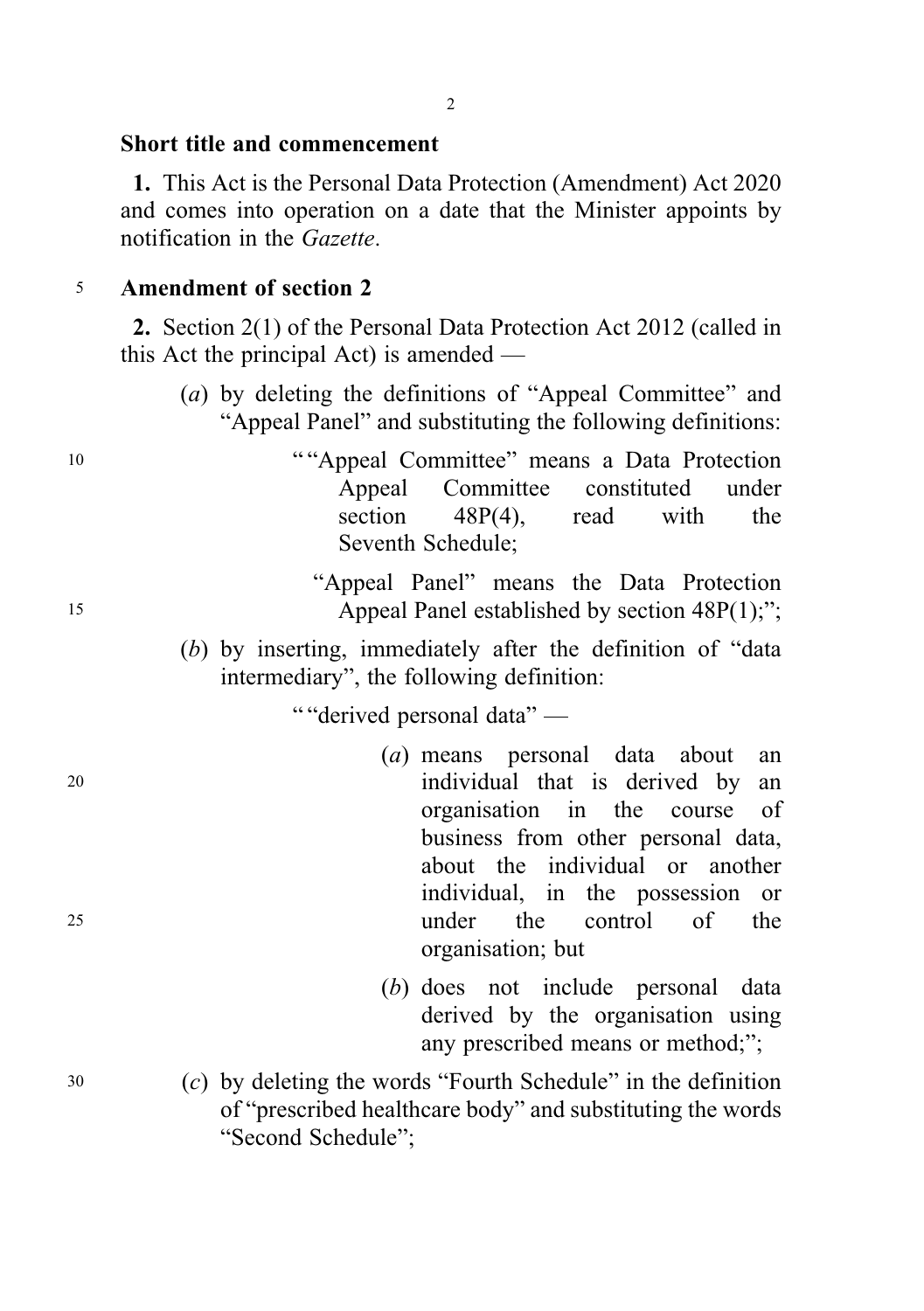- (d) by deleting the words "section 21(4) and the Fourth Schedule" in the definition of "prescribed law enforcement agency" and substituting the words "sections 21(4) and 26D(6) and the Second Schedule"; and
- (e) by deleting the full-stop at the end of the definition of  $\frac{5}{5}$ "tribunal" and substituting a semi-colon, and by inserting immediately thereafter the following definitions:
	- " "user activity data", in relation to an organisation, means personal data about an individual that is created in the course or as a result of the <sup>10</sup> individual's use of any product or service provided by the organisation;
		- "user-provided data", in relation to an organisation, means personal data provided by an individual to the organisation.". 15

#### Amendment of section 4

- 3. Section 4 of the principal Act is amended
	- (a) by deleting the words "Parts III to VI" in subsections  $(1)$ and  $(6)(a)$  and  $(b)$  and substituting in each case the words "Parts III, IV, V, VI, VIA and VIB"; 20
	- (b) by deleting paragraph  $(c)$  of subsection (1) and substituting the following paragraph:

"(c) any public agency; or";

- (c) by deleting the words "Parts III to VI (except for section 24 (protection of personal data) and section 25 (retention of <sup>25</sup> personal data))" in subsection (2) and substituting the words "Parts III, IV, V, VI (except sections 24 and 25), VIA (except sections  $26C(3)(a)$  and  $26E$ ) and VIB"; and
- (d) by deleting the words "Parts III to VI" in subsection (5) and substituting the words "Parts III, IV, V, VI and VIA".  $30$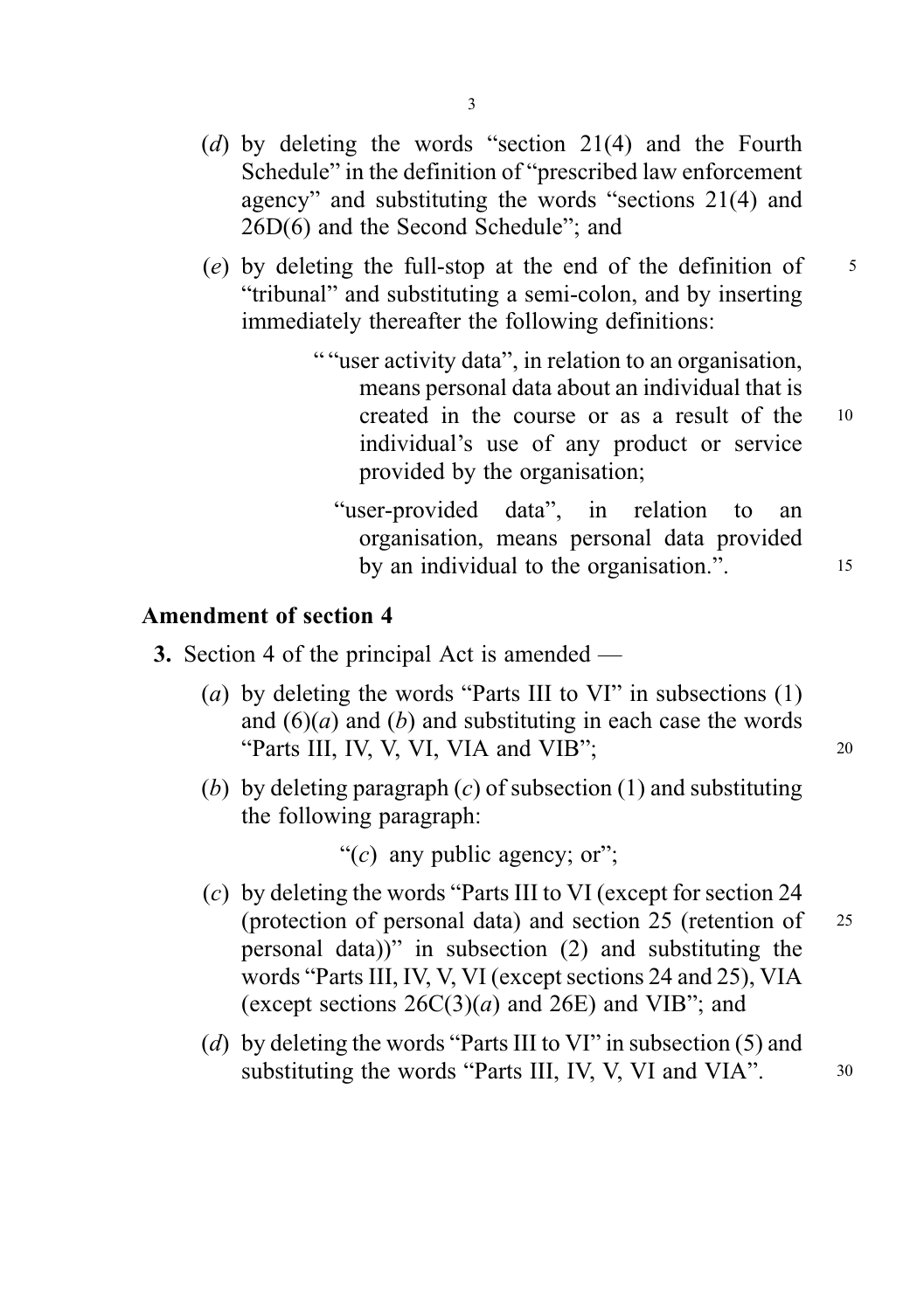# Amendment of heading to Part III

4. Part III of the principal Act is amended by inserting, immediately after the words "PROTECTION OF" in the Part heading, the words "AND ACCOUNTABILITY FOR".

## <sup>5</sup> Amendment of section 11

5. Section 11 of the principal Act is amended by inserting, immediately after subsection (5), the following subsection:

"(5A) Without limiting subsection (5), an organisation is deemed to have satisfied that subsection if the organisation <sup>10</sup> makes available the business contact information of any individual mentioned in subsection (3) in any prescribed manner.".

## Amendment of section 15

6. Section 15 of the principal Act is amended by inserting, <sup>15</sup> immediately after subsection (2), the following subsections:

"(3) Without limiting subsection (2) and subject to subsection  $(9)$ , an individual  $(P)$  who provides personal data to an organisation  $(A)$  with a view to P entering into a contract with  $\vec{A}$  is deemed to consent to the following where reasonably 20 necessary for the conclusion of the contract between  $P$  and  $\ddot{A}$ :

- (a) the disclosure of that personal data by  $\Lambda$  to another organisation  $(B)$ ;
- (b) the collection and use of that personal data by  $B$ ;
- $(c)$  the disclosure of that personal data by B to another <sup>25</sup> organisation.

(4) Where an organisation collects personal data disclosed to it by B under subsection (3)(c), subsection (3)(b) and (c) applies to the organisation as if the personal data were disclosed by  $A$  to the organisation under subsection  $(3)(a)$ .

<sup>30</sup> (5) Subsections (3) and (4) apply to personal data provided before the applicable date by an individual to an organisation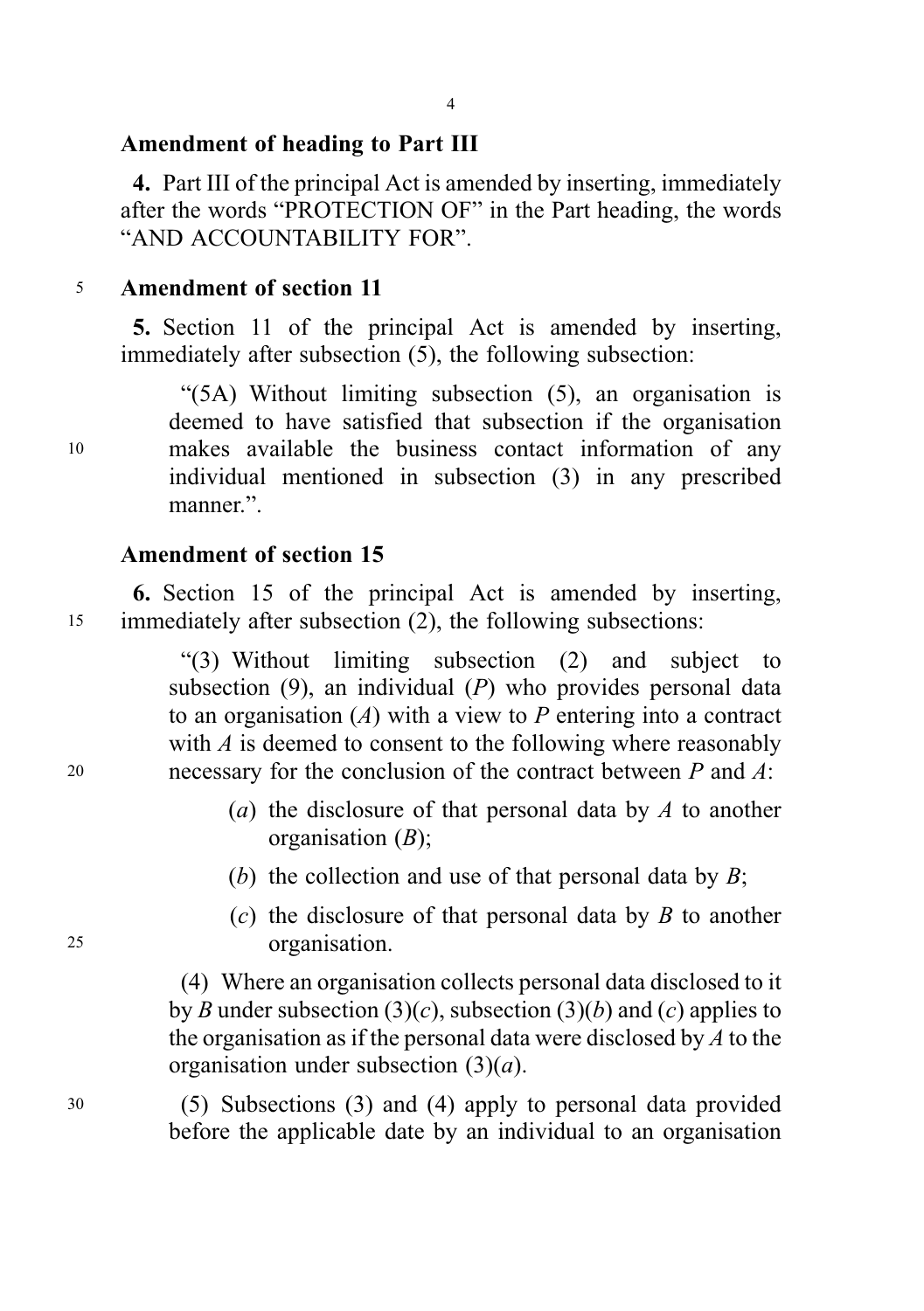with a view to the individual entering into a contract with the organisation —

- (a) on or after the applicable date; or
- (b) which contract was entered into before the applicable date and remains in force on that date,

as if subsections  $(3)$  and  $(4)$  —

- (c) were in force when the personal data was so provided; and
- (d) had continued in force until the applicable date.

(6) Without limiting subsection (2) and subject to <sup>10</sup> subsection  $(9)$ , an individual  $(P)$  who enters into a contract with an organisation  $(A)$  and provides personal data to  $A$ pursuant or in relation to that contract is deemed to consent to the following:

- (a) the disclosure of that personal data by  $\Lambda$  to another 15 organisation  $(B)$ , where the disclosure is reasonably necessary —
	- (i) for the performance of the contract between  $P$ and A; or
	- (ii) for the conclusion or performance of a contract 20 between  $\vec{A}$  and  $\vec{B}$  which is entered into at  $\vec{P}$ 's request, or which a reasonable person would consider to be in P's interest;
- (b) the collection and use of that personal data by  $B$ , where the collection and use are reasonably necessary 25 for any purpose mentioned in paragraph  $(a)$ ;
- $(c)$  the disclosure of that personal data by B to another organisation, where the disclosure is reasonably necessary for any purpose mentioned in  $\mathbf{p}$ aragraph  $(a)$ . 30

(7) Where an organisation collects personal data disclosed to it by B under subsection (6)(c), subsection (6)(b) and (c) applies to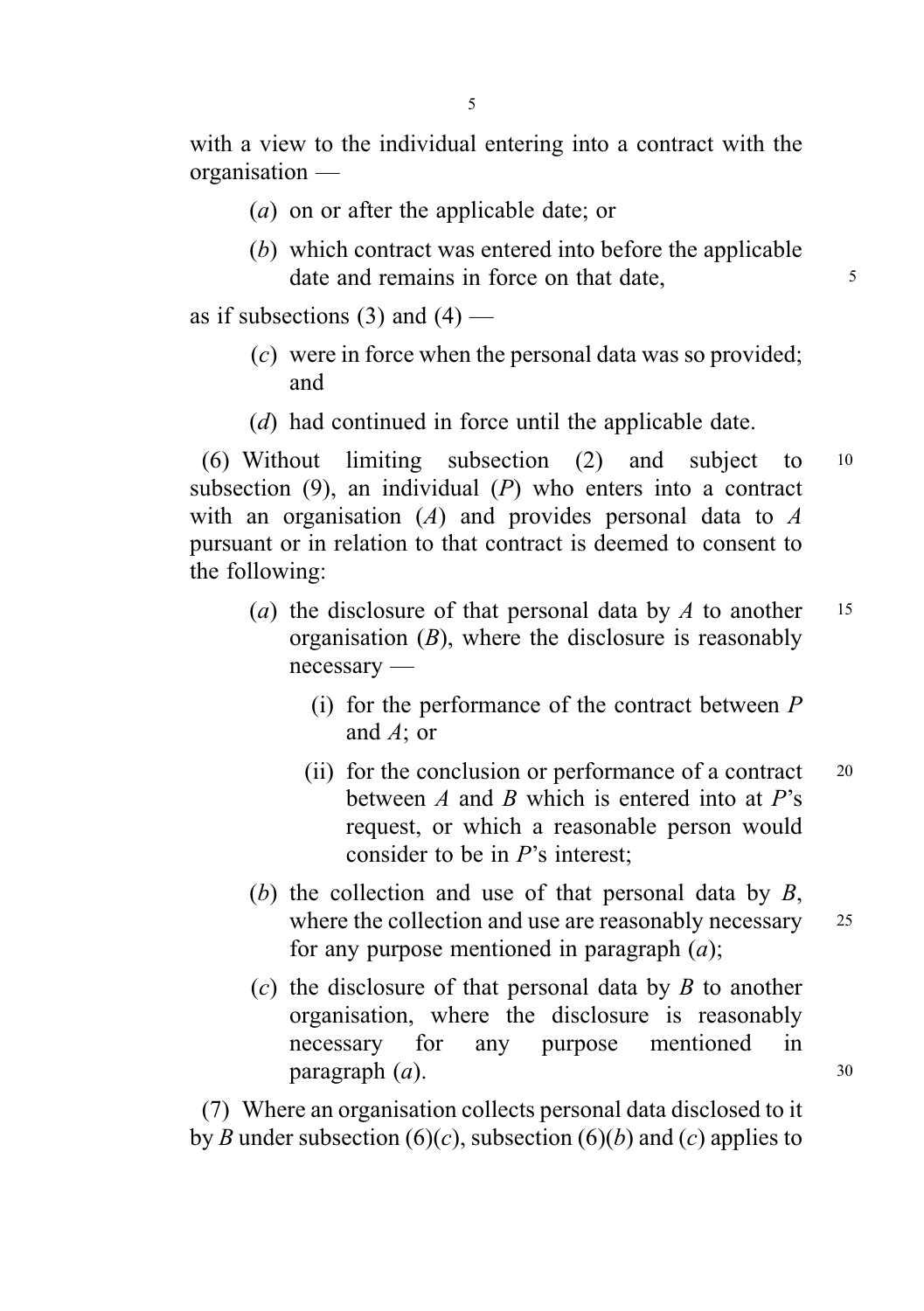the organisation as if the personal data were disclosed by  $A$  to the organisation under subsection  $(6)(a)$ .

(8) Subsections (6) and (7) apply to personal data provided before the applicable date by an individual to an organisation in <sup>5</sup> relation to a contract that the individual entered into before that date with the organisation, and which remains in force on that date, as if subsections  $(6)$  and  $(7)$  —

- (a) were in force when the personal data was so provided; and
- <sup>10</sup> (b) had continued in force until the applicable date.

(9) Subsections (3), (4), (5), (6), (7) and (8) do not affect any obligation under the contract between  $P$  and  $\Lambda$  that specifies or restricts —

- (a) the personal data provided by P that A may disclose to <sup>15</sup> another organisation; or
	- (b) the purposes for which  $A$  may disclose the personal data provided by  $P$  to another organisation.

(10) In this section, "applicable date" means the date of commencement of section 6 of the Personal Data Protection <sup>20</sup> (Amendment) Act 2020.".

# New section 15A

7. The principal Act is amended by inserting, immediately after section 15, the following section:

#### "Deemed consent by notification

<sup>25</sup> 15A.—(1) This section applies to the collection, use or disclosure of personal data about an individual by an organisation on or after the date of commencement of section 7 of the Personal Data Protection (Amendment) Act 2020.

<sup>30</sup> (2) Subject to subsection (3), an individual is deemed to consent to the collection, use or disclosure of personal data about the individual by an organisation if —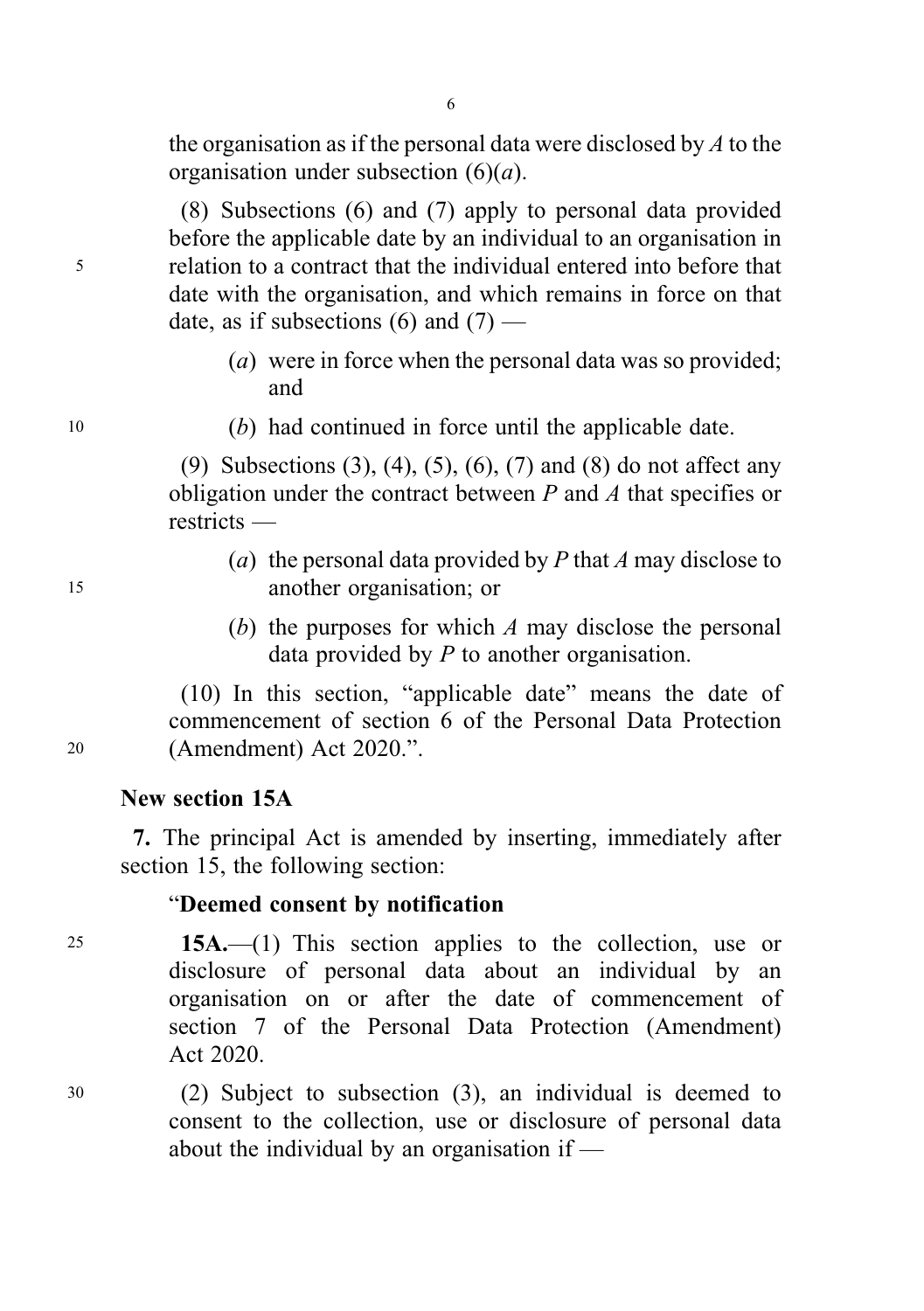- (a) the organisation satisfies the requirements in subsection (4); and
- (b) the individual does not notify the organisation, before the expiry of the period mentioned in subsection  $(4)(b)(iii)$ , that the individual does not  $5$ consent to the proposed collection, use or disclosure of the personal data by the organisation.

(3) Subsection (2) does not apply to the collection, use or disclosure of personal data about the individual for any prescribed purpose. 10

(4) For the purposes of subsection  $(2)(a)$ , the organisation must, before collecting, using or disclosing any personal data about the individual —

- (a) conduct an assessment to determine that the proposed collection, use or disclosure of the personal data is not 15 likely to have an adverse effect on the individual;
- (b) take reasonable steps to bring the following information to the attention of the individual:
	- (i) the organisation's intention to collect, use or disclose the personal data; 20
	- (ii) the purpose for which the personal data will be collected, used or disclosed;
	- (iii) a reasonable period within which, and a reasonable manner by which, the individual may notify the organisation that the individual 25 does not consent to the organisation's proposed collection, use or disclosure of the personal data; and
- (c) satisfy any other prescribed requirements.

(5) The organisation must, in respect of the assessment <sup>30</sup> mentioned in subsection  $(4)(a)$  —

(a) identify any adverse effect that the proposed collection, use or disclosure of the personal data for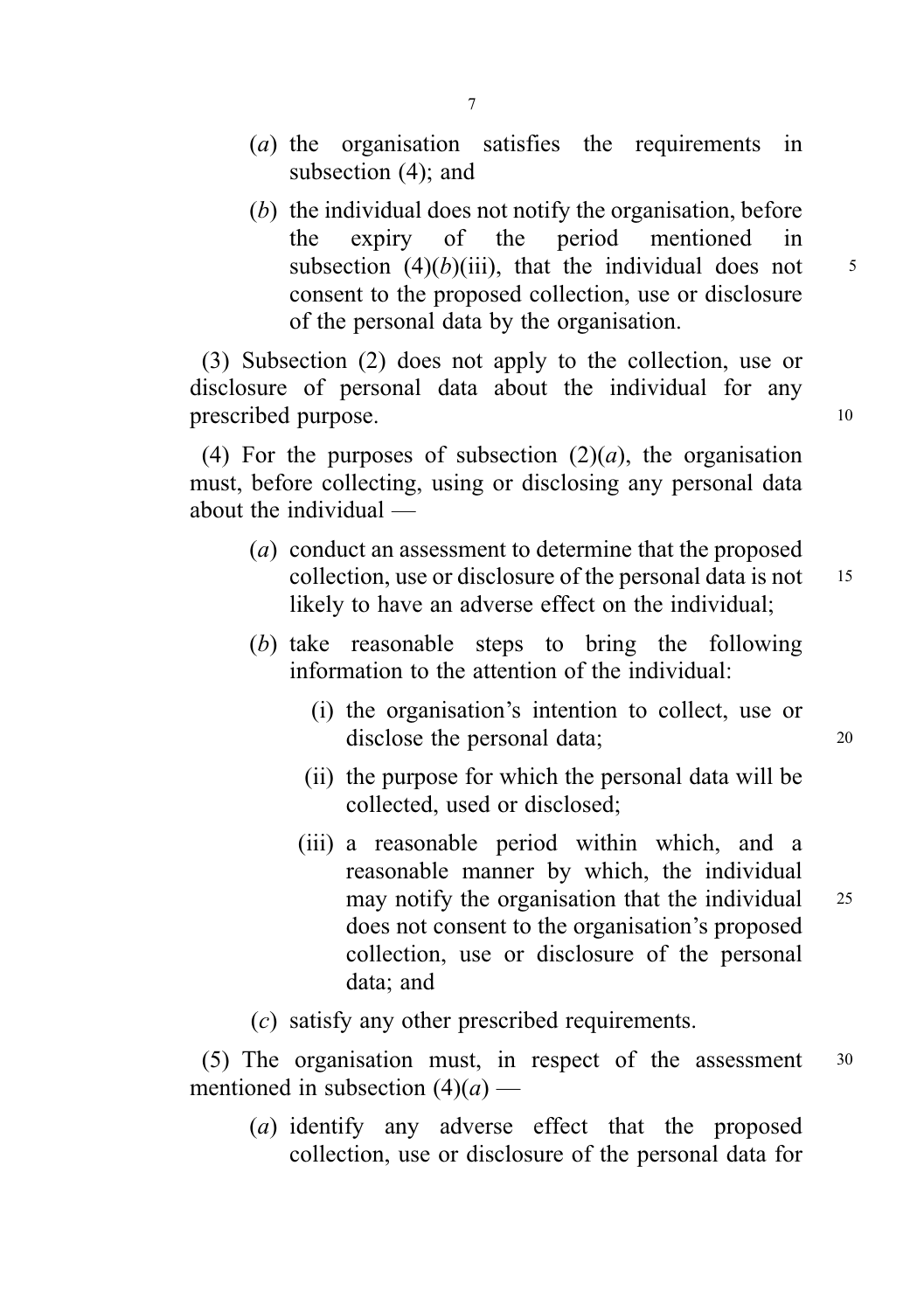the purpose concerned is likely to have on the individual;

- (b) identify and implement reasonable measures to  $-$ 
	- (i) eliminate the adverse effect;
- <sup>5</sup> (ii) reduce the likelihood that the adverse effect will occur; or
	- (iii) mitigate the adverse effect; and
	- (c) comply with any other prescribed requirements.".

#### Repeal and re-enactment of section 17

<sup>10</sup> 8. Section 17 of the principal Act is repealed and the following section substituted therefor:

#### "Collection, use and disclosure without consent

 $17$ —(1) An organisation may —

- (a) collect personal data about an individual, without the <sup>15</sup> consent of the individual or from a source other than the individual, in the circumstances or for the purposes, and subject to any condition, in the First Schedule or Part 1 of the Second Schedule;
- (b) use personal data about an individual without the <sup>20</sup> consent of the individual, in the circumstances or for the purposes, and subject to any condition, in the First Schedule or Part 2 of the Second Schedule; or
- (c) disclose personal data about an individual without the consent of the individual, in the circumstances or for <sup>25</sup> the purposes, and subject to any condition, in the First Schedule or Part 3 of the Second Schedule.

(2) Unless otherwise provided under this Act, an organisation  $may -$ 

(a) collect personal data about an individual that the <sup>30</sup> organisation receives by way of a disclosure to the organisation —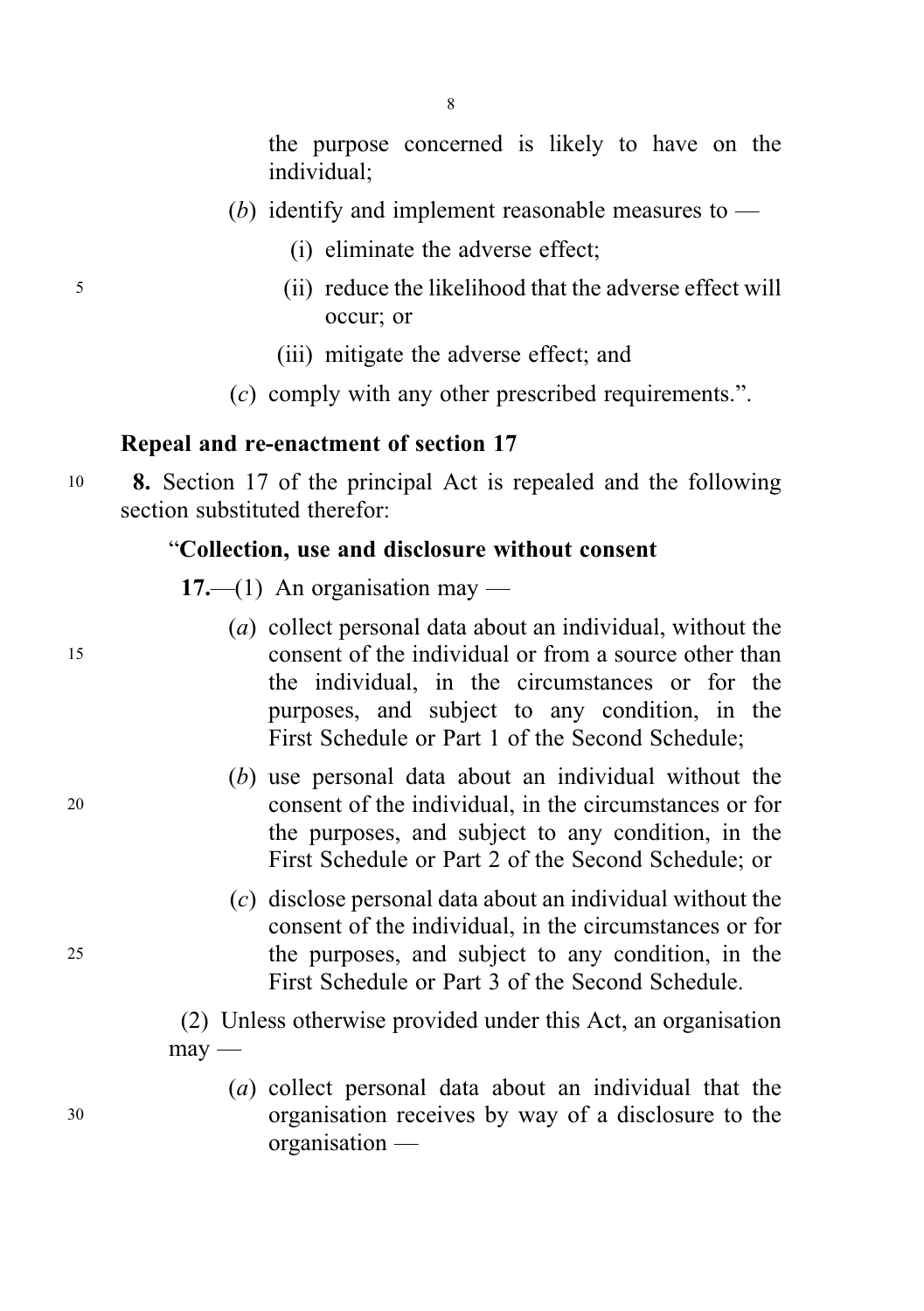- (i) on or after the specified date in accordance with subsection  $(1)(c)$ ; or
- (ii) before the specified date in accordance with section 17(3) as in force before the specified date, 5

for purposes consistent with the purpose of that disclosure, or for any purpose permitted by subsection  $(1)(a)$ ; or

- (b) use or disclose personal data about an individual  $that$  — 10
	- (i) is collected by the organisation on or after the specified date in accordance with subsection  $(1)(a)$ ; or
	- (ii) was collected by the organisation before the specified date in accordance with section  $17(1)$  15 as in force before the specified date,

for purposes consistent with the purpose of that collection, or for any purpose permitted by subsection  $(1)(b)$  or  $(c)$ , as the case may be.

(3) In this section, "specified date" means the date of <sup>20</sup> commencement of sections 8, 31 and 32 of the Personal Data Protection (Amendment) Act 2020.".

## Amendment of section 20

- 9. Section 20 of the principal Act is amended
	- (a) by inserting, immediately after the words "section  $15$ " in 25 subsection  $(3)(a)$ , the words "or 15A"; and
	- (b) by deleting subsection (4) and substituting the following subsections:

"(4) Despite subsection (3), an organisation must comply with subsection (5) on or before collecting, <sup>30</sup> using or disclosing personal data about an individual for the purpose of or in relation to the organisation —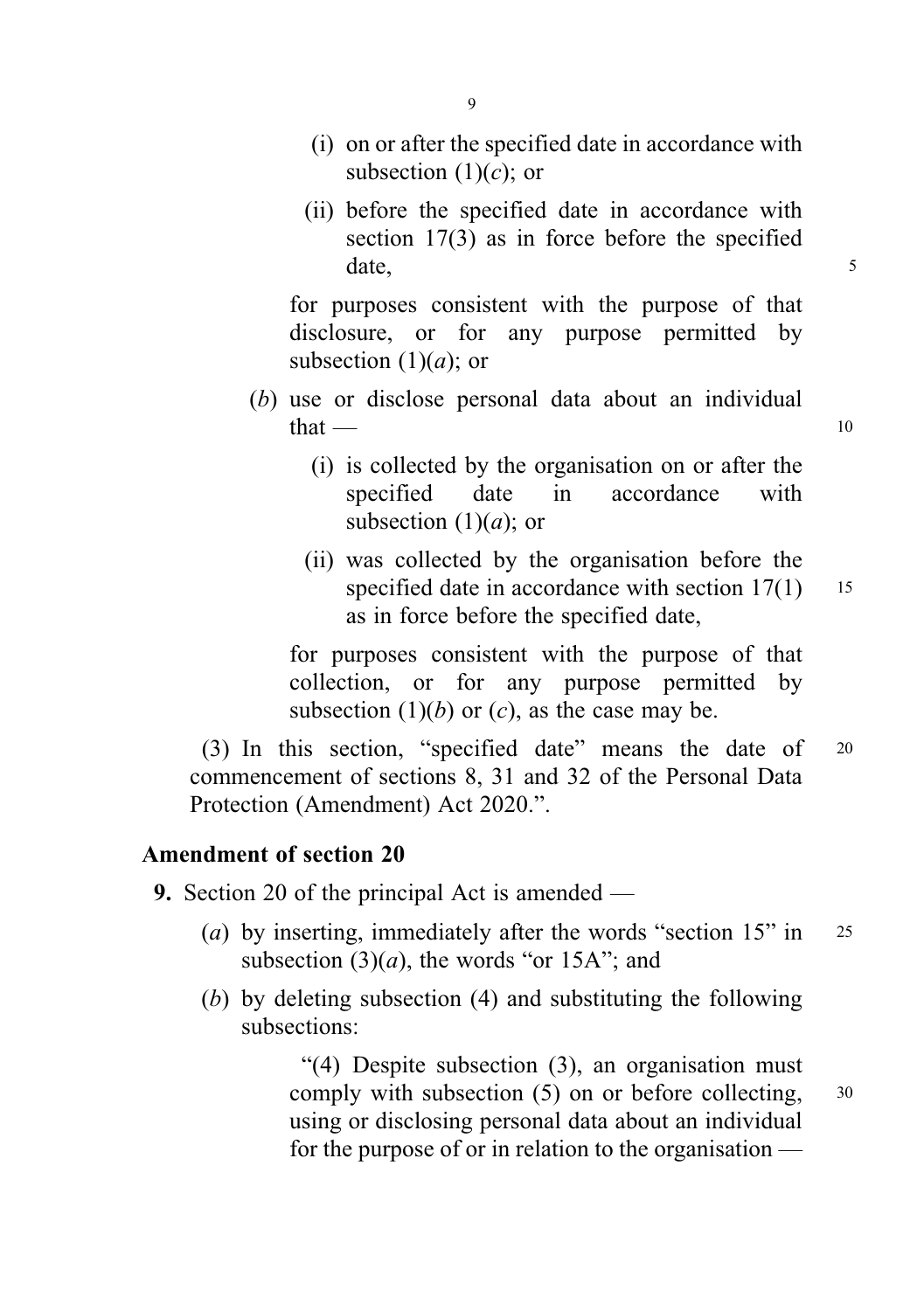- (a) entering into an employment relationship with the individual or appointing the individual to any office; or
- (b) managing or terminating the employment <sup>5</sup> relationship with or appointment of the individual.

(5) For the purposes of subsection (4), the organisation must inform the individual of the following:

- $(a)$  the purpose for which the organisation is collecting, using or disclosing (as the case may be) the personal data about the individual;
- $(b)$  on request by the individual, the business <sup>15</sup> contact information of a person who is able to answer the individual's questions about that collection, use or disclosure (as the case may be) on behalf of the organisation.".

#### <sup>20</sup> Amendment of section 21

- 10. Section 21 of the principal Act is amended
	- (a) by deleting the words "An organisation" in subsection (3) and substituting the words "Subject to subsection (3A), an organisation";
- <sup>25</sup> (b) by inserting, immediately after subsection (3), the following subsection:

"(3A) Subsection  $(3)(c)$  and  $(d)$  does not apply to any user activity data about, or any user-provided data from, the individual who made the request despite <sup>30</sup> such data containing personal data about another individual.";

> (c) by deleting subsection (4) and substituting the following subsection: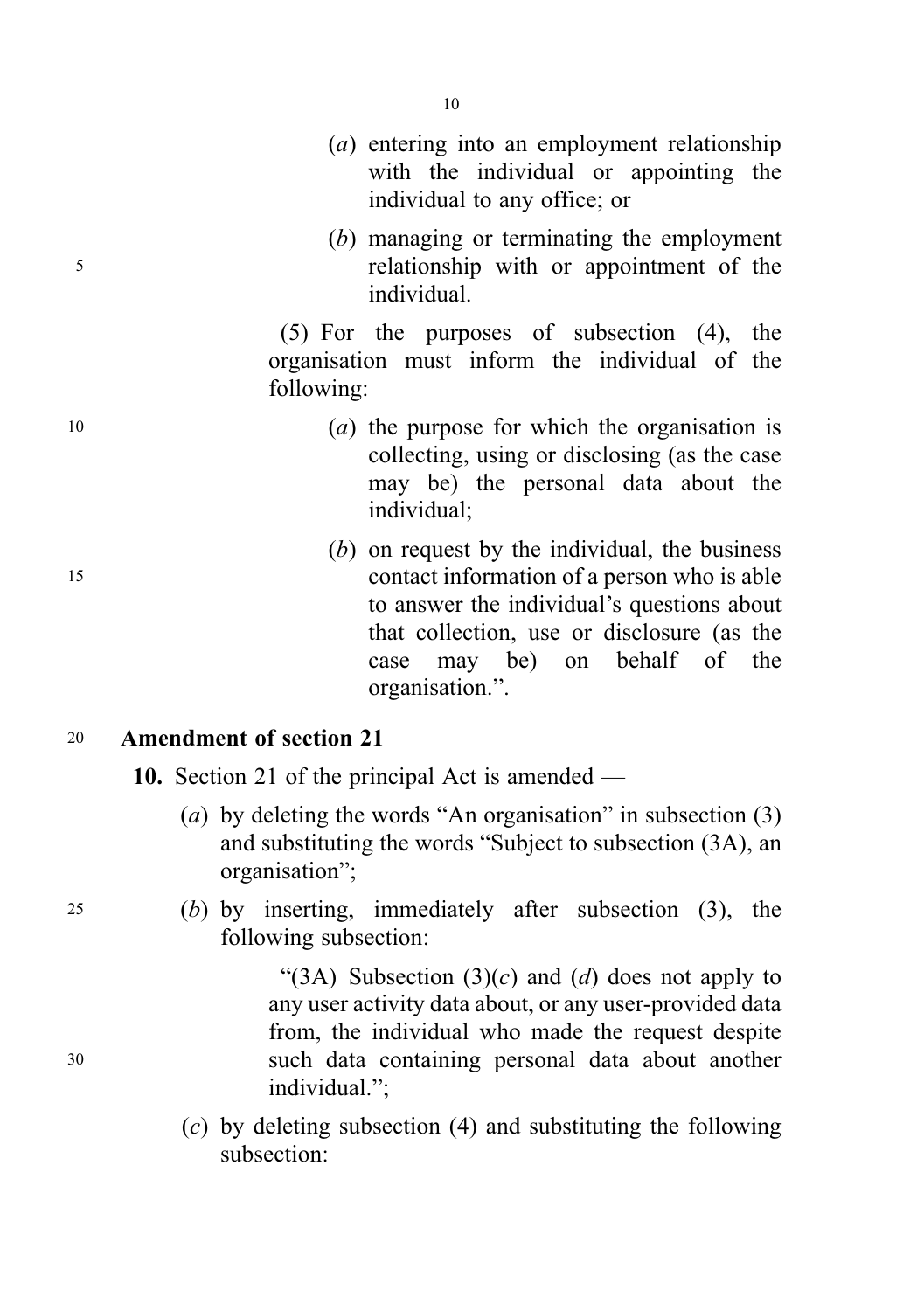"(4) An organisation must not inform any individual under subsection  $(1)(b)$  that the organisation has disclosed personal data about the individual to a prescribed law enforcement agency if the disclosure was made under this Act or any other <sup>5</sup> written law without the consent of the individual."; and

- (d) by inserting, immediately after subsection (5), the following subsections:
	- "(6) Where  $-$  10
		- (a) an individual makes a request under subsection (1) to an organisation on or after the date of commencement of section 10 of the Personal Data Protection (Amendment) Act 2020; and <sup>15</sup>
		- (b) the organisation, by reason of subsection (2) or (3), does not provide an individual with the individual's personal data or other information requested under subsection  $(1)$ , 20

the organisation must, within the prescribed time and in accordance with the prescribed requirements, notify the individual of the rejection.

 $(7)$  Where —

(a) an individual makes a request under <sup>25</sup> subsection (1) to an organisation on or after the date of commencement of section 10 of the Personal Data Protection (Amendment) Act 2020; and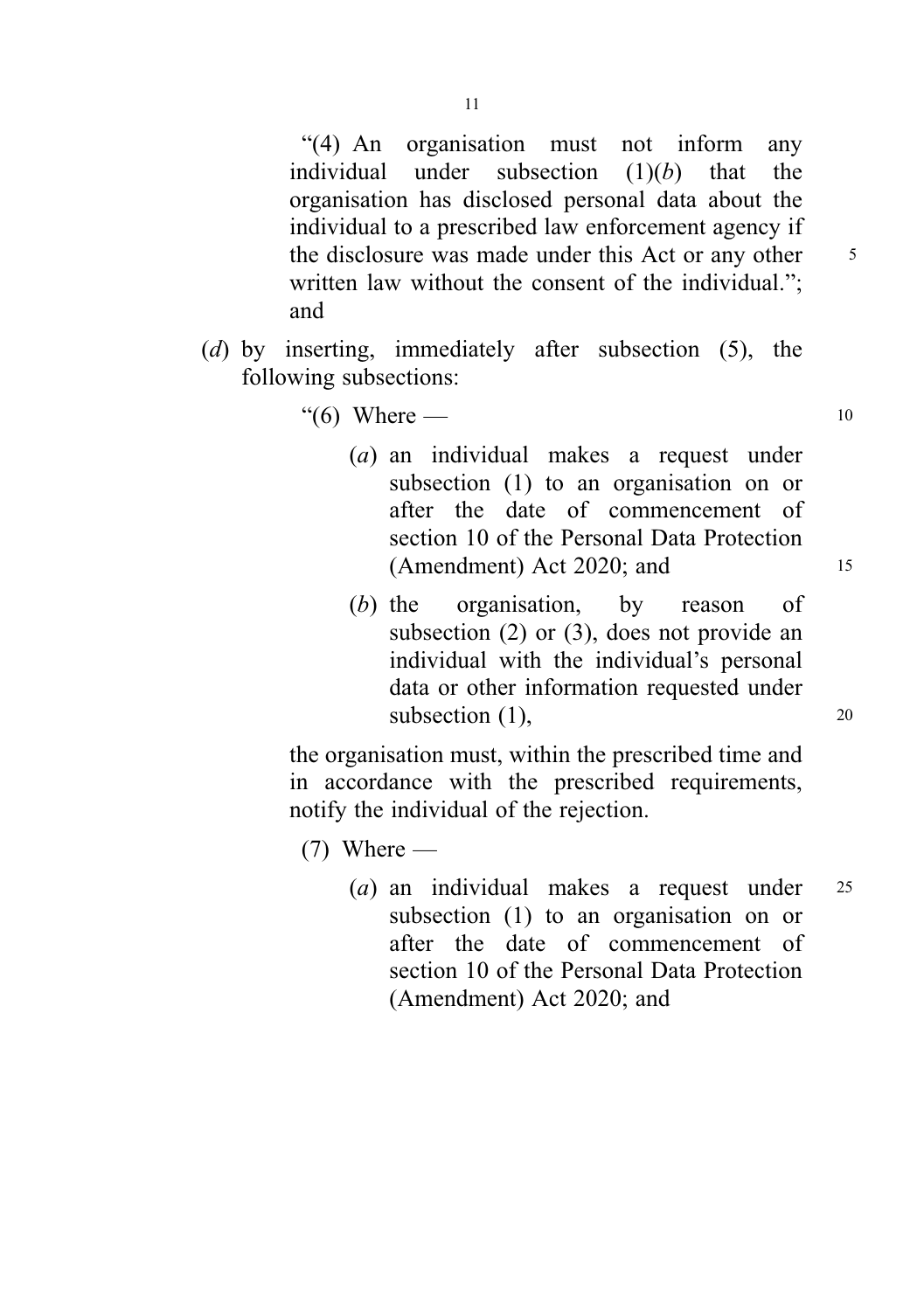(b) the organisation provides the individual, in accordance with subsection (5), with the individual's personal data or other information requested under <sup>5</sup> subsection (1),

> the organisation must notify the individual of the exclusion, under subsection (2) or (3), of any of the personal data or other information so requested.".

#### New section 22A

10 11. Part V of the principal Act is amended by inserting, immediately after section 22, the following section:

# "Preservation of copies of personal data

**22A.**—(1) Where —

- (a) an individual, on or after the date of commencement <sup>15</sup> of section 11 of the Personal Data Protection (Amendment) Act 2020, makes a request under section  $21(1)(a)$  to an organisation to provide personal data about the individual that is in the possession or under the control of the organisation; <sup>20</sup> and
	- (b) the organisation refuses to provide that personal data,

the organisation must preserve, for not less than the prescribed period, a copy of the personal data concerned.

(2) The organisation must ensure that the copy of the personal <sup>25</sup> data it preserves for the purposes of subsection (1) is a complete and accurate copy of the personal data concerned.".

#### Repeal and re-enactment of section 24

12. Section 24 of the principal Act is repealed and the following section substituted therefor: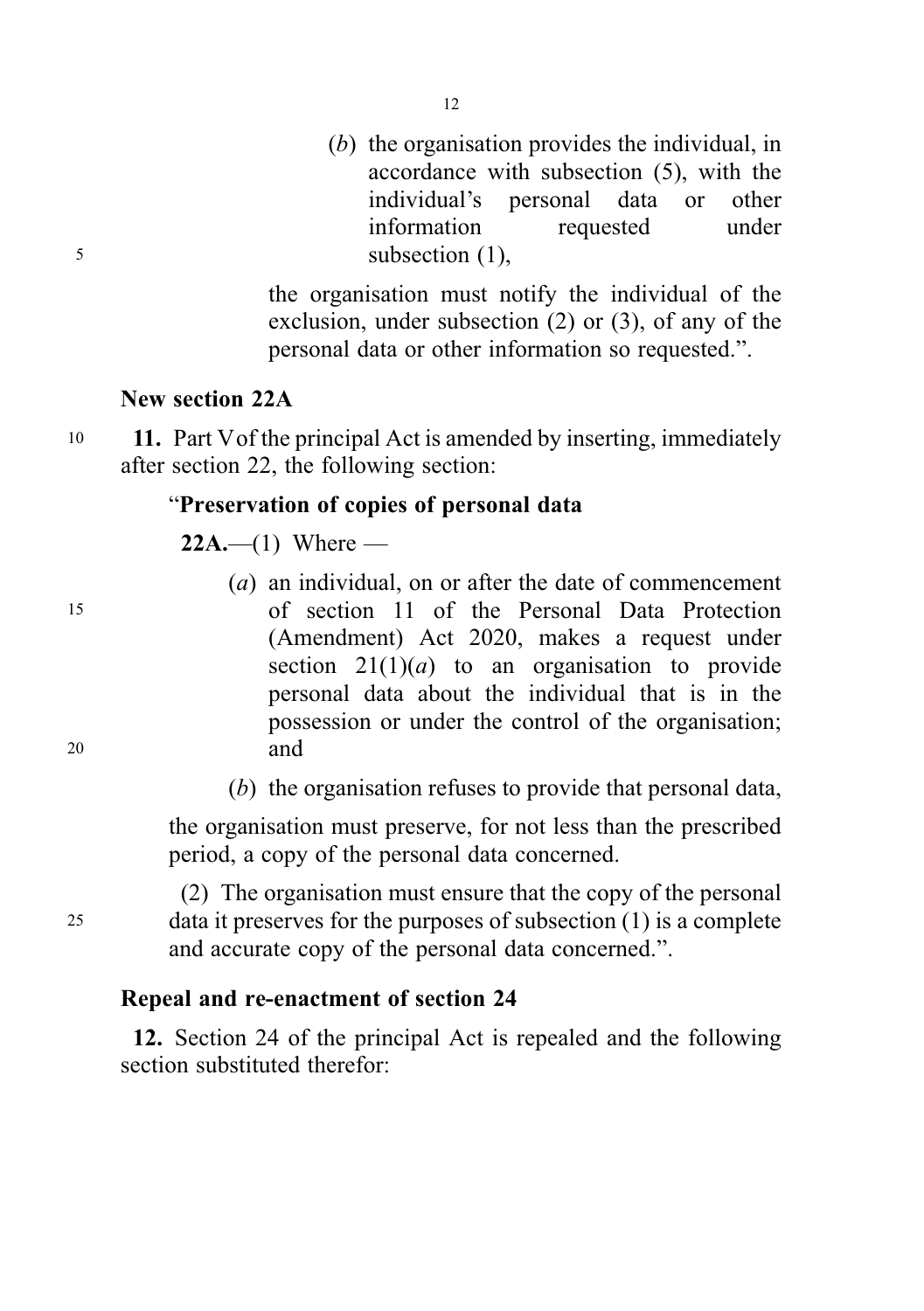#### "Protection of personal data

24. An organisation must protect personal data in its possession or under its control by making reasonable security arrangements to prevent —

- (a) unauthorised access, collection, use, disclosure. 5 copying, modification or disposal, or similar risks; and
- (b) the loss of any storage medium or device on which personal data is stored.".

#### New Part VIA 10

13. The principal Act is amended by inserting, immediately after section 26, the following Part:

# "PART VIA

# NOTIFICATION OF DATA BREACHES

#### Interpretation of this Part 15

26A. In this Part, unless the context otherwise requires —

"affected individual" means any individual to whom any personal data affected by a data breach relates;

"data breach", in relation to personal data, means —

- (*a*) the unauthorised access, collection, use, 20 disclosure, copying, modification or disposal of personal data; or
- (b) the loss of any storage medium or device on which personal data is stored in circumstances where the unauthorised access, collection, use, 25 disclosure, copying, modification or disposal of the personal data is likely to occur.

#### Notifiable data breaches

**26B.**—(1) A data breach is a notifiable data breach if the data  $\mathsf{break}\longrightarrow$  30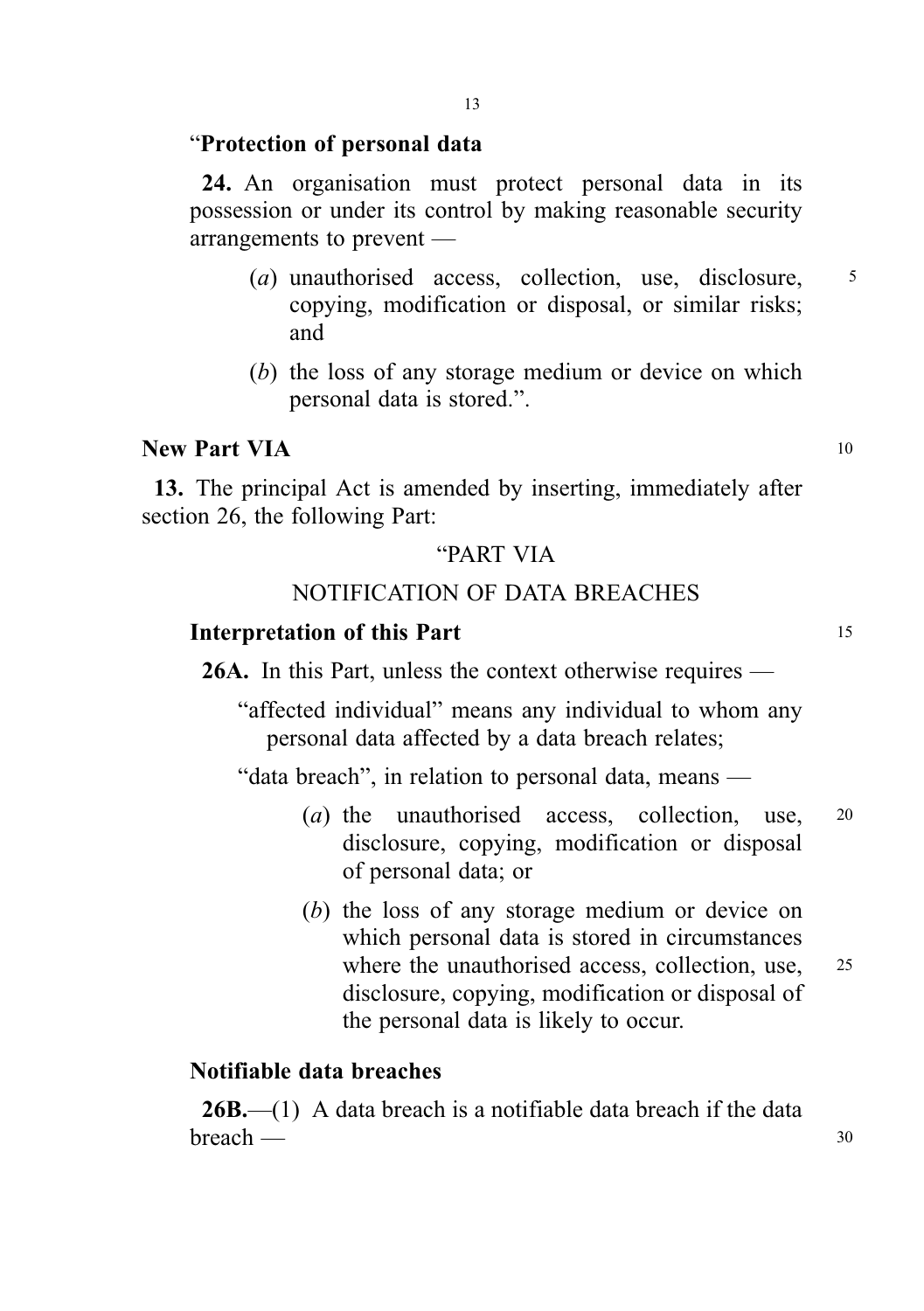- (a) results in, or is likely to result in, significant harm to an affected individual; or
- (b) is, or is likely to be, of a significant scale.

(2) Without limiting subsection  $(1)(a)$ , a data breach is deemed <sup>5</sup> to result in significant harm to an individual —

- (a) if the data breach is in relation to any prescribed personal data or class of personal data relating to the individual; or
- (b) in other prescribed circumstances.

10 (3) Without limiting subsection  $(1)(b)$ , a data breach is deemed to be of a significant scale —

- (a) if the data breach affects not fewer than the prescribed number of affected individuals; or
- (b) in other prescribed circumstances.

<sup>15</sup> (4) Despite subsections (1), (2) and (3), a data breach that relates to the unauthorised access, collection, use, disclosure, copying or modification of personal data only within an organisation is deemed not to be a notifiable data breach.

#### Duty to conduct assessment of data breach

 $26C - (1)$  This section applies to a data breach that occurs on or after the date of commencement of section 13 of the Personal Data Protection (Amendment) Act 2020.

(2) Subject to subsection (3), where an organisation has reason to believe that a data breach affecting personal data in its <sup>25</sup> possession or under its control has occurred, the organisation must conduct, in a reasonable and expeditious manner, an assessment of whether the data breach is a notifiable data breach.

(3) Where a data intermediary (other than a data intermediary mentioned in section 26E) has reason to believe that a data <sup>30</sup> breach has occurred in relation to personal data that the data intermediary is processing on behalf of and for the purposes of another organisation —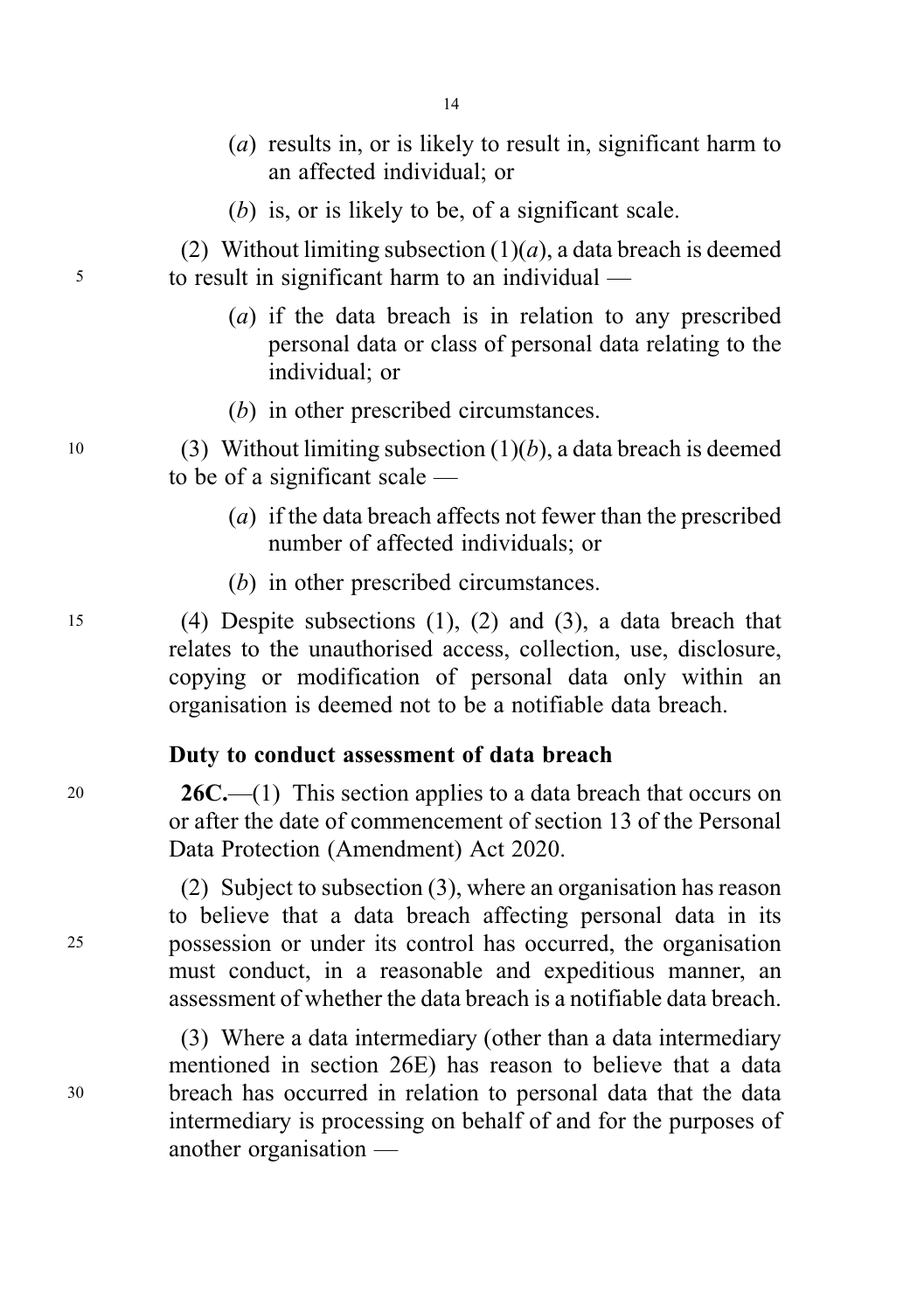- (a) the data intermediary must, without undue delay, notify that other organisation of the occurrence of the data breach; and
- (b) that other organisation must, upon notification by the data intermediary, conduct an assessment of whether  $\frac{5}{5}$ the data breach is a notifiable data breach.

(4) The organisation must carry out the assessment mentioned in subsection (2) or  $(3)(b)$  in accordance with any prescribed requirements.

## Duty to notify occurrence of notifiable data breach 10

26D.—(1) Where an organisation assesses, in accordance with section 26C, that a data breach is a notifiable data breach, the organisation must notify the Commission as soon as is practicable, but in any case no later than 3 calendar days after the day the organisation makes that assessment. 15

(2) Subject to subsections (5), (6) and (7), on or after notifying the Commission under subsection (1), the organisation must also notify each affected individual affected by a notifiable data breach mentioned in section  $26B(1)(a)$  in any manner that is reasonable in the circumstances 20

(3) The notification under subsection (1) or (2) must contain, to the best of the knowledge and belief of the organisation at the time it notifies the Commission or affected individual (as the case may be), all the information that is prescribed for this purpose. 25

(4) The notification under subsection (1) must be made in the form and submitted in the manner required by the Commission.

(5) Subsection (2) does not apply to an organisation in relation to an affected individual if the organisation —

(a) on or after assessing that the data breach is a notifiable  $30$ data breach, takes any action, in accordance with any prescribed requirements, that renders it unlikely that the notifiable data breach will result in significant harm to the affected individual; or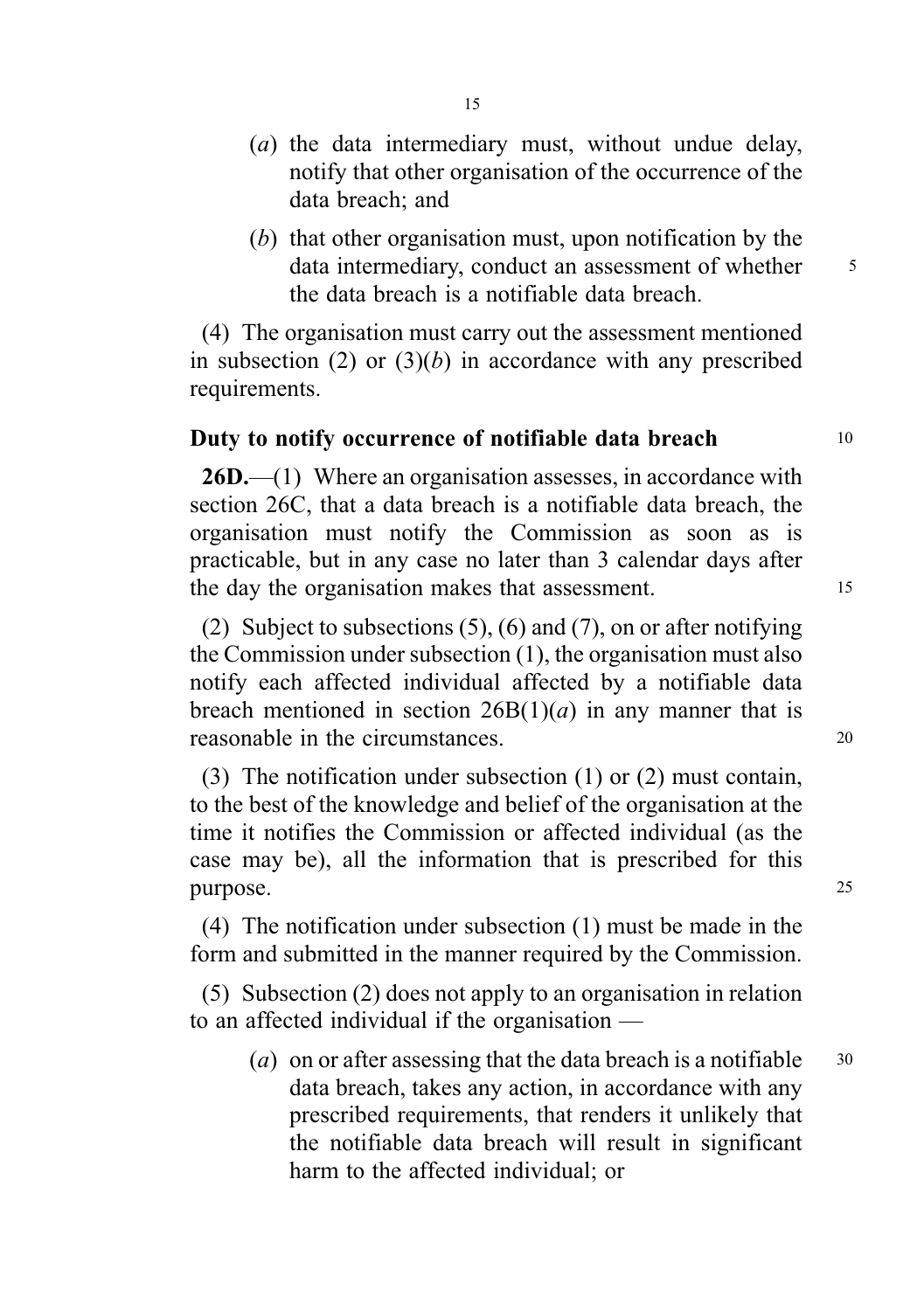(b) had implemented, prior to the occurrence of the notifiable data breach, any technological measure that renders it unlikely that the notifiable data breach will result in significant harm to the affected individual.

<sup>5</sup> (6) An organisation must not notify any affected individual in accordance with subsection (2) if —

16

- (a) a prescribed law enforcement agency so instructs; or
- (b) the Commission so directs.

(7) The Commission may, on the written application of an <sup>10</sup> organisation, waive the requirement to notify an affected individual under subsection (2) subject to any conditions that the Commission thinks fit.

(8) An organisation is not, by reason only of notifying the Commission under subsection (1) or an affected individual <sup>15</sup> under subsection (2), to be regarded as being in breach of —

- (a) any duty or obligation under any written law or rule of law, or any contract, as to secrecy or other restriction on the disclosure of information; or
- (b) any rule of professional conduct applicable to the <sup>20</sup> organisation.

(9) Subsections (1) and (2) apply concurrently with any obligation of the organisation under any other written law to notify any other person (including any public agency) of the occurrence of a data breach, or to provide any information <sup>25</sup> relating to a data breach.

# Obligations of data intermediary of public agency

26E. Where an organisation —

(a) is a data intermediary processing personal data on behalf of and for the purposes of a public agency; and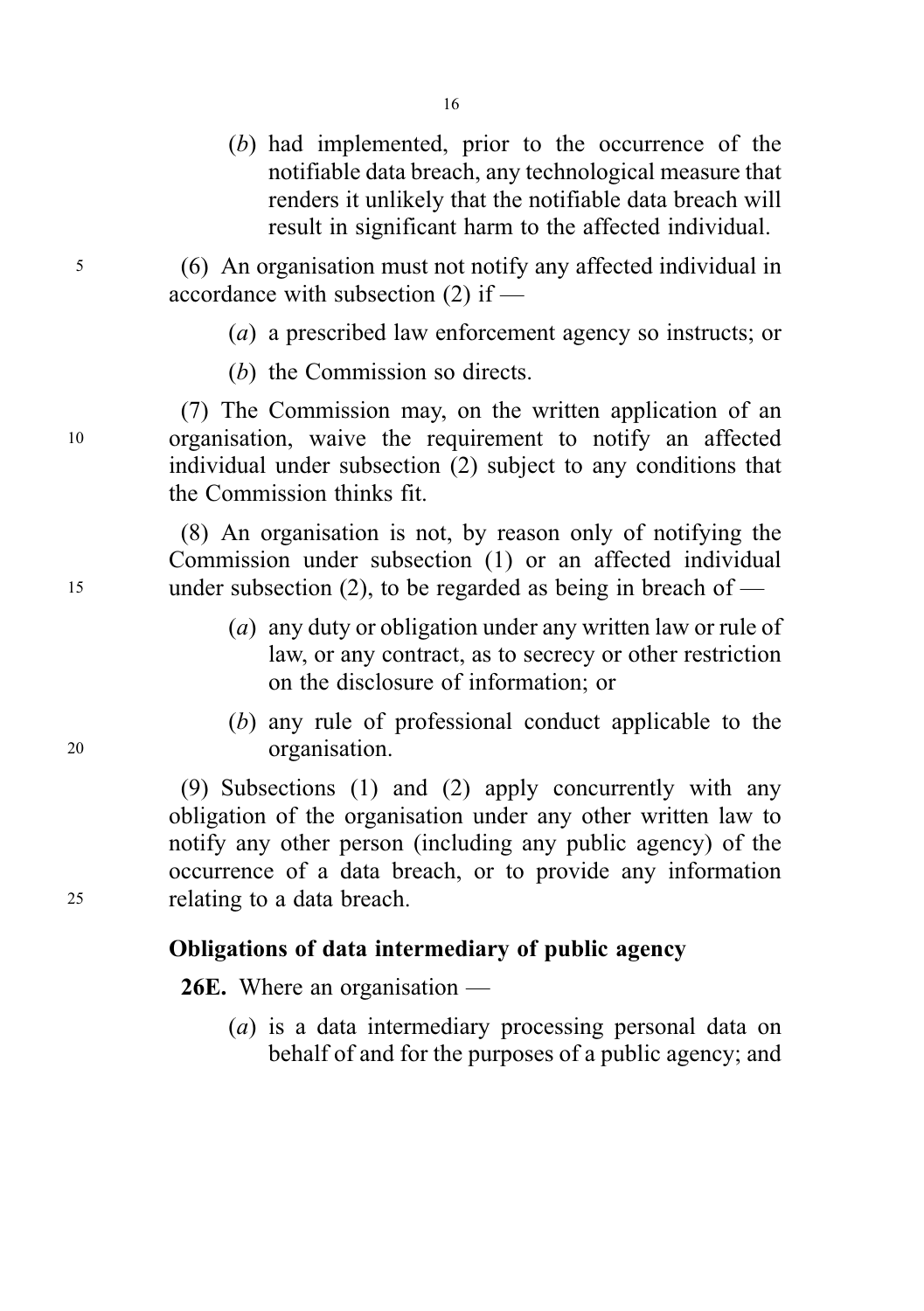- 17
- (b) has reason to believe that a data breach has occurred in relation to that personal data,

the organisation must, without undue delay, notify the public agency of the occurrence of the data breach.".

#### New Part VIB 5

14. The principal Act, as amended by section 13, is amended by inserting, immediately after section 26E, the following Part:

#### "PART VIB

#### DATA PORTABILITY

#### Interpretation and application of this Part 10

 $26F$ .—(1) In this Part, unless the context otherwise requires —

- "applicable country" means a country or territory outside Singapore that is prescribed to be an applicable country;
- "applicable data", in relation to a porting organisation, means any personal data in the possession or under the 15 control of the porting organisation that is, or belongs to a class of personal data that is, prescribed to be applicable data;
- "data porting request" has the meaning given by section  $26H(1)$ ; 20
- "ongoing relationship" means a relationship, on an ongoing basis, between an individual and a porting organisation, arising from the carrying on or conduct of a business or an activity (whether commercial or otherwise) by the porting organisation; 25
- "porting organisation" means an organisation that is, or belongs to a class of organisation that is, prescribed to be a porting organisation;
- "receiving organisation" means an organisation that receives applicable data from a porting organisation, <sup>30</sup> and that —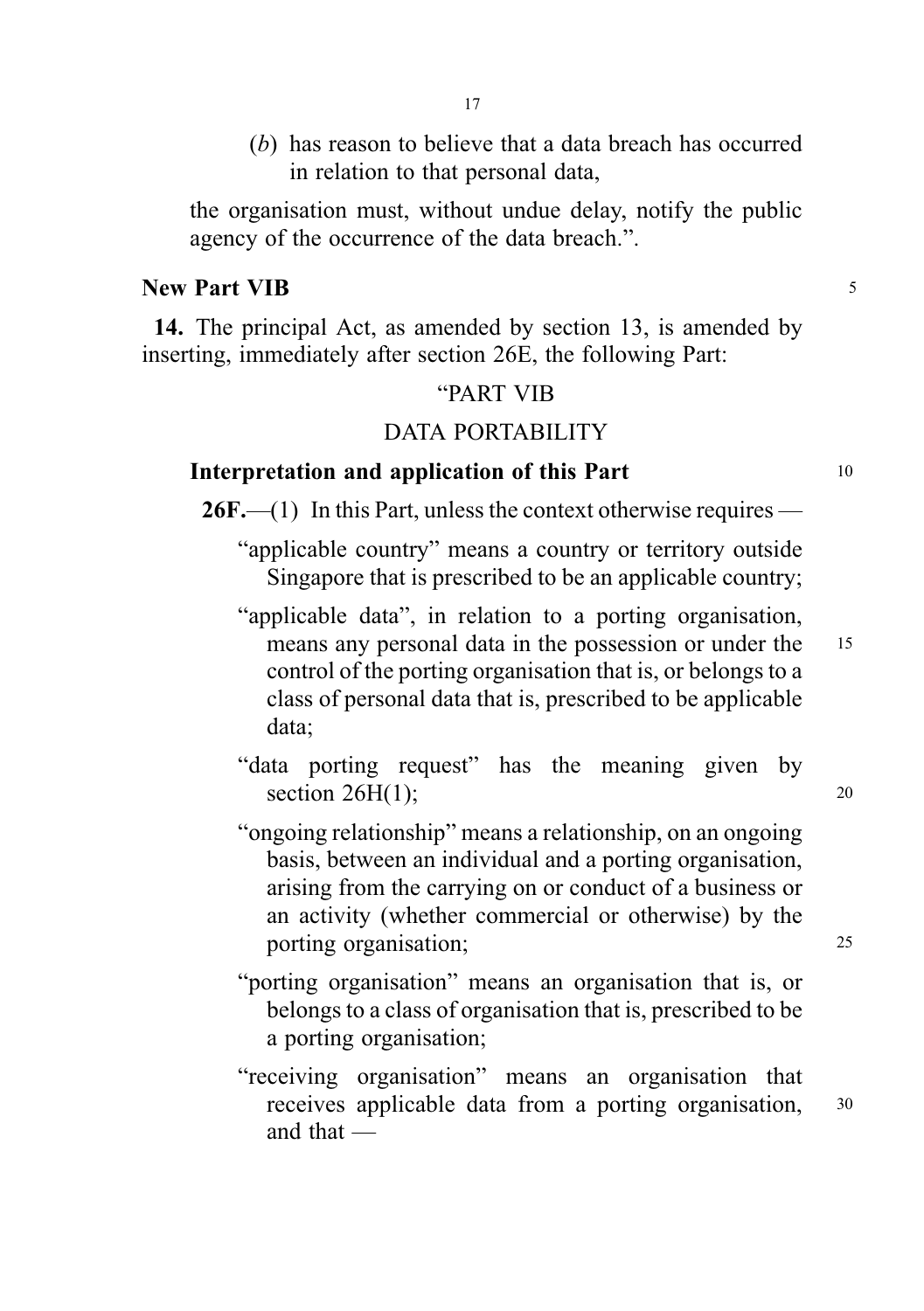|    | $(b)$ is resident, or has an office or a place of<br>business, in Singapore or an applicable country.                                                                                                                                                                                                    |
|----|----------------------------------------------------------------------------------------------------------------------------------------------------------------------------------------------------------------------------------------------------------------------------------------------------------|
| 5  | (2) This Part applies only to applicable data that $-$                                                                                                                                                                                                                                                   |
|    | (a) is in electronic form on the date the porting<br>organisation receives a data porting request relating<br>to the applicable data; and                                                                                                                                                                |
| 10 | (b) was collected or created by the porting organisation<br>within the prescribed period before the date the<br>porting organisation receives the data porting request<br>relating to the applicable data.                                                                                               |
| 15 | (3) For the purposes of subsection $(2)(b)$ , different periods<br>may be prescribed for different applicable data or different<br>porting organisations (which may include a period starting<br>before the date of commencement of section 14 of the Personal<br>Data Protection (Amendment) Act 2020). |

(4) This Part applies to applicable data that is the subject of a data porting request regardless of whether the applicable data is <sup>20</sup> stored or processed in, or transmitted from, Singapore or a country or territory other than Singapore.

# Purpose of this Part

**26G.** The purpose of this Part is to  $-$ 

- (a) provide individuals with greater autonomy and <sup>25</sup> control over their personal data; and
- (b) facilitate the innovative and more intensive use of applicable data in the possession or under the control of organisations to support the development, enhancement and refinement of goods and services <sup>30</sup> provided by other organisations located or operating in Singapore or elsewhere.

18

(a) is formed or recognised under the law of Singapore or an applicable country; or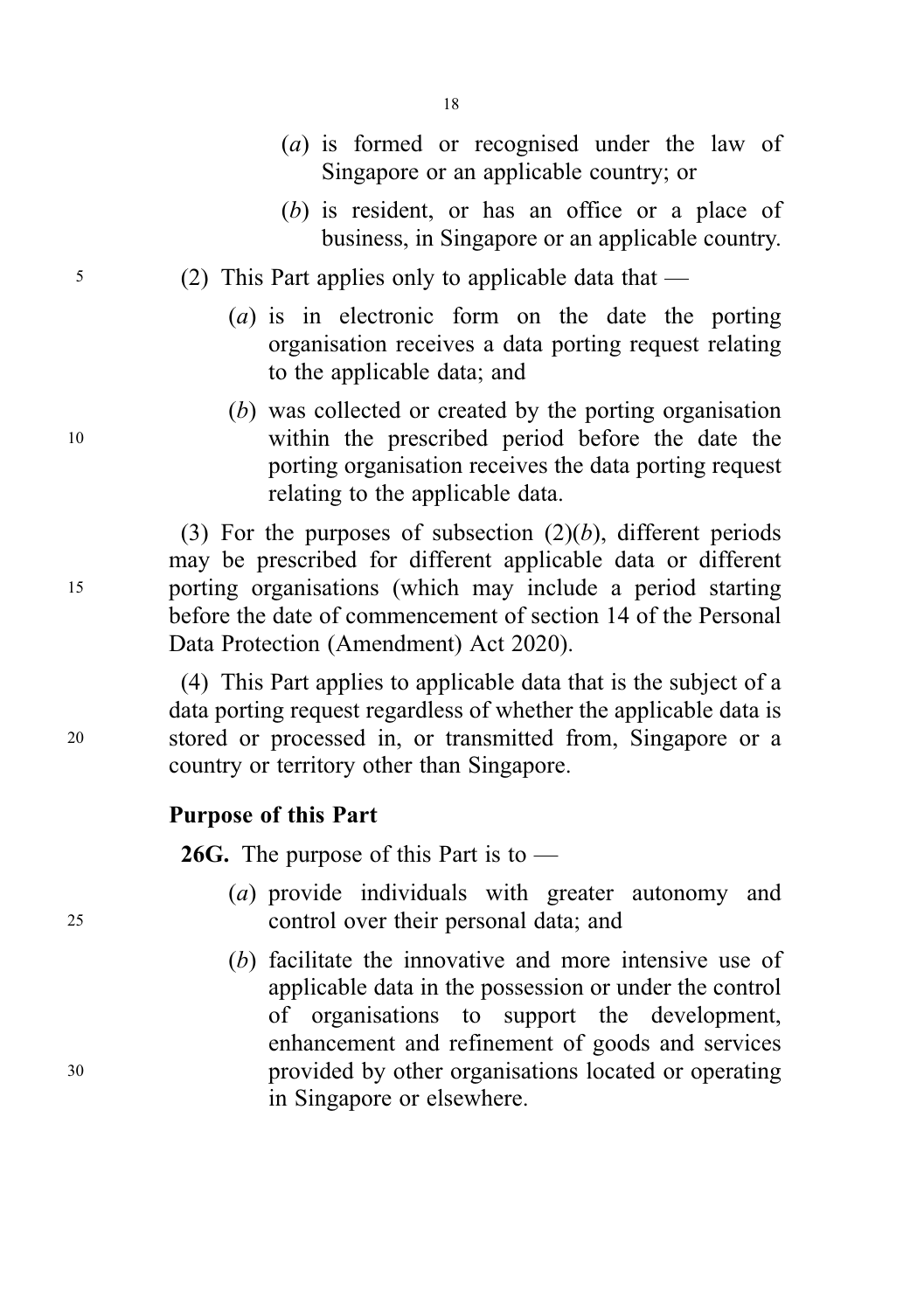# Porting of applicable data

 $26H$ ,  $-$ (1) An individual may give a porting organisation a request (called a data porting request) that the porting organisation transmits to a receiving organisation the applicable data about the individual specified in the data 5 porting request.

(2) Subject to subsections (3), (5) and (6), the porting organisation must, upon receiving the data porting request, transmit the applicable data specified in the data porting request to the receiving organisation in accordance with any prescribed 10 requirements.

(3) Subsection (2) applies only if both of the following are satisfied:

- (a) the data porting request satisfies any prescribed requirements; 15
- (b) the porting organisation, at the time it receives the data porting request, has an ongoing relationship with the individual.

(4) For the purposes of subsection  $(3)(b)$ , the porting organisation, in determining whether an ongoing relationship <sup>20</sup> with the individual exists, must have regard to any matters prescribed.

(5) A porting organisation is not required to transmit any applicable data about an individual under subsection (2) —

- (a) that is specified as excluded applicable data in Part  $1 \quad 25$ of the Twelfth Schedule; or
- (b) in any of the excluded circumstances specified in Part 2 of the Twelfth Schedule.

(6) A porting organisation must not transmit any applicable data about an individual under subsection  $(2)$  if —  $30$ 

(a) the transmission of the applicable data can reasonably be expected to —

19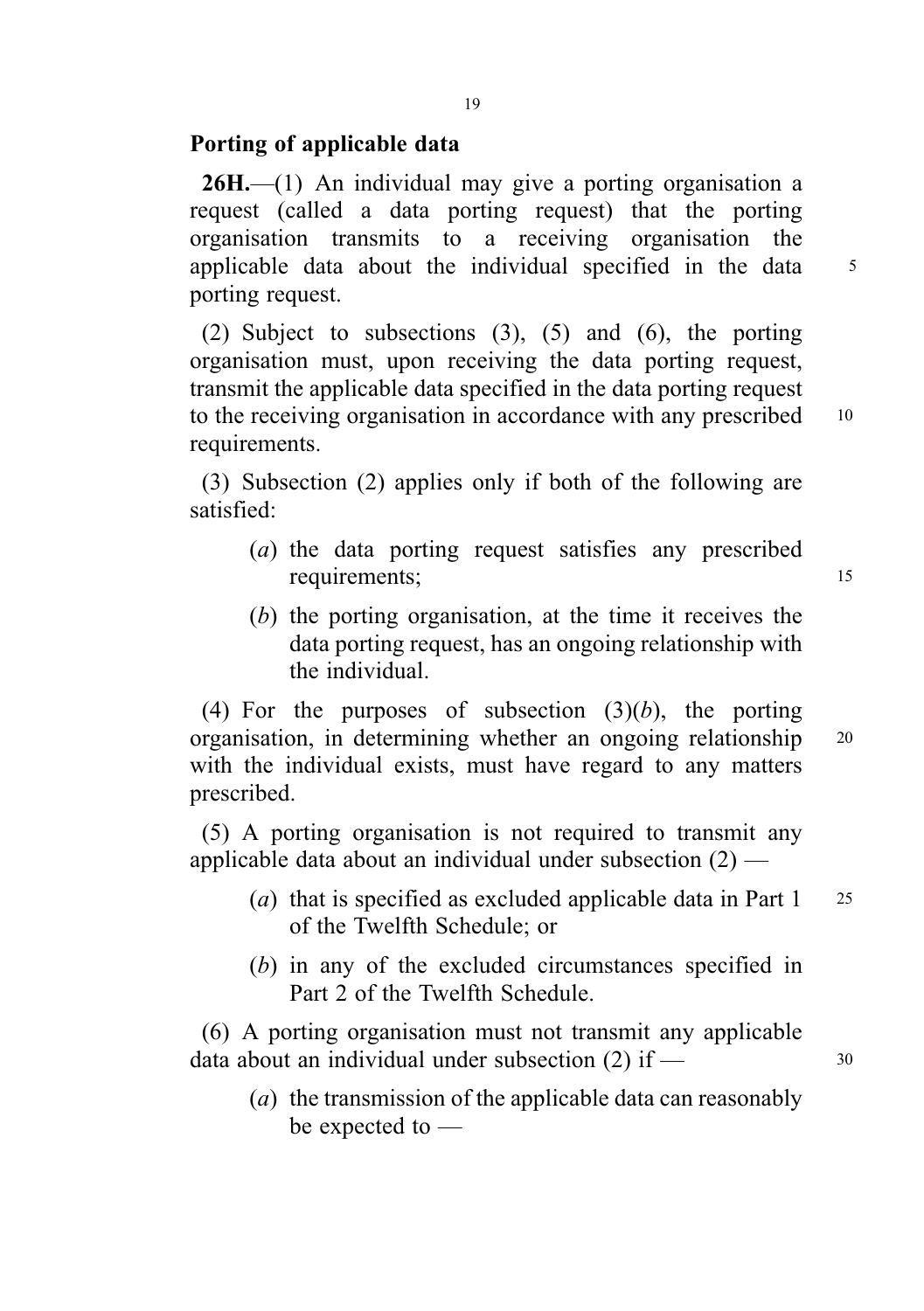- (i) threaten the safety, or physical or mental health, of an individual other than the individual to whom the applicable data relates;
- (ii) cause immediate or grave harm to the safety, or <sup>5</sup> physical or mental health, of the individual to whom the applicable data relates; or
	- (iii) be contrary to the national interest;
- (b) the receiving organisation to which the applicable data is to be transmitted is, or belongs to a class of <sup>10</sup> organisations that is, prescribed to be an excluded receiving organisation; or
	- (c) the Commission directs the porting organisation not to transmit the applicable data.

(7) If a porting organisation for any reason does not transmit <sup>15</sup> any applicable data about an individual under subsection (2), the porting organisation must, within the prescribed time and in accordance with the prescribed requirements, notify the individual of the refusal.

(8) To avoid doubt, subsection (2) does not affect any <sup>20</sup> prohibition or restriction on the disclosure of any personal data in the possession or under the control of the porting organisation under any other written law.

# Transmission of personal data under data porting request

 $26I$ .—(1) This section applies where giving effect to a data <sup>25</sup> porting request in respect of applicable data about an individual (P) under section 26H(2) would transmit personal data about another individual  $(T)$  to a receiving organisation.

(2) A porting organisation may disclose personal data about  $T$ to a receiving organisation without  $T$ 's consent only if the data <sup>30</sup> porting request —

- (a) is made in P's personal or domestic capacity; and
- (b) relates to P's user activity data or user-provided data.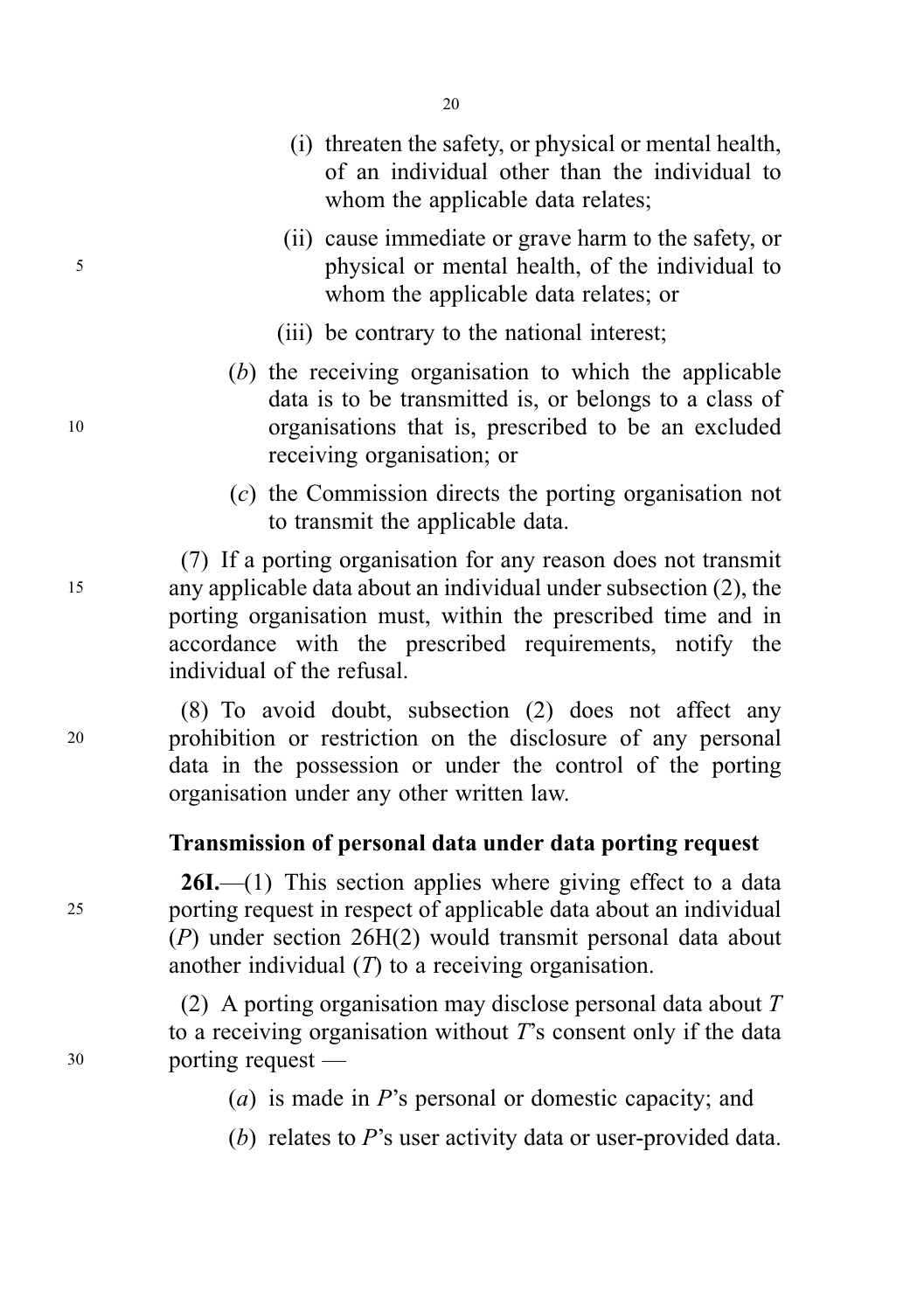(3) A receiving organisation which receives from a porting organisation any personal data about  $T$  under subsection (2) must use that personal data only for the purpose of providing any goods or services to P.

(4) A porting organisation is not, by reason only of disclosing  $\frac{5}{5}$ personal data about  $T$  to a receiving organisation in accordance with subsection (2), to be regarded, in relation to that personal data, as being in breach of —

- (a) any duty or obligation under any written law or rule of law, or any contract, as to secrecy or other restriction 10 on the disclosure of information; or
- (b) any rule of professional conduct applicable to the porting organisation.

#### Preservation of copies of applicable data

 $26J$ ,—(1) A porting organisation must preserve, for not less 15 than the prescribed period, any applicable data that is specified in a data porting request, regardless of whether the porting organisation transmits or refuses for any reason to transmit that applicable data to a receiving organisation pursuant to the data porting request. 20

(2) For the purposes of subsection (1), different periods may be prescribed for different porting organisations or different circumstances in which a porting organisation transmits or refuses to transmit applicable data.

(3) The porting organisation must ensure that the copy of the <sup>25</sup> applicable data it preserves for the purposes of this section is a complete and accurate copy of the applicable data concerned.".

## Repeal of Parts VII and VIII

15. Parts VII and VIII of the principal Act are repealed.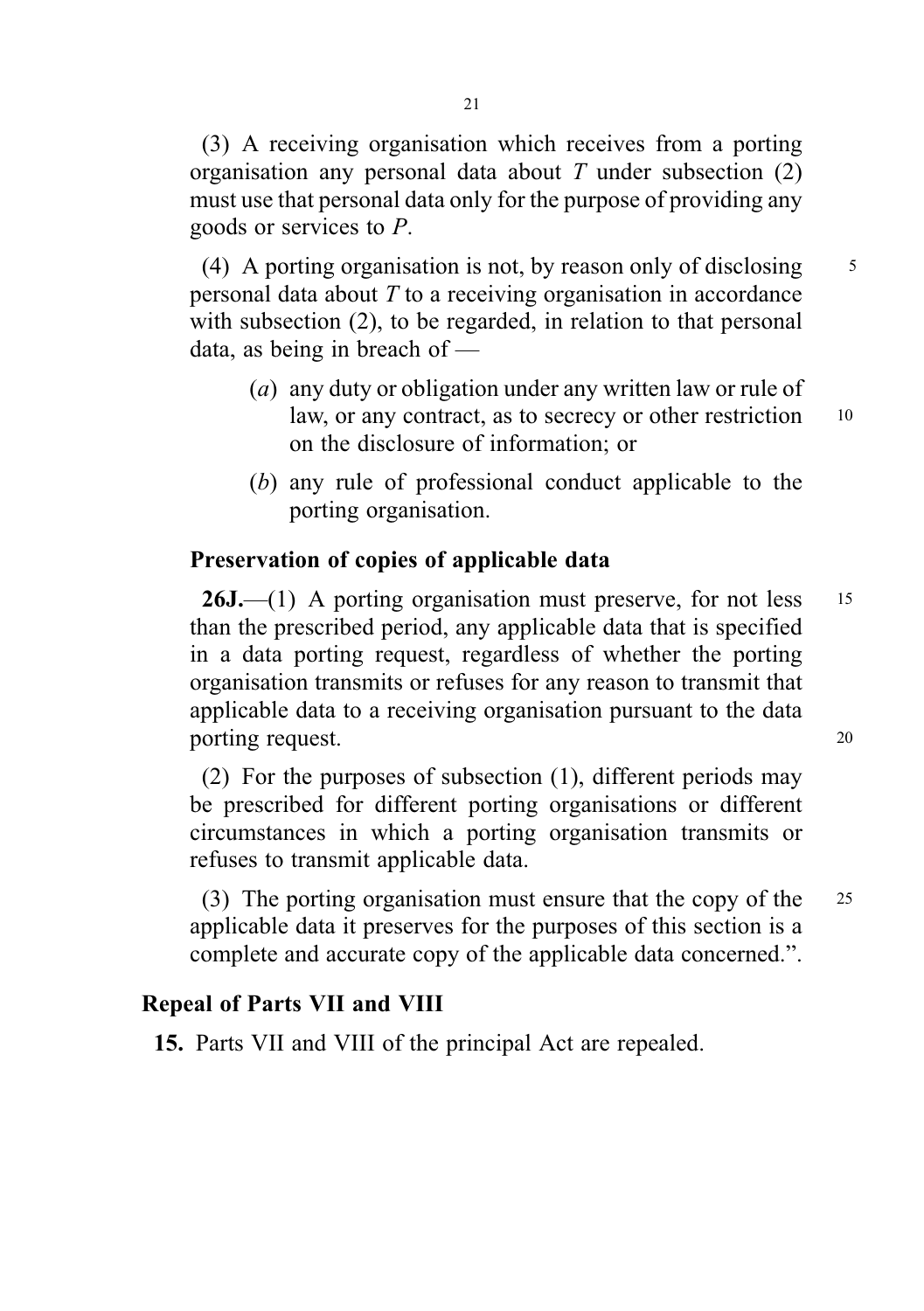#### Amendment of section 36

**16.** Section 36(1) of the principal Act is amended —

(a) by inserting, immediately after the definition of "calling line identity", the following definition:

<sup>5</sup> " "checker" means a person mentioned in section  $43A(1)$ ;"; and

> (b) by deleting the definition of "voice call" and substituting the following definition:

> > " "voice call" includes —

- <sup>10</sup> (a) a call that involves a recorded or synthetic voice; or
- (b) in the case of a recipient with a disability (for example, a hearing impairment), a call that is equivalent 15 to a voice call."

#### Amendment of section 37

- 17. Section 37 of the principal Act is amended
	- (a) by deleting subsections (1) and (2) and substituting the following subsections:

<sup>20</sup> "(1) Subject to subsection (5), for the purposes of this Part, a specified message is a message where, having regard to the following, it would be concluded that the purpose, or one of the purposes, of the message is an applicable purpose:

- 25 (a) the content of the message;
	- (b) the presentational aspects of the message;
	- (c) the content that can be obtained using the numbers, URLs or contact information (if any) mentioned in the message;
- <sup>30</sup> (d) if the telephone number from which the message is made is disclosed to the recipient (whether by calling line identity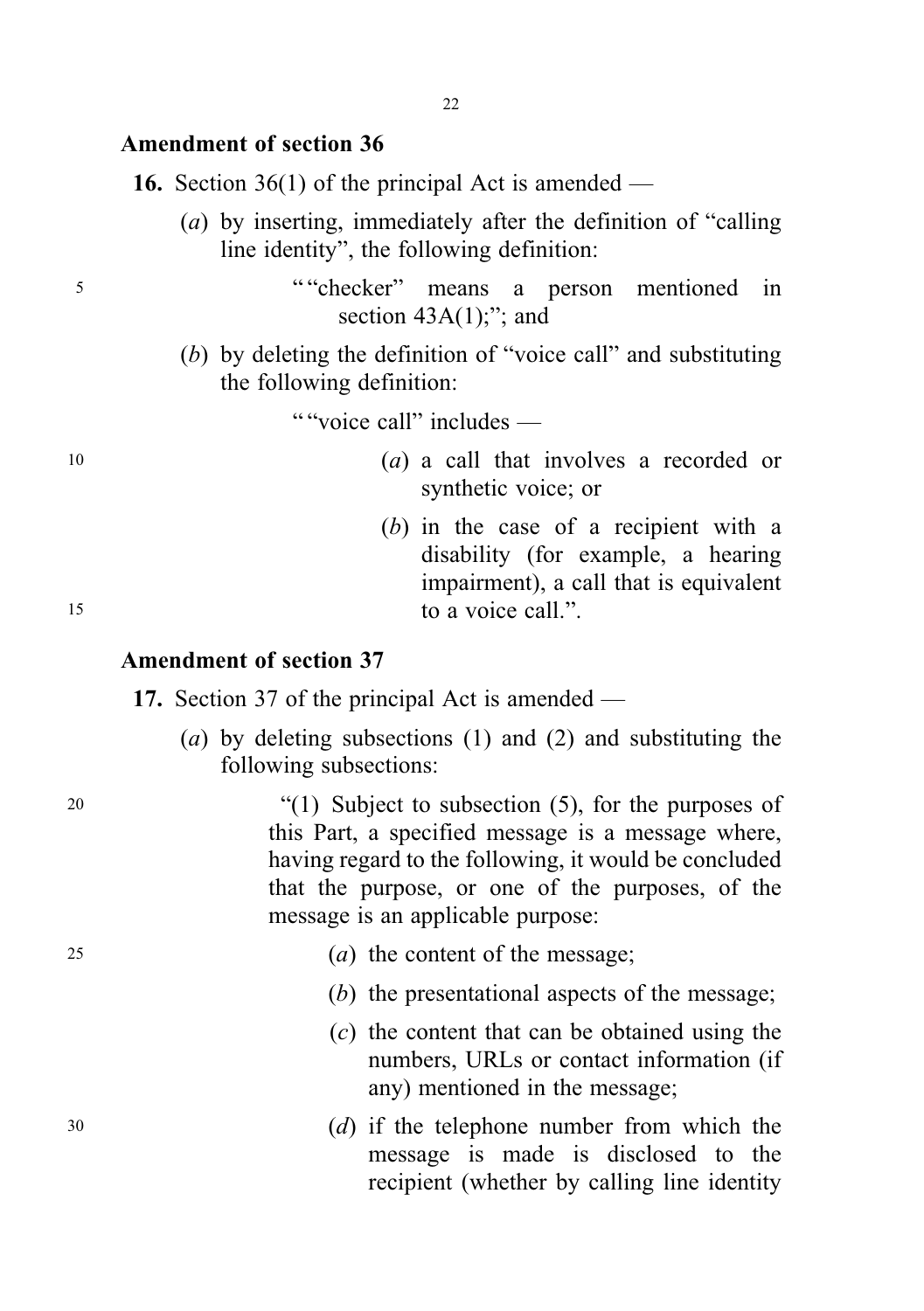or otherwise), the content (if any) that can be obtained by calling that number.

(2) For the purposes of subsection (1), where the applicable purpose relates to offering, supplying, advertising or promoting any goods, service, land, 5 interest in land, business opportunity or investment opportunity, it does not matter whether or not —

- (a) the goods, service, land, interest or opportunity exists; or
- (b) it is lawful to acquire the goods, service,  $10$ land or interest or take up the opportunity."; and
- (b) by inserting, immediately after subsection (5), the following subsection:

"(6) In this section, "applicable purpose" means a <sup>15</sup> purpose specified in the Tenth Schedule.".

#### Repeal and re-enactment of section 43

18. Section 43 of the principal Act is repealed and the following section substituted therefor:

#### "Duty to check register  $20$

43.—(1) Subject to section 48(2), a person must not send a specified message addressed to a Singapore telephone number unless the person has, at the time the person sends the specified message, valid confirmation that the Singapore telephone number is not listed in the relevant register. 25

(2) For the purposes of subsection (1), the person has valid confirmation that a Singapore telephone number is not listed in the relevant register in either of the following circumstances:

- (a) the person has, within the prescribed duration before sending the specified message  $\frac{30}{2}$ 
	- (i) made an application to the Commission under section 40(2) to confirm whether the Singapore

23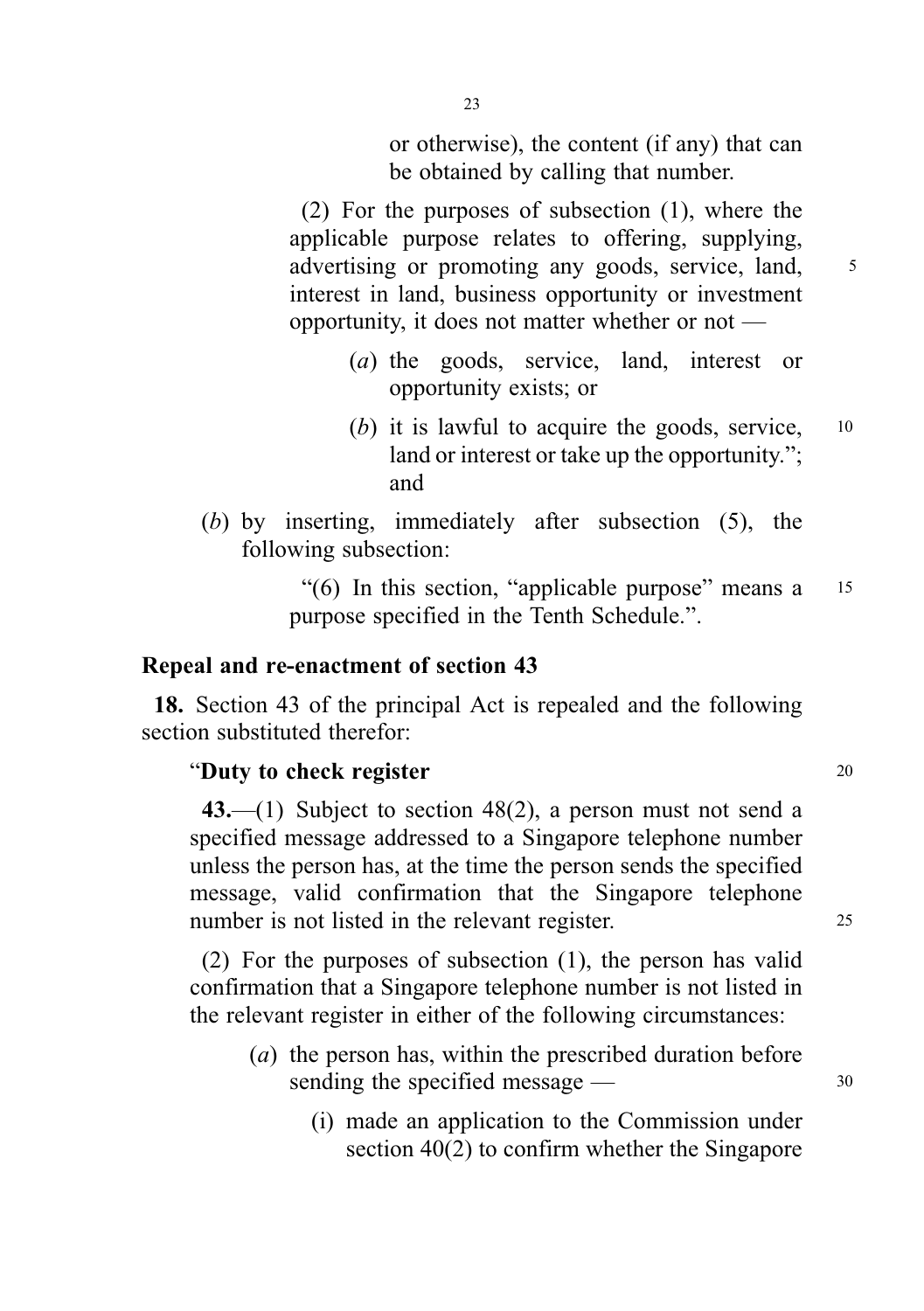telephone number is listed in the relevant register; and

- (ii) received confirmation from the Commission that the Singapore telephone number is not <sup>5</sup> listed in the relevant register;
- (b) the person has obtained from a checker information that the Singapore telephone number is not listed in the relevant register (called in this section the relevant information) and has no reason to believe that, and is <sup>10</sup> not reckless as to whether —
	- (i) the prescribed period in relation to the relevant information has expired; or
	- (ii) the relevant information is false or inaccurate.

(3) In subsection  $(2)(b)(i)$ , "prescribed period", in relation to <sup>15</sup> relevant information, means the prescribed period beginning after the date on which the checker received confirmation from the Commission, in response to the checker's application to the Commission under section 40(2), that a Singapore telephone number is not listed in the relevant register.

<sup>20</sup> (4) A person does not contravene subsection (1) if the subscriber or user of the Singapore telephone number to which a specified message is sent —

- (a) gave clear and unambiguous consent to the sending of the specified message to that Singapore telephone <sup>25</sup> number; and
	- (b) the consent is evidenced in written or other form so as to be accessible for subsequent reference.

(5) For the purposes of this section and section 43A —

- (a) where there is only one register kept or maintained <sup>30</sup> under section 39, the relevant register refers to that register; and
	- (b) where there are 2 or more registers kept or maintained under section 39 for different types of specified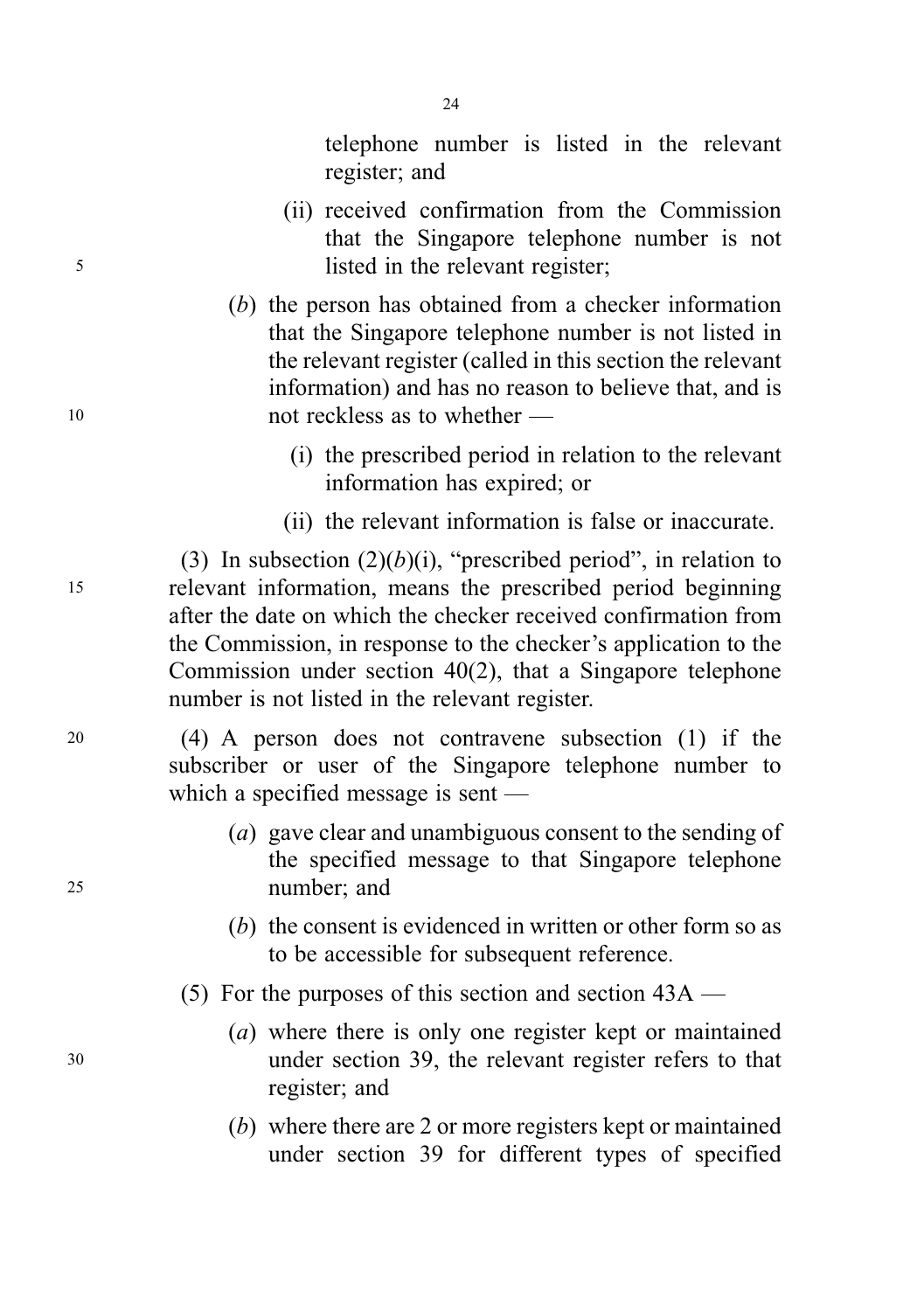messages, the relevant register refers to the register relevant for the particular type of specified message.".

#### New section 43A

19. The principal Act is amended by inserting, immediately after section 43, the following section: 5

#### "Duty of checkers

 $43A$ ,—(1) This section applies to a person (called the checker) that, for reward, provides to another person  $(P)$  information on whether a Singapore telephone number is listed in the relevant register (called in this section the applicable information) for the <sup>10</sup> purpose of P's compliance with section 43(1), other than —

- (a) the Commission;
- (b) an individual who is an employee of  $P$ ; and
- (c) an individual who is an employee or agent of a checker. 15

(2) A checker must —

- (a) ensure that the applicable information provided to  $P$  is accurate; and
- (b) provide the applicable information to  $P$  in accordance with any prescribed requirements. 20

(3) A checker is deemed to have complied with subsection  $(2)(a)$  if —

- (a) the applicable information that the checker provides to  $P$  is in accordance with a reply from the Commission in response to the checker's <sup>25</sup> application under section 40(2); and
- (b) the checker provides the applicable information to  $P$ before the expiry of the prescribed period mentioned in section  $43(2)(b)(i)$ .".

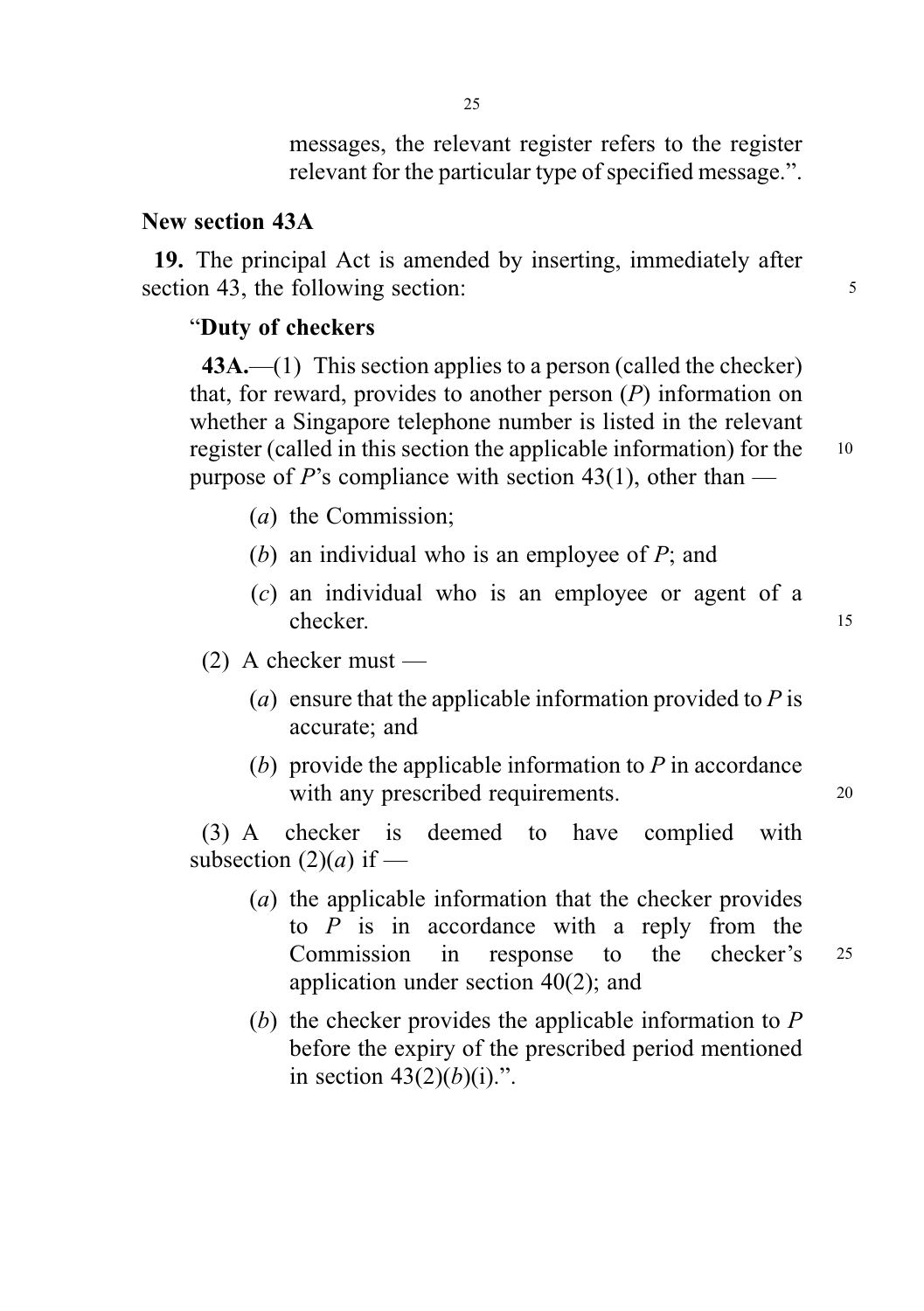# Repeal and re-enactment of sections 44 and 45

20. Sections 44 and 45 of the principal Act are repealed and the following sections substituted therefor:

# "Contact information

<sup>5</sup> 44. Subject to section 48(2), a person must not send a specified message addressed to a Singapore telephone number unless —

- (a) the specified message includes clear and accurate information identifying the individual or organisation that sent or authorised the sending of the specified <sup>10</sup> message;
	- (b) the specified message includes clear and accurate information about how the recipient can readily contact that individual or organisation;
- (c) the specified message includes the information, and <sup>15</sup> complies with the conditions, specified in the regulations, if any; and
	- (d) the information included in the specified message in compliance with this section is reasonably likely to be valid for at least 30 days after the message is sent.

# <sup>20</sup> Calling line identity not to be concealed

45. Subject to section 48(3), a person that makes a voice call containing a specified message or causes a voice call containing a specified message to be made or authorises the making of a voice call containing a specified message, addressed to a <sup>25</sup> Singapore telephone number, from a telephone number or fax number, must not do any of the following:

- (a) conceal or withhold from the recipient the calling line identity of the sender;
- (b) perform any operation or issue any instruction in <sup>30</sup> connection with the sending of the specified message for the purpose of, or that has the effect of, concealing or withholding from the recipient the calling line identity of the sender.".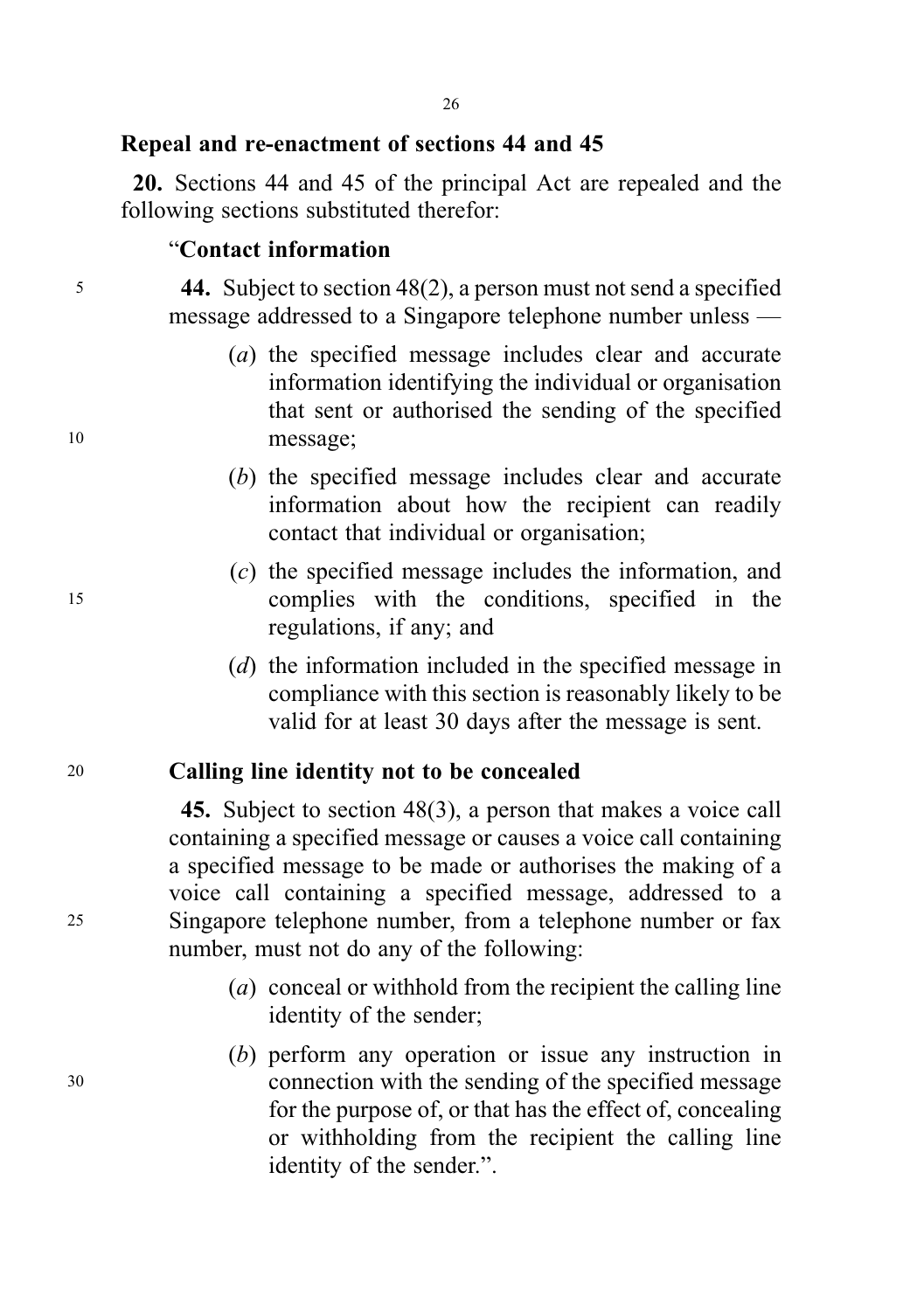## Amendment of section 48

21. Section 48 of the principal Act is amended by deleting subsections (2) and (3) and substituting the following subsections:

"(2) Section 43(1) or 44 does not apply to an employee  $(X)$ who sends a specified message addressed to a Singapore 5 telephone number in good faith —

- (*a*) in the course of X's employment; or
- (b) in accordance with instructions given to X by or on behalf of  $X$ 's employer in the course of  $X$ 's employment. 10

(3) Section 45 does not apply to an employee  $(Y)$  who makes, causes to be made or authorises the making of a voice call containing a specified message, addressed to a Singapore telephone number, from a telephone number or fax number, in good faith — 15

- (a) in the course of Y's employment; or
- (b) in accordance with instructions given to Y by or on behalf of  $Y$ 's employer in the course of  $Y$ 's employment.

(4) Subsection (1), (2) or (3) does not apply to an employee (Z)  $20$ who, at the time the act was done or the conduct was engaged in, was an officer or a partner of Z's employer and it is proved that —

- (a) Z knew or ought reasonably to have known that the telephone number is a Singapore telephone number 25 listed in the relevant register; and
- (b) the specified message was sent with Z's consent or connivance, or the sending of the specified message was attributable to any neglect on  $Z$ 's part.

(5) In this section —  $30$ 

"corporation" has the meaning given by section 52(7);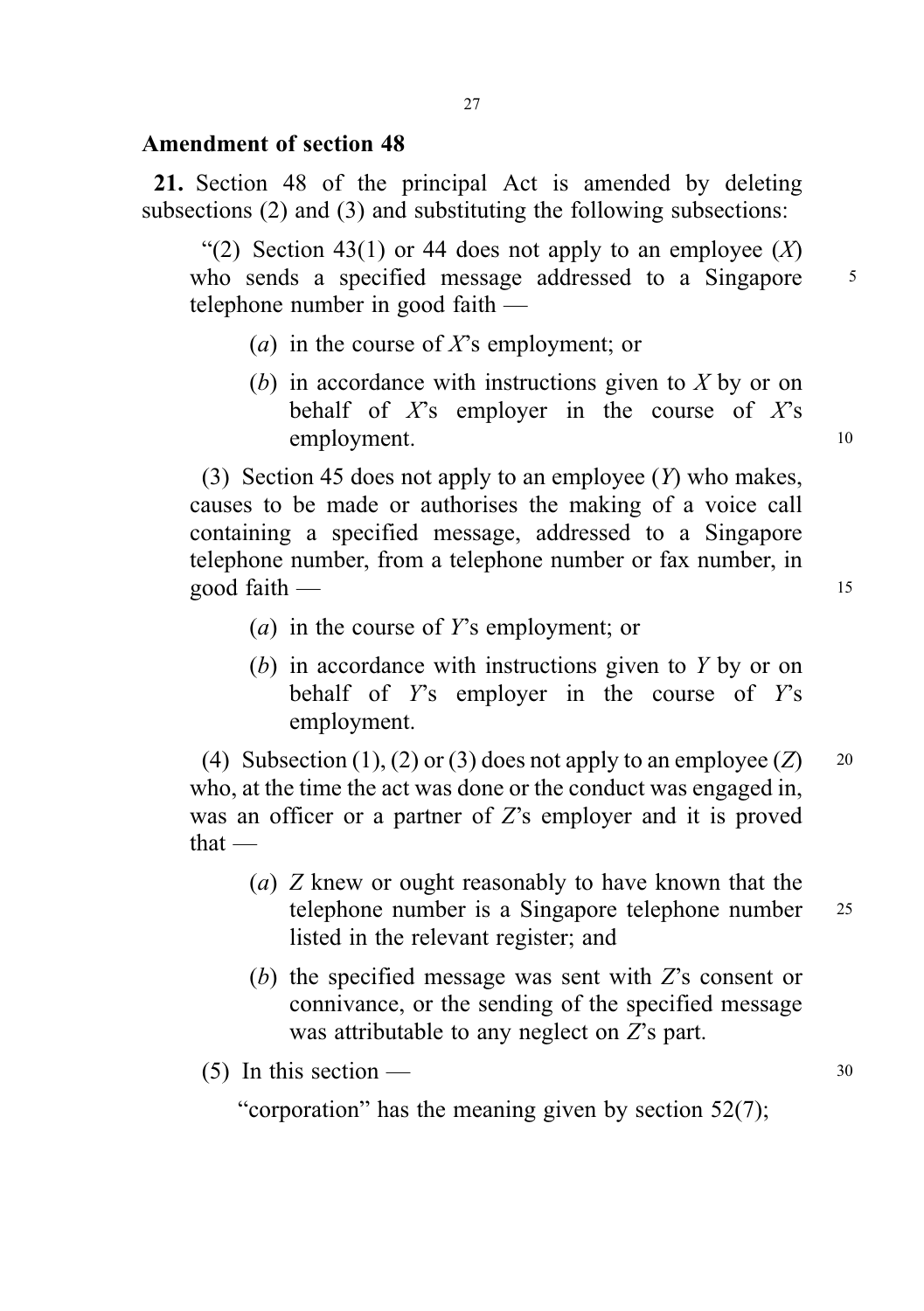"officer" —

- (a) in relation to a corporation, has the meaning given by section 52(7); or
- (b) in relation to an unincorporated association <sup>5</sup> (other than a partnership), has the meaning given by section 52A(7);

"partner", in relation to a partnership, has the meaning given by section 52A(7).".

#### New Parts IXA and IXB

<sup>10</sup> 22. The principal Act is amended by inserting, immediately after section 48, the following Parts:

## "PART IXA

# DICTIONARY ATTACKS AND ADDRESS-HARVESTING SOFTWARE

#### <sup>15</sup> Interpretation of this Part

48A.—(1) In this Part, unless the context otherwise requires —

"address-harvesting software" means software that is specifically designed or marketed for use for —

- 
- <sup>20</sup> (a) searching the Internet for telephone numbers; and
	- (b) collecting, compiling, capturing or otherwise harvesting those telephone numbers;
- "applicable message" means a message with a Singapore <sup>25</sup> link that is sent to any applicable telephone number;
	- "applicable telephone number" means a telephone number that is generated or obtained through the use of —
		- (a) a dictionary attack; or
		- (b) address-harvesting software;
- <sup>30</sup> "dictionary attack" means the method by which the telephone number of a recipient is obtained using an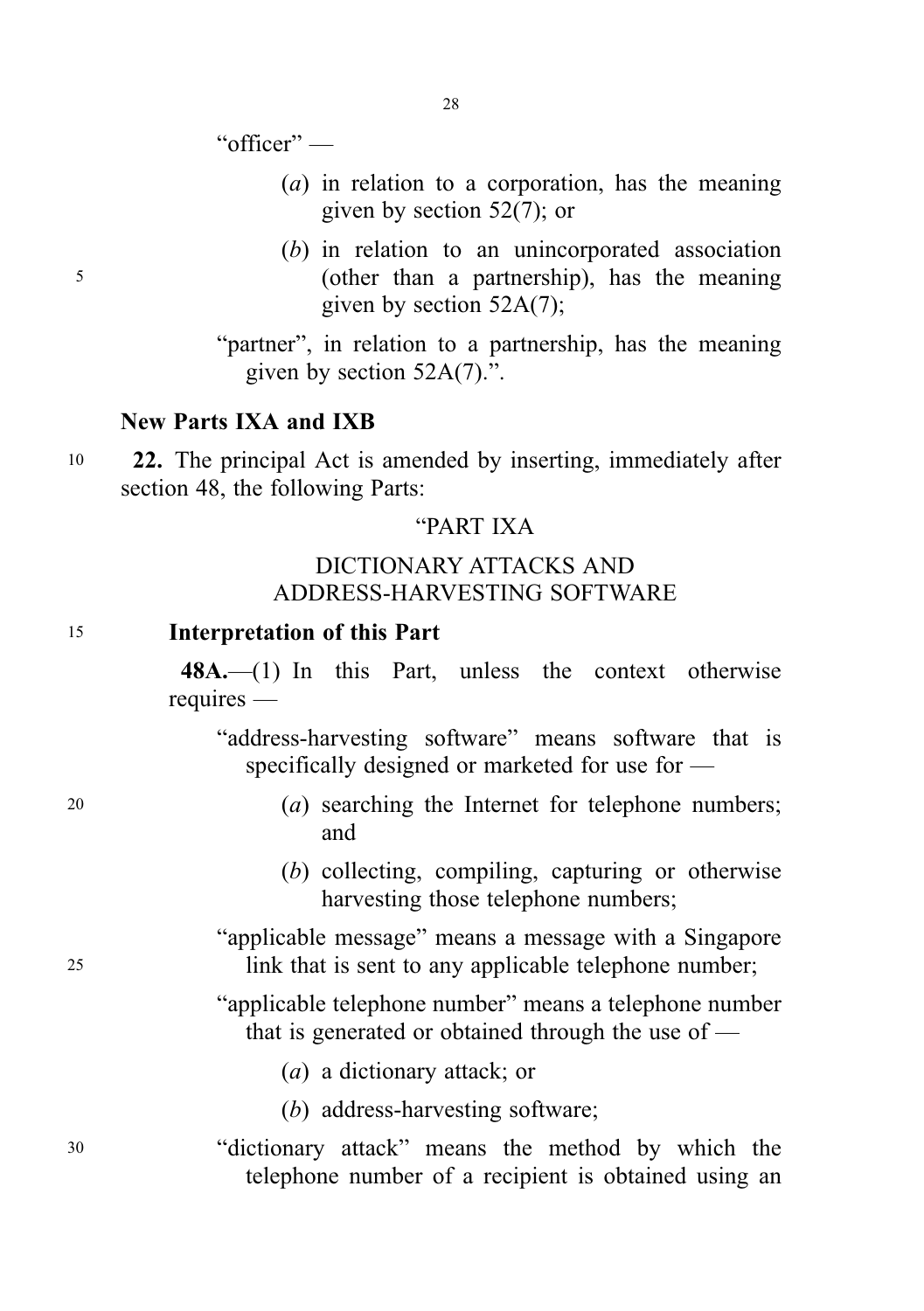"message", "send", "sender" and "Singapore telephone" number" have the meanings given by section  $36(1)$ .  $\frac{5}{10}$ 

(2) In this Part, an applicable message has a Singapore link in any of the following circumstances:

- (a) the message originates in Singapore;
- (b) the sender of the message  $-$ 
	- (i) where the sender is an individual  $-$  is  $10$ physically present in Singapore when the message is sent; or
	- (ii) in any other case
		- (A) is formed or recognised under the law of Singapore; or 15
		- (B) has an office or a place of business in Singapore;
- (c) the telephone, mobile telephone or other device that is used to access the message is located in Singapore;

(d) the recipient of the message —  $20$ 

- $(i)$  where the recipient is an individual is physically present in Singapore when the message is accessed; or
- (ii) in any other case carries on business or activities in Singapore when the message is <sup>25</sup> accessed;
- (e) if the message cannot be delivered because the telephone number to which the message is sent has ceased to exist (assuming that the telephone number existed), it is reasonably likely that the message  $30$ would have been accessed using a telephone, mobile telephone or other device located in Singapore.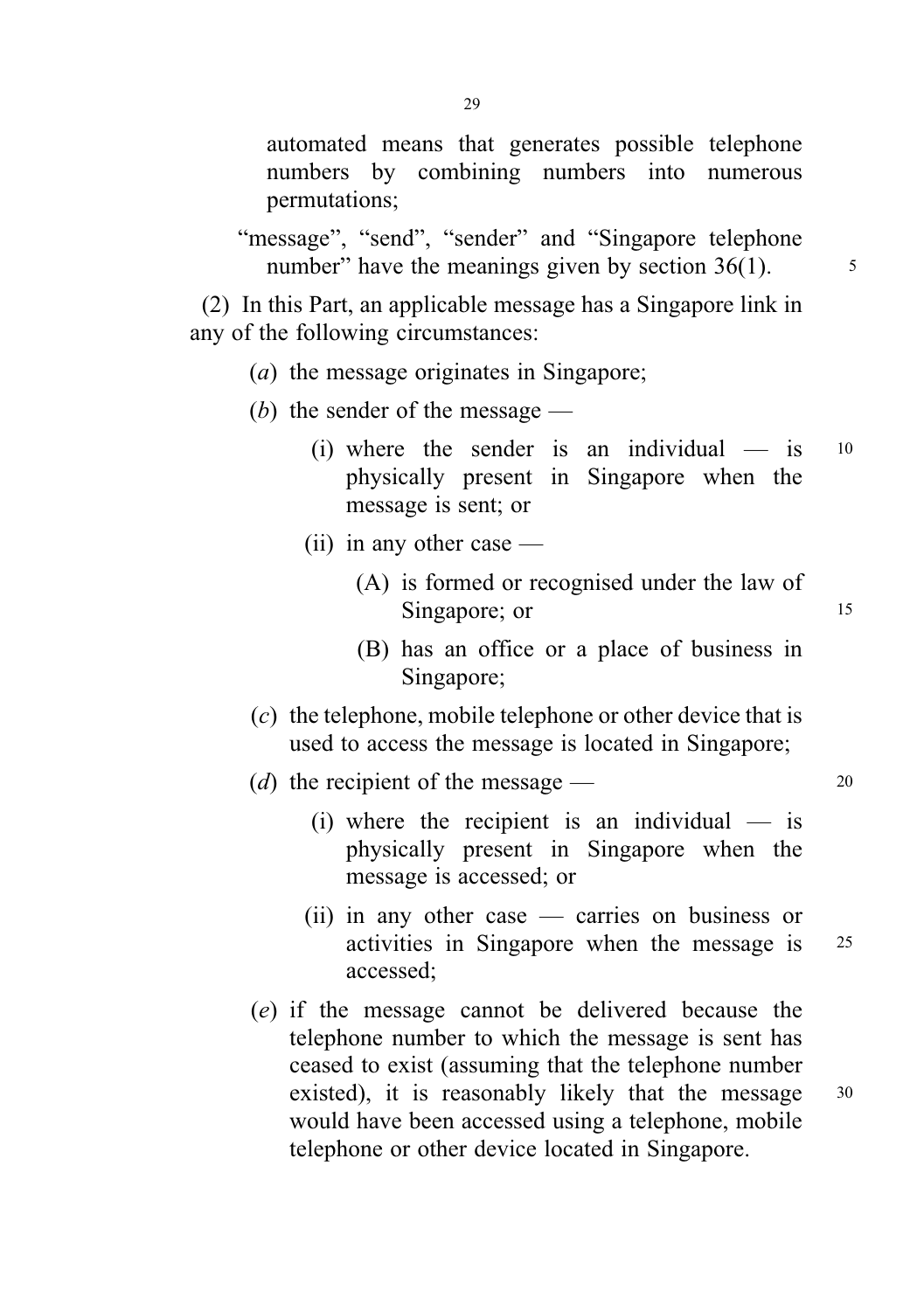(3) For the purposes of the definition of "applicable message" in subsection (1), it does not matter —

- (a) whether the telephone number to which the message is sent is a Singapore telephone number;
- <sup>5</sup> (b) whether that telephone number exists; or
	- (c) whether the message reaches its intended destination.

(4) For the purposes of this Part, a telecommunications service provider that merely provides a service that enables an applicable message to be sent is, unless the contrary is <sup>10</sup> proved, presumed not to have sent, caused to be sent or authorised the sending of the applicable message.

(5) For the purposes of this Part, if, at the time an applicable message is sent, the telecommunications device, service or network from which it was sent was controlled by a person <sup>15</sup> without the knowledge of the owner or authorised user of the telecommunications device, service or network (as the case may be), the owner or authorised user (as the case may be) is, unless the contrary is proved, presumed not to have sent, caused to be sent or authorised the sending of the applicable message.

- $20$  (6) In subsection (5), "control" means
	- (a) physical control; or
	- (b) control through the use of software or other means.

# Prohibition on use of dictionary attacks and address-harvesting software

<sup>25</sup> 48B.—(1) Subject to subsections (2) and (3), a person must not send, cause to be sent or authorise the sending of an applicable message.

(2) Subsection (1) does not apply to an employee  $(P)$  who sends, causes to be sent or authorises the sending of an <sup>30</sup> applicable message in good faith —

(*a*) in the course of  $P$ 's employment; or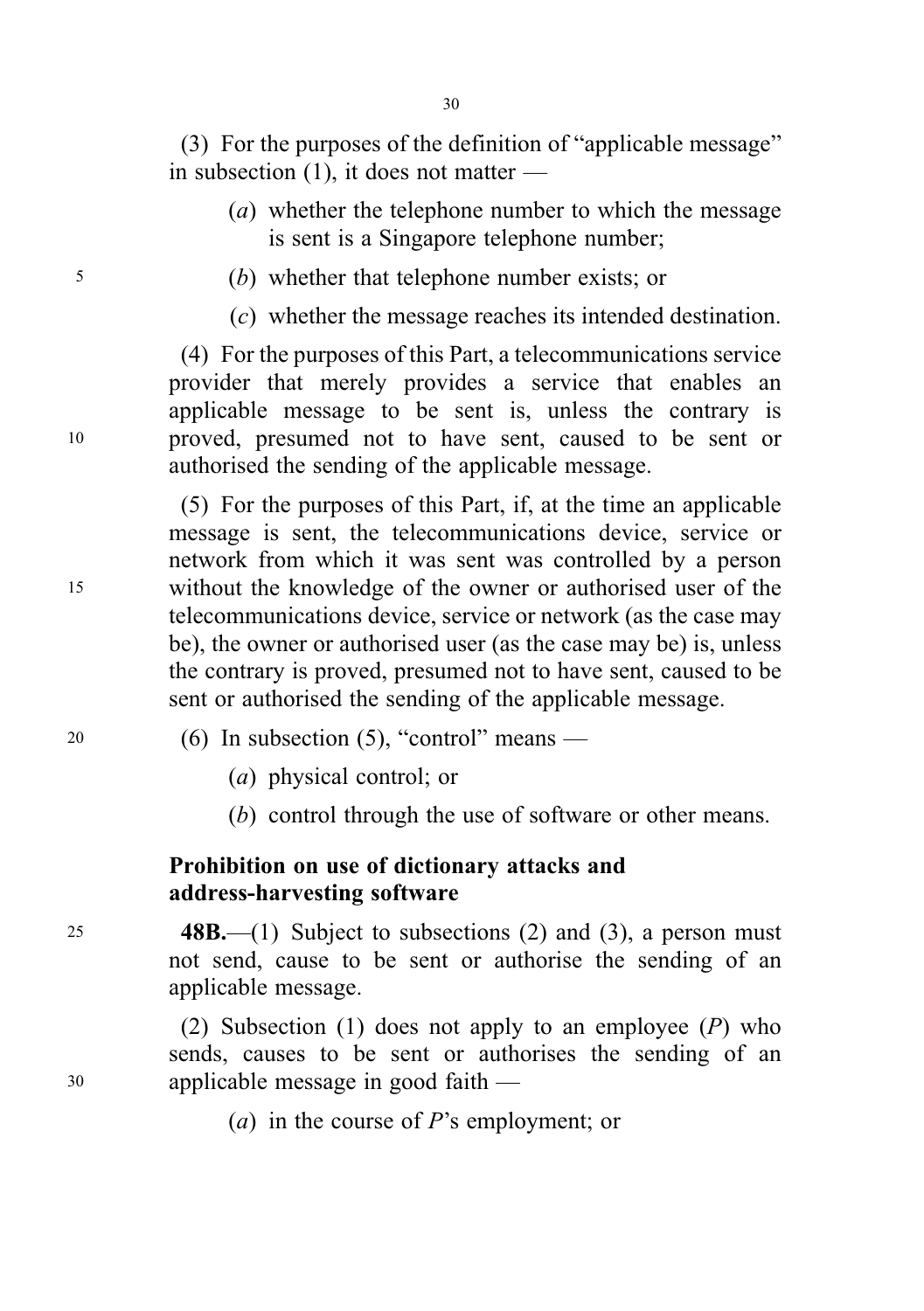(b) in accordance with instructions given to  $P$  by or on behalf of  $P$ 's employer in the course of  $P$ 's employment.

(3) However, subsection (2) does not apply to a person  $(P)$ who, at the time the applicable message was sent, was an officer  $\frac{5}{5}$ or a partner of the sender and it is proved that —

- (a) P knew or ought reasonably to have known that the telephone number is an applicable telephone number; and
- (b) the applicable message was sent with  $P$ 's consent or  $10$ connivance, or the sending of the applicable message was attributable to any neglect on P's part.

 $(4)$  In this section —

"corporation" has the meaning given by section 52(7);

" $\text{offer}$ "  $\longrightarrow$  15

- (a) in relation to a corporation, has the meaning given by section 52(7); or
- (b) in relation to an unincorporated association (other than a partnership), has the meaning given by section  $52A(7)$ ; 20
- "partner", in relation to a partnership, has the meaning given by section 52A(7).

#### PART IXB

# OFFENCES AFFECTING PERSONAL DATA AND ANONYMISED INFORMATION <sup>25</sup>

#### Interpretation and application of this Part

 $48C$ —(1) In this Part, unless the context otherwise requires —

"disclose", in relation to personal data, includes providing access to personal data;  $30$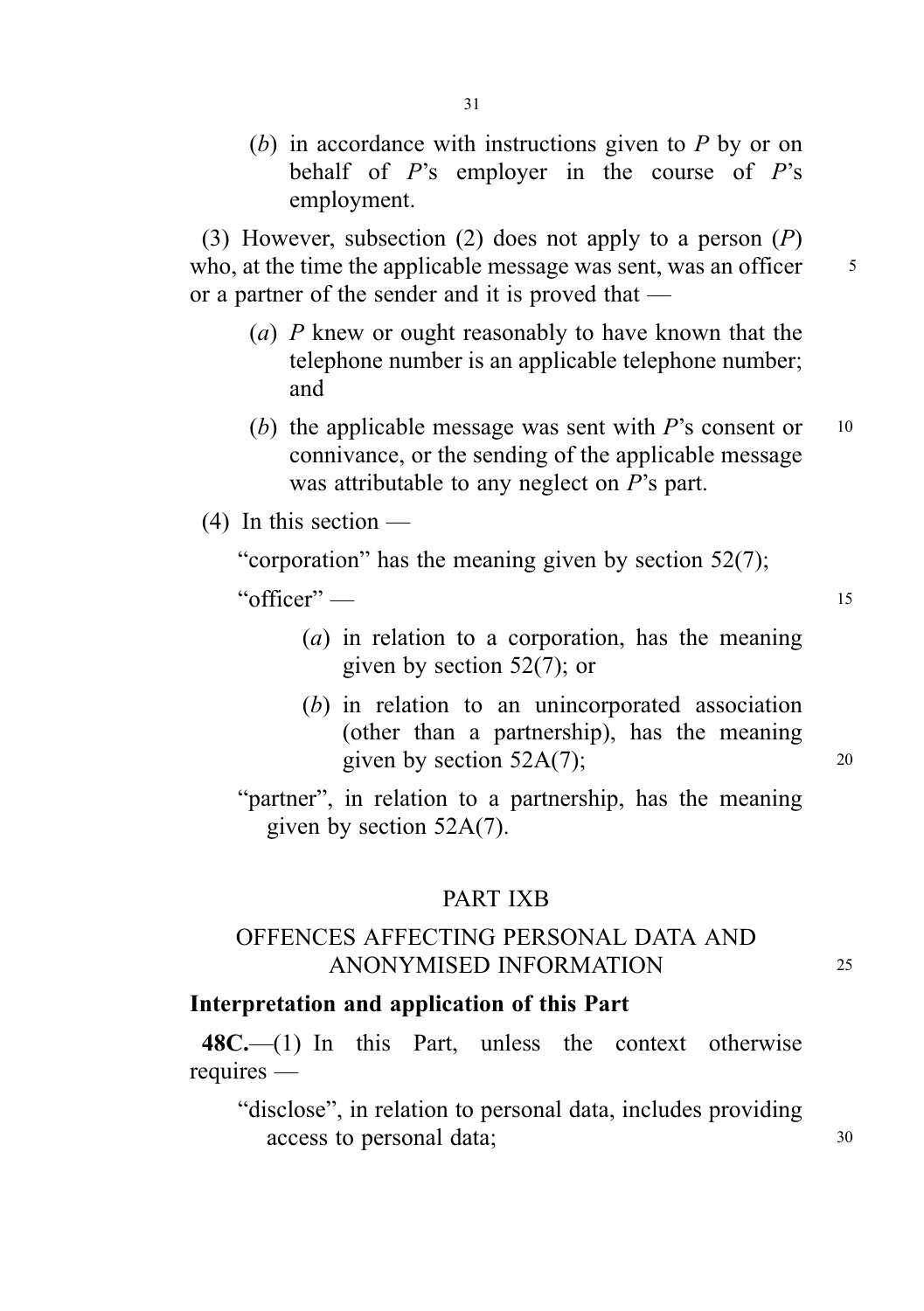"gain" means —

- (a) a gain in property or a supply of services, whether temporary or permanent; or
- (b) an opportunity to earn remuneration or greater <sup>5</sup> remuneration or to gain a financial advantage otherwise than by way of remuneration;

"harm", in relation to an individual, means —

- (a) any physical harm; or
- (b) harassment, alarm or distress caused to the 10 individual:
	- "loss" means
		- (a) a loss in property or a supply of services, whether temporary or permanent; or
- (b) a loss of an opportunity to earn remuneration or <sup>15</sup> greater remuneration or to gain a financial advantage otherwise than by way of remuneration,

but excludes, in relation to an individual, the loss of personal data about the individual;

<sup>20</sup> "Monetary Authority of Singapore" means the Monetary Authority of Singapore established by section 3 of the Monetary Authority of Singapore Act (Cap. 186);

"relevant public official" has the meaning given by section 7(5) of the Public Sector (Governance) <sup>25</sup> Act 2018 (Act 5 of 2018);

> "Singapore public sector agency" has the meaning given by section 2(1) of the Public Sector (Governance) Act 2018.

(2) This Part does not apply to an individual who —

<sup>30</sup> (a) at the time of the commission of any offence under section  $48D(1)$ ,  $48E(1)$  or  $48F(1)$ , is a relevant public official in a Singapore public sector agency; or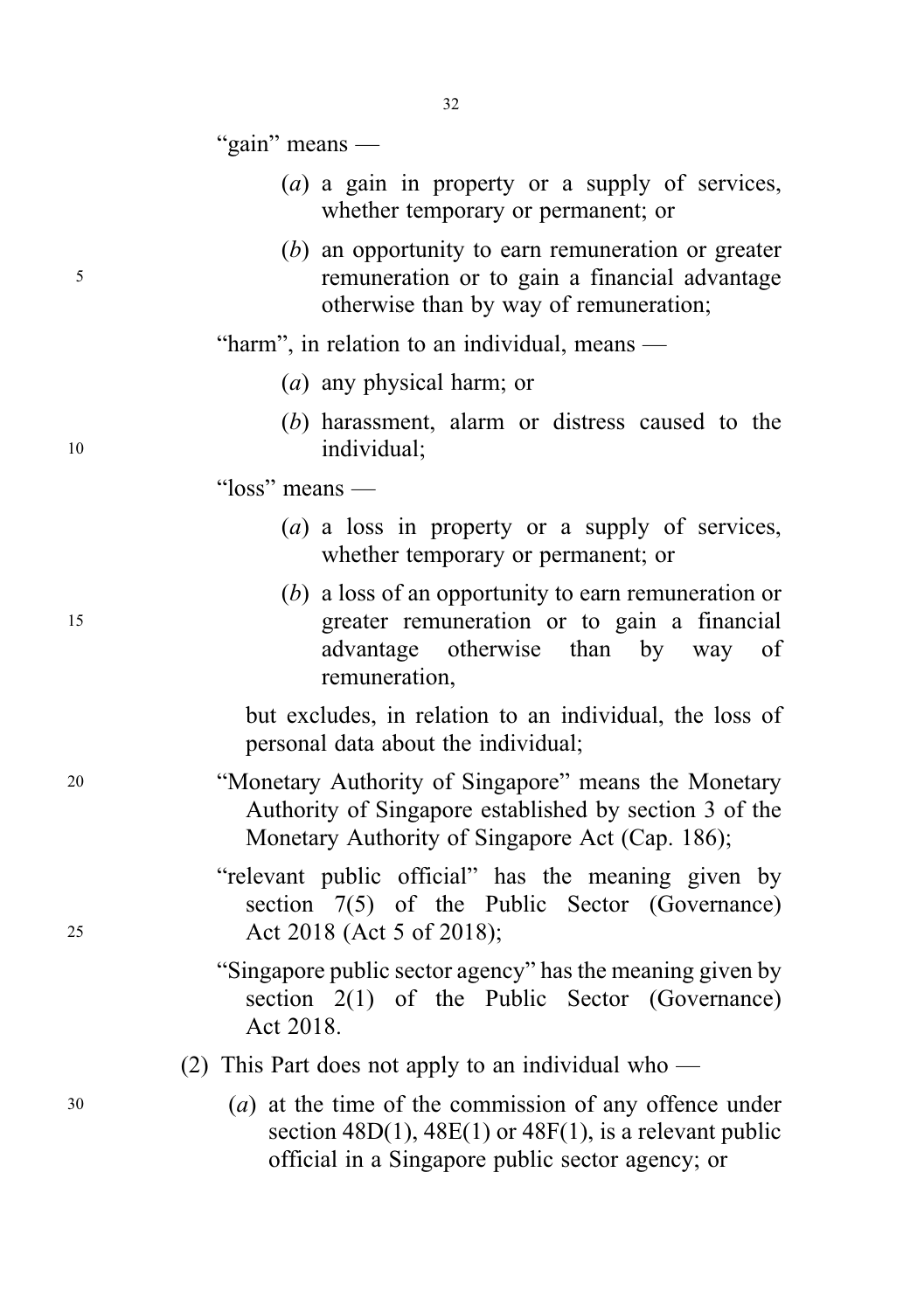(b) is or has been a director or an officer or employee of the Monetary Authority of Singapore in respect of the disclosure, use or re-identification of information acquired in the performance of the individual's duties or the exercise of the individual's functions.

# Unauthorised disclosure of personal data

# $48D$ —(1) If —

- (a) an individual discloses, or the individual's conduct causes disclosure of, personal data in the possession or under the control of an organisation or a public <sup>10</sup> agency to another person;
- (b) the disclosure is not authorised by the organisation or public agency, as the case may be; and
- (c) the individual does so  $-$ 
	- (i) knowing that the disclosure is not authorised by  $15$ the organisation or public agency, as the case may be; or
	- (ii) reckless as to whether the disclosure is or is not authorised by the organisation or public agency, as the case may be, 20

the individual shall be guilty of an offence and shall be liable on conviction to a fine not exceeding \$5,000 or to imprisonment for a term not exceeding 2 years or to both.

(2) In proceedings for an offence under subsection (1), it is a defence to the charge for the accused to prove, on a balance of 25 probabilities, any of the following:

 $(a)$  that —

- (i) the personal data in the possession or under the control of the organisation or public agency (as the case may be) that was disclosed was, at the 30 time of the disclosure, publicly available; and
- (ii) where the personal data was publicly available solely because of an applicable contravention,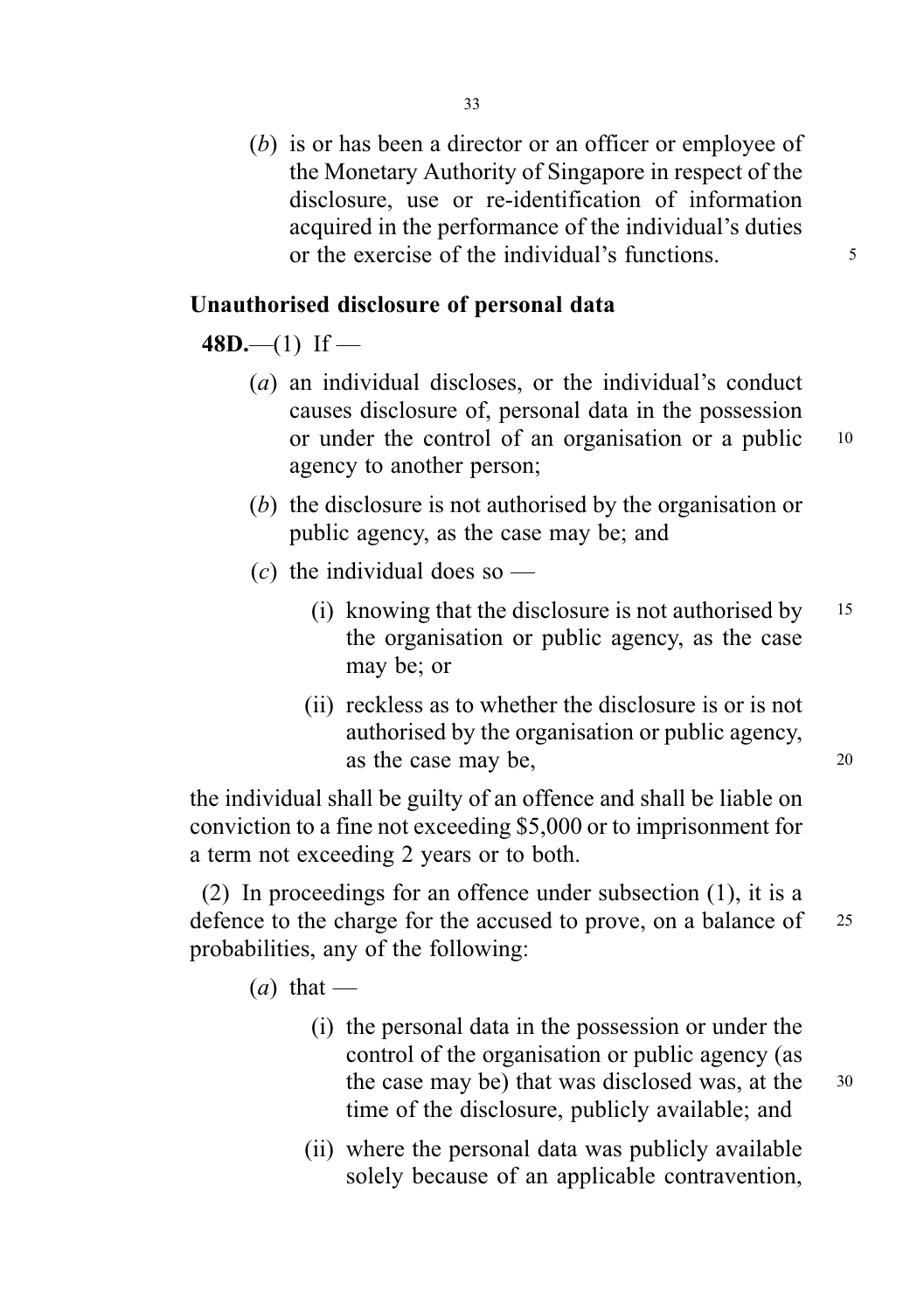the accused did not know, and was not reckless as to whether, that was the case;

- (b) the accused disclosed, or caused the disclosure of, personal data in the possession or under the control of <sup>5</sup> the organisation or public agency, as the case may  $be$  —
	- (i) as permitted or required by or under an Act or other law (apart from this Act);
	- (ii) as authorised or required by an order of court;
- <sup>10</sup> (iii) in the reasonable belief that, and was not reckless as to whether, the accused had the legal right to do so; or
	- (iv) in any other circumstances, or for any other purpose, prescribed.

<sup>15</sup> (3) To avoid doubt, subsection (2) does not affect any obligation or limitation imposed on, or prohibition of, the disclosure of personal data in the possession or under the control of an organisation or a public agency (as the case may be) by or under any other written law or other law.

<sup>20</sup> (4) In this section, "applicable contravention" means a contravention of any of the following:

- (a) subsection  $(1)$ ;
- (b) section  $48F(1)$ ;
- (c) section  $7(1)$  or  $8(1)$  of the Public Sector (Governance) <sup>25</sup> Act 2018;
	- (d) section  $14A(1)$  or  $14C(1)$  of the Monetary Authority of Singapore Act.

#### Improper use of personal data

 $48E$ —(1) If —

<sup>30</sup> (a) an individual makes use of personal data in the possession or under the control of an organisation or a public agency;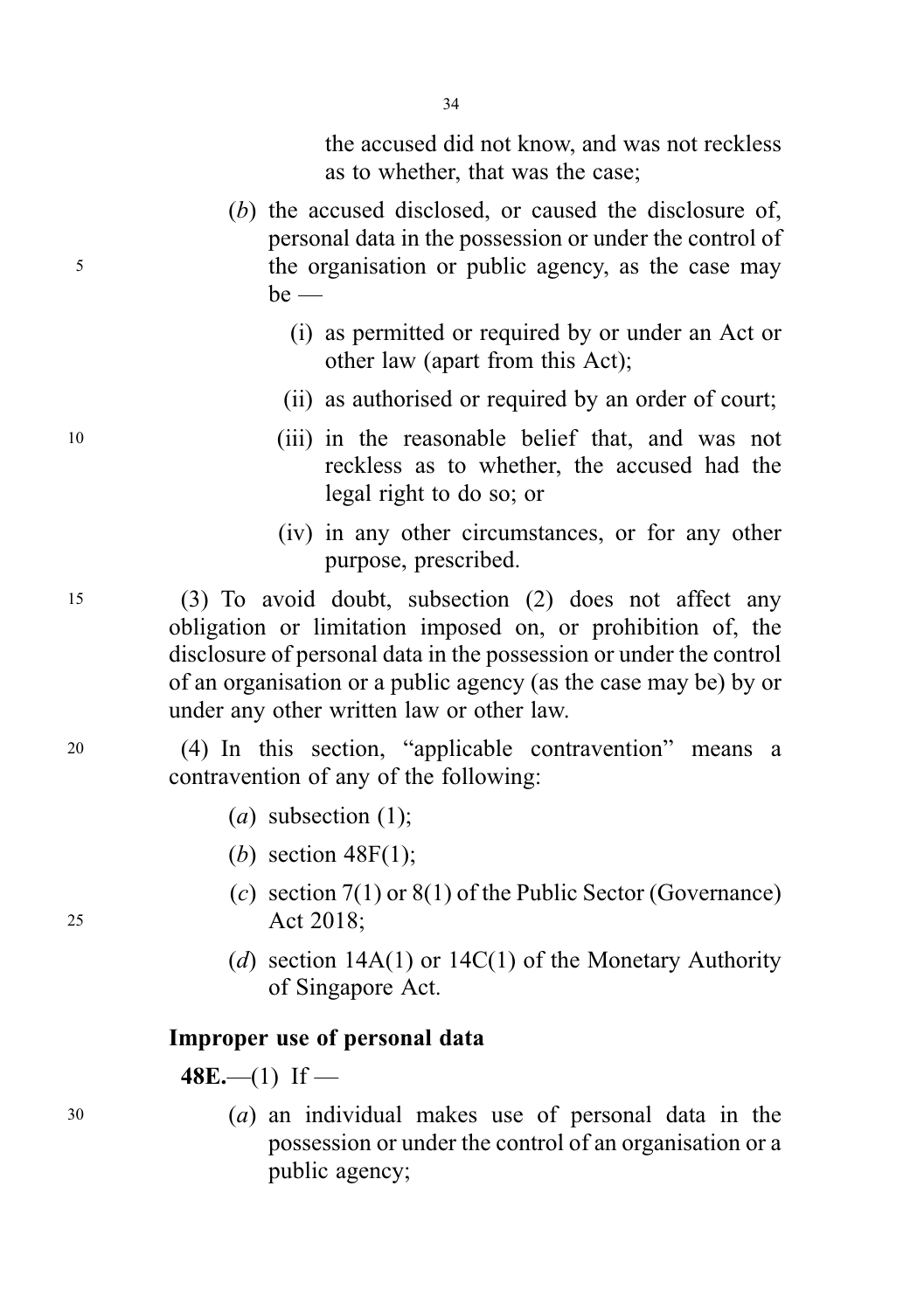- (b) the use is not authorised by the organisation or public agency, as the case may be;
- (c) the individual does so  $-$ 
	- (i) knowing that the use is not authorised by the organisation or public agency, as the case may  $\frac{5}{5}$ be; or
	- (ii) reckless as to whether the use is or is not authorised by the organisation or public agency, as the case may be; and
- (d) the individual, as a result of that use  $-$  10
	- (i) obtains a gain for the individual or another person;
	- (ii) causes harm to another individual; or
	- (iii) causes a loss to another person,

the individual shall be guilty of an offence and shall be liable on 15 conviction to a fine not exceeding \$5,000 or to imprisonment for a term not exceeding 2 years or to both.

(2) In proceedings for an offence under subsection (1), it is a defence to the charge for the accused to prove, on a balance of probabilities, any of the following: 20

- $(a)$  that
	- (i) the personal data in the possession or under the control of the organisation or public agency (as the case may be) that was used was, at the time of the use, publicly available; and 25
	- (ii) where the personal data was publicly available solely because of an applicable contravention, the accused did not know, and was not reckless as to whether, that was the case;
- (b) the accused used the personal data in the possession or  $30$ under the control of the organisation or public agency, as the case may be —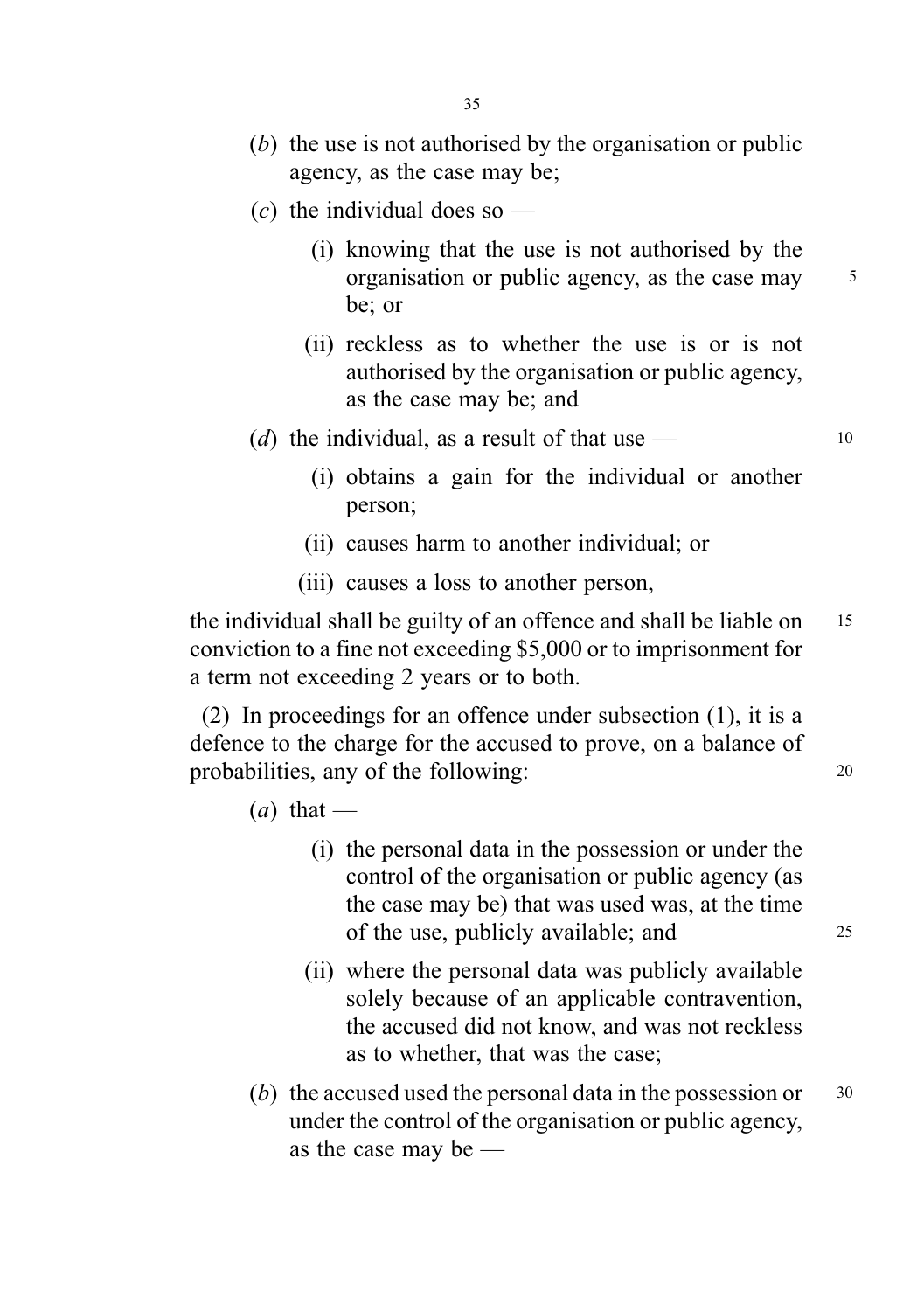- (i) as permitted or required by or under an Act or other law (apart from this Act);
- (ii) as authorised or required by an order of court;
- (iii) in the reasonable belief that, and was not <sup>5</sup> reckless as to whether, the accused had the legal right to do so; or
	- (iv) in any other circumstances, or for any other purpose, prescribed.

(3) To avoid doubt, subsection (2) does not affect any <sup>10</sup> obligation or limitation imposed on, or prohibition of, the use of personal data in the possession or under the control of an organisation or a public agency (as the case may be) by or under any other written law or other law.

(4) In this section, "applicable contravention" means a <sup>15</sup> contravention of any of the following:

- (a) section  $48D(1)$  or  $48F(1)$ ;
- (b) section 7(1) or 8(1) of the Public Sector (Governance) Act 2018;
- (c) section  $14A(1)$  or  $14C(1)$  of the Monetary Authority <sup>20</sup> of Singapore Act.

#### Unauthorised re-identification of anonymised information

 $48F$ —(1) If —

- (a) an individual takes any action to re-identify or cause re-identification of the person to whom anonymised <sup>25</sup> information in the possession or under the control of an organisation or a public agency relates (called in this section the affected person);
	- (b) the re-identification is not authorised by the organisation or public agency, as the case may be; and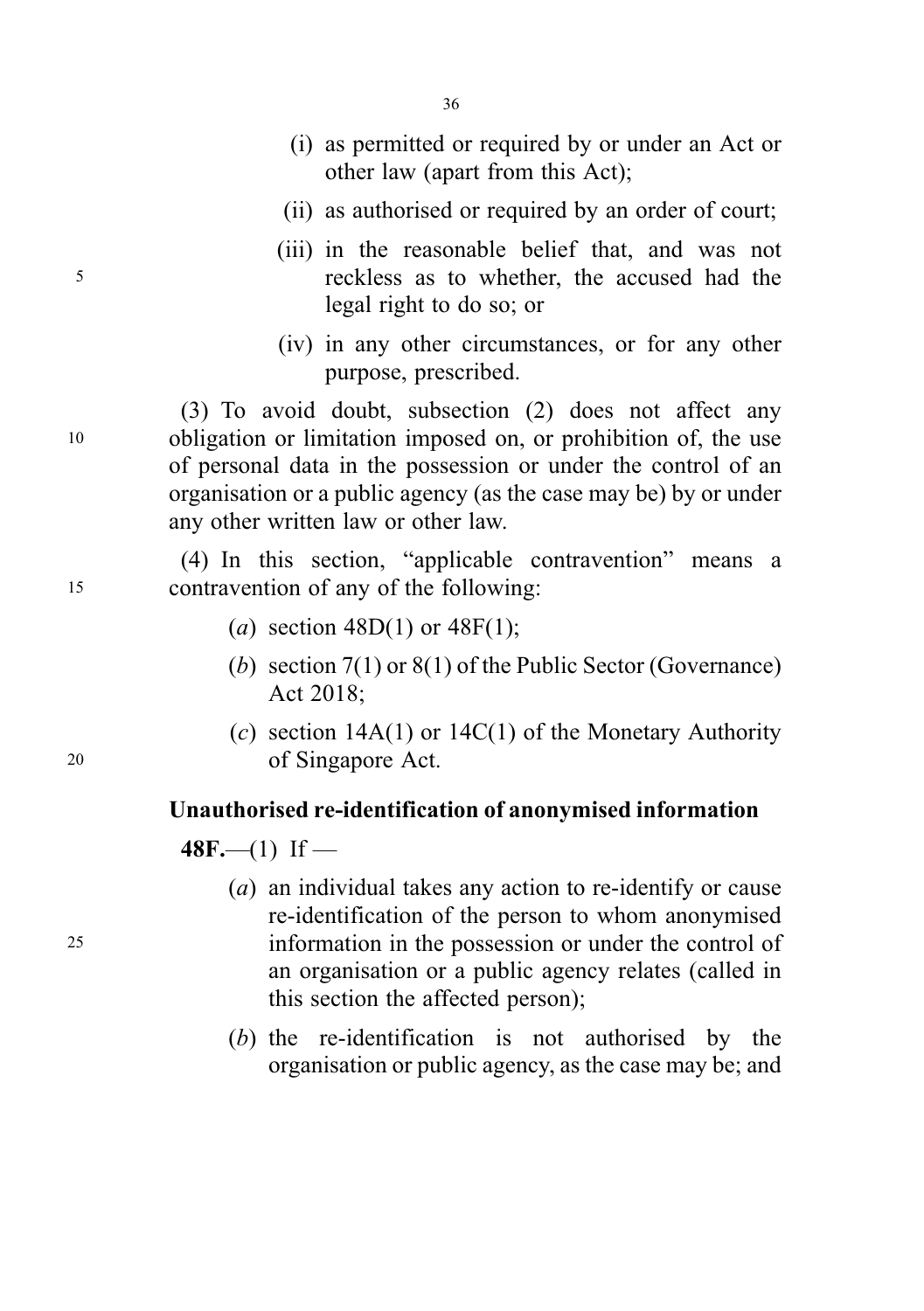- 37
- (c) the individual does so  $-$ 
	- (i) knowing that the re-identification is not authorised by the organisation or public agency, as the case may be; or
	- (ii) reckless as to whether the re-identification is or  $5<sub>5</sub>$ is not authorised by the organisation or public agency, as the case may be,

the individual shall be guilty of an offence and shall be liable on conviction to a fine not exceeding \$5,000 or to imprisonment for a term not exceeding 2 years or to both.

(2) In proceedings for an offence under subsection (1), it is a defence to the charge for the accused to prove, on a balance of probabilities, any of the following:

- $(a)$  that
	- (i) the information on the identity of the affected <sup>15</sup> person is publicly available; and
	- (ii) where that information was publicly available solely because of an applicable contravention, the accused did not know, and was not reckless as to whether, that was the case;  $20$
- (b) the action to re-identify or cause re-identification  $i<sub>s</sub>$  —
	- (i) permitted or required by or under an Act or other law (apart from this Act); or
	- (ii) authorised or required by an order of court; <sup>25</sup>
- $(c)$  the accused
	- (i) reasonably believed that the re-identification was for a specified purpose; and
	- (ii) notified the Commission or the organisation or public agency (as the case may be) of the <sup>30</sup> re-identification as soon as was practicable;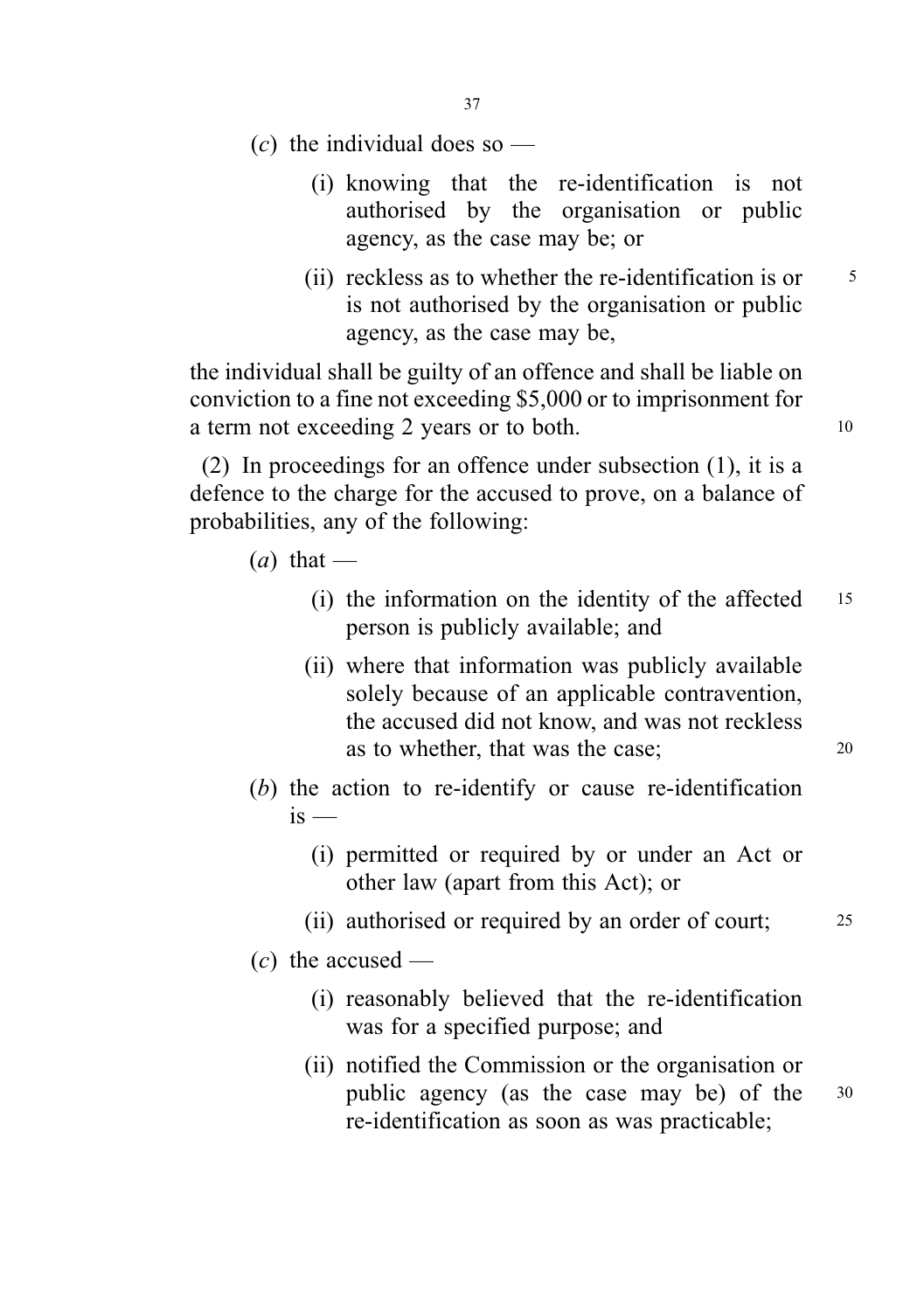- (d) the accused took the action to re-identify or cause re-identification in the reasonable belief that, and was not reckless as to whether, the accused had the legal right to do so, other than for a specified purpose;
- <sup>5</sup> (e) in any other circumstances, or for any other purpose, prescribed.

(3) To avoid doubt, subsection (2) does not affect any obligation or limitation imposed on, or prohibition of, the re-identification of the affected person by or under any other <sup>10</sup> written law or other law.

(4) In this section —

"applicable contravention" means a contravention of any of the following:

- (a) subsection  $(1)$ ;
- <sup>15</sup> (b) section 8(1) of the Public Sector (Governance) Act 2018;
	- (c) section 14C(1) of the Monetary Authority of Singapore Act;

"specified purpose" means any purpose specified in the <sup>20</sup> Eleventh Schedule.".

# New Parts IXC and IXD

23. The principal Act is amended by inserting, immediately before Part X, the following Parts:

## "PART IXC

## <sup>25</sup> ENFORCEMENT

# Alternative dispute resolution

48G.—(1) If the Commission is of the opinion that any complaint by an individual (called in this section the complainant) against an organisation may more appropriately <sup>30</sup> be resolved by mediation, the Commission may, without the consent of the complainant and the organisation, refer the matter to mediation under a dispute resolution scheme.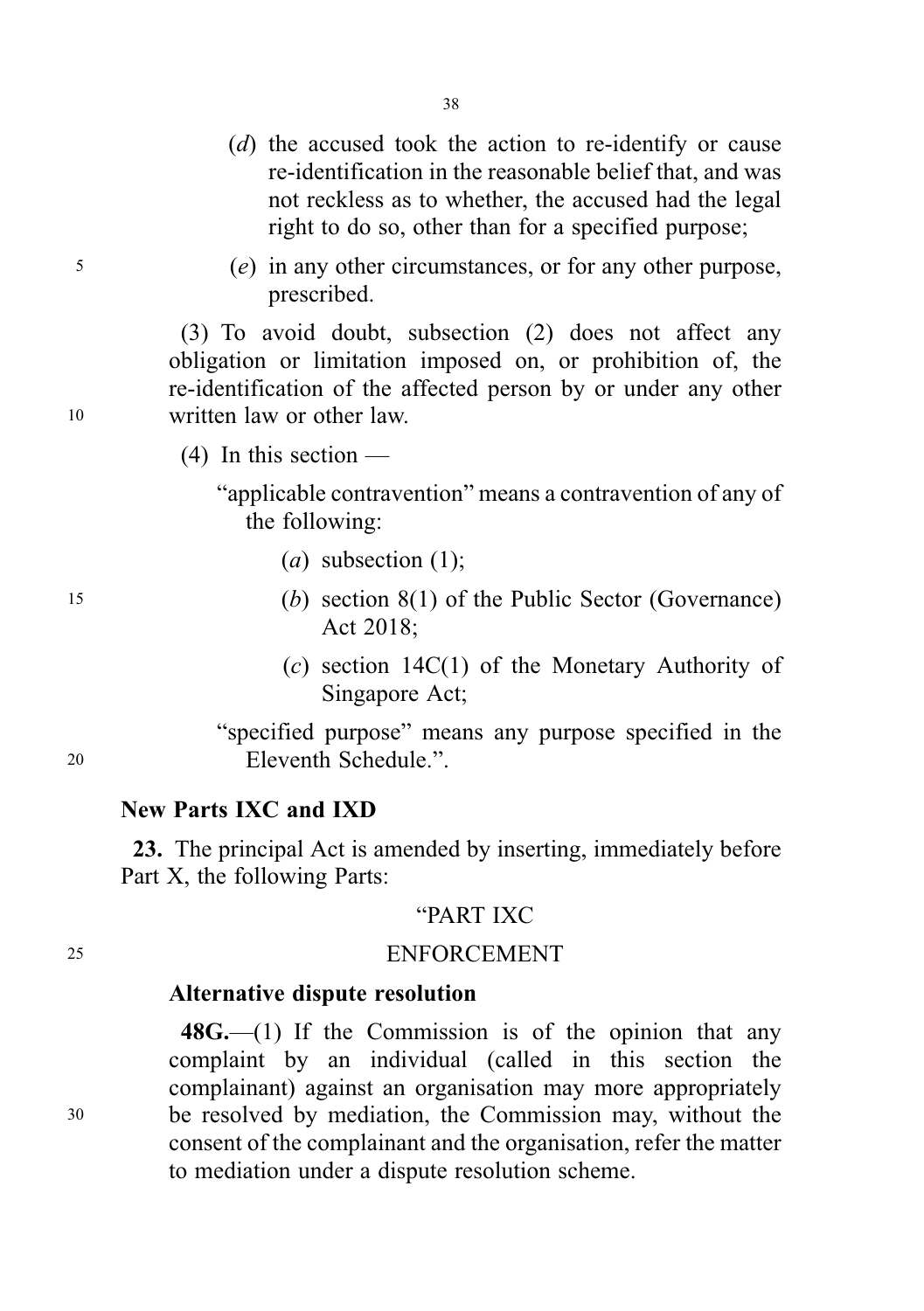(2) Subject to subsection (1), the Commission may, with or without the consent of the complainant and the organisation, direct the complainant or the organisation or both to attempt to resolve the complaint of the complainant in the way directed by the Commission. 5

(3) For the purposes of subsection (1), the Commission may establish or approve one or more dispute resolution schemes for the resolution of complaints by individuals against organisations.

(4) The Commission may, with the approval of the Minister, <sup>10</sup> make regulations under section 65 to provide for matters relating to the operation by an operator of a dispute resolution scheme, including —

- (a) the standards or requirements of the services provided under the dispute resolution scheme; 15
- (b) the fees that the operator may charge for the services provided under the dispute resolution scheme;
- (c) the records that the operator must keep, and the period of retention of those records;
- (d) the reports that the operator must submit to the 20 Commission, and the manner and time for those submissions;
- (e) matters relating to the administration of the dispute resolution scheme; and
- (f) generally to give effect to or for carrying out the <sup>25</sup> purposes of subsections (1) and (3).

## Power to review

48H.—(1) On the application of a complainant, the Commission may review —

(a) a refusal by an organisation to provide access to  $30$ personal data or other information requested by the complainant under section 21, or the organisation's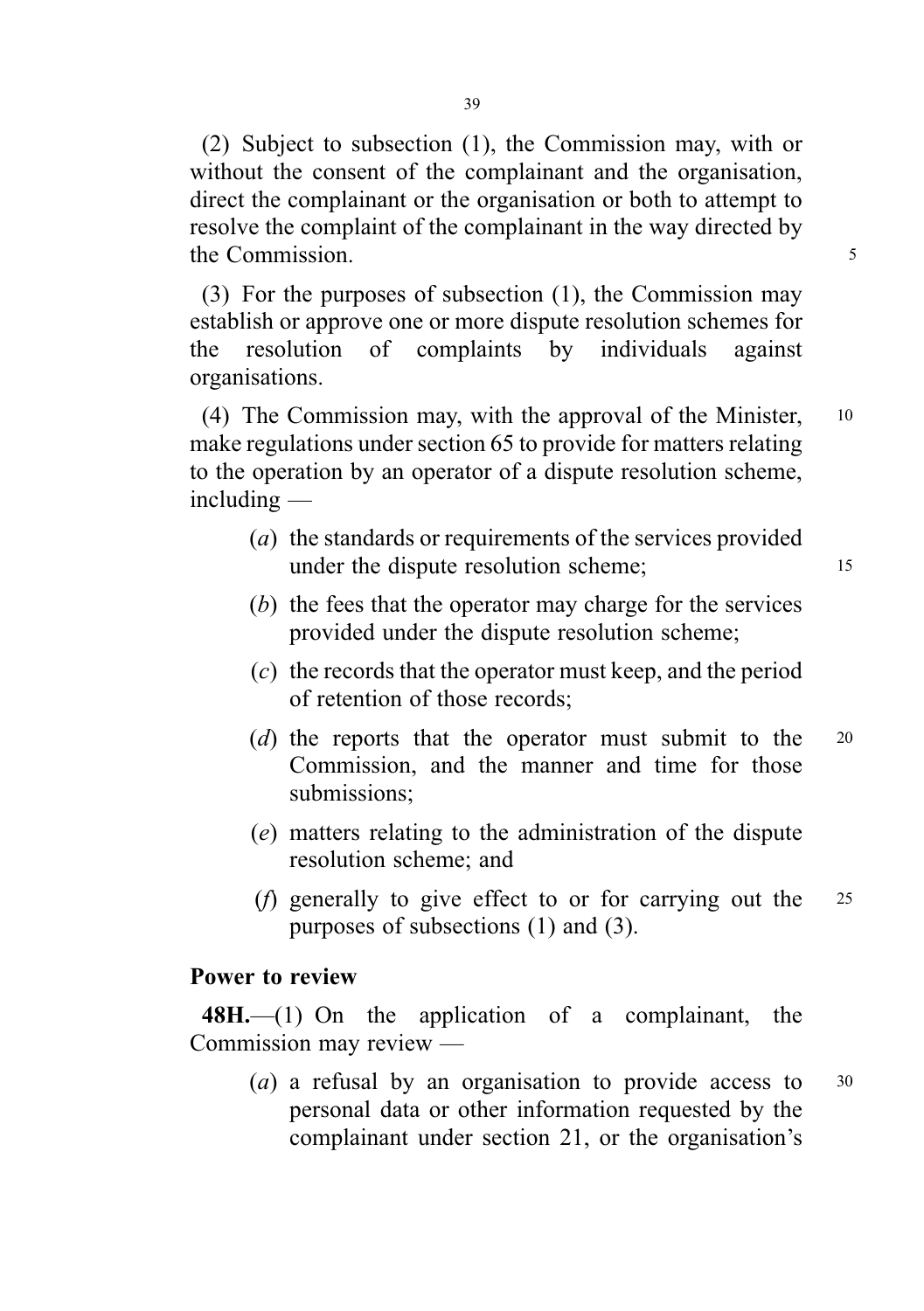failure to provide that access within a reasonable time;

- (b) a refusal by an organisation to correct personal data in accordance with a request by the complainant under <sup>5</sup> section 22, or the organisation's failure to make the correction within a reasonable time;
- (c) a refusal by a porting organisation to transmit any applicable data pursuant to a data porting request under section 26H, or the porting organisation's <sup>10</sup> failure to transmit the applicable data within a reasonable time;
	- (d) a fee required from the complainant by an organisation in relation to a request by the complainant under section 21 or 22; or
- <sup>15</sup> (e) a fee required from the complainant or a receiving organisation by a porting organisation in relation to a data porting request by the complainant under section 26H.

(2) Upon completion of its review under subsection (1), the <sup>20</sup> Commission may —

- (a) confirm the refusal to provide access to the personal data or other information, or direct the organisation to provide access to the personal data or other information within the time specified by the <sup>25</sup> Commission;
	- (b) confirm the refusal to correct the personal data, or direct the organisation to correct the personal data in the manner and within the time specified by the Commission;
- <sup>30</sup> (c) confirm the refusal to transmit the applicable data, or direct the porting organisation to transmit the applicable data in the manner and within the time specified by the Commission; or

40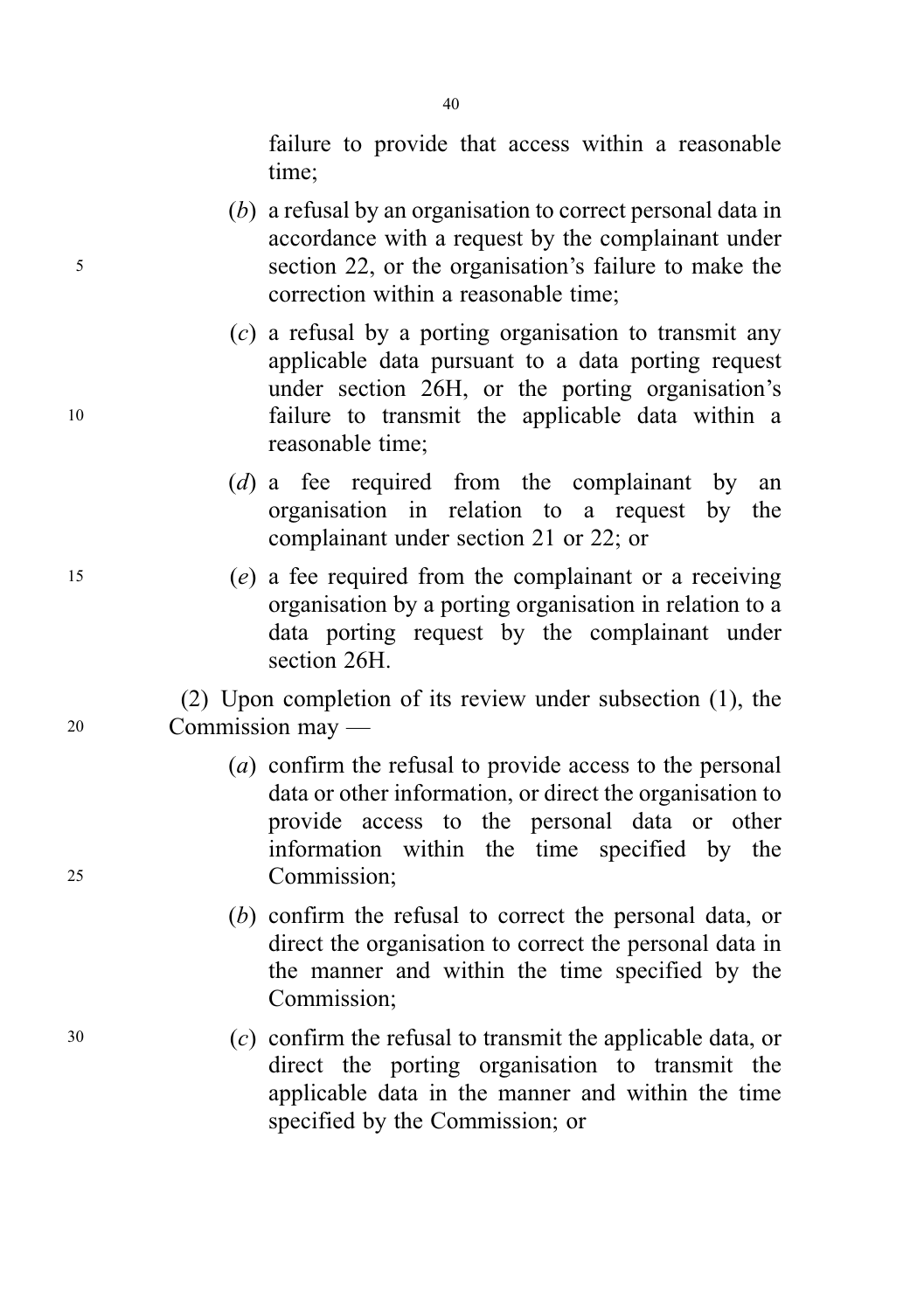(d) confirm, reduce or disallow a fee, or direct the organisation or porting organisation (as the case may be) to make a refund to the complainant or receiving organisation, as the case may be.

## Directions for non-compliance 5

48I.—(1) The Commission may, if it is satisfied that —

- (a) an organisation has not complied or is not complying with any provision of Part III, IV, V, VI, VIA or VIB; or
- (b) a person has not complied or is not complying with  $10$ any provision of Part IX or section 48B(1),

give the organisation or person (as the case may be) any direction that the Commission thinks fit in the circumstances to ensure compliance with that provision.

(2) Without limiting subsection (1), the Commission may, if it <sup>15</sup> thinks fit in the circumstances to ensure compliance with any provision of Part III, IV, V, VI, VIA or VIB, give an organisation all or any of the following directions:

- (a) to stop collecting, using or disclosing personal data in contravention of this Act: 20
- (b) to destroy personal data collected in contravention of this Act;
- (c) to comply with any direction of the Commission under section 48H(2).

## Financial penalties 25

48J.—(1) Subject to subsection  $(2)$ , the Commission may, if it is satisfied that —

- (a) an organisation has intentionally or negligently contravened any provision of Part III, IV, V, VI, VIA or VIB; or 30
- (b) a person has intentionally or negligently contravened —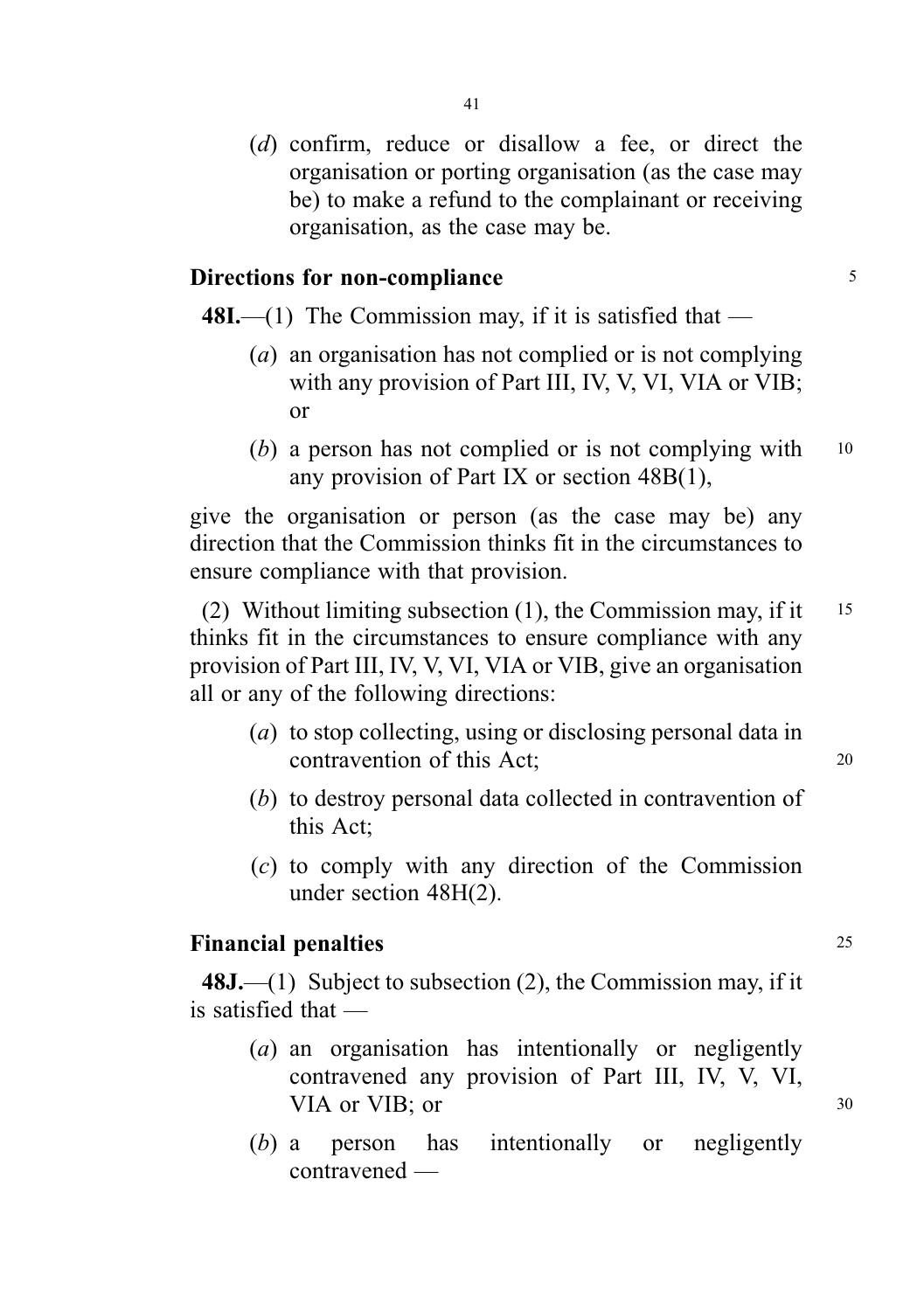- 42
- (i) any provision of Part IX; or
- $(iii)$  section  $48B(1)$ ,

require, by written notice, the organisation or person (as the case may be) to pay a financial penalty.

<sup>5</sup> (2) Subsection (1) does not apply in relation to any contravention of a provision of this Act, the breach of which is an offence under this Act.

(3) A financial penalty imposed on an organisation under subsection  $(1)(a)$  must not exceed the maximum amount to be <sup>10</sup> prescribed, which in no case may be more than \$1 million.

> (4) A financial penalty imposed on a person under subsection  $(1)(b)$  must not exceed the maximum amount to be prescribed, which in no case may be more than the following:

(a) in the case of an individual —  $$200,000$ ;

15 (b) in any other case  $- $1$  million.

(5) For the purposes of subsections (3) and (4), different maximum amounts may be prescribed in respect of contraventions of different provisions of this Act.

(6) The Commission must, in determining the amount of a <sup>20</sup> financial penalty imposed under subsection (1), have regard to, and give such weight as the Commission considers appropriate to, all of the following matters:

- (a) the nature, gravity and duration of the non-compliance by the organisation or person, as 25 the case may be;
	- (b) the type and nature of the personal data affected by the non-compliance by the organisation or person, as the case may be;
- (c) whether the organisation or person (as the case may <sup>30</sup> be), as a result of the non-compliance, gained any financial benefit or avoided any financial loss;
	- (d) whether the organisation or person (as the case may be) took any action to mitigate the effects and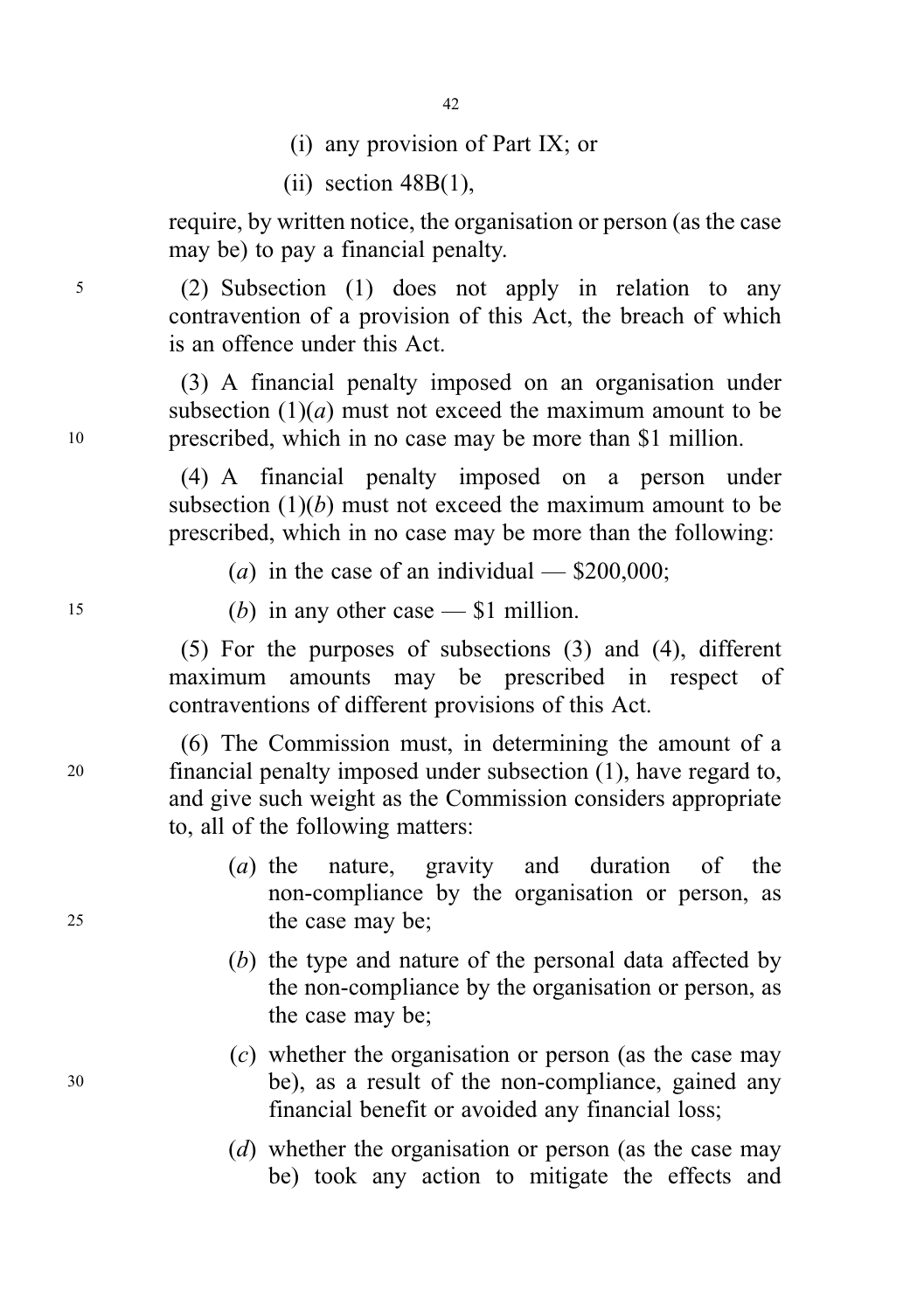consequences of the non-compliance, and the timeliness and effectiveness of that action;

- (e) whether the organisation or person (as the case may be) had, despite the non-compliance, implemented adequate and appropriate measures for compliance 5 with the requirements under this Act;
- (f) whether the organisation or person (as the case may be) had previously failed to comply with this Act;
- (g) the compliance of the organisation or person (as the case may be) with any direction given under <sup>10</sup> section 48I or 48L(4) in relation to remedying or mitigating the effect of the non-compliance;
- (h) whether the financial penalty to be imposed is proportionate and effective, having regard to achieving compliance and deterring non-compliance <sup>15</sup> with this Act;
- $(i)$  the likely impact of the imposition of the financial penalty on the organisation or person (as the case may be), including the ability of the organisation or person to continue the usual activities of the organisation or 20 person;
- (j) any other matter that may be relevant.

# Procedure for giving of directions and imposing of financial penalty

48K.—(1) Before giving any direction under section 48I or 25 imposing a financial penalty under section 48J(1), the Commission must give written notice to the organisation or person concerned —

- (a) stating that the Commission intends to take action against the organisation or person under section 48I or  $30$  $48J(1)$ , as the case may be;
- (b) where the Commission intends to give any direction under section 48I, specifying the direction the Commission proposes to give;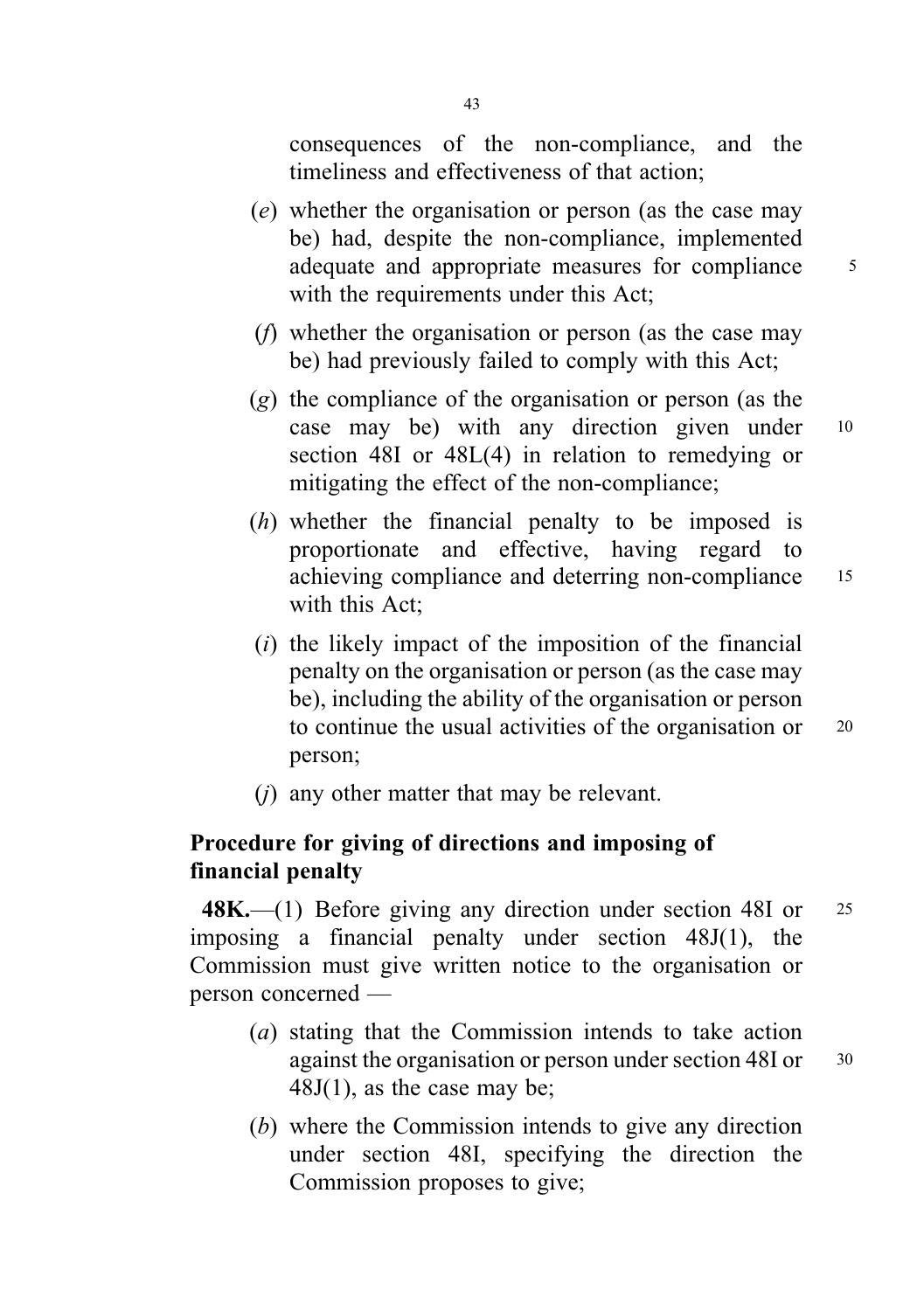- (c) specifying each instance of non-compliance that is the subject of the proposed action, or the reason or reasons for the proposed action; and
- (d) subject to subsections (2) and (3), specifying the time <sup>5</sup> within which written representations may be made to the Commission with respect to the proposed action.

(2) Where the Commission intends to impose a financial penalty under section 48J(1) on an organisation or a person, the time specified in the notice within which written representations <sup>10</sup> may be made to the Commission must be at least 14 days after the date the notice is served on that organisation or person.

(3) The Commission may, on written application by the organisation or person concerned (whether before, on or after the expiry of the time specified in the notice), extend the time for <sup>15</sup> the organisation or person to make written representations to the Commission if the Commission is satisfied that the extension should be granted by reason of exceptional circumstances in the particular case.

(4) The Commission may decide to give the direction under <sup>20</sup> section 48I or impose the financial penalty under section 48J(1), as the case may be —

- (a) after considering any written representation made to the Commission pursuant to the notice mentioned in subsection (1); or
- <sup>25</sup> (b) upon the expiry of the time specified in the notice under subsection  $(1)(d)$ , or as extended by the Commission under subsection (3), where no representation is so made or any written representation made is subsequently withdrawn.

<sup>30</sup> (5) Subsection (1) does not apply where the organisation or person (as the case may be) has died, is adjudged bankrupt, has been dissolved or wound up or has otherwise ceased to exist.

> (6) Where the Commission decides to give the direction under section 48I or impose the financial penalty under section 48J(1)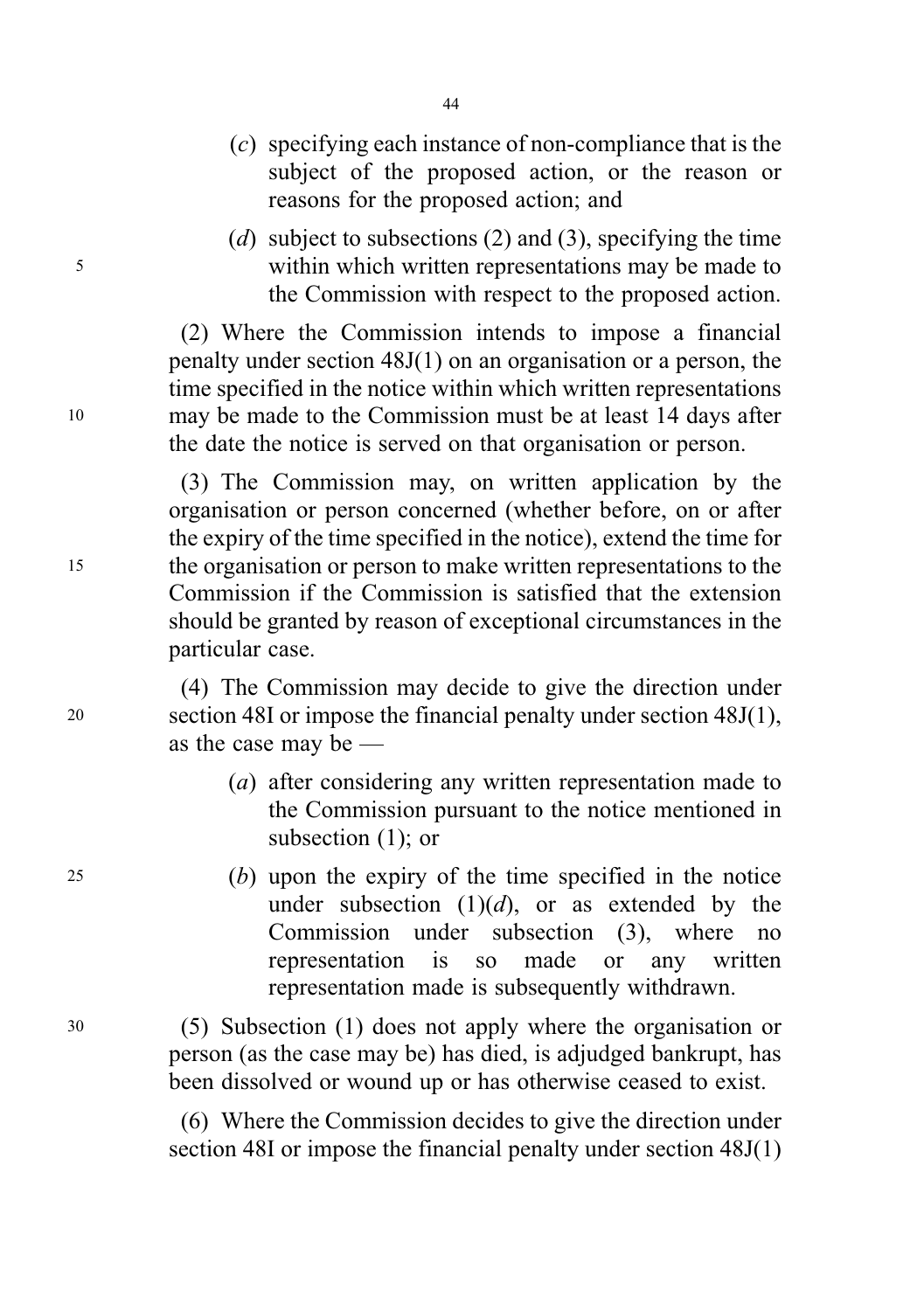(as the case may be), the Commission must serve a notice of the decision on the following persons:

- (a) the organisation or person concerned;
- (b) the complainant whose complaint against the organisation or person concerned resulted in the <sup>5</sup> giving of the direction or the imposition of the financial penalty (as the case may be), if any.

(7) A direction given under section 48I or the imposition of a financial penalty under section 48J(1) takes effect only when the Commission serves the notice in subsection  $(6)(a)$  on the 10 organisation or person concerned.

(8) Where the Commission imposes a financial penalty under section 48J(1) on an organisation or a person, the written notice issued by the Commission to the organisation or person must specify the date before which the financial penalty is to be paid, <sup>15</sup> being a date not earlier than 28 days after the notice is issued.

(9) The Commission may, on written application by an organisation or a person on whom a financial penalty under section  $48J(1)$  is imposed —

- (*a*) extend the time for the organisation or person to pay  $20$ the financial penalty; or
- (b) allow the financial penalty to be paid by instalments.
- (10) The interest payable
	- (a) on the outstanding amount of any financial penalty imposed under section 48J(1); and 25
	- (b) for payment by instalments (as the Commission may allow) of any financial penalty imposed under section  $48J(1)$ ,

must be at such rate as the Commission may direct, which must not exceed the rate prescribed in the Rules of Court in respect of 30 judgment debts.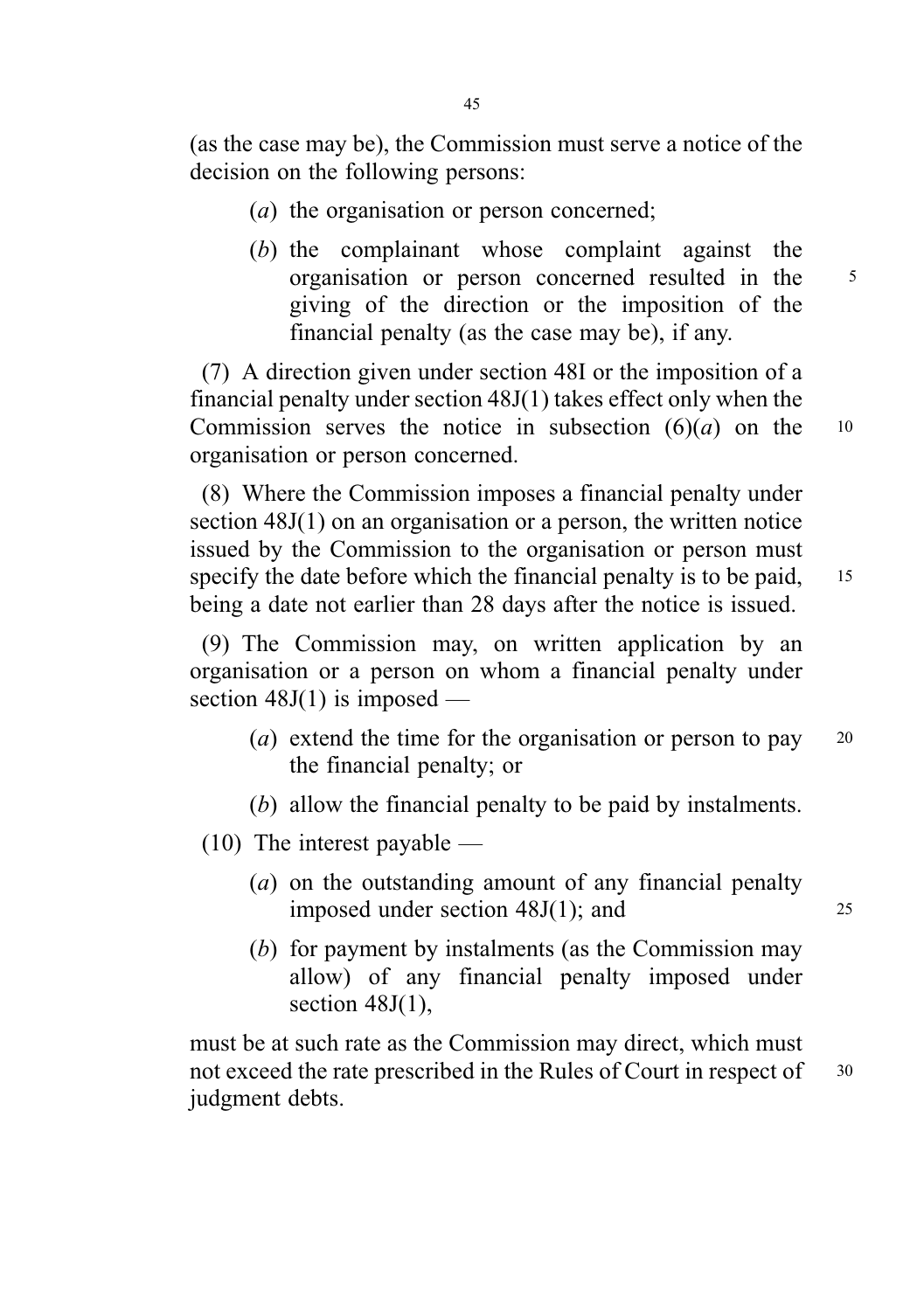### Voluntary undertakings

48L.—(1) Without affecting sections 48I, 48J(1) and  $50(1)$ , where the Commission has reasonable grounds to believe that —

- (a) an organisation has not complied, is not complying or <sup>5</sup> is likely not to comply with any provision of Part III, IV, V, VI, VIA or VIB; or
	- (b) a person has not complied, is not complying or is likely not to comply with any provision of Part IX or section 48B(1),

<sup>10</sup> the organisation or person concerned may give, and the Commission may accept, a written voluntary undertaking.

(2) Without limiting the matters to which the voluntary undertaking may relate, the voluntary undertaking may include any of the following undertakings by the organisation <sup>15</sup> or person concerned:

- (a) an undertaking to take specified action within a specified time;
- (b) an undertaking to refrain from taking specified action;
- (c) an undertaking to publicise the voluntary <sup>20</sup> undertaking.

(3) Subject to subsection (4), the Commission may, after accepting the voluntary undertaking and with the agreement of the organisation or person who gave the voluntary undertaking —

- <sup>25</sup> (a) vary the terms of any undertaking included in the voluntary undertaking; or
	- (b) include, in the voluntary undertaking, any additional undertaking mentioned in subsection (2).

(4) Where an organisation or a person fails to comply with any <sup>30</sup> undertaking in a voluntary undertaking —

> (a) the Commission may give the organisation or person concerned any direction that the Commission thinks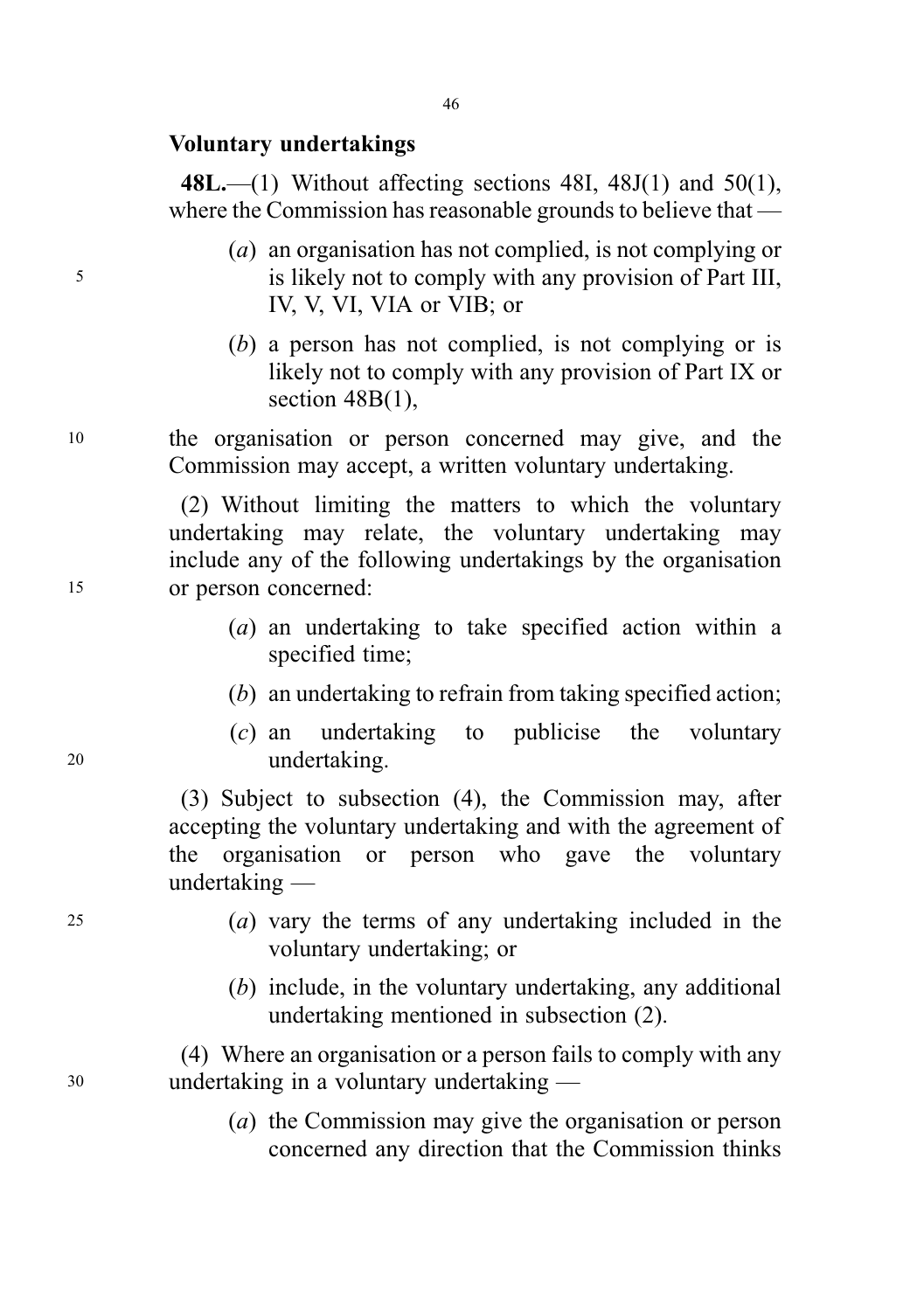fit in the circumstances to ensure the compliance of the organisation or person with that undertaking; and

(b) section  $48K(1)$ , (3), (4), (5), (6) and (7) applies to the direction given under paragraph  $(a)$  as if the direction were given under section 48I.

(5) In addition, where an organisation or a person fails to comply with an undertaking mentioned in subsection  $(2)(c)$ , the Commission may publicise the voluntary undertaking in accordance with the undertaking, and recover the costs and expenses so incurred from the organisation or person as a debt 10 due to the Commission.

# Enforcement of directions of or written notices by Commission in District Court

48M.—(1) For the purposes of enforcing a direction or written notice mentioned in subsection  $(2)$  — 15

- (a) the Commission may apply for the direction or written notice (as the case may be) to be registered in a District Court in accordance with the Rules of Court; and
- (b) the District Court is to register the direction or written  $20$ notice in accordance with the Rules of Court.
- (2) Subsection (1) applies to any of the following:
	- (a) a direction made by the Commission under section 48H(2), 48I or 48L(4);
	- (b) a written notice by the Commission for the payment  $25$ of any sum comprising —
		- (i) a financial penalty imposed under section 48J(1); and
		- (ii) any interest payable under section  $48K(10)$  on that financial penalty. 30

(3) From the date of registration of a direction or written notice under subsection (1), the direction or written notice (as the case may be) has the same force and effect, and all proceedings may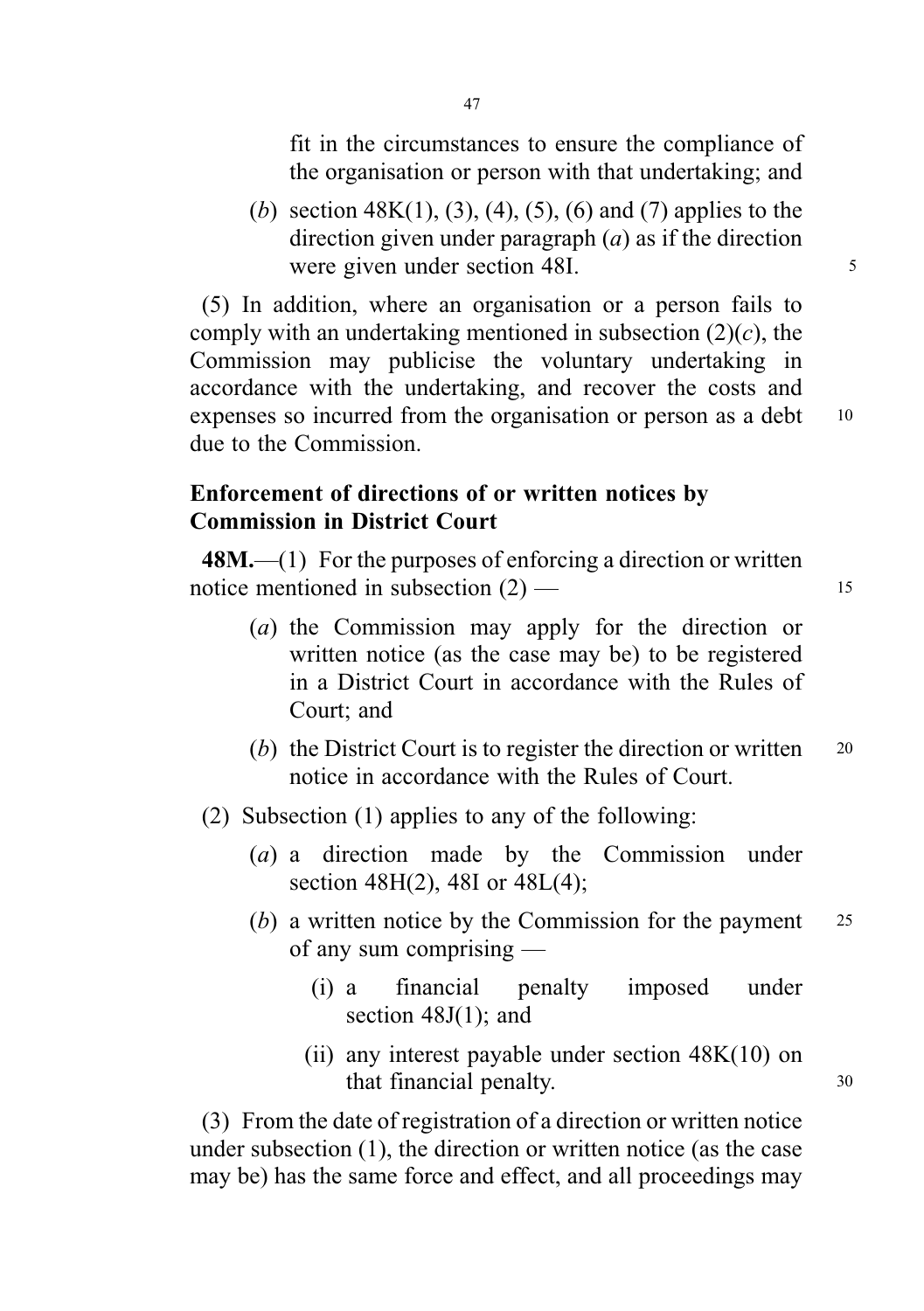be taken on the direction or written notice (as the case may be), for the purposes of enforcement, as if it had been an order originally obtained in the District Court which has power to enforce it accordingly.

<sup>5</sup> (4) A District Court may, for the purpose of enforcing a direction in accordance with subsection (3), make any order —

- (a) to secure compliance with the direction; or
- (b) to require any person to do anything to remedy, mitigate or eliminate any effects arising from —
- <sup>10</sup> (i) anything done which ought not, under the direction, to have been done; or
	- (ii) anything not done which ought, under the direction, to have been done,

which would not have occurred had the direction been <sup>15</sup> complied with.

> (5) A District Court has jurisdiction to enforce a written notice in accordance with subsection (3) regardless of the amount of the sum mentioned in subsection  $(2)(b)$ .

## Reconsideration of directions or decisions

<sup>20</sup> 48N.—(1) An organisation or a person (including any individual who is a complainant) aggrieved by —

- (a) any direction made by the Commission under section  $48G(2)$ ,  $48I(1)$  or (2) or  $48L(4)$ ; or
- (b) any direction or decision made under section 48H(2),

<sup>25</sup> may make a written application to the Commission to reconsider the direction or decision in accordance with this section.

(2) An organisation or a person aggrieved by a financial penalty imposed by the Commission under section 48J(1) on the organisation or person may make a written application to the <sup>30</sup> Commission to reconsider the decision to impose the financial penalty or the amount of the financial penalty so imposed in accordance with this section.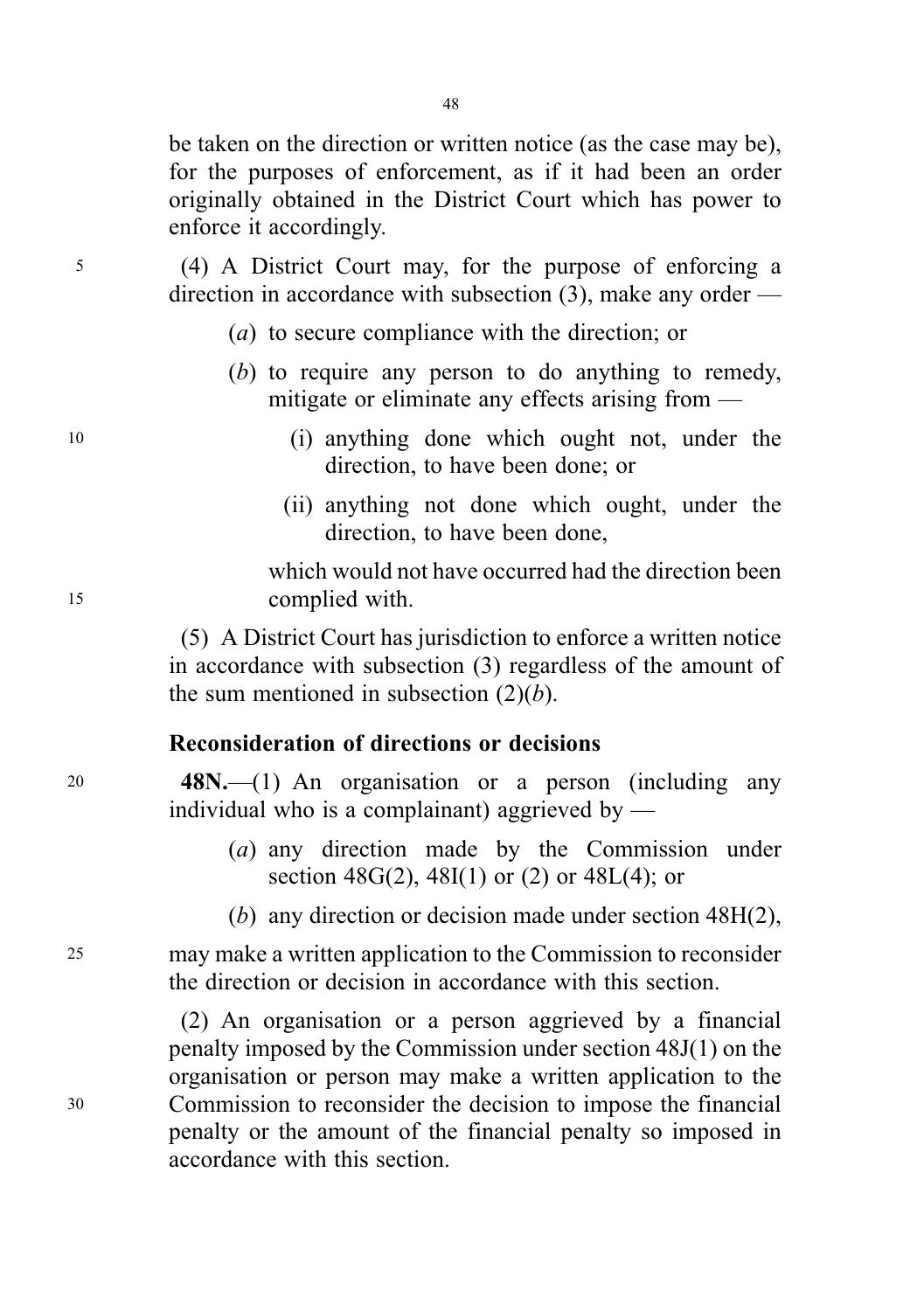(3) Unless the Commission decides otherwise in any particular case, an application for reconsideration does not suspend the effect of the direction or decision to be reconsidered except in the case of an application for reconsideration under subsection  $(2)$ .  $\frac{5}{2}$ 

(4) The application for reconsideration —

- (a) subject to subsection  $(5)$ , must be submitted to the Commission within the prescribed period;
- (b) must be made in the form and manner required by the Commission: and 10
- (c) must set out the grounds on which the applicant is requesting the reconsideration.

(5) The Commission may, on written application by the organisation or person concerned (whether before, on or after the expiry of the prescribed period mentioned in <sup>15</sup> subsection  $(4)(a)$ , extend the time for the organisation or person to make the application for reconsideration if the Commission is satisfied that the extension should be granted by reason of exceptional circumstances in the particular case.

(6) If an application for reconsideration is made in accordance <sup>20</sup> with this section, the Commission must —

- (a) reconsider the direction or decision;
- (b) take any of the following actions as the Commission thinks fit:
	- (i) affirm, revoke or vary the direction or decision; <sup>25</sup>
	- (ii) affirm or revoke, or vary the amount of, the financial penalty; and
- (c) notify the applicant in writing of the result of the reconsideration.

(7) There is to be no application for reconsideration of a <sup>30</sup> decision made under subsection  $(6)(b)$ .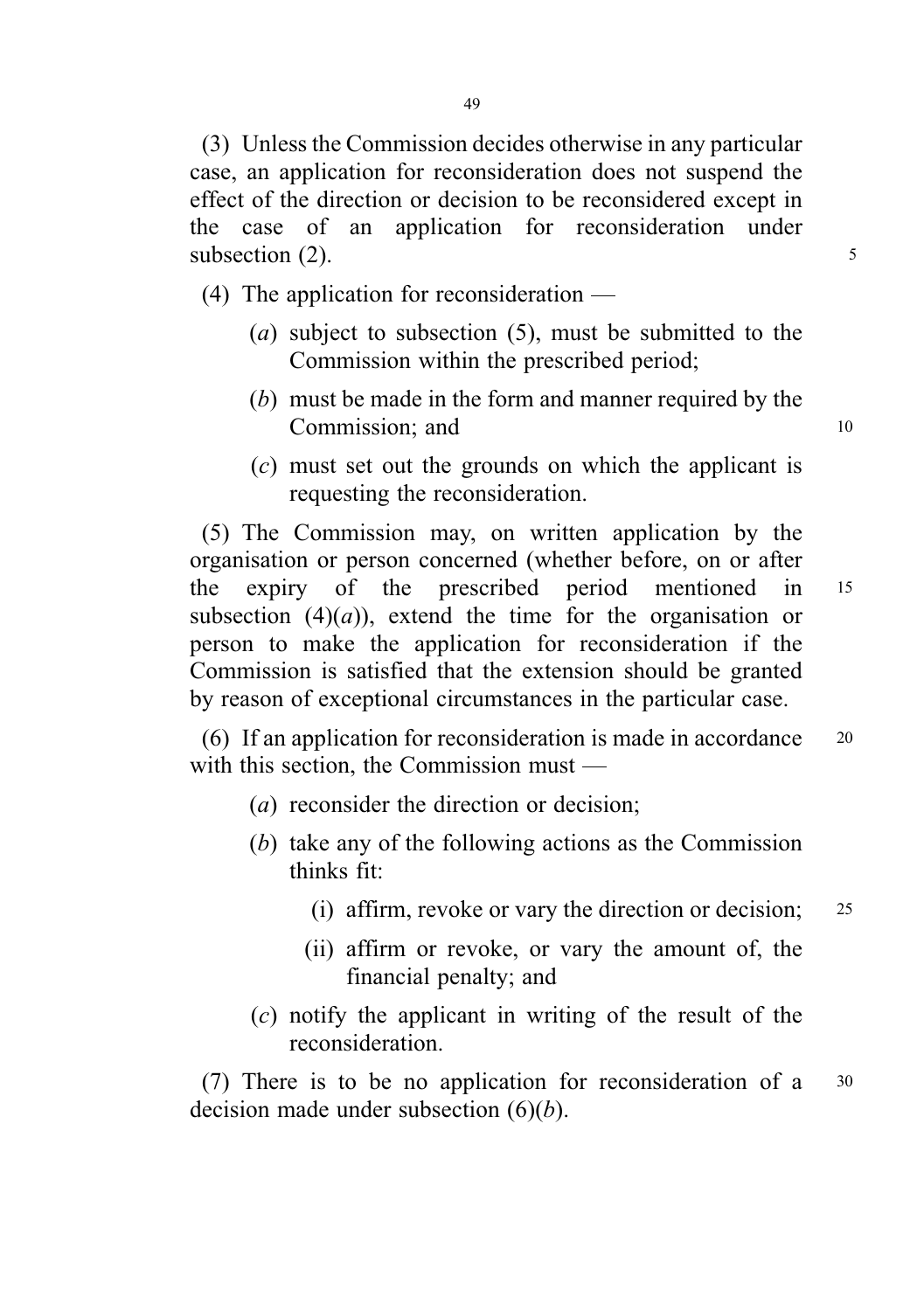## Right of private action

 $480$ —(1) A person who suffers loss or damage directly as a result of a contravention —

- (a) by an organisation of any provision of Part IV, V, VI, <sup>5</sup> VIA or VIB; or
	- (b) by a person of any provision of Division 3 of Part IX or Part IXA,

has a right of action for relief in civil proceedings in a court.

(2) If the Commission has made a decision under this Act in <sup>10</sup> respect of a contravention specified in subsection (1), an action accruing under subsection (1) may not be brought in respect of that contravention until after the decision has become final as a result of there being no further right of appeal.

(3) The court may grant to the plaintiff in an action under <sup>15</sup> subsection (1) all or any of the following:

- (a) relief by way of injunction or declaration;
- (b) damages;
- (c) any other relief as the court thinks fit.

## PART IXD

## <sup>20</sup> APPEALS

# Data Protection Appeal Panel and Data Protection Appeal **Committees**

48P.—(1) There is established a Data Protection Appeal Panel.

<sup>25</sup> (2) The Minister must appoint the members of the Appeal Panel.

> (3) The Chairman of the Appeal Panel must be appointed by the Minister from among the members of the Appeal Panel.

(4) For the purpose of hearing any appeal under section 48Q, <sup>30</sup> the Chairman of the Appeal Panel may nominate a Data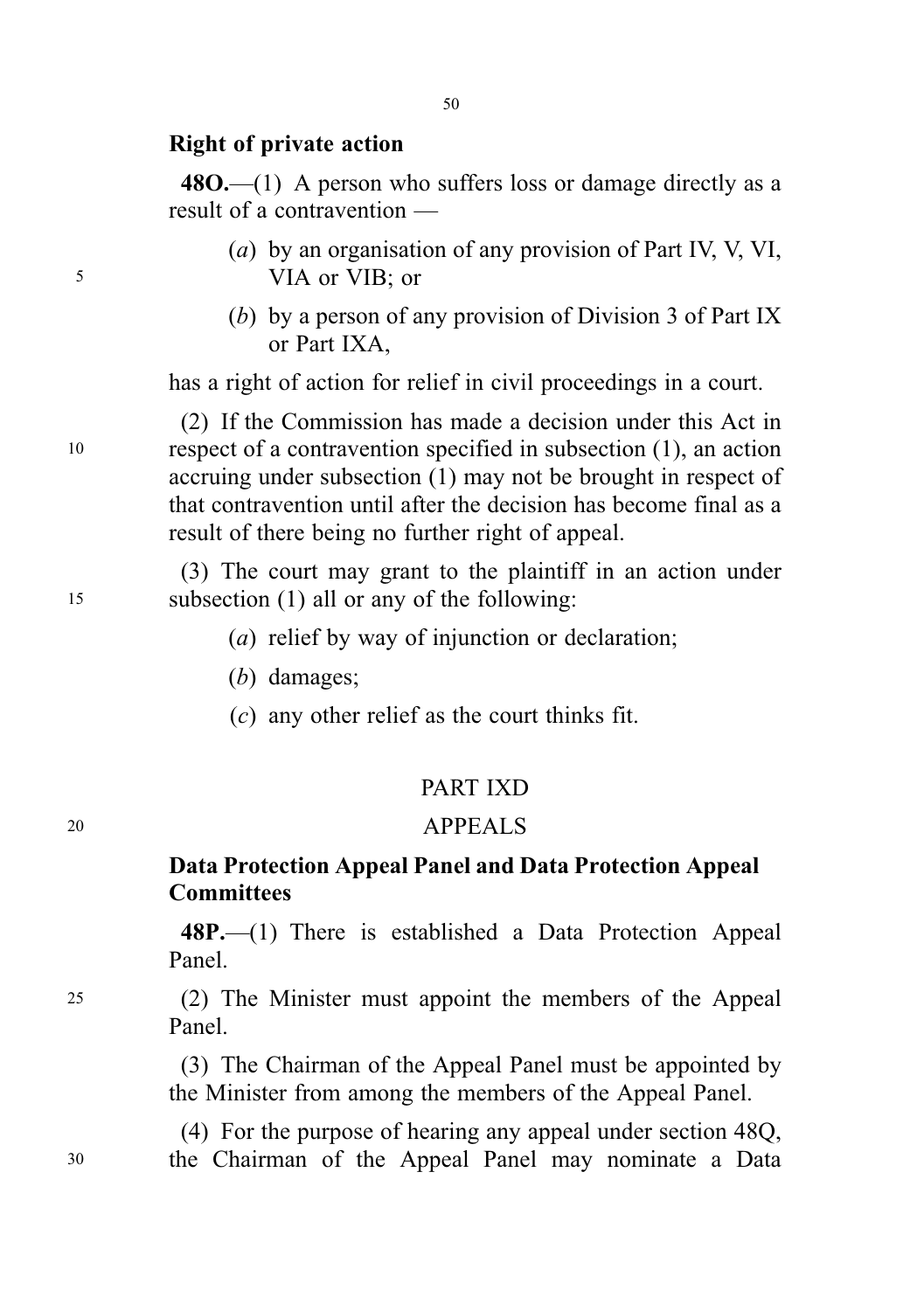Protection Appeal Committee comprising 3 or more members of the Appeal Panel.

(5) The Seventh Schedule has effect with respect to the Appeal Panel, Appeal Committees and their members and the proceedings of Appeal Committees, as the case may be. 5

# Appeal from direction or decision of Commission

 $48Q$ ,  $-(1)$  An organisation or a person (including an individual who is a complainant) aggrieved by  $-$ 

- (a) any direction made by the Commission under section  $48G(2)$ ,  $48I(1)$  or  $(2)$  or  $48L(4)$ ; 10
- (b) any direction or decision made by the Commission under section 48H(2); or
- (c) any decision made by the Commission under section  $48N(6)(b)$ ,

may, within the prescribed period, appeal to the Chairman of the 15 Appeal Panel against that direction or decision.

(2) An organisation or a person aggrieved by a financial penalty imposed by the Commission under section 48J(1) on the organisation or person may, within the prescribed period, appeal to the Chairman of the Appeal Panel against the decision to <sup>20</sup> impose the financial penalty or the amount of the financial penalty so imposed.

(3) Where an application for reconsideration has been made under section 48N, every appeal in respect of the same direction or decision which is the subject of the application for <sup>25</sup> reconsideration is deemed to be withdrawn.

(4) Unless the Appeal Committee decides otherwise in any particular case, the making of an appeal under this section does not suspend the effect of the direction or decision to which the appeal relates except in the case of an appeal under <sup>30</sup> subsection (2).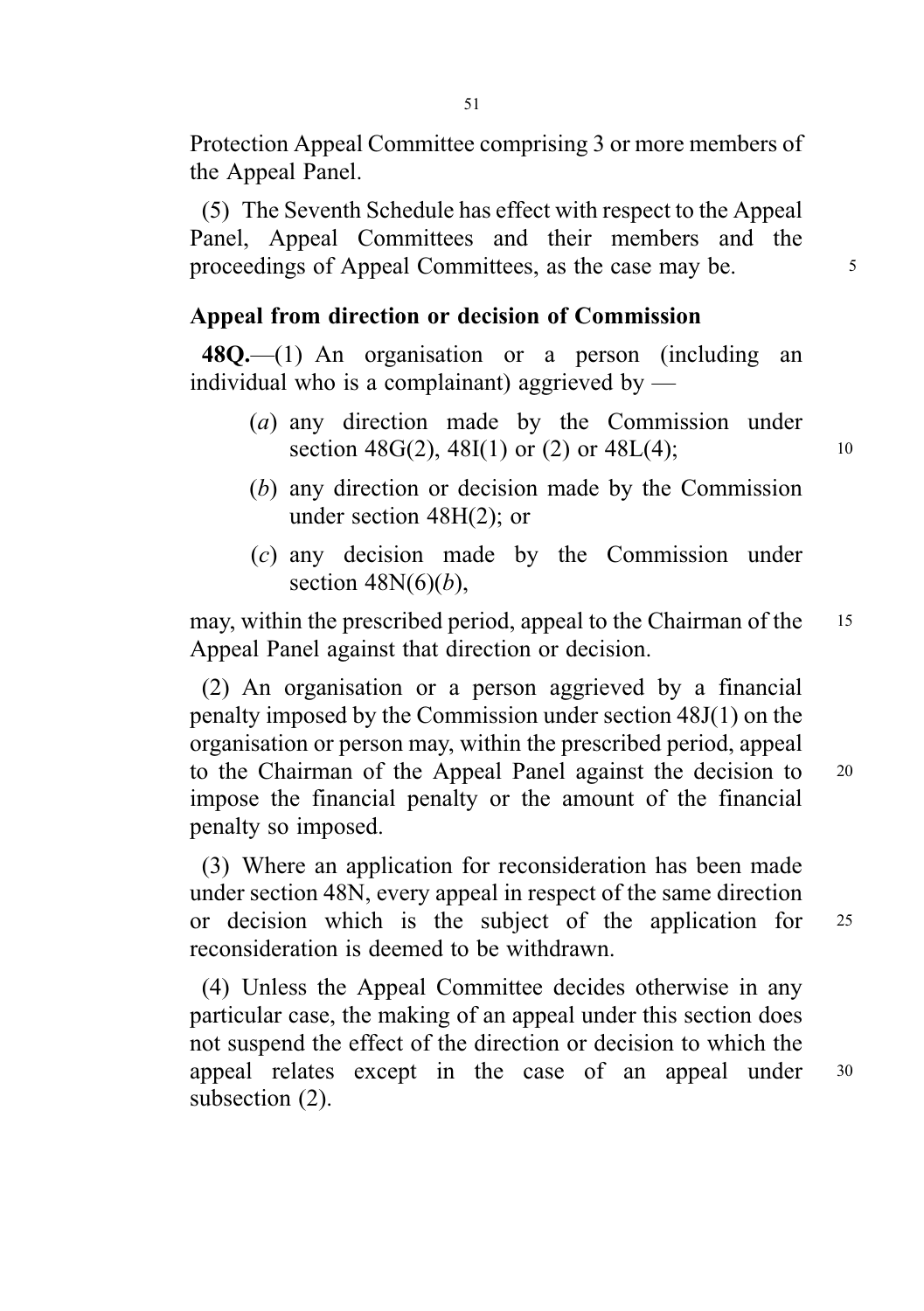(5) An Appeal Committee hearing an appeal may confirm, vary or set aside the direction or decision which is the subject of the appeal and, in particular, may —

- (a) remit the matter to the Commission;
- <sup>5</sup> (b) impose or revoke, or vary the amount of, a financial penalty;
	- (c) give any direction, or take any other step, that the Commission could itself have given or taken; or
- (d) make any other direction or decision that the <sup>10</sup> Commission could itself have made.

(6) A direction or decision of an Appeal Committee on an appeal has the same effect, and may be enforced in the same manner, as a direction or decision of the Commission, except that there is to be no application for further reconsideration <sup>15</sup> under section 48N and no further appeal under this section from the direction or decision of the Appeal Committee.

> (7) If an Appeal Committee confirms the direction or decision which is the subject of the appeal, it may nevertheless set aside any finding of fact on which the direction or decision was based.

## <sup>20</sup> Appeals to High Court, etc.

 $48R$ .—(1) An appeal against, or with respect to, a direction or decision of an Appeal Committee lies to the High Court —

- (a) on a point of law arising from the direction or decision of the Appeal Committee; or
- <sup>25</sup> (b) from any direction of the Appeal Committee as to the amount of a financial penalty.

(2) An appeal under this section may be made within the prescribed time only at the instance of —

- (a) the organisation or person aggrieved by the direction <sup>30</sup> or decision of the Appeal Committee;
	- (b) if the decision relates to a complaint, the complainant; or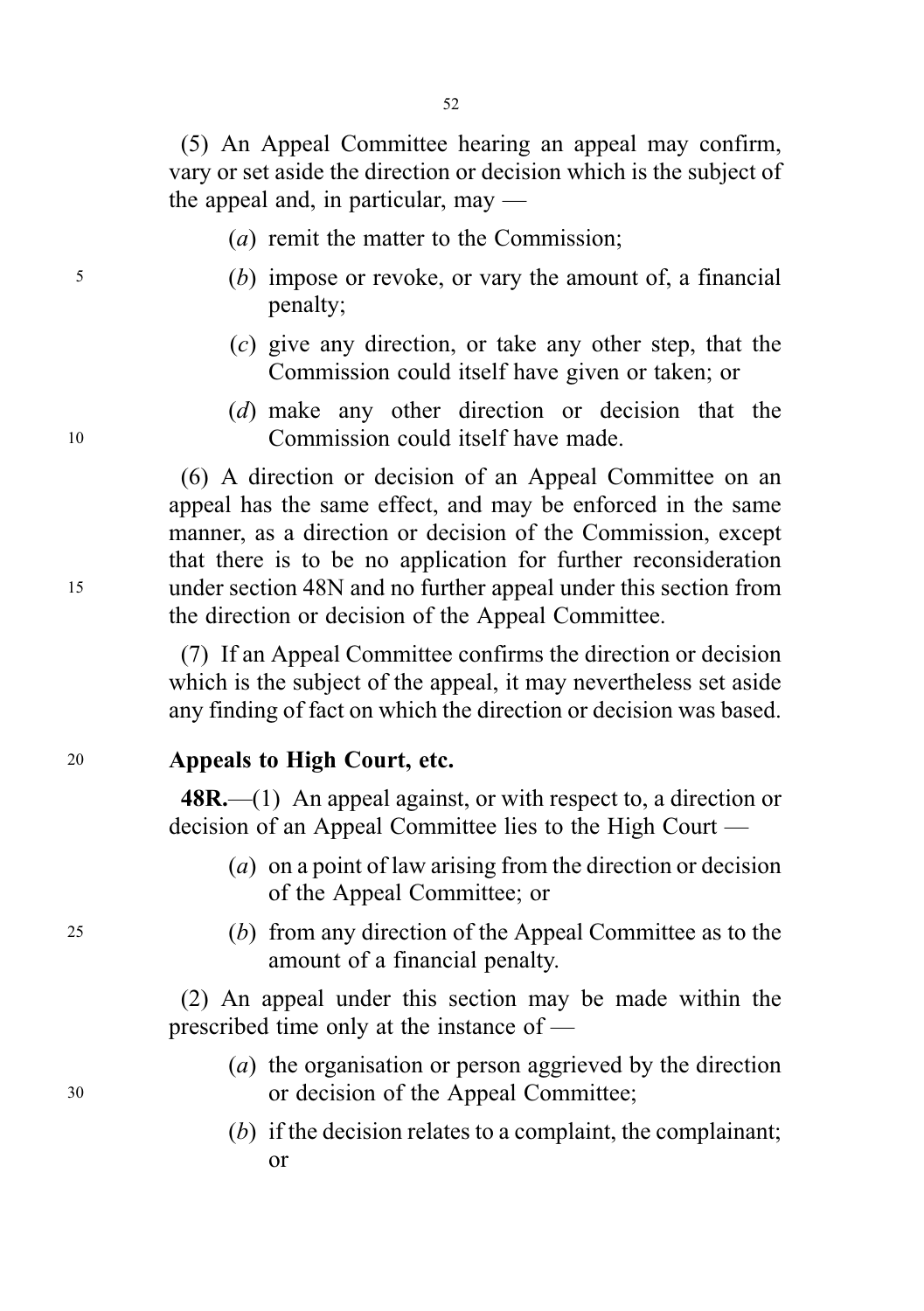(c) the Commission.

(3) The High Court is to hear and determine any appeal under this section and may —

- (a) confirm, modify or reverse the direction or decision of the Appeal Committee; and 5
- (b) make any further or other order on the appeal, whether as to costs or otherwise, as the High Court thinks fit.

(4) There is such further right of appeal from decisions of the High Court under this section as exists in the case of decisions 10 made by the High Court in the exercise of its original civil jurisdiction.

(5) A reference in this section to the High Court is, on or after the date of commencement of the Supreme Court of Judicature (Amendment) Act 2019 (Act 40 of 2019), a reference to the <sup>15</sup> General Division of the High Court.".

## Amendment of section 48J

24. Section 48J of the principal Act, as inserted by section 23, is amended —

(a) by deleting subsection (3) and substituting the following  $20$ subsection:

> "(3) A financial penalty imposed on an organisation under subsection  $(1)(a)$  must not exceed the maximum amount to be prescribed, which in no case may be more than the following: 25

> > (a) in the case of a contravention on or after the date of commencement of section 24 of the Personal Data Protection (Amendment) Act 2020 by an organisation whose annual turnover in Singapore exceeds <sup>30</sup> \$10 million — 10% of the annual turnover in Singapore of the organisation;

(b) in any other case  $-$  \$1 million.";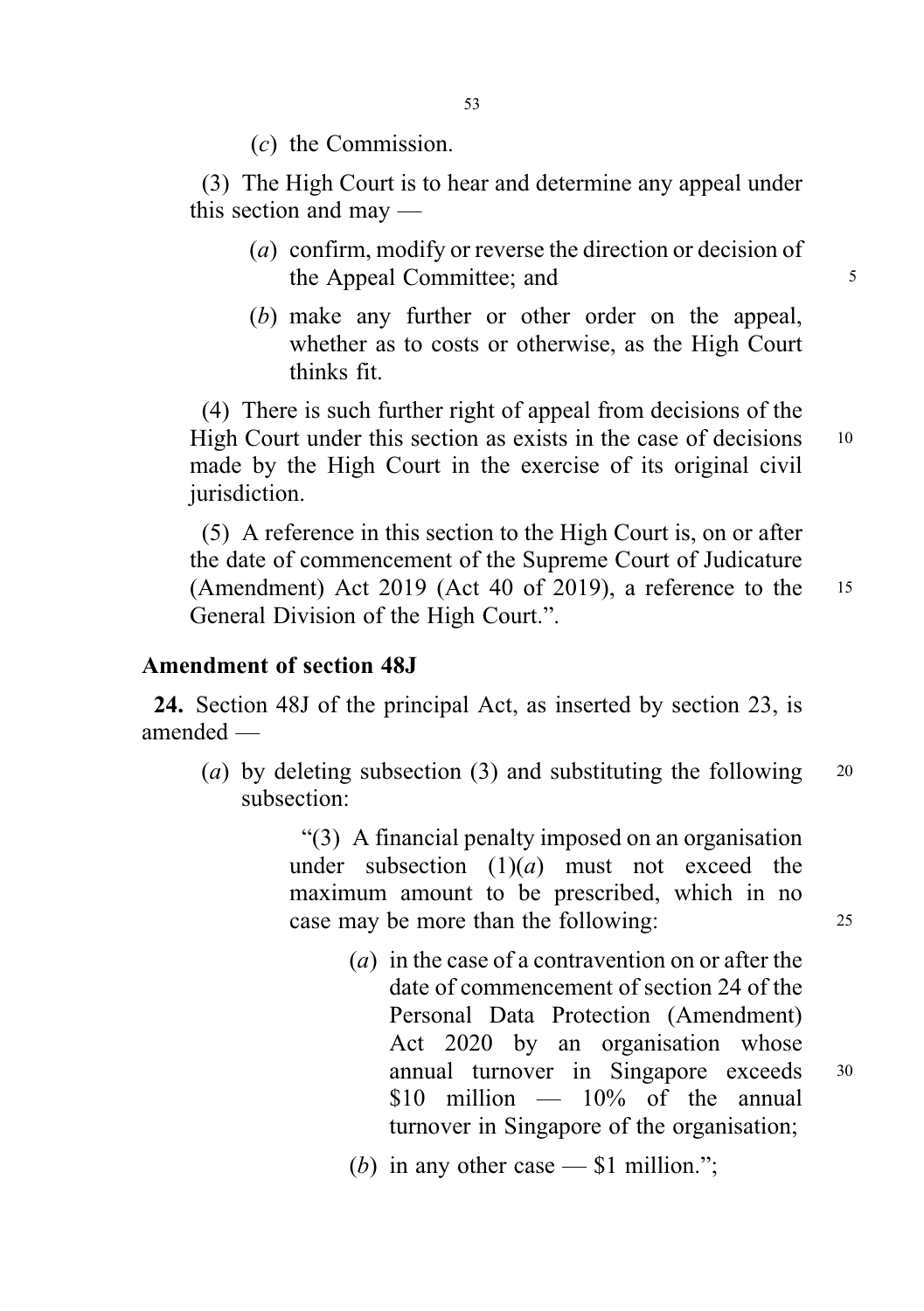- (b) by deleting the words "subsection  $(1)(b)$ " in subsection (4) and substituting the words "subsection  $(1)(b)(i)$ ";
- (c) by inserting, immediately after subsection (4), the following subsection:

<sup>5</sup> "(4A) A financial penalty imposed on a person under subsection  $(1)(b)(ii)$  must not exceed the maximum amount to be prescribed, which in no case may be more than the following:

- (a) in the case of an individual  $$200,000$ ;
- <sup>10</sup> (b) in the case of a contravention on or after the date of commencement of section 24 of the Personal Data Protection (Amendment) Act 2020 by a person whose annual turnover in Singapore exceeds  $$20 \text{ million} \text{--} 5\% \text{ of the annual turnover}$ of the person in Singapore;
	- (c) in any other case  $-$  \$1 million."; and
	- (d) by inserting, immediately after subsection (5), the following subsection:

20 "(6) For the purposes of subsections  $(3)(a)$  and  $(4A)(b)$ , the annual turnover in Singapore of an organisation or a person (as the case may be) is the amount ascertained from the most recent audited accounts of the organisation or person available at the <sup>25</sup> time the financial penalty is imposed on that organisation or person.".

# Amendment of section 48R

25. Section 48R of the principal Act, as inserted by section 23, is amended —

<sup>30</sup> (a) by deleting the words "High Court" wherever they appear in subsections  $(1)$ ,  $(3)$  and  $(4)$  and substituting in each case the words "General Division of the High Court";

(b) by deleting subsection (5); and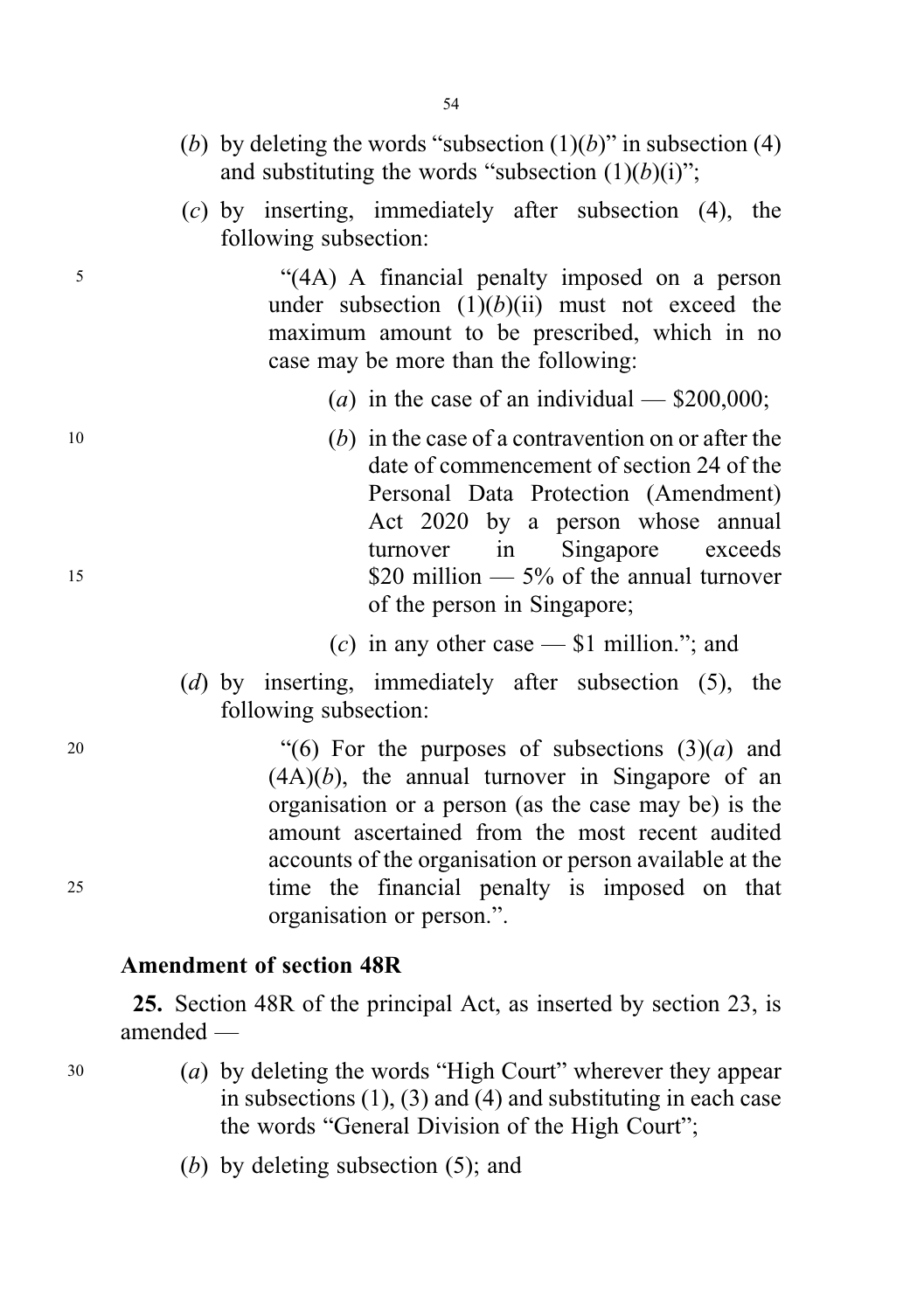(c) by deleting the words "High Court" in the section heading and substituting the words "General Division of High Court".

## Amendment of section 50

- 26. Section 50 of the principal Act is amended 5
	- (a) by deleting the words "whether an organisation is not complying with this Act" in subsection (1) and substituting the words "whether or not an organisation or a person is complying with this Act, including a voluntary undertaking given by the organisation or person under 10 section  $48L(1)$ ":
	- (b) by deleting the words "section  $27(2)$ " in subsection  $(3)(a)$ and substituting the words "section 48G(2)";
	- (c) by inserting, immediately after paragraph (c) of subsection (3), the following paragraph: 15
		- "(ca) the Commission accepts a voluntary undertaking given by an organisation or a person under section 48L(1) in relation to the matter;"; and
	- (d) by inserting, immediately after subsection (3), the 20 following subsection:

"(3A) To avoid doubt, despite subsection  $(3)(ca)$ , the Commission may conduct or resume an investigation under this section at any time if an organisation or a person fails to comply with a <sup>25</sup> voluntary undertaking given by the organisation or person under section 48L(1) in relation to any matter."

## Amendment of section 51

- 27. Section 51 of the principal Act is amended 30
	- (a) by deleting subsection (1) and substituting the following subsections: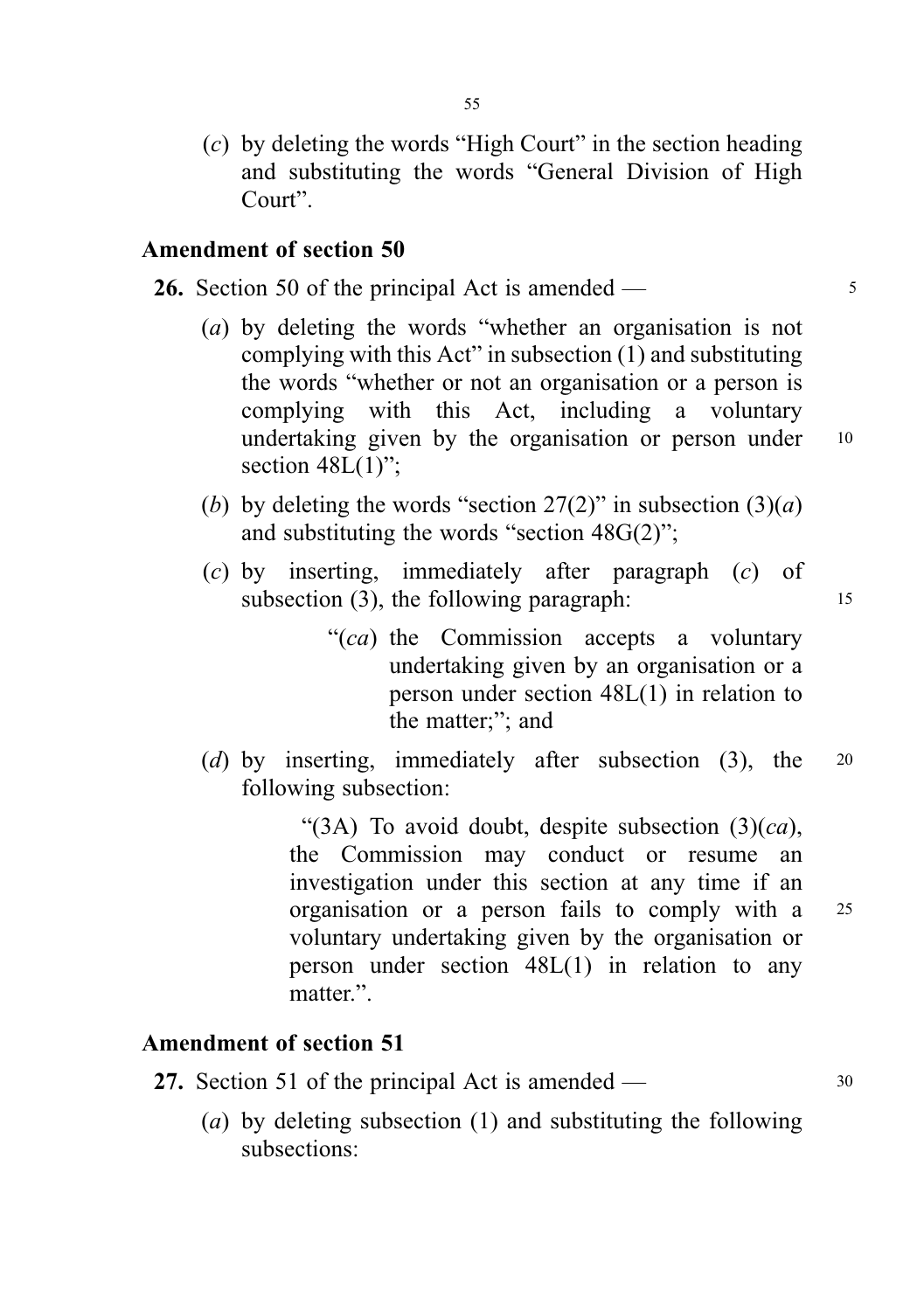- (a) makes a request under section  $21(1)$  to obtain access to personal data about <sup>5</sup> another individual without the authority of that other individual;
- (b) makes a request under section 22(1) to change personal data about another individual without the authority of that <sup>10</sup> other individual; or
- (c) subject to subsection  $(1A)$ , gives a porting organisation a data porting request under section 26H(1) to transmit personal data about another individual to a receiving <sup>15</sup> organisation without the authority of that other individual.

(1A) Subsection  $(1)(c)$  does not apply to an individual who gives a data porting request under section 26H(1), in the individual's personal or <sup>20</sup> domestic capacity, to transmit any user activity data or user-provided data about the individual even though the user activity data or user-provided data (as the case may be) includes personal data about another individual.";

- 25 (b) by deleting the word "or" at the end of paragraph  $(b)$  of subsection (3), and by inserting immediately thereafter the following paragraphs:
- "(ba) without reasonable excuse, neglects or refuses to provide any information or <sup>30</sup> produce any document which the organisation or person is required by or under this Act to provide or produce to the Commission or an inspector;
- (*bb*) without reasonable excuse, neglects or <sup>35</sup> refuses to attend before the Commission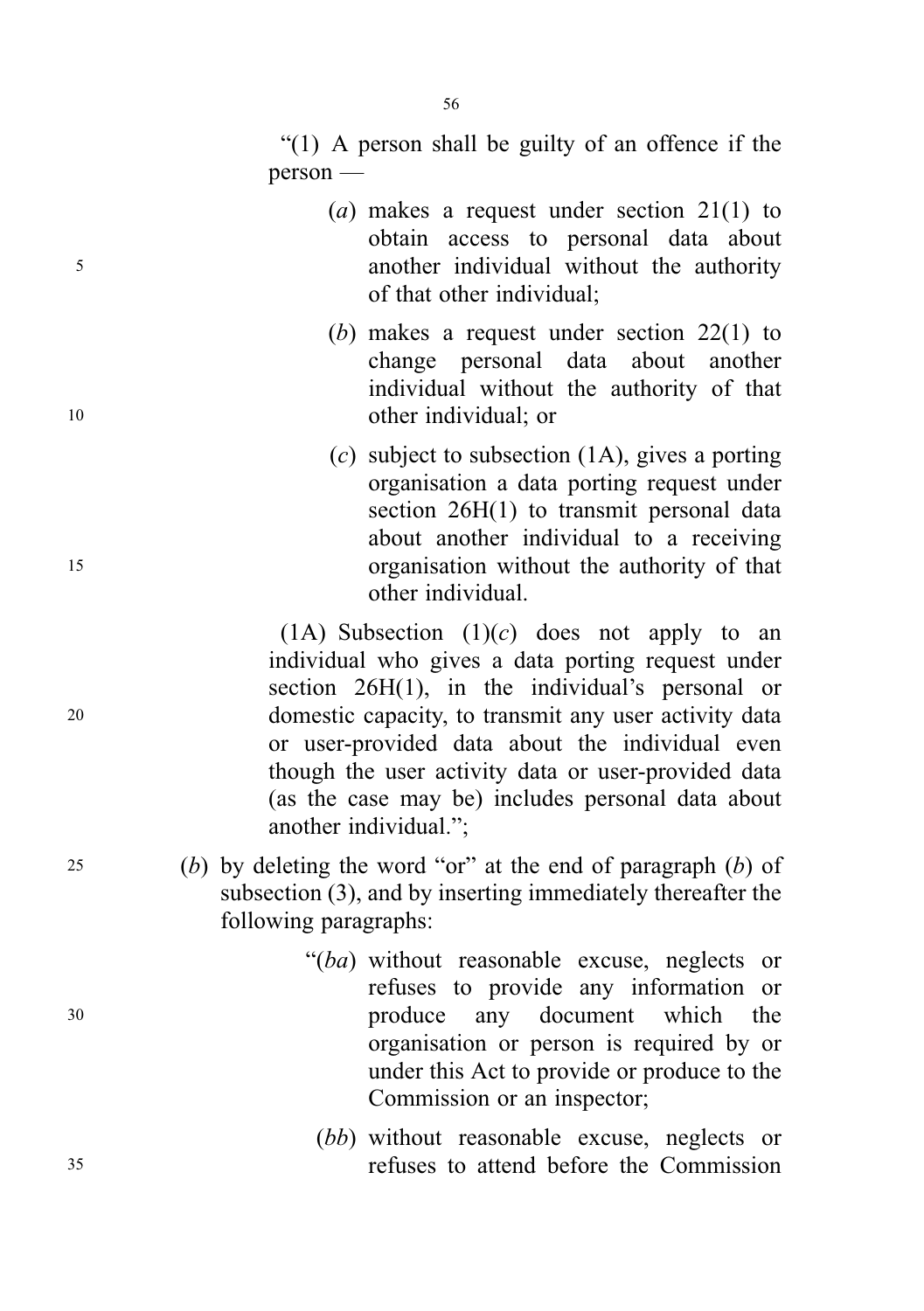or an inspector as required by or under this Act; or":

- (c) by inserting, immediately after "\$5,000" in subsection  $(4)(a)$ , the words "or to imprisonment for a term not exceeding 12 months or to both"; and  $5^{\circ}$
- (d) by inserting, immediately after subsection (5), the following subsection:

"(6) An organisation or a person that commits an offence under subsection  $(3)(ba)$  or  $(bb)$  is liable —

- (a) in the case of an individual to a fine not  $10$ exceeding \$5,000 or to imprisonment for a term not exceeding 6 months or to both; and
- (b) in any other case to a fine not exceeding \$10,000.". <sup>15</sup>

## Repeal and re-enactment of section 52 and new section 52A

28. Section 52 of the principal Act is repealed and the following sections substituted therefor:

## "Offences by corporations

 $52$ ,  $\rightarrow$  (1) Where, in a proceeding for an offence under this Act, 20 it is necessary to prove the state of mind of a corporation in relation to a particular conduct, evidence that —

- (a) an officer, employee or agent of the corporation engaged in that conduct within the scope of the actual or apparent authority of the officer, employee or <sup>25</sup> agent, as the case may be; and
- (b) the officer, employee or agent had that state of mind,

is evidence that the corporation had that state of mind.

(2) Where a corporation commits an offence under this Act, a  $person \rightarrow$  30

(*a*) who is —

(i) an officer of the corporation; or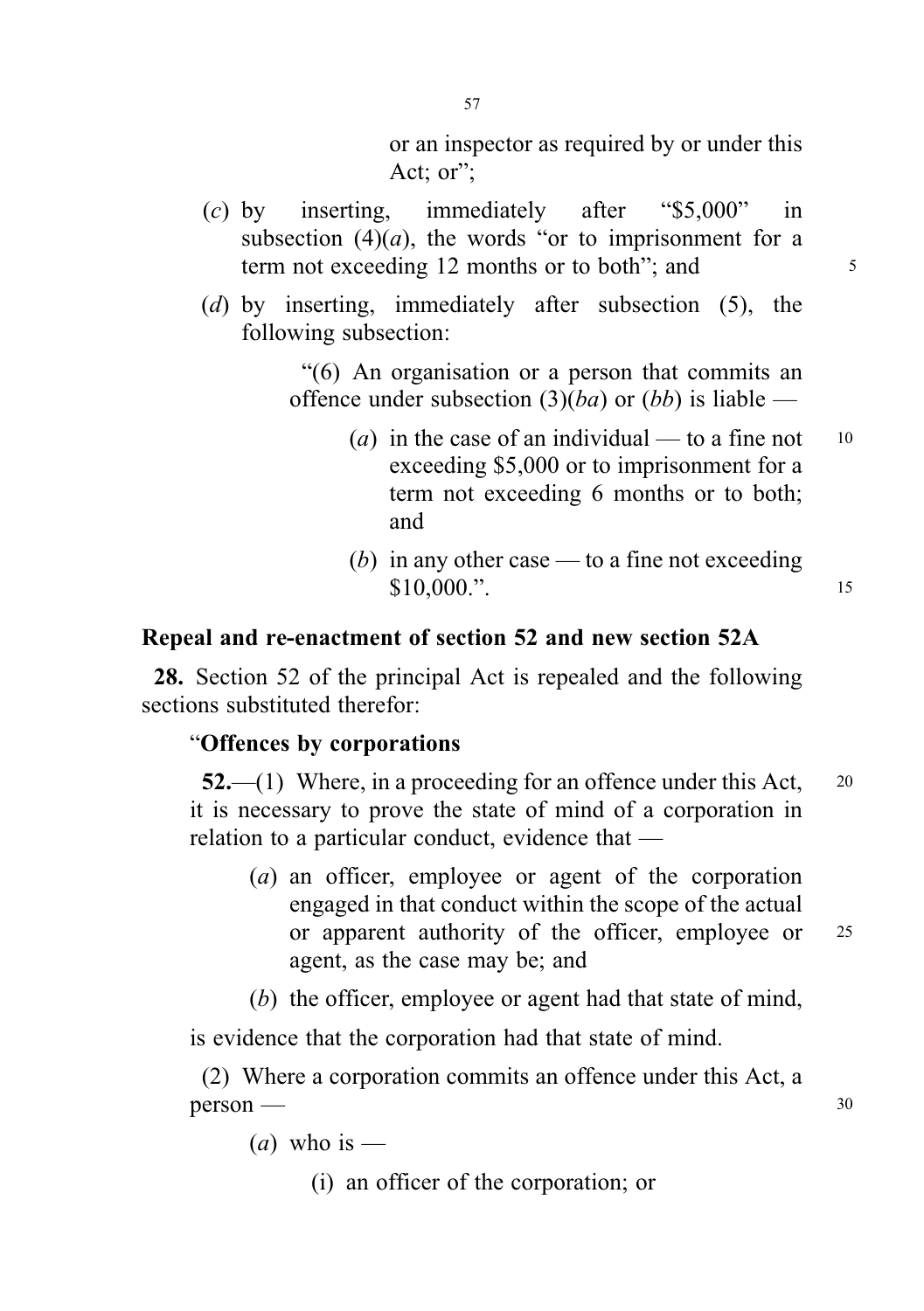- (ii) an individual involved in the management of the corporation and in a position to influence the conduct of the corporation in relation to the commission of the offence; and
- $\frac{5}{2}$  (b) who
	- (i) consented or connived, or conspired with others, to effect the commission of the offence;
- (ii) is in any other way, whether by act or omission, knowingly concerned in, or is party to, the <sup>10</sup> commission of the offence by the corporation; or
- (iii) knew or ought reasonably to have known that the offence by the corporation (or an offence of the same type) would be or is being committed, <sup>15</sup> and failed to take all reasonable steps to prevent or stop the commission of that offence,

shall be guilty of that same offence as is the corporation, and shall be liable on conviction to be punished accordingly.

(3) A person mentioned in subsection (2) may rely on a <sup>20</sup> defence that would be available to the corporation if it were charged with the offence with which the person is charged and, in doing so, the person bears the same burden of proof that the corporation would bear.

(4) To avoid doubt, this section does not affect the application  $25$  of —

- (a) Chapters V and VA of the Penal Code (Cap. 224); or
- (b) the Evidence Act (Cap. 97) or any other law or practice regarding the admissibility of evidence.

(5) To avoid doubt, subsection (2) also does not affect the <sup>30</sup> liability of the corporation for an offence under this Act, and applies whether or not the corporation is convicted of the offence.

> (6) The Minister may make regulations to provide for the application of any provision of this section, with such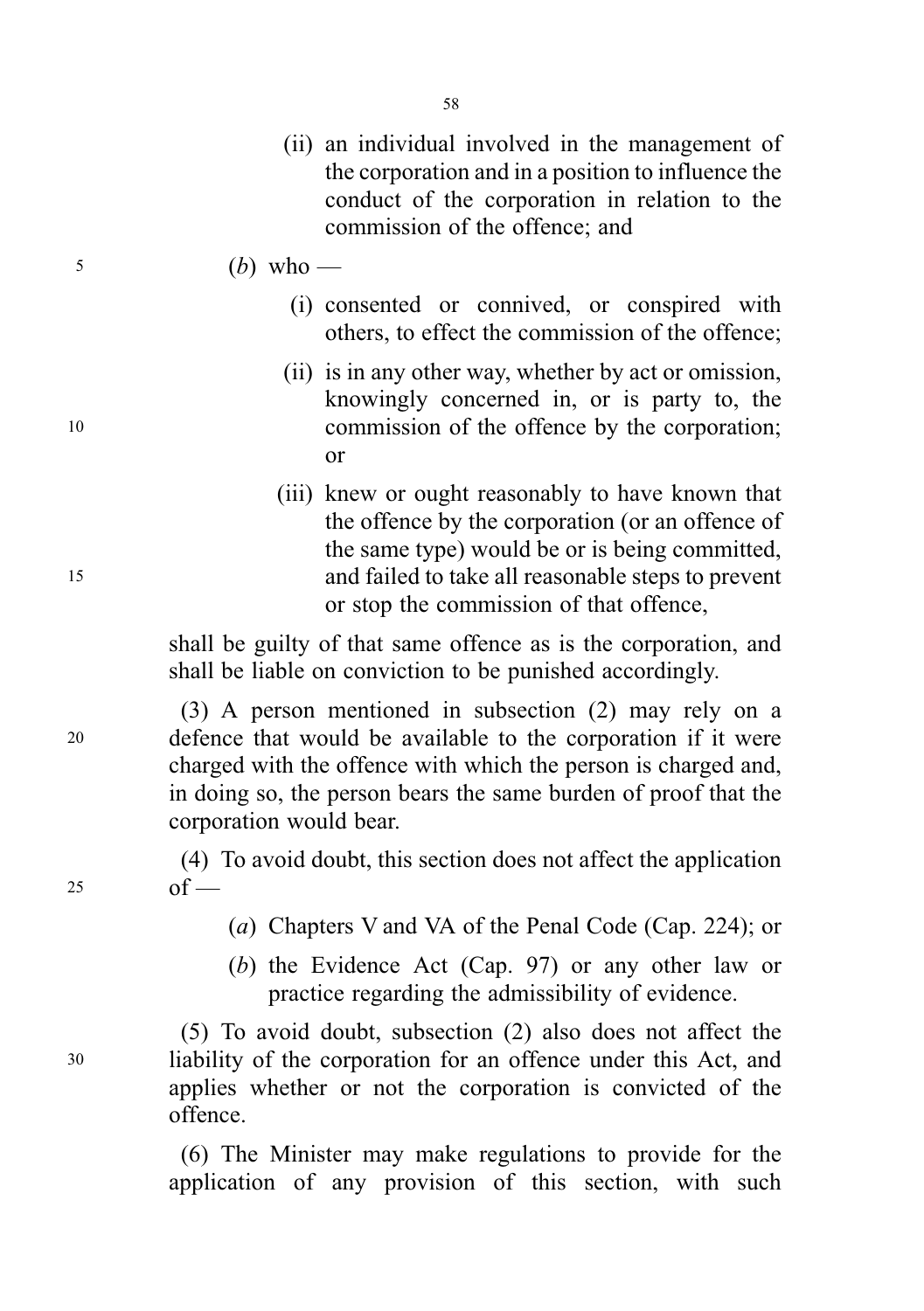modifications as the Minister considers appropriate, to any corporation formed or recognised under the law of a territory outside Singapore.

- (7) In this section
	- "corporation" includes a limited liability partnership within <sup>5</sup> the meaning of section 2(1) of the Limited Liability Partnerships Act (Cap. 163A);
	- "officer", in relation to a corporation, means any director, partner, chief executive, manager, secretary or other similar officer of the corporation, and includes  $\frac{10}{10}$ 
		- (a) any person purporting to act in any such capacity; and
		- (b) for a corporation whose affairs are managed by its members, any of those members as if the member were a director of the corporation: 15

"state of mind" of a person includes —

- (a) the knowledge, intention, opinion, belief or purpose of the person; and
- (b) the person's reasons for the intention, opinion, belief or purpose. 20

## Offences by unincorporated associations or partnerships

52A.—(1) Where, in a proceeding for an offence under this Act, it is necessary to prove the state of mind of an unincorporated association or a partnership in relation to a particular conduct, evidence that — 25

- (a) an employee or agent of the unincorporated association or partnership engaged in that conduct within the scope of the actual or apparent authority of the employee or agent, as the case may be; and
- (b) the employee or agent had that state of mind,  $30$

is evidence that the unincorporated association or partnership had that state of mind.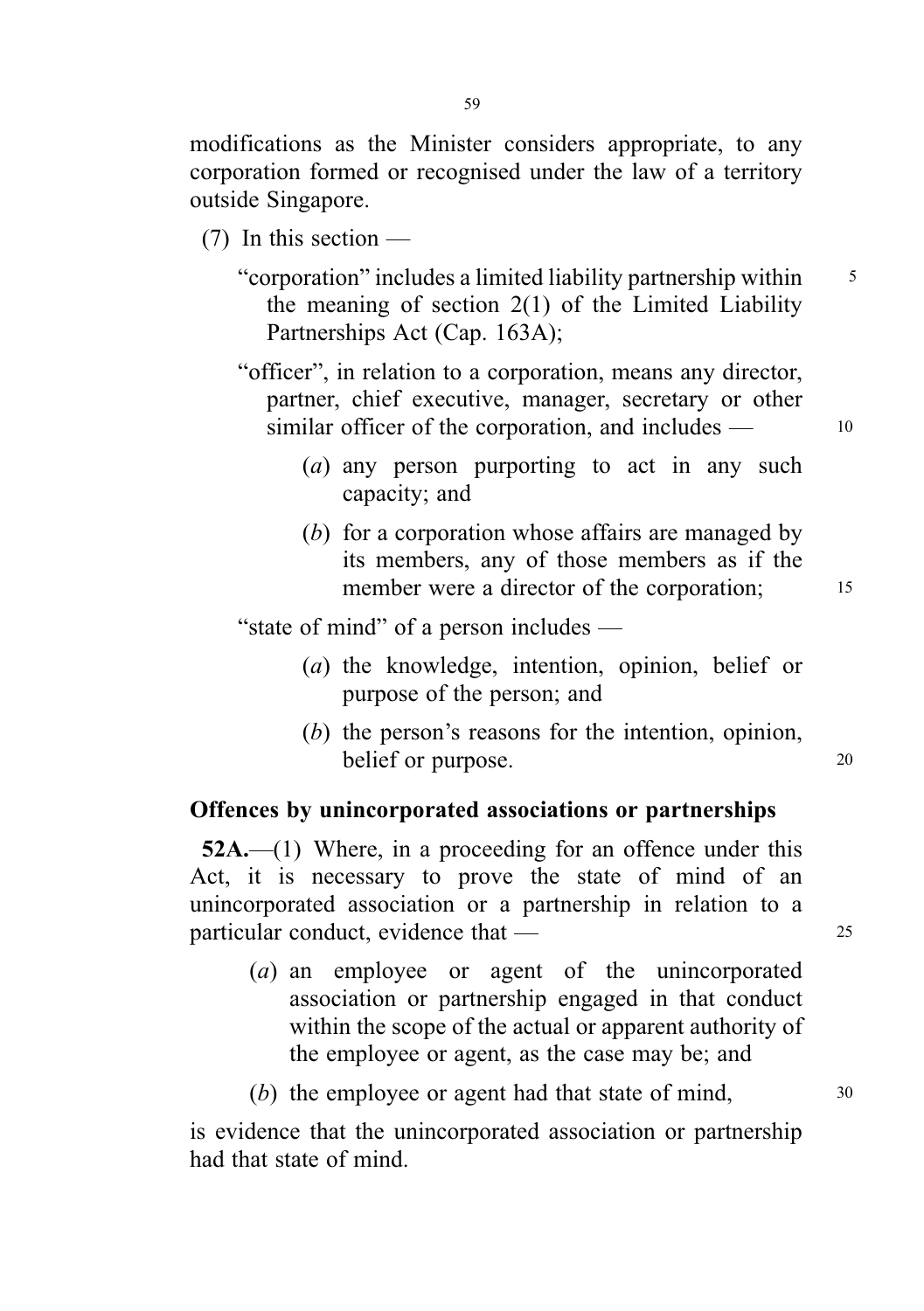(2) Where an unincorporated association or a partnership commits an offence under this Act, a person —

- (*a*) who is —
- (i) an officer of the unincorporated association or a <sup>5</sup> member of its governing body;
	- (ii) a partner in the partnership; or
- (iii) an individual involved in the management of the unincorporated association or partnership and in a position to influence the conduct of the <sup>10</sup> unincorporated association or partnership (as the case may be) in relation to the commission of the offence; and
	- (*b*) who —
- (i) consented or connived, or conspired with <sup>15</sup> others, to effect the commission of the offence;
	- (ii) is in any other way, whether by act or omission, knowingly concerned in, or is party to, the commission of the offence by the unincorporated association or partnership; or
- <sup>20</sup> (iii) knew or ought reasonably to have known that the offence by the unincorporated association or partnership (or an offence of the same type) would be or is being committed, and failed to take all reasonable steps to prevent or stop the <sup>25</sup> commission of that offence,

shall be guilty of the same offence as is the unincorporated association or partnership (as the case may be), and shall be liable on conviction to be punished accordingly.

(3) A person mentioned in subsection (2) may rely on a <sup>30</sup> defence that would be available to the unincorporated association or partnership if it were charged with the offence with which the person is charged and, in doing so, the person bears the same burden of proof that the unincorporated association or partnership would bear.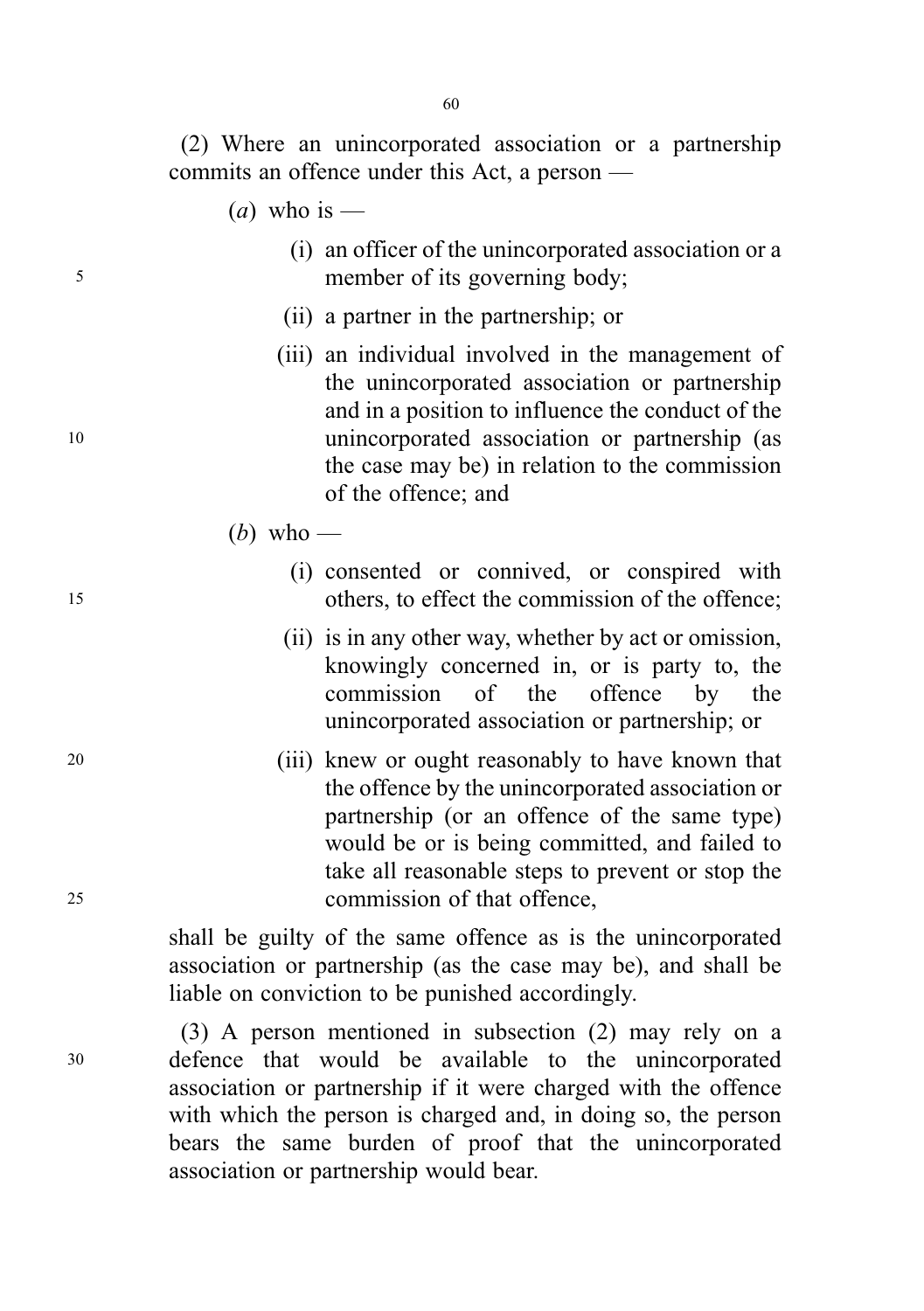(4) To avoid doubt, this section does not affect the application  $of -$ 

- (a) Chapters V and VA of the Penal Code; or
- (b) the Evidence Act or any other law or practice regarding the admissibility of evidence.

(5) To avoid doubt, subsection (2) also does not affect the liability of an unincorporated association or a partnership for an offence under this Act, and applies whether or not the unincorporated association or partnership is convicted of the offence. 10

(6) The Minister may make regulations to provide for the application of any provision of this section, with such modifications as the Minister considers appropriate, to any unincorporated association or partnership formed or recognised under the law of a territory outside Singapore.

(7) In this section —

- "officer", in relation to an unincorporated association (other than a partnership), means the president, the secretary or any member of the committee of the unincorporated association, and includes — 20
	- (a) any person holding a position analogous to that of president, secretary or member of the committee of the unincorporated association; and
	- (b) any person purporting to act in any such <sup>25</sup> capacity;

"partner" includes a person purporting to act as a partner; "state of mind" of a person includes —

- (a) the knowledge, intention, opinion, belief or purpose of the person; and  $30$
- (b) the person's reasons for the intention, opinion, belief or purpose.".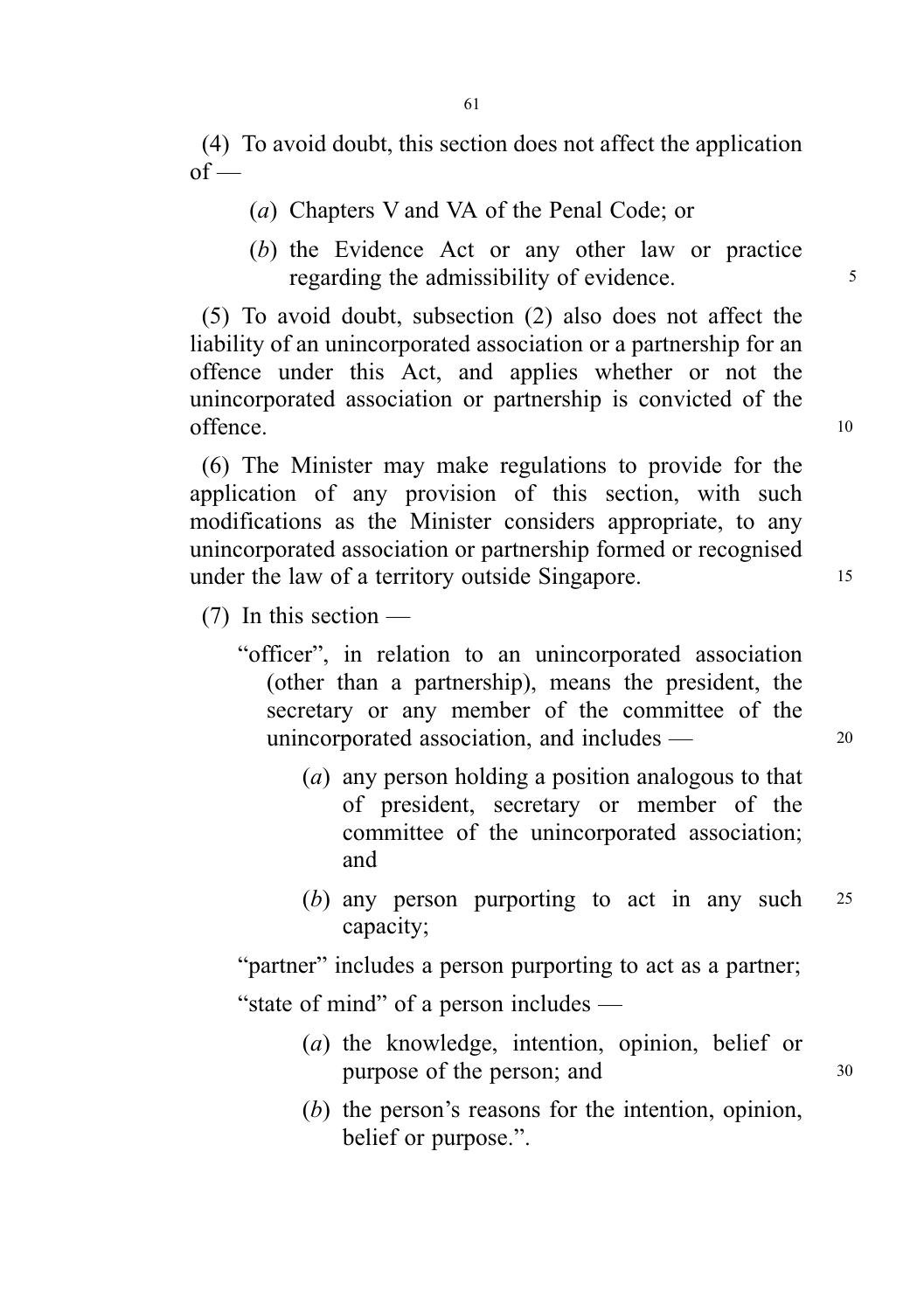## Amendment of section 65

|  |  |  |  |  |  | <b>29.</b> Section 65(2) of the principal Act is amended — |  |
|--|--|--|--|--|--|------------------------------------------------------------|--|
|--|--|--|--|--|--|------------------------------------------------------------|--|

- (a) by inserting, immediately after paragraph  $(b)$ , the following paragraphs:
- <sup>5</sup> "(ba) the assessment and notification of notifiable data breaches, including —
- (i) the steps and measures that an organisation must take in relation to the investigation and assessment of 10 data breaches; and
	- (ii) the form and manner in which the Commission and affected individuals must be notified of notifiable data breaches;
- <sup>15</sup> (bb) the form, manner and procedures relating to data porting requests, including —
	- (i) the information and particulars that must be provided for such requests;
- (ii) the time for and content of a porting <sup>20</sup> organisation's responses to such requests;
- (iii) the steps that a receiving organisation must take to confirm the accessibility and completeness of any applicable <sup>25</sup> data transmitted by a porting organisation; and
	- (iv) the fees that a porting organisation may charge in respect of such requests;";
- <sup>30</sup> (b) by deleting the words "section 28" in paragraph (e) and substituting the words "section 48H";
	- (c) by deleting the words "section 31" in paragraph  $(f)$  and substituting the words "section 48N";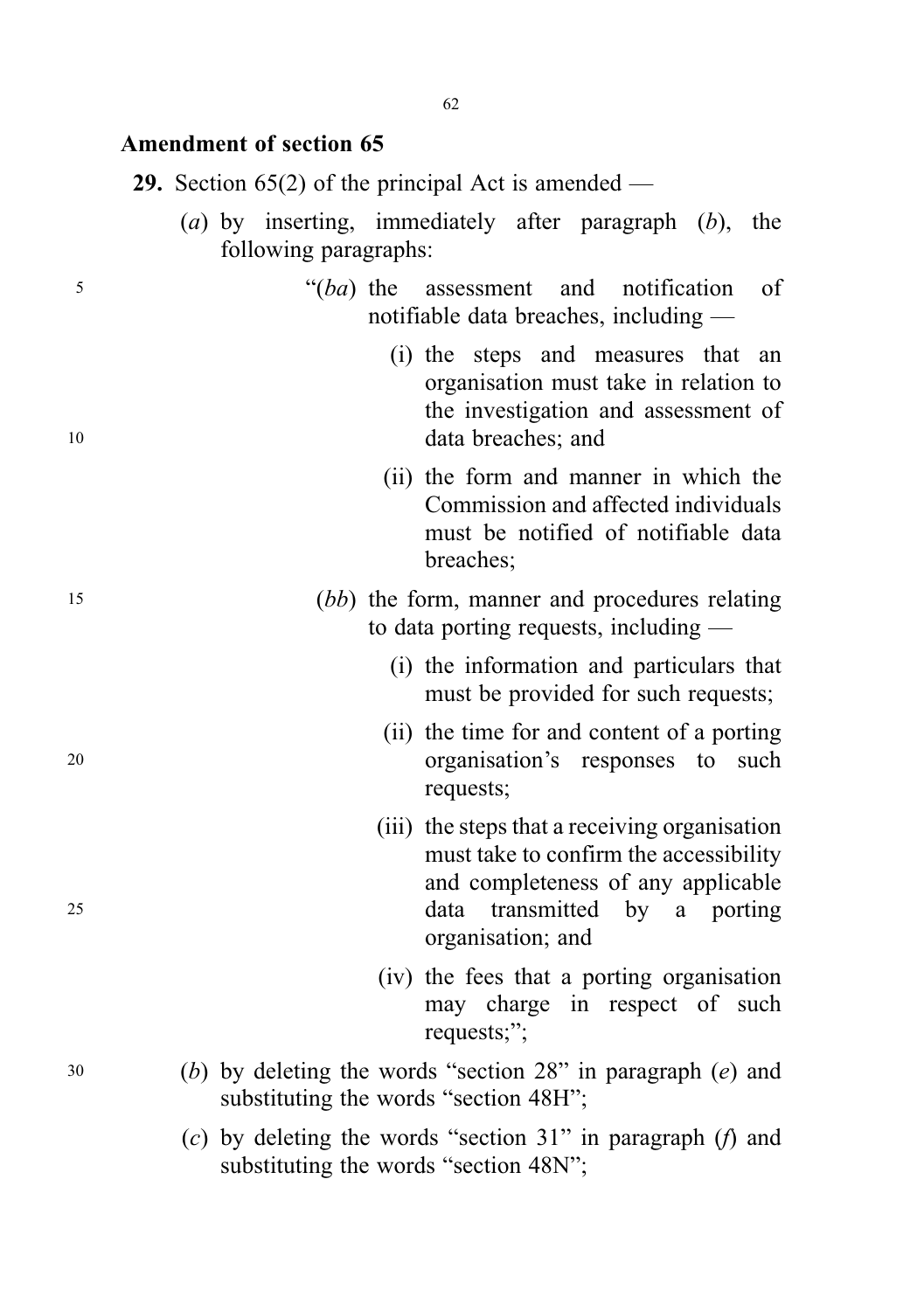- (d) by deleting the words "to confirm whether a Singapore telephone number is listed in the relevant register for the purposes of section  $43(1)(a)$ " in paragraph  $(m)$  and substituting the words "made under section 40(2)"; and
- (e) by deleting the full-stop at the end of paragraph  $(m)$  and  $\frac{5}{5}$ substituting a semi-colon, and by inserting immediately thereafter the following paragraph:
	- " $(n)$  the requirements that checkers must comply with for the purposes of this Act.".

## Amendment of section 66 <sup>10</sup>

30. Section 66 of the principal Act is amended —

- (a) by deleting the words "section 32" and substituting the words "section 48O"; and
- (b) by deleting the words "section 35" and substituting the words "section 48R".

## New First Schedule

31. The principal Act is amended by inserting, immediately after section 68, the following Schedule:

## "FIRST SCHEDULE

## COLLECTION, USE AND DISCLOSURE OF PERSONAL DATA WITHOUT CONSENT

#### PART 1

#### VITAL INTERESTS OF INDIVIDUALS 25

1.—(1) Subject to sub-paragraph (2), the collection, use or disclosure (as the case may be) of personal data about an individual is necessary for any purpose which is clearly in the interests of the individual, and —

(a) consent for the collection, use or disclosure (as the case may be) cannot be obtained in a timely way; or  $30$ 

Section 17(1) and Fifth and Twelfth 20 Schedules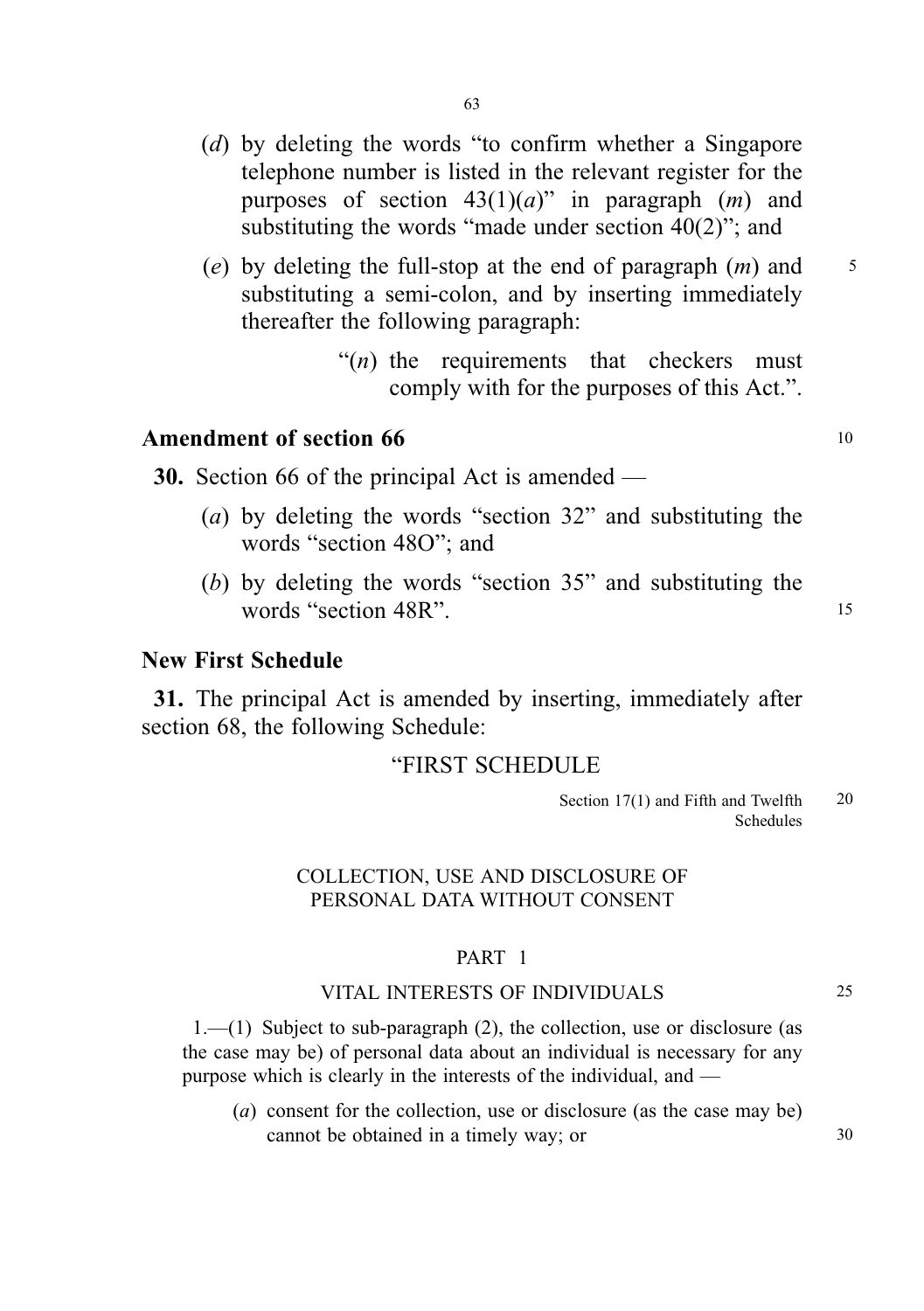(b) the individual would not reasonably be expected to withhold consent.

(2) Where the organisation collects, uses or discloses (as the case may be) personal data about the individual under sub-paragraph (1), the organisation 5 must, as soon as is practicable, notify the individual of the collection, use or disclosure (as the case may be) and the purpose for the collection, use or disclosure, as the case may be.

2. The collection, use or disclosure (as the case may be) of personal data about an individual is necessary to respond to an emergency that threatens the 10 life, health or safety of the individual or another individual.

> 3. The collection, use or disclosure (as the case may be) of personal data about an individual, where —

- (a) consent for the collection, use or disclosure (as the case may be) cannot be obtained in a timely way; and
- 15 (b) there are reasonable grounds to believe that the health or safety of the individual or another individual will be seriously affected.

4. The collection, use or disclosure of personal data is for the purpose of contacting the next-of-kin or a friend of any injured, ill or deceased individual.

#### 20 PART 2

## MATTERS AFFECTING PUBLIC

1. The collection, use or disclosure (as the case may be) of personal data about an individual that is publicly available.

2. The collection, use or disclosure (as the case may be) of personal data 25 about an individual is in the national interest.

> 3. The collection, use or disclosure (as the case may be) of personal data about an individual is solely for artistic or literary purposes.

4. The collection, use or disclosure (as the case may be) of personal data about an individual is solely for archival or historical purposes, if a 30 reasonable person would not consider the personal data to be too sensitive to the individual to be collected, used or disclosed (as the case may be) at the proposed time.

> 5. The personal data about an individual is collected, used or disclosed (as the case may be) by a news organisation solely for its news activity.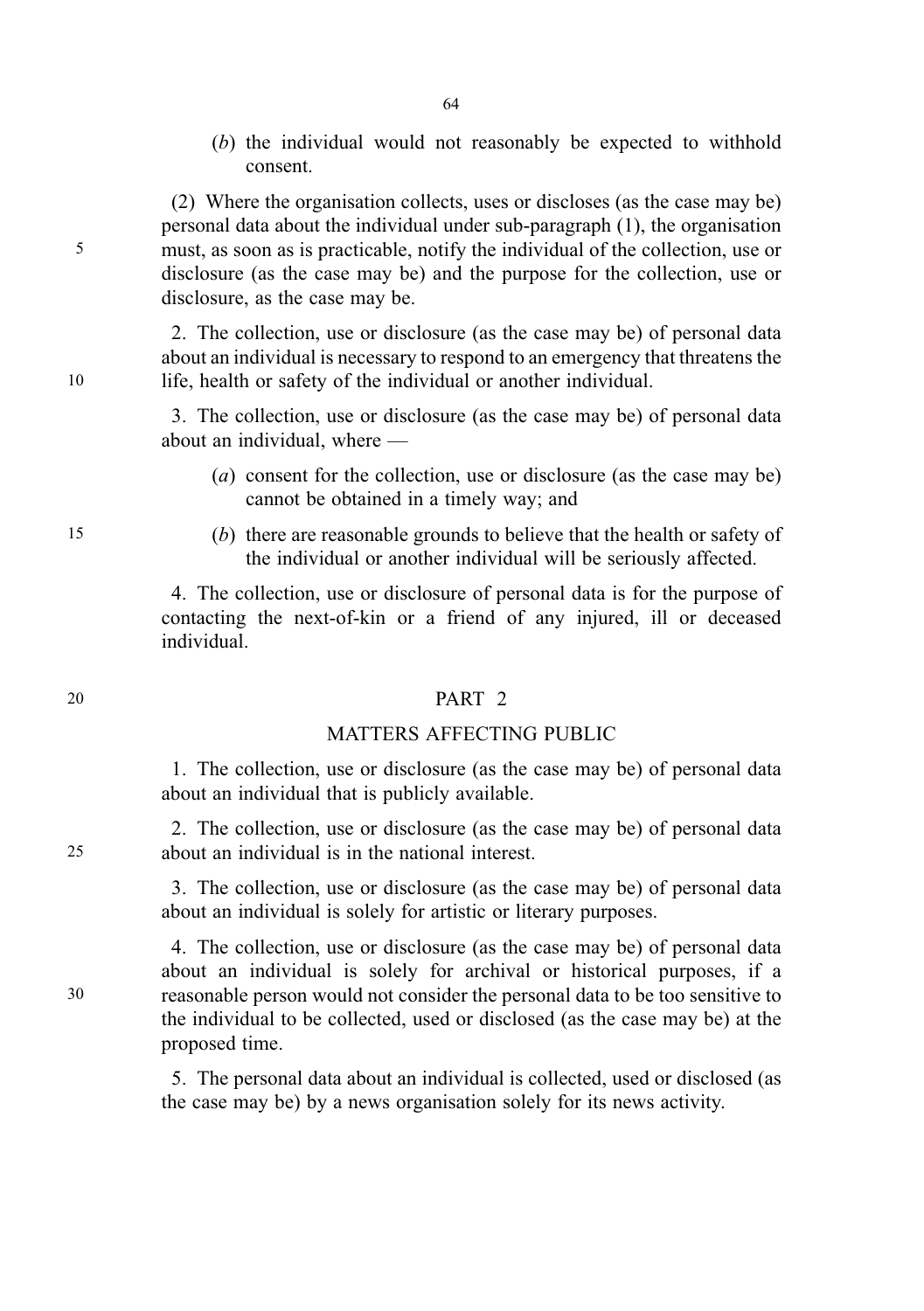- 
- 6. In this Part —

"broadcasting service" has the meaning given by section 2(1) of the Broadcasting Act (Cap. 28);

65

"news activity" means —

- (a) the gathering of news, or the preparation or compilation of  $5<sup>5</sup>$ articles or programmes of or concerning news, observations on news, or current affairs, for the purposes of dissemination to the public or any section of the public; or
- (b) the dissemination, to the public or any section of the public, of any article or programme of or concerning — 10
	- (i) news;
	- (ii) observations on news; or
	- (iii) current affairs;

"news organisation" means —

(*a*) any organisation — 15

- (i) the business of which consists, in whole or in part, of news activity carried out in relation to a relevant broadcasting service, a newswire service or the publication of a newspaper; and
- (ii) which, if the organisation publishes a newspaper in 20 Singapore which is not exempted from the provisions of Part III of the Newspaper and Printing Presses Act (Cap. 206), is a newspaper company defined in section 2(1) of that Act; or
- (b) any organisation which provides a broadcasting service in or 25 from Singapore and holds a broadcasting licence granted under section 8 of the Broadcasting Act;
- "newspaper" has the meaning given by section 2(1) of the Newspaper and Printing Presses Act;
- "relevant broadcasting service" means any of the following licensable 30 broadcasting services within the meaning of the Broadcasting Act:
	- (a) free-to-air nationwide television services;
	- (b) free-to-air localised television services;
	- (c) free-to-air international television services;
	- (*d*) subscription nationwide television services; 35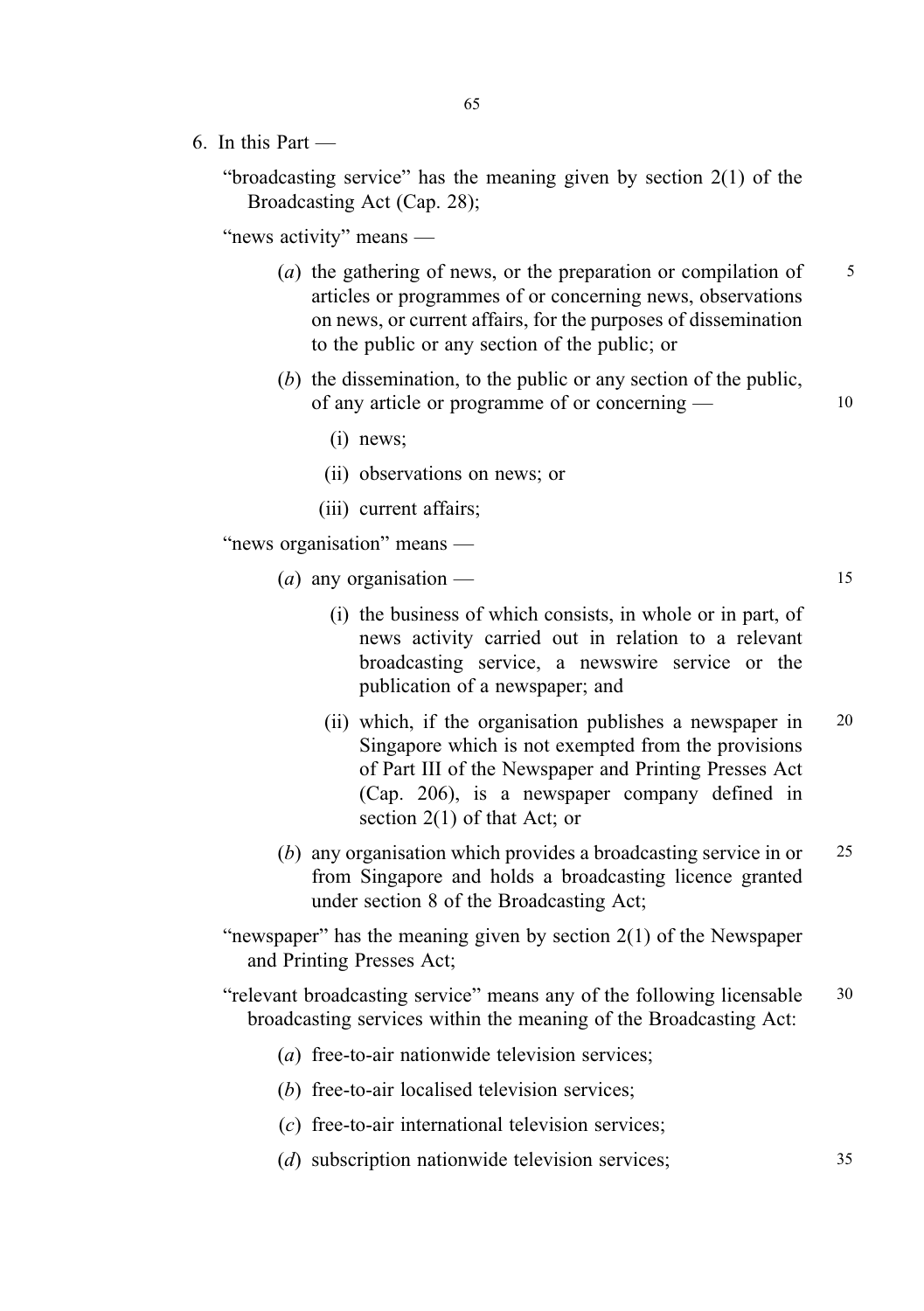(e) subscription localised television services;

- (f) subscription international television services;
- (g) special interest television services;
- (h) free-to-air nationwide radio services;
- 5 (i) free-to-air localised radio services;
	- (j) free-to-air international radio services;
	- (k) subscription nationwide radio services;
	- (l) subscription localised radio services;
	- (m) subscription international radio services;

10 (n) special interest radio services.

#### PART 3

#### LEGITIMATE INTERESTS

1.—(1) Subject to sub-paragraphs  $(2)$ ,  $(3)$  and  $(4)$  —

- (a) the collection, use or disclosure (as the case may be) of personal 15 data about an individual is in the legitimate interests of the organisation or another person; and
	- (b) the legitimate interests of the organisation or other person outweigh any adverse effect on the individual.
	- (2) For the purposes of sub-paragraph  $(1)$ , the organisation must —
- 20 (a) conduct an assessment, before collecting, using or disclosing the personal data (as the case may be), to determine whether sub-paragraph (1) is satisfied; and
- (b) provide the individual with reasonable access to information about the organisation's collection, use or disclosure of personal data (as 25 the case may be) in accordance with sub-paragraph (1).

(3) The organisation must, in respect of the assessment mentioned in sub-paragraph  $(2)(a)$  —

- (a) identify any adverse effect that the proposed collection, use or disclosure (as the case may be) of personal data about an 30 individual is likely to have on the individual;
	- (b) identify and implement reasonable measures
		- (i) to eliminate the adverse effect;
		- (ii) to reduce the likelihood that the adverse effect will occur; or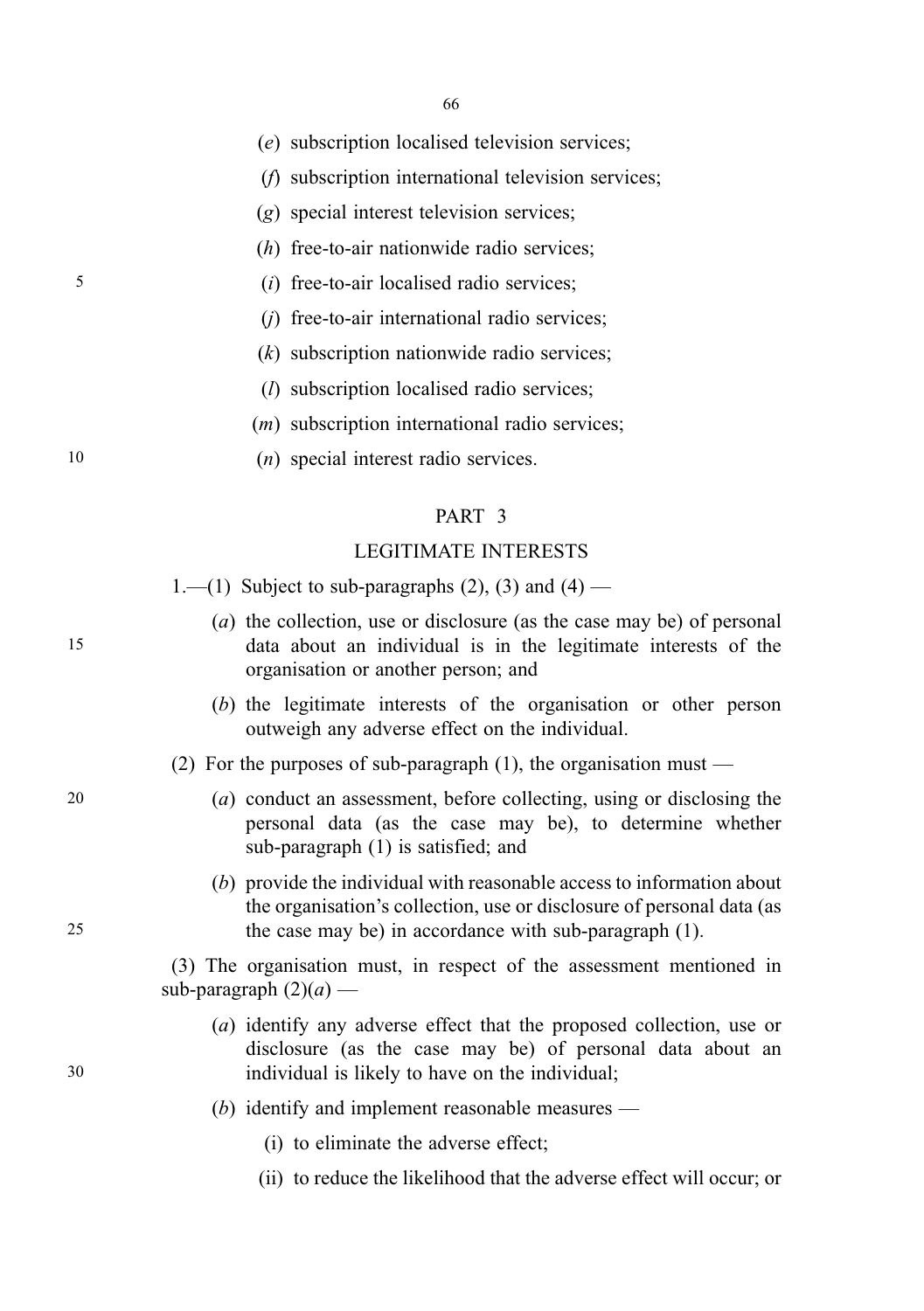(iii) to mitigate the adverse effect; and

(c) comply with any other prescribed requirements.

(4) Sub-paragraph (1) does not apply to the collection, use or disclosure of personal data about an individual for the purpose of sending to that individual or any other individual a message for an applicable purpose within the 5 meaning given by section 37(6).

2. The collection, use or disclosure (as the case may be) of personal data about an individual is necessary for evaluative purposes.

3. The collection, use or disclosure (as the case may be) of personal data about an individual is necessary for any investigation or proceedings. 10

4. The collection, use or disclosure (as the case may be) of personal data about an individual is necessary for the organisation —

(a) to recover a debt owed by the individual to the organisation; or

(b) to pay to the individual a debt owed by the organisation.

5. The collection, use or disclosure (as the case may be) of personal data 15 about an individual is necessary for the provision of legal services by the organisation to another person, or for the organisation to obtain legal services.

 $6-(1)$  Subject to sub-paragraph (2), the collection, use or disclosure (as the case may be) of personal data about an individual — 20

- (a) is for the purpose of the preparation by a credit bureau of a credit report; or
- (b) relates to a credit report provided by a credit bureau to a member of the credit bureau in relation to a transaction between the member and the individual and 25

(2) Sub-paragraph (1) does not apply to a credit bureau that, being required to obtain a licence under any other written law, does not hold such a licence.

7. The collection, use or disclosure (as the case may be) of personal data about an individual is to —

- (a) confer an interest or a benefit on the individual under a private 30 trust or benefit plan; and
- (b) administer that trust or benefit plan, at the request of the settlor or the person establishing the benefit plan, as the case may be.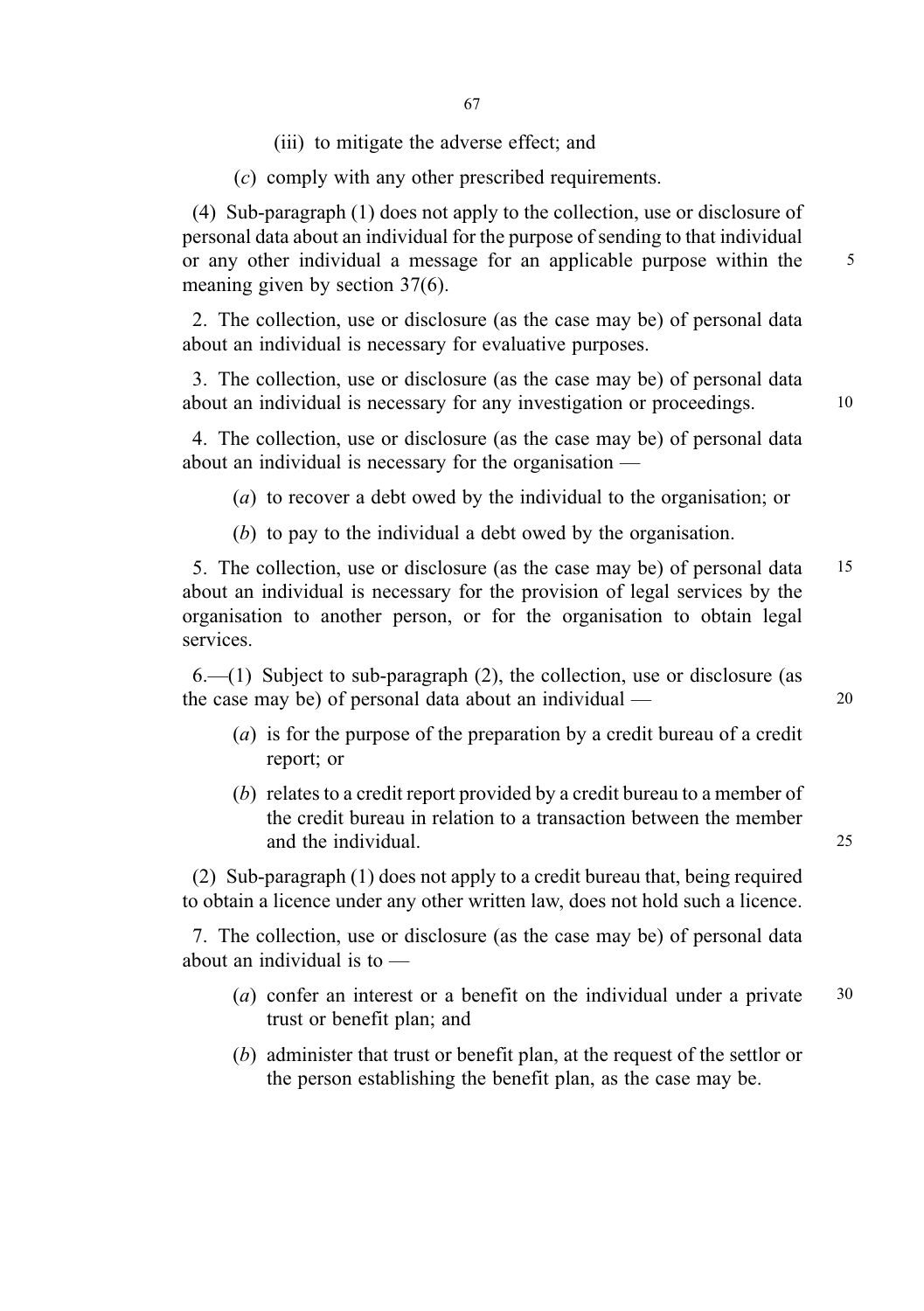- 8. The personal data about an individual
	- (a) is provided to the organisation by another individual to enable the organisation to provide a service for the personal or domestic purposes of that other individual; and
- 5 (b) is collected, used or disclosed (as the case may be) by the organisation solely for the purpose in sub-paragraph (a).
	- 9. The personal data about an individual —
- (a) is included in a document produced in the course, and for the purposes, of the individual's employment, business or profession; 10 and
	- (b) is collected, used or disclosed (as the case may be) for purposes consistent with the purpose for which the document was produced.

10. The personal data about an individual is collected, used or disclosed (as the case may be) by the organisation, and the collection, use or disclosure (as 15 the case may be) of the personal data is reasonable for the purpose of or in relation to the organisation —

- (a) entering into an employment relationship with the individual or appointing the individual to any office; or
- (b) managing or terminating the employment relationship with or 20 appointment of the individual.

#### PART 4

### BUSINESS ASSET TRANSACTIONS

 $1,-(1)$  Subject to the conditions in sub-paragraphs  $(2)$ ,  $(3)$ ,  $(4)$  and  $(5)$ , where an organisation  $(X)$  is a party or a prospective party to a business asset 25 transaction with another organisation  $(Y)$ , personal data about an applicable individual of  $Y$  —

- (a) is collected from Y by X for the purposes of the business asset transaction;
- (b) is used or disclosed by  $X$  in relation to the business asset 30 transaction; or
	- (c) is disclosed by  $Y$  to  $X$  for the purposes of the business transaction.

(2) Where the business asset transaction concerns any part of  $Y$  or  $Y$ 's business assets, the personal data mentioned in sub-paragraph (1) must relate directly to that part of Y or Y's business assets, as the case may be.

 $35$  (3) If X is a prospective party to the business asset transaction, the following conditions apply: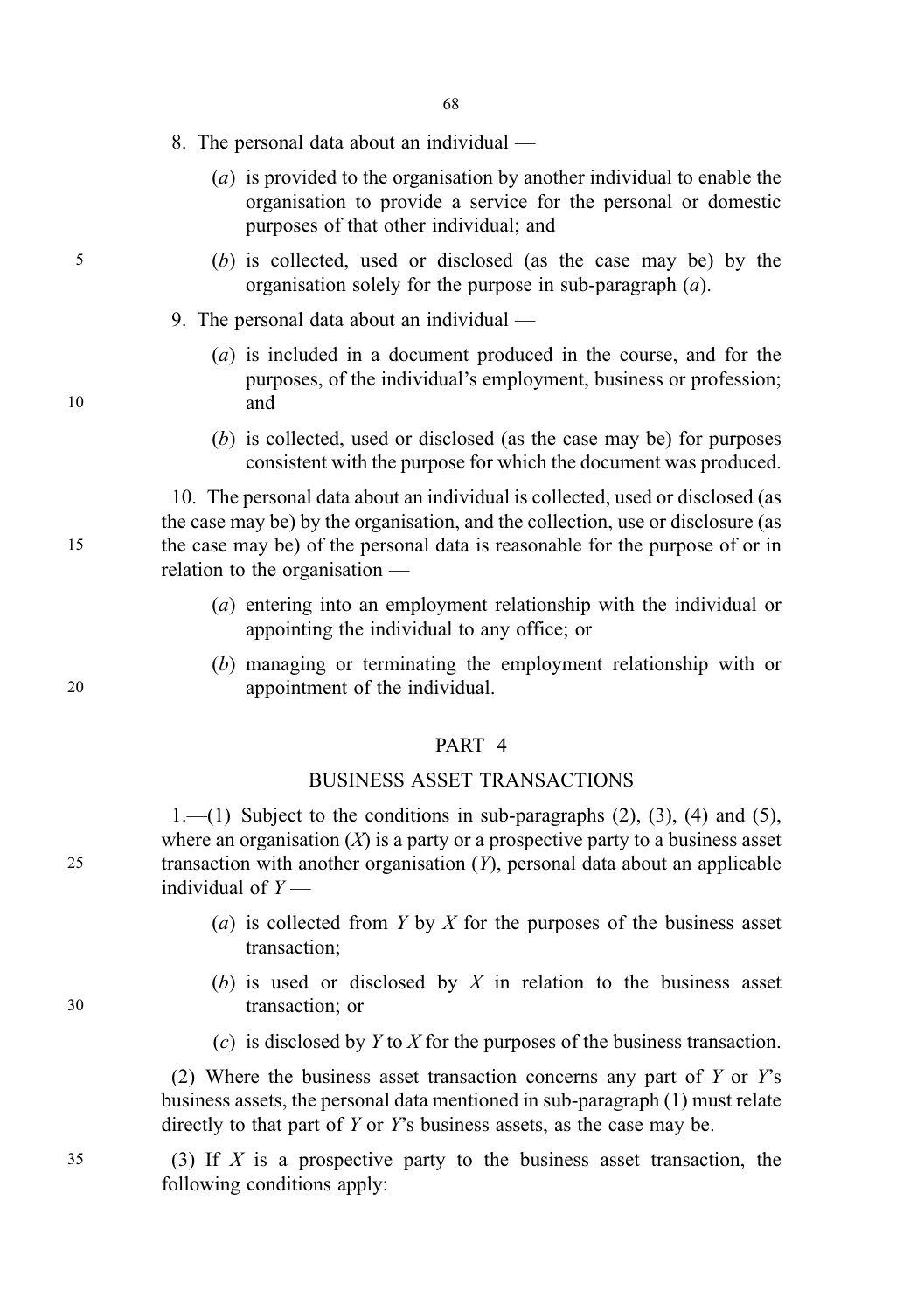- (a)  $X$  may collect, and  $Y$  may disclose, only personal data that is necessary for  $X$  to determine whether to proceed with the business asset transaction;
- (b) X and Y must have entered into an agreement that requires X to use or disclose the personal data solely for purposes related to the 5 business asset transaction.

(4) If  $X$  enters into the business asset transaction, the following conditions apply:

- (a) X may use or disclose the personal data X collected from Y only for the same purposes for which  $Y$  would have been permitted to use  $10$ or disclose the personal data;
- (b) if any personal data X collects from Y does not relate directly to the part of  $Y$  or  $Y$ 's business assets with which the business asset transaction entered into is concerned, X must destroy, or return to Y, that personal data; 15
- (c) X or Y must notify the applicable individuals of Y whose personal data is disclosed that —
	- (i) the business asset transaction has taken place; and
	- (ii) the personal data about them has been disclosed to  $X$ .

(5) If the business asset transaction does not proceed or is not completed,  $X = 20$ must destroy, or return to Y, all personal data collected.

 $2.-(1)$  Subject to the conditions in sub-paragraphs  $(2)$ ,  $(3)$  and  $(4)$ , where an organisation  $(X)$  is a party or a prospective party to a business asset transaction with another organisation  $(Y)$  in respect of  $Y$ 's interest in a third organisation  $(Z)$  (called in this paragraph the relevant transaction), personal 25 data about an applicable individual of  $Z$  —

- (a) is collected from Y or Z by X, or from Z by Y, for the purposes of the relevant transaction;
- (b) is used or disclosed by X or Y in relation to the relevant transaction; or  $30$
- (c) is disclosed by Y or Z (as the case may be) to X, or by Z to Y, for the purposes of the relevant transaction.

(2) If X is a prospective party to the relevant transaction, the following conditions apply:

(a) where X collects the personal data mentioned in sub-paragraph  $(1)$  35 from  $Y$  or  $Z$  —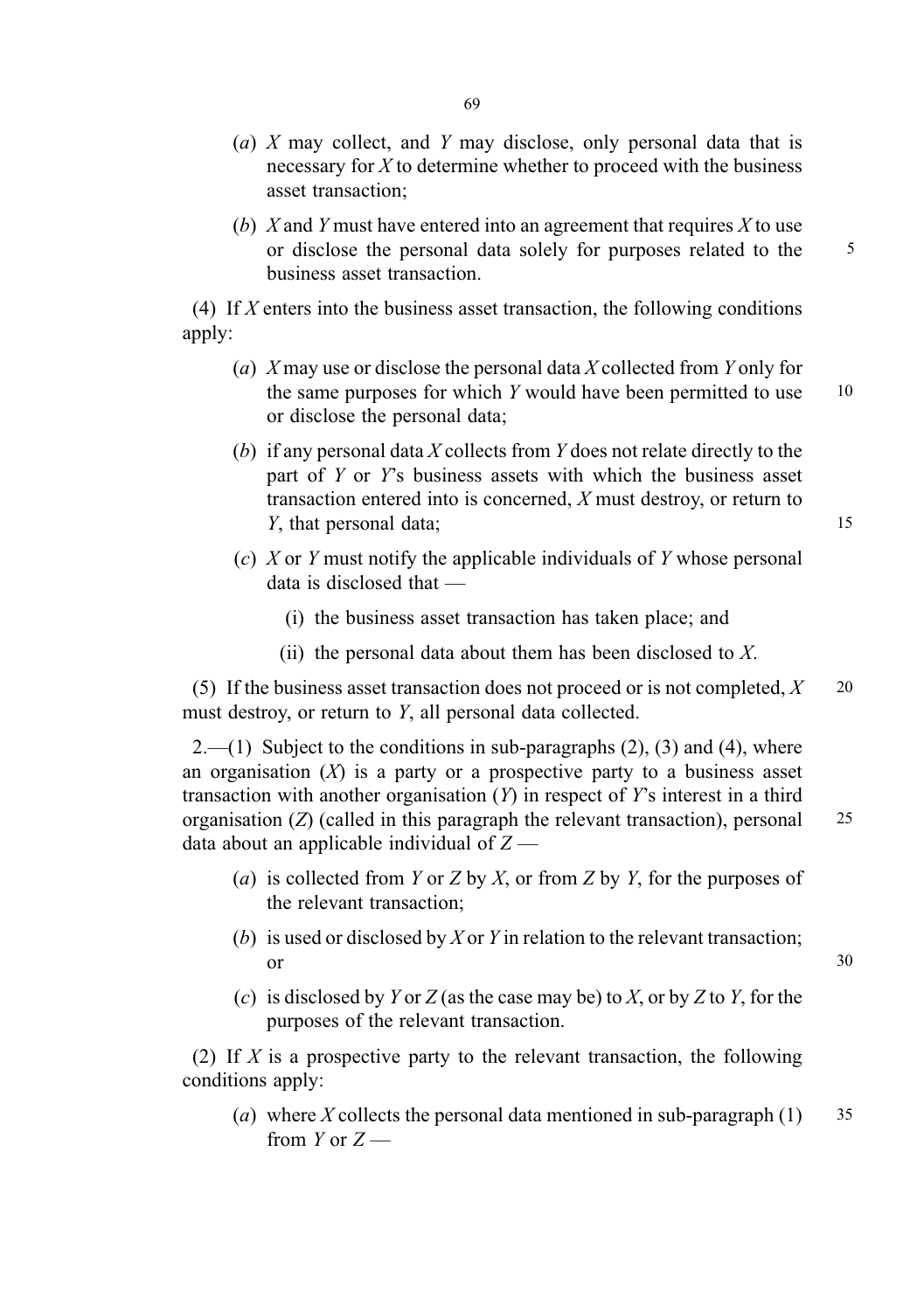|    | (i) X may collect, and Y or Z (as the case may be) may disclose,<br>only personal data that is necessary for $X$ to determine<br>whether to proceed with the relevant transaction; and                                               |
|----|--------------------------------------------------------------------------------------------------------------------------------------------------------------------------------------------------------------------------------------|
| 5  | (ii) X and Y or Z (as the case may be) must have entered into an<br>agreement that requires $X$ to use or disclose the personal data<br>solely for purposes related to the relevant transaction;                                     |
|    | (b) where Y collects the personal data mentioned in sub-paragraph $(1)$<br>from $Z$ —                                                                                                                                                |
| 10 | (i) Y may collect, and Z may disclose, only personal data that is<br>necessary for $X$ or $Y$ (as the case may be) to determine<br>whether to proceed with the relevant transaction; and                                             |
|    | (ii) Y and Z must have entered into an agreement that requires Y<br>to use or disclose the personal data solely for purposes<br>related to the relevant transaction.                                                                 |
| 15 | (3) If X enters into the relevant transaction, the following conditions apply:                                                                                                                                                       |
|    | (a) X may use or disclose the personal data collected from Y or Z (as<br>the case may be) only for the same purposes for which $Y$ or $Z$ (as<br>the case may be) would have been permitted to use or disclose the<br>personal data; |
| 20 | (b) Y may use or disclose the personal data collected from Z only for<br>the same purposes for which Z would have been permitted to use<br>or disclose the personal data;                                                            |
|    | (c) X, Y or Z must notify the applicable individuals of Z whose<br>personal data is disclosed that —                                                                                                                                 |
| 25 | (i) the relevant transaction has taken place; and                                                                                                                                                                                    |
|    | (ii) the personal data about them has been disclosed to $X$ .                                                                                                                                                                        |
|    | (4) If the relevant transaction does not proceed or is not completed —                                                                                                                                                               |
|    | (a) X must destroy, or return to Y or Z (as the case may be), all personal<br>data collected; and                                                                                                                                    |
| 30 | (b) Y must destroy, or return to Z, all personal data collected.                                                                                                                                                                     |
|    | 3. In this Part $-$                                                                                                                                                                                                                  |
|    | "applicable individual", in relation to an organisation, includes a<br>contractor, a customer, a director, an employee, an officer or a<br>shareholder of the organisation;                                                          |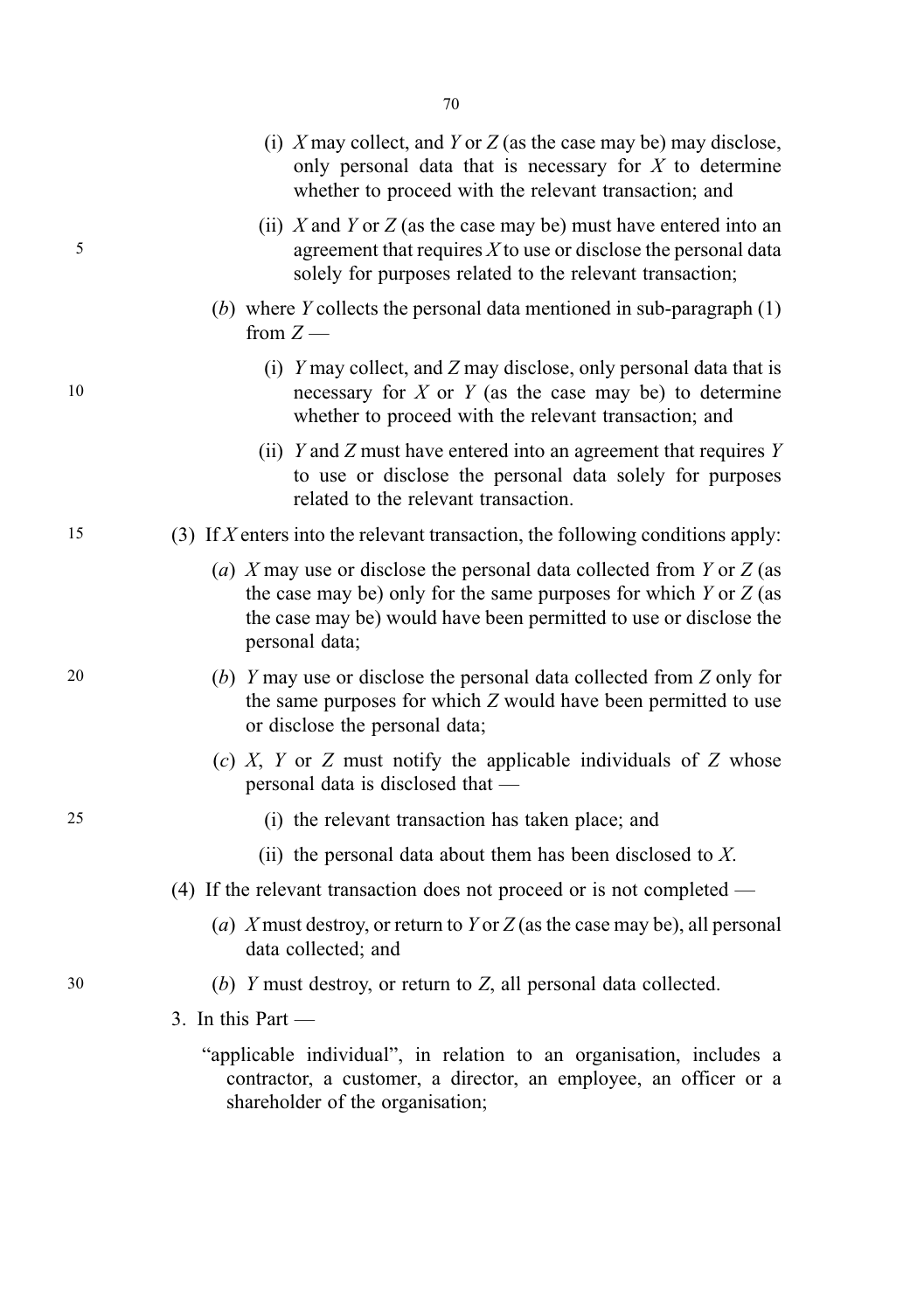"business asset transaction" —

- (a) means the purchase, sale, lease, merger or amalgamation or any other acquisition, disposal or financing of —
	- (i) an organisation or a portion of an organisation;
	- (ii) an interest in an organisation; or 5
	- (iii) any of the business or assets of an organisation, other than any personal data to be disclosed under paragraph  $1(1)$  or  $2(1)$ , as the case may be; and

#### (*b*) includes —

- (i) the amalgamation of a corporation with one or more 10 related corporations; and
- (ii) the transfer or disposal of any of the business or assets of a corporation to a related corporation;
- "business trust" has the meaning given by section 2 of the Business Trusts Act (Cap. 31A); 15

"corporation" and "related corporation" have the meanings given by section 4(1) of the Companies Act (Cap. 50);

"interest" means —

- (a) in relation to a corporation a share in that corporation;
- (b) in relation to an entity other than a corporation any right or  $20$ interest (whether legal or equitable) in that entity, by whatever name called;
- (c) in relation to a business trust  $\frac{d}{dx}$  a unit in that business trust: and
- (d) in relation to a trust other than a business trust any right or  $25$ interest (whether legal or equitable) in that trust, by whatever name called.

#### PART<sub>5</sub>

#### BUSINESS IMPROVEMENT PURPOSES

 $1.$ —(1) Subject to the conditions in sub-paragraphs (3), (4) and (5),  $30$ personal data about an individual  $(P)$  —

(a) is collected by an organisation  $(X)$  that is a corporation from a related corporation  $(Y)$  for a purpose specified in sub-paragraph  $(2)$ (called the relevant purpose);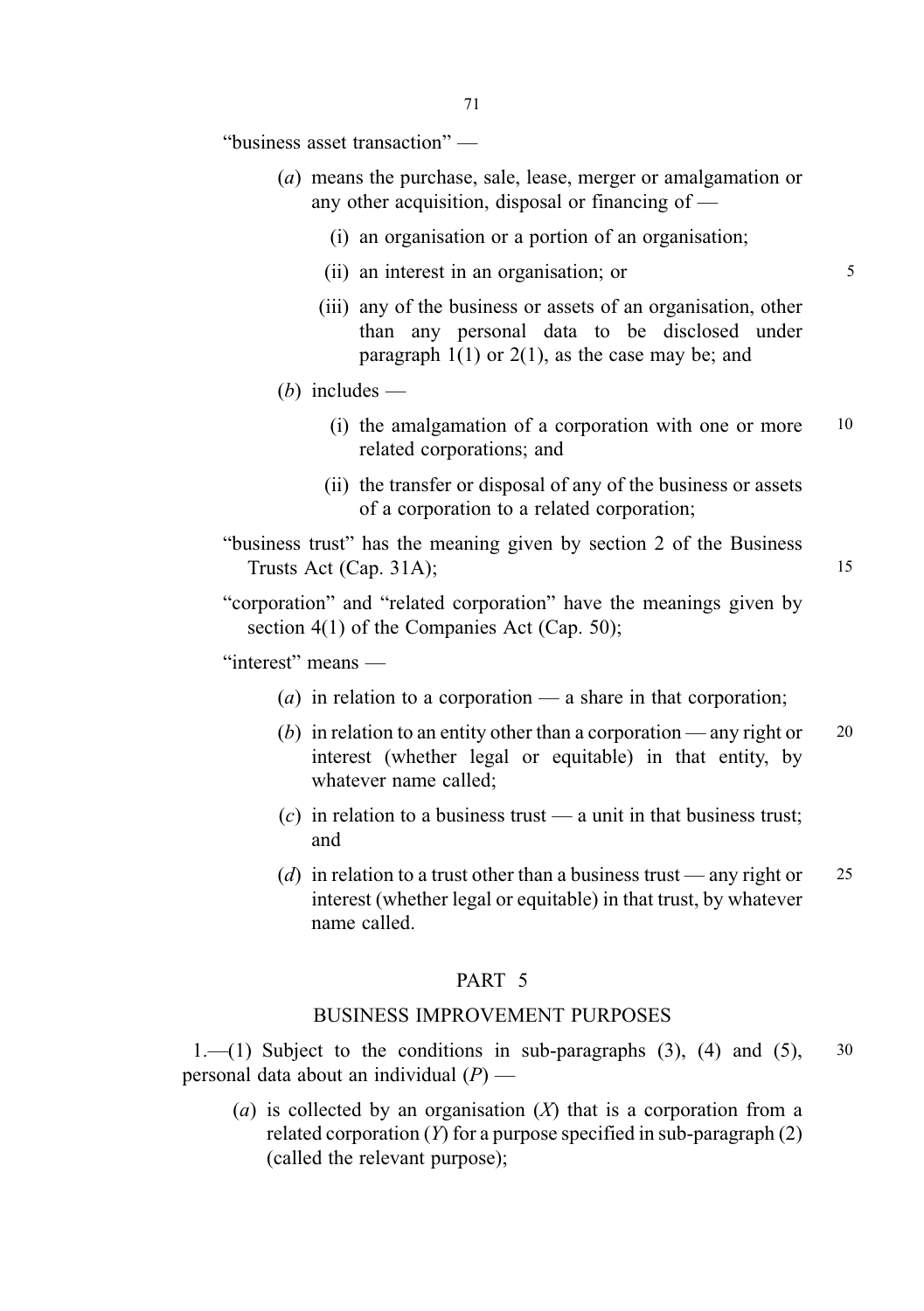- (b) is used by X for a relevant purpose; or
- (c) is disclosed by  $Y$  to  $X$  for a relevant purpose.

(2) The relevant purposes mentioned in sub-paragraph (1) are the following:

- 5 (a) improving or enhancing any goods or services provided, or developing new goods or services to be provided, by  $X$  or  $Y$ ;
	- (b) improving or enhancing the methods or processes, or developing new methods or processes, for the operations of  $X$  or  $Y$ ;
- (c) learning about and understanding the behaviour and preferences of 10 P or another individual in relation to the goods or services provided by  $X$  or  $Y$ ;
- (d) identifying any goods or services provided by  $X$  or  $Y$  that may be suitable for  $P$  or another individual, or personalising or customising any such goods or services for P or another 15 individual.
	- (3) Sub-paragraph  $(1)(a)$  and  $(c)$  applies only if —
- (a) the relevant purpose for which  $X$  collects, or  $Y$  discloses, personal data about P cannot reasonably be achieved without the collection, use or disclosure (as the case may be) of the personal data in an 20 individually identifiable form;
	- (b) a reasonable person would consider the collection or disclosure of personal data about P for the relevant purpose to be appropriate in the circumstances; and
- $(c)$  X and Y are bound by any contract or other agreement or binding 25 corporate rules requiring the recipient of personal data about P to implement and maintain appropriate safeguards for the personal data.
	- (4) Sub-paragraph  $(1)(b)$  applies only if —
- (a) the relevant purpose for which X uses personal data about P cannot 30 reasonably be achieved without the use of the personal data in an individually identifiable form; and
	- (b) a reasonable person would consider the use of personal data about P for the relevant purpose to be appropriate in the circumstances.
- (5) Where X collects from Y, and Y discloses to X, personal data about P for 35 a purpose mentioned in sub-paragraph  $(2)(c)$  or  $(d)$ , P must be, at the time of the collection or disclosure, as the case may be  $-$ 
	- (*a*) an existing customer of  $Y$ ; and

- 
-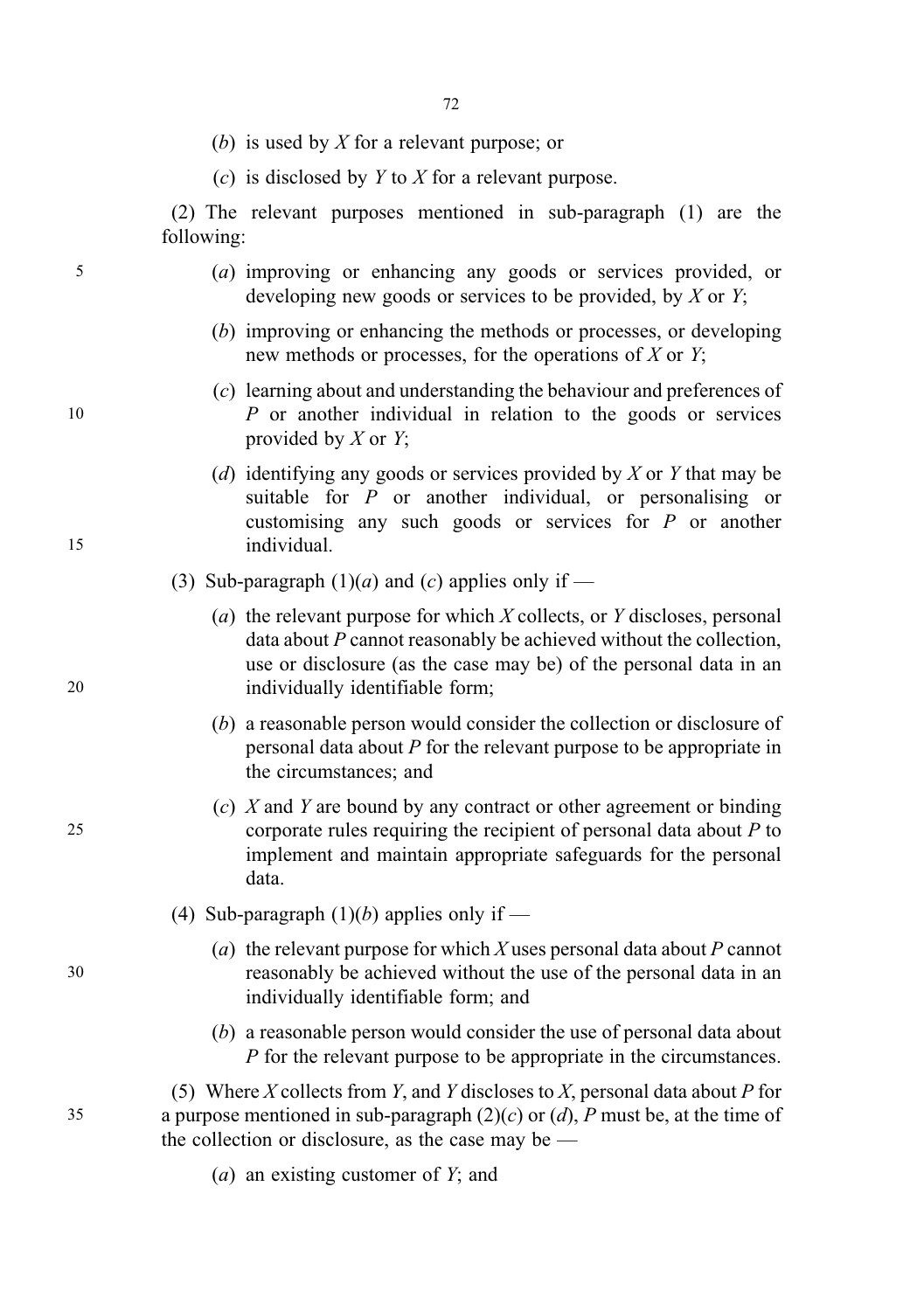(b) an existing customer or a prospective customer of X.

(6) To avoid doubt, sub-paragraph (1) does not apply to the collection, use or disclosure of personal data about P for the purpose of sending to P or another individual a message for an applicable purpose within the meaning given by section  $37(6)$ . 5

- 2. In this Part
	- "corporation" and "related corporation" have the meanings given by section 4(1) of the Companies Act;
	- "existing customer", in relation to a corporation, means an individual who purchases, hires or uses, or has purchased, hired or used, any 10 goods or services provided by the corporation;

- "prospective customer of  $X$ " means an individual who, at the time mentioned in paragraph  $1(5)$  —
	- (a) has informed X of the individual's interest in purchasing, hiring or using any goods or services provided by  $X$ ; or 15
	- (b) is conducting negotiations with X that lead or may lead to an agreement between the individual and  $X$  for the purchase, hire or use of any goods or services provided by  $X$ .".

## Repeal of Second, Third and Fourth Schedules and re-enactment of Second Schedule 20 and 20

32. The Second, Third and Fourth Schedules to the principal Act are repealed and the following Schedule substituted therefor:

## "SECOND SCHEDULE

Sections  $2(1)$  and  $17(1)$ 

#### ADDITIONAL BASES FOR COLLECTION, USE AND 25 DISCLOSURE OF PERSONAL DATA WITHOUT CONSENT

#### PART 1

### COLLECTION OF PERSONAL DATA

- 1. The collection of personal data about an individual, if
	- (a) the personal data was disclosed by a public agency; and 30
	- (b) the collection of the personal data by the organisation is consistent with the purpose of the disclosure by the public agency.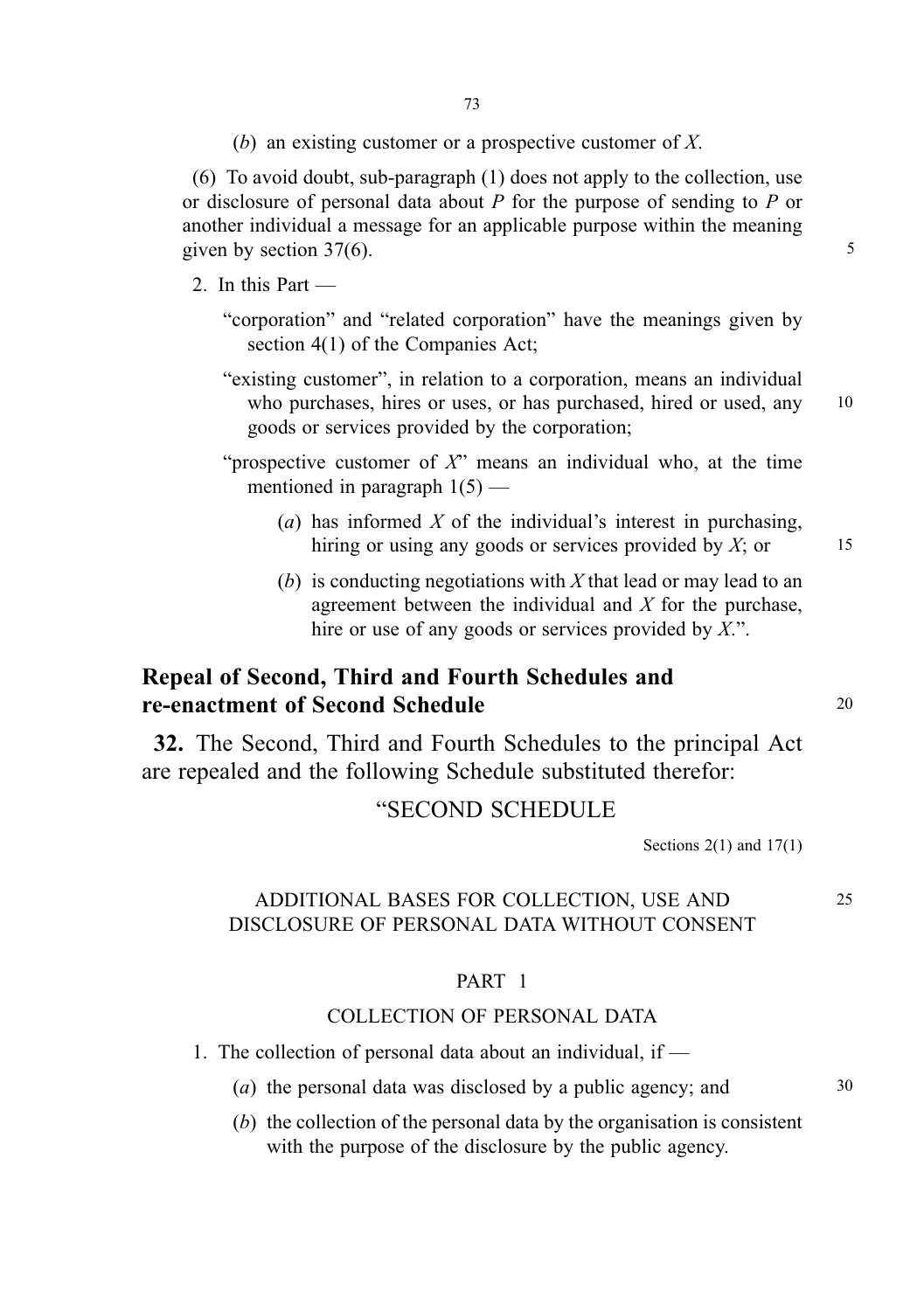#### PART<sub>2</sub>

74

#### USE OF PERSONAL DATA

#### Division  $1 -$  Public interest

- 1. The use of personal data about an individual, if —
- 5 (a) the personal data was disclosed by a public agency; and
	- (b) the use of the personal data by the organisation is consistent with the purpose of the disclosure by the public agency.

#### Division  $2 - B$ usiness improvement purpose

1.—(1) Subject to the conditions in sub-paragraph (2), personal data about 10 an individual (P) is used by the organisation for any of the following purposes:

- (a) improving or enhancing any goods or services provided, or developing new goods or services to be provided, by the organisation;
- 15 (b) improving or enhancing the methods or processes, or developing new methods or processes, for the operations of the organisation;
	- (c) learning about and understanding the behaviour and preferences of P or another individual in relation to the goods or services provided by the organisation;
- 20 (d) identifying any goods or services provided by the organisation that may be suitable for P or another individual, or personalising or customising any such goods or services for P or another individual.
	- (2) Sub-paragraph (1) applies only if  $-$
- 25 (a) the purpose for which the organisation uses personal data about  $P$ cannot reasonably be achieved without the use of the personal data in an individually identifiable form; and
	- (b) a reasonable person would consider the use of personal data about P for that purpose to be appropriate in the circumstances.
- 30 (3) To avoid doubt, sub-paragraph (1) does not apply to the use of personal data about  $P$  for the purpose of sending to  $P$  or another individual a message for an applicable purpose within the meaning given by section 37(6).

(4) In this paragraph, "organisation" excludes a corporation within the meaning given by section 4(1) of the Companies Act.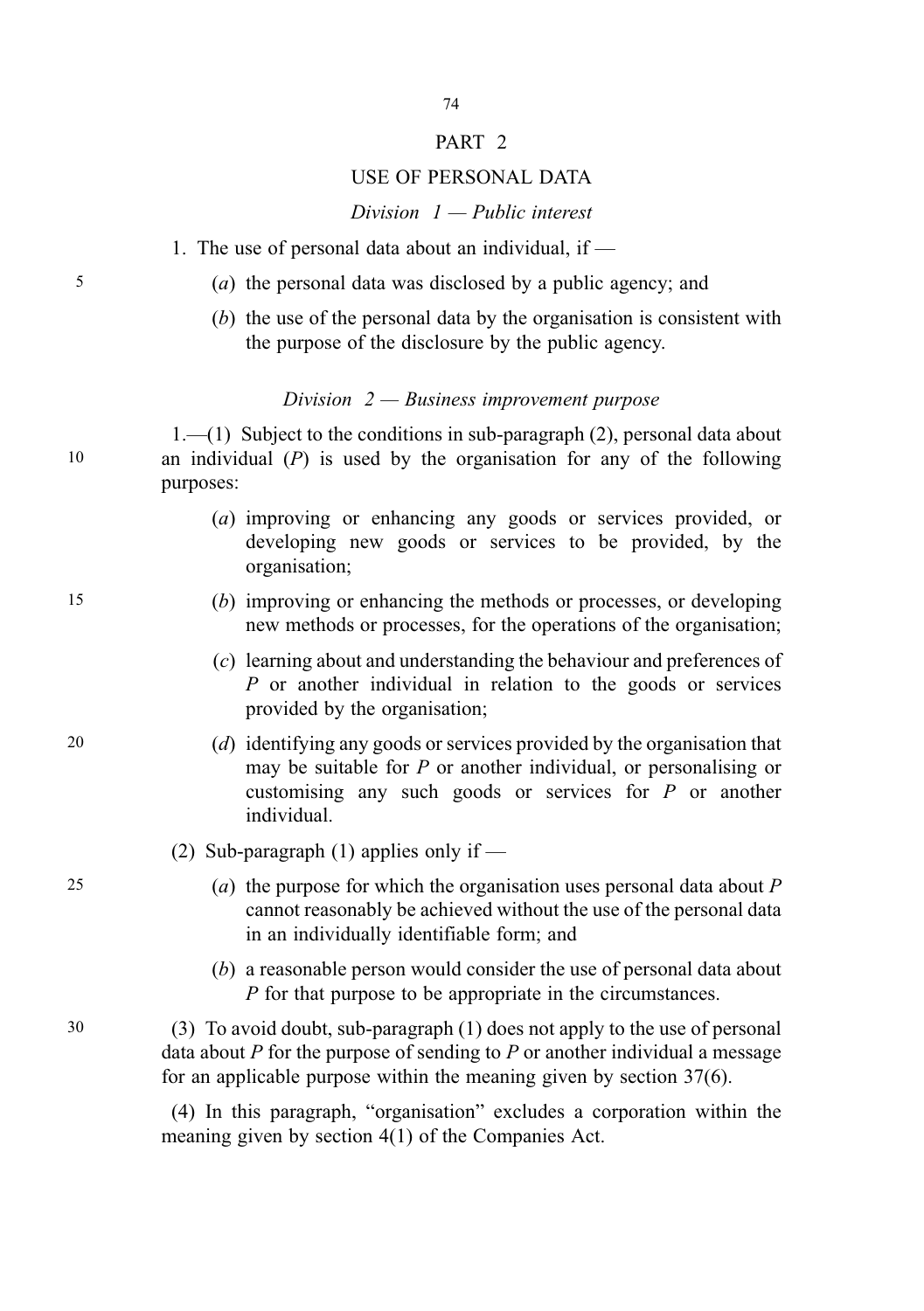#### Division 3 — Research

1. The use of personal data about an individual for a research purpose (including historical or statistical research), if  $-$ 

- (a) the research purpose cannot reasonably be accomplished unless the personal data is used in an individually identifiable form;  $\frac{5}{100}$
- (b) there is a clear public benefit to using the personal data for the research purpose;
- (c) the results of the research will not be used to make any decision that affects the individual; and
- (d) in the event that the results of the research are published, the 10 organisation publishes the results in a form that does not identify the individual.

#### PART 3

#### DISCLOSURE OF PERSONAL DATA WITHOUT CONSENT

### $Division \t1 - Public \t interest$  15

1. The disclosure of personal data about an individual to a public agency, where the disclosure is necessary in the public interest.

2. The disclosure of personal data about an individual who is a current or former student of an educational institution to a public agency for the purposes of policy formulation or review. 20

3. The disclosure of personal data about an individual who is a current or former patient of any of the following to a public agency for the purposes of policy formulation or review:

- (a) a healthcare institution licensed under the Private Hospitals and Medical Clinics Act (Cap. 248); 25
- (b) a licensee under the Healthcare Services Act 2020 (Act 3 of 2020);
- (c) a prescribed healthcare body.

4. The disclosure of personal data about any individual to any officer of a prescribed law enforcement agency, upon production of written authorisation signed by the head or director of that prescribed law enforcement agency or a 30 person of a similar rank, certifying that the personal data is necessary for the purposes of the functions or duties of the officer.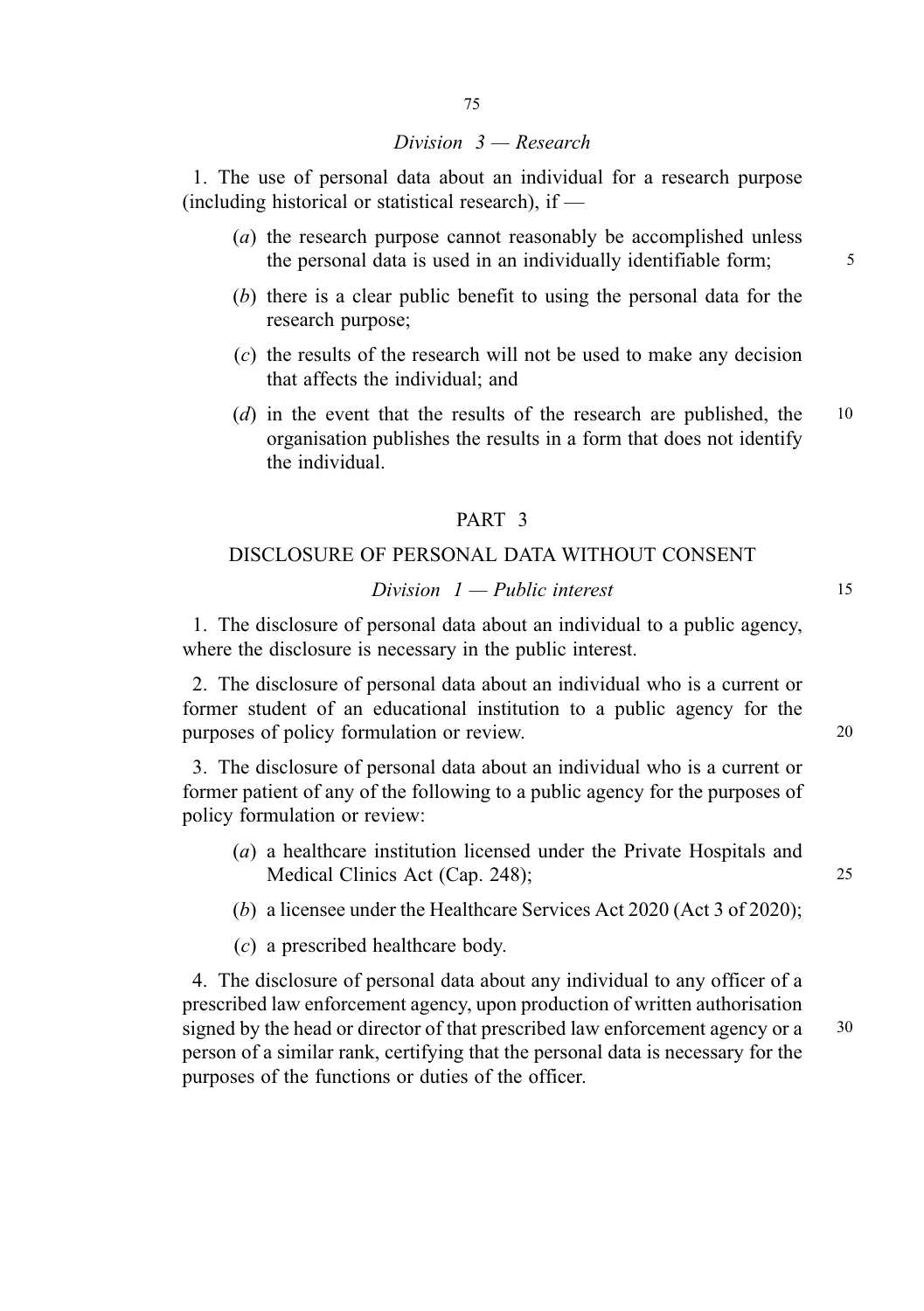#### Division 2 — Research

76

1. The disclosure of personal data about an individual for a research purpose (including historical or statistical research), if —

- (a) the research purpose cannot reasonably be accomplished unless 5 the personal data is disclosed in an individually identifiable form;
	- (b) it is impracticable for the organisation to seek the consent of the individual for the disclosure;
	- (c) there is a clear public benefit to disclosing the personal data for the research purpose;
- 10  $(d)$  the results of the research will not be used to make a decision that affects the individual; and
	- (e) in the event that the results of the research are published, the organisation publishes the results in a form that does not identify the individual.".

## <sup>15</sup> Amendment of Fifth Schedule

- 33. The Fifth Schedule to the principal Act is amended —
- (a) by deleting the words "paragraph  $1(e)$  of the Second Schedule, paragraph 1(e) of the Third Schedule or paragraph 1(f) of the Fourth Schedule, respectively" in 20 paragraph  $1(h)$  and substituting the words "paragraph 3 of Part 3 of the First Schedule"; and
	- (b) by inserting, immediately after paragraph 1, the following paragraph:

"2. For the purposes of paragraph  $1(j)(i)$ , the organisation may 25 have regard to the number and frequency of requests received.".

## Amendment of Sixth Schedule

34. Paragraph 1 of the Sixth Schedule to the principal Act is amended —

- (a) by deleting the word "or" at the end of sub-paragraph  $(d)$ ; <sup>30</sup> and
	- (b) by deleting the full-stop at the end of sub-paragraph  $(e)$  and substituting the word "; or", and by inserting immediately thereafter the following sub-paragraph: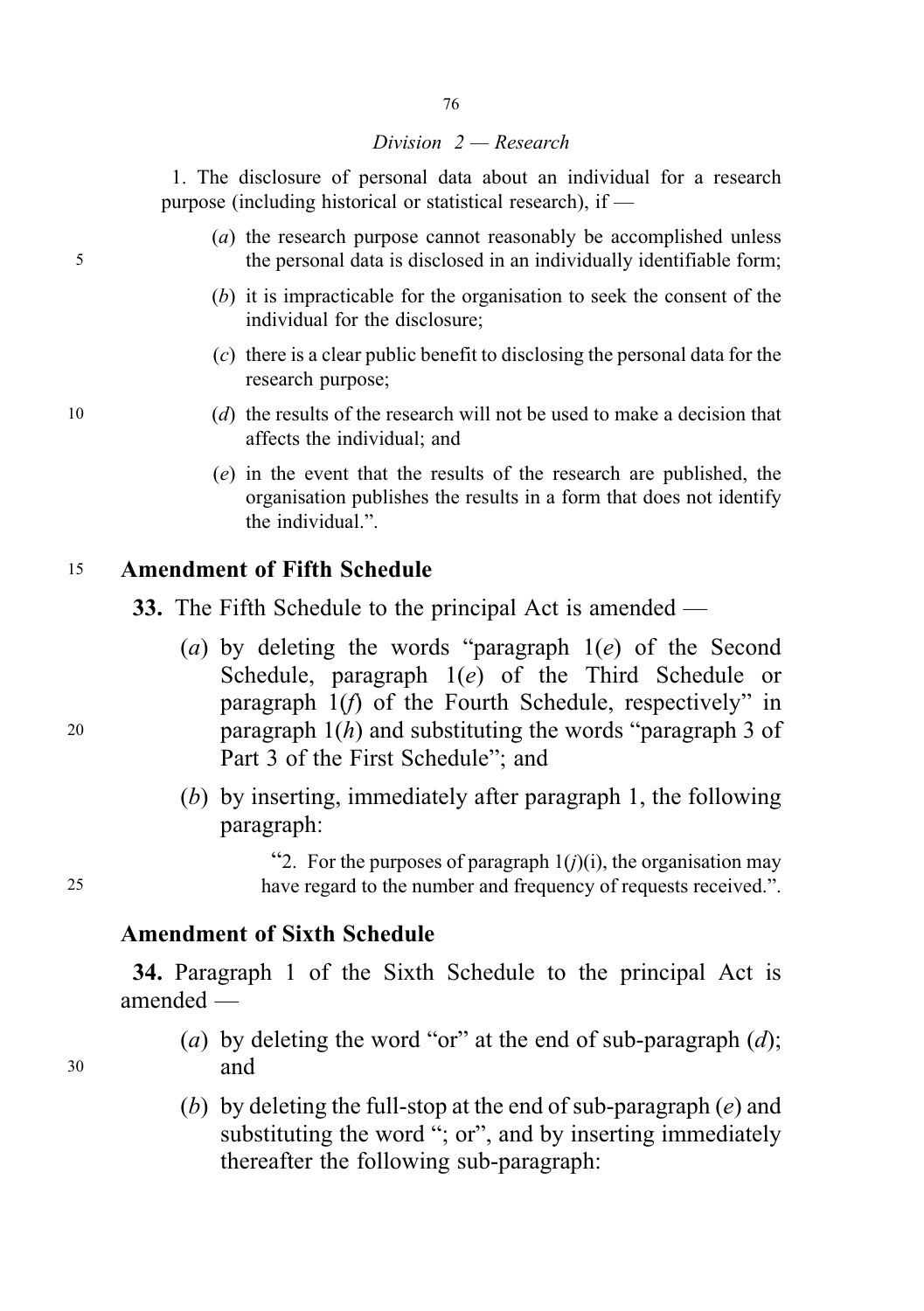"(f) derived personal data.".

## Amendment of Seventh Schedule

- 35. The Seventh Schedule to the principal Act is amended
	- (a) by deleting the Schedule reference and substituting the following Schedule reference: 5

"Section 48P(5)":

- (b) by deleting the words "appeal proceedings under section 34" in paragraph  $2A(3)(a)$  and substituting the words "proceedings relating to appeals";
- (c) by deleting the words "under section 34" in <sup>10</sup> paragraphs  $2A(3)(b)$ ,  $2B(1)$  and  $4(6)$ ;
- (d) by deleting the words "appeal proceeding" in paragraph  $6$ and substituting the words "proceedings relating to any appeal"; and
- (e) by inserting, immediately after paragraph 6, the following <sup>15</sup> paragraph:

### "Definition

- 7. In this Schedule, "appeal" means an appeal under
	- (a) section 34 as in force immediately before the date of commencement of section 15 of the Personal Data 20 Protection (Amendment) Act 2020; or
	- (b) section 48Q.".

### Amendment of Eighth Schedule

- 36. The Eighth Schedule to the principal Act is amended
	- (a) by deleting sub-paragraph (e) of paragraph 1 and <sup>25</sup> substituting the following sub-paragraph:
		- $"$ (e) any message, other than a message mentioned in sub-paragraph  $(d)$  —
			- (i) that is sent while the sender is in an ongoing relationship with the recipient of the message; 30 and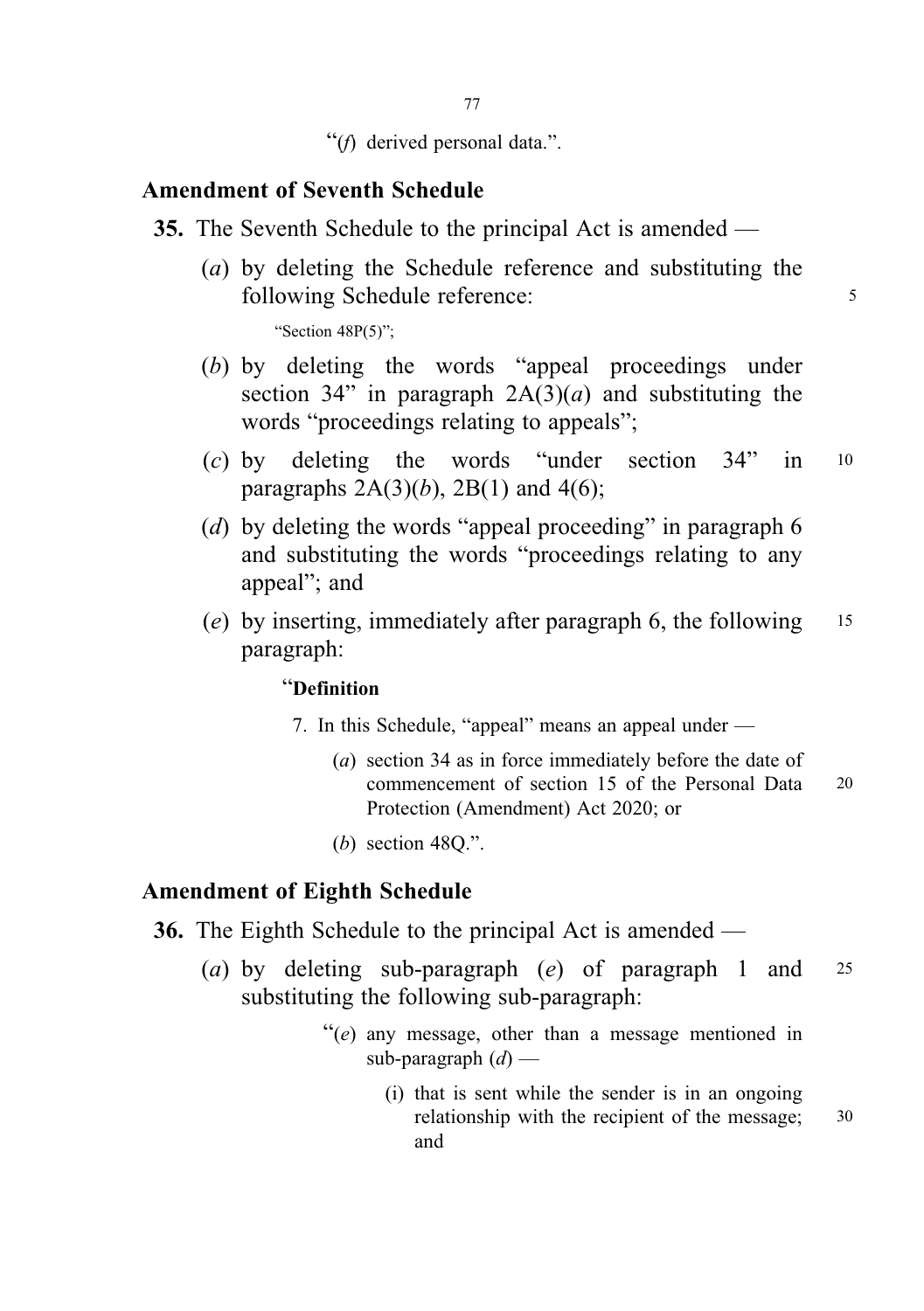- (ii) the sole purpose of which relates to the subject matter of the ongoing relationship;"; and
- (b) by renumbering paragraph 1 as sub-paragraph (1) of that paragraph, and by inserting immediately thereafter the <sup>5</sup> following sub-paragraph:

78

"(2) In sub-paragraph  $(1)(e)$ , "ongoing relationship" means a relationship, on an ongoing basis, between the sender and the recipient of the message, arising from the carrying on or conduct of a business or an activity (commercial or otherwise) by the 10 sender."

## Amendment of Ninth Schedule

37. The Ninth Schedule to the principal Act is amended by inserting, immediately after paragraph 1, the following paragraph:

## "Power to require provision of information, etc.

15 1A.—(1) For the purposes of an investigation under section 50, the Commission or an inspector may do all or any of the following:

- (a) require, by written notice, any person whom the Commission or inspector reasonably believes has any information, or any document in the person's custody or control, that is relevant to 20 the investigation, to provide that information or produce that document, within the time and in the manner specified in the written notice;
- (b) require, by written notice, any person within the limits of Singapore, who appears to be acquainted with the facts or 25 circumstances of the matter, to attend before the Commission or inspector;
	- (c) examine orally any person who appears to be acquainted with the facts or circumstances of the matter.

(2) A person examined under sub-paragraph  $(1)(c)$  is bound to state truly 30 the facts and circumstances with which the person is acquainted concerning the matter except that the person need not say anything that might expose the person to a criminal charge, penalty or forfeiture.

> (3) A statement made by a person examined under sub-paragraph  $(1)(c)$  $must -$

- 35 (a) be reduced to writing;
	- (b) be read over to the person;

- 
-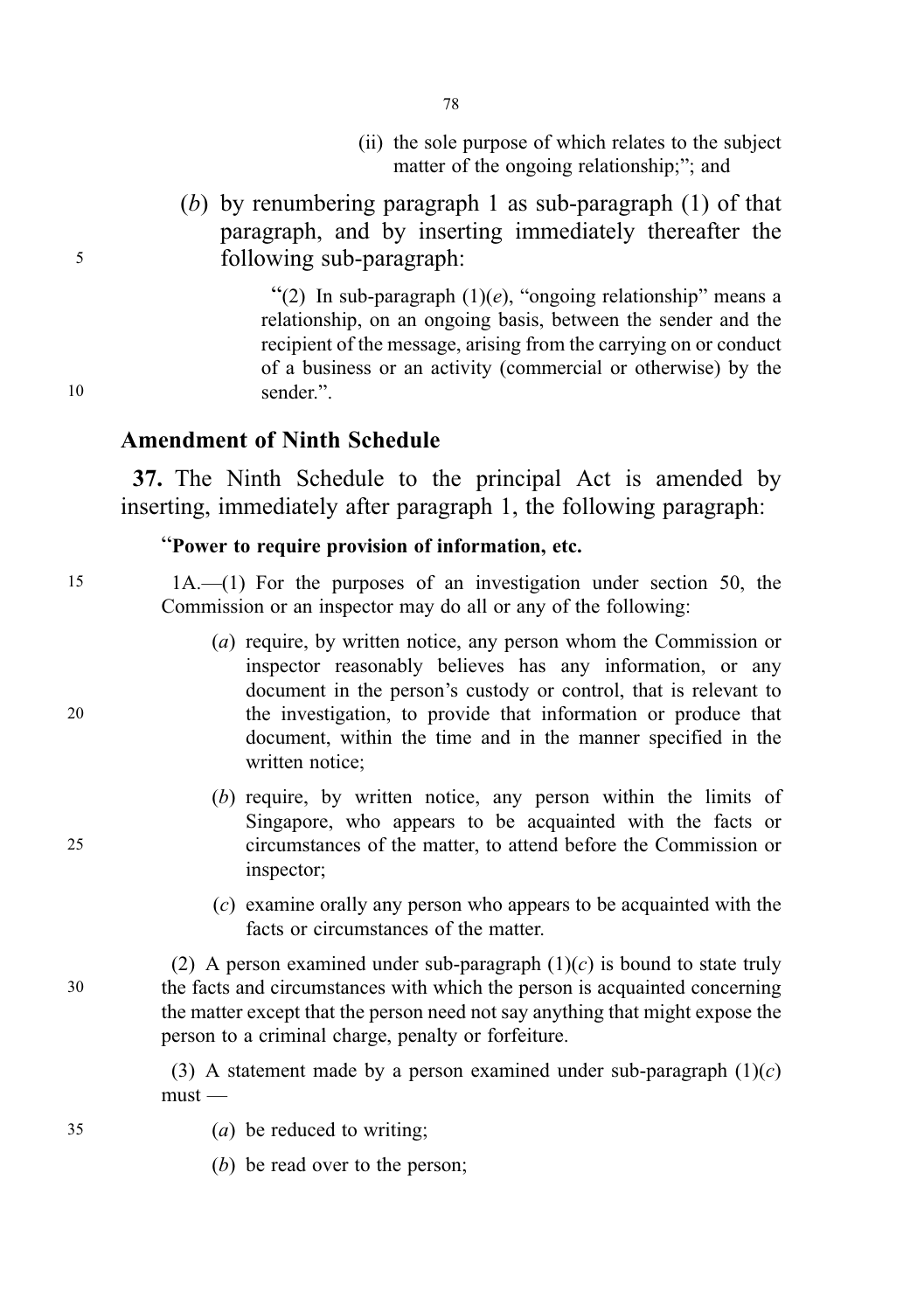- (c) if the person does not understand English, be interpreted in a language that the person understands; and
- (d) after correction (if necessary), be signed by the person.".

## New Tenth and Eleventh Schedules

38. The principal Act is amended by inserting, immediately after 5 the Ninth Schedule, the following Schedules:

### "TENTH SCHEDULE

Section 37(6)

#### APPLICABLE PURPOSES

- 1. Offering to supply goods or services. 10
- 2. Advertising or promoting goods or services.
- 3. Advertising or promoting a supplier, or prospective supplier, of goods or services.
- 4. Offering to supply land or an interest in land.
- 5. Advertising or promoting land or an interest in land. 15
- 6. Advertising or promoting a supplier, or prospective supplier, of land or an interest in land.
- 7. Offering to provide a business opportunity or an investment opportunity.
- 8. Advertising or promoting a business opportunity or an investment 20 opportunity.
- 9. Advertising or promoting a provider, or prospective provider, of a business opportunity or an investment opportunity.

### ELEVENTH SCHEDULE

Section  $48F(4)$  25

### SPECIFIED PURPOSES

1. Testing the effectiveness of the anonymisation of personal data in the possession or under the control of an organisation or a public agency, as the case may be.

2. Testing the integrity and confidentiality of anonymised information in 30 the possession or under the control of an organisation or a public agency, as the case may be.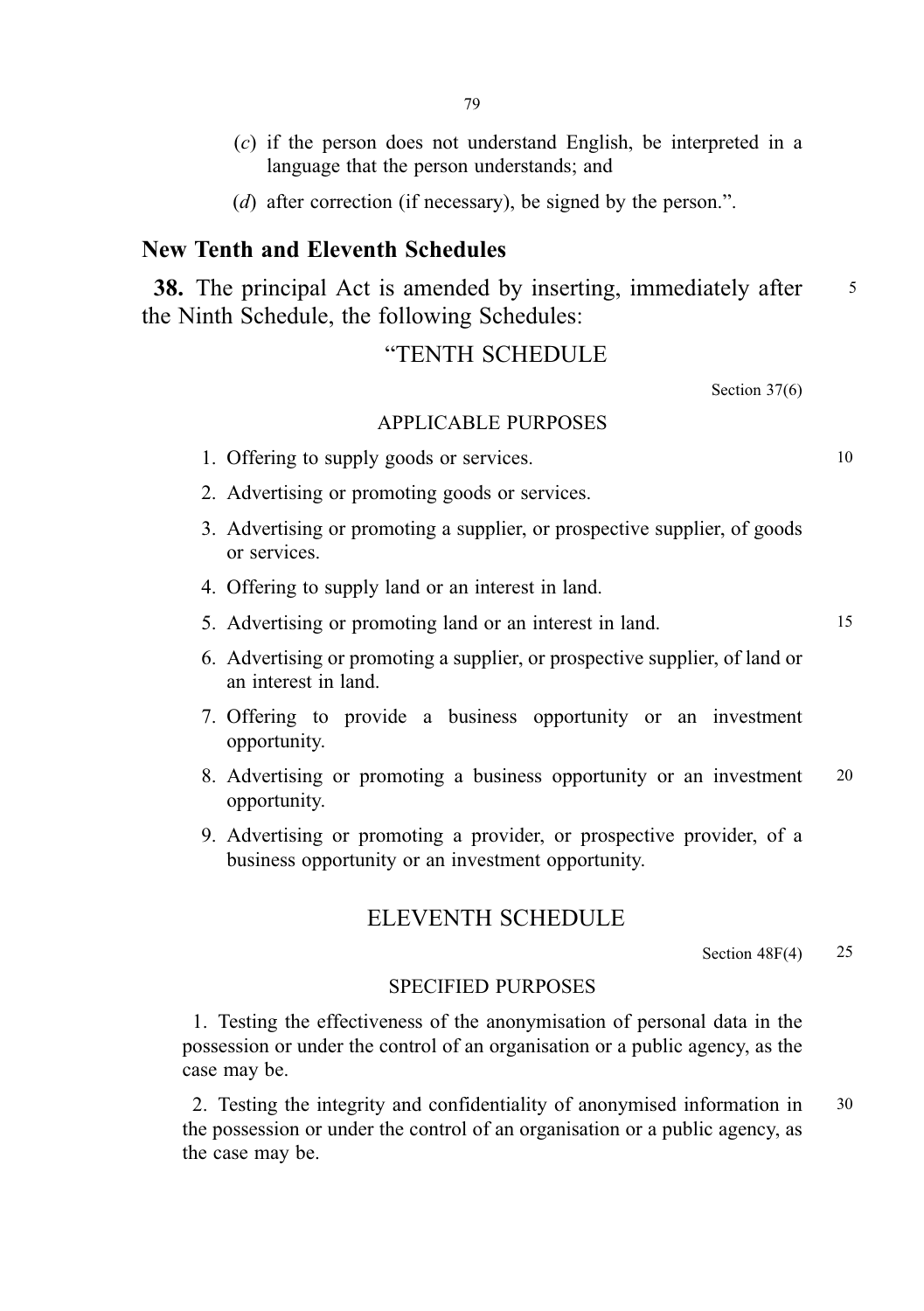3. Assessing, testing or evaluating the systems and processes of an organisation or a public agency for ensuring or safeguarding the integrity and confidentiality of anonymised information —

- (a) in the possession or under the control of the organisation or public 5 agency; or
	- (b) transmitted or received by the organisation or public agency.".

## New Twelfth Schedule

39. The principal Act, as amended by section 38, is amended by inserting, immediately after the Eleventh Schedule, the following <sup>10</sup> Schedule:

### "TWELFTH SCHEDULE

Section 26H(5)

#### EXCEPTIONS TO DATA PORTABILITY

#### PART 1

15 EXCLUDED APPLICABLE DATA

1. A porting organisation is not required to transmit under section 26H(2) any of the following applicable data:

- (a) opinion data kept solely for an evaluative purpose;
- (b) a document related to a prosecution if all proceedings related to the 20 prosecution have not been completed;
	- (c) personal data which is subject to legal privilege;
- (d) personal data which, if disclosed, would reveal confidential commercial information that could, in the opinion of a reasonable person, harm the competitive position of the 25 organisation;
	- (e) personal data collected, used or disclosed without consent, under paragraph 3 of Part 3 of the First Schedule for the purposes of an investigation if the investigation and associated proceedings and appeals have not been completed;
- 30 (f) derived personal data.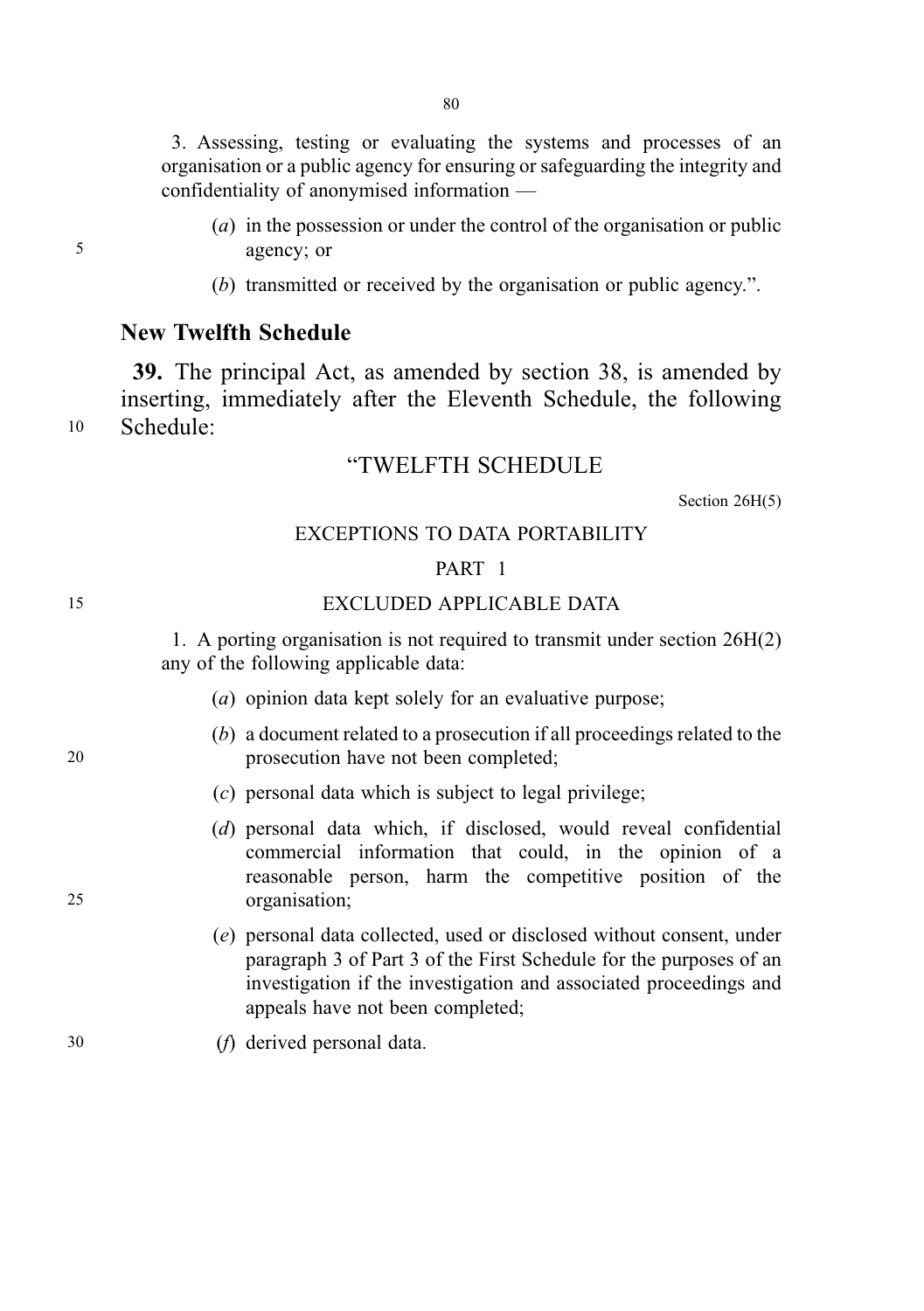#### PART 2

#### EXCLUDED CIRCUMSTANCES

1. A porting organisation is not required to transmit any applicable data under section 26H(2) in any of the following circumstances:

- (a) transmitting the applicable data will unreasonably interfere with  $\frac{5}{10}$ the operations of the porting organisation because of the repetitious or systematic nature of the data porting request;
- (b) the burden or expense of transmitting the applicable data is unreasonable to the porting organisation or disproportionate to the individual's interests: 10

(c) the data porting request relates to applicable data that  $-$ 

(i) does not exist or cannot be found; or

(ii) is trivial;

(d) the data porting request is frivolous or vexatious.

2. For the purposes of paragraph  $1(a)$ , the organisation may have regard to 15 the number and frequency of data porting requests received in respect of the applicable data.".

### Related amendments to Monetary Authority of Singapore Act

40. Section 14 of the Monetary Authority of Singapore Act (Cap. 186, 1999 Ed.) is repealed and the following sections <sup>20</sup> substituted therefor:

#### "Interpretation of sections 14A, 14B and 14C

14. In sections 14A, 14B and 14C —

"gain" means —

- (a) a gain in property or a supply of services, <sup>25</sup> whether temporary or permanent; or
- (b) an opportunity to earn remuneration or greater remuneration or to gain a financial advantage otherwise than by way of remuneration;
- "generally available information" means information that <sup>30</sup> consists of readily observable matter, including information that consists of deductions, conclusions or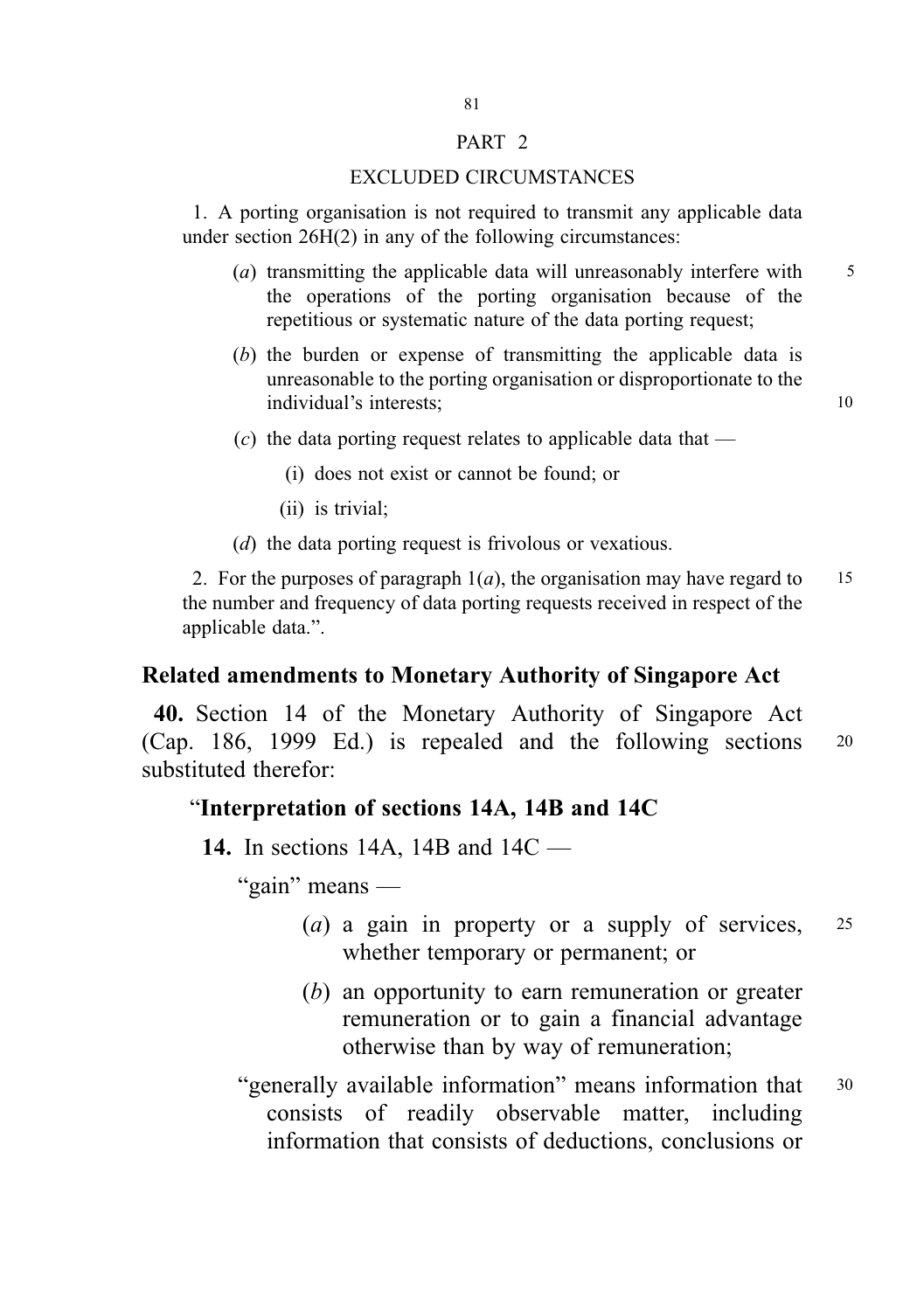inferences made or drawn from readily observable matter;

"harm", in relation to an individual, means —

- (a) any physical harm; or
- <sup>5</sup> (b) harassment, alarm or distress caused to the individual;
	- "loss" means
		- (a) a loss in property or a supply of services, whether temporary or permanent; or
- <sup>10</sup> (b) a loss of an opportunity to earn remuneration or greater remuneration or to gain a financial advantage otherwise than by way of remuneration,

but excludes, in relation to an individual, the loss of <sup>15</sup> personal data about the individual;

- "personal data" has the meaning given by section 2(1) of the Personal Data Protection Act 2012 (Act 26 of 2012);
- "prescribed circumstances" or "prescribed purpose" means any circumstances or purpose prescribed in regulations <sup>20</sup> made under section 14D.

### Preservation of secrecy

14A.—(1) Subject to subsection  $(3)$ , an individual who is or has been a director or an officer or employee of the Authority must not disclose to any person any information which the <sup>25</sup> individual acquired in the performance of the individual's duties or the exercise of the individual's functions.

- (2) Subject to subsection (3), a person who is or has been
	- (a) a contractor supplying goods or services to the Authority;
- <sup>30</sup> (b) a consultant or an agent of the Authority; or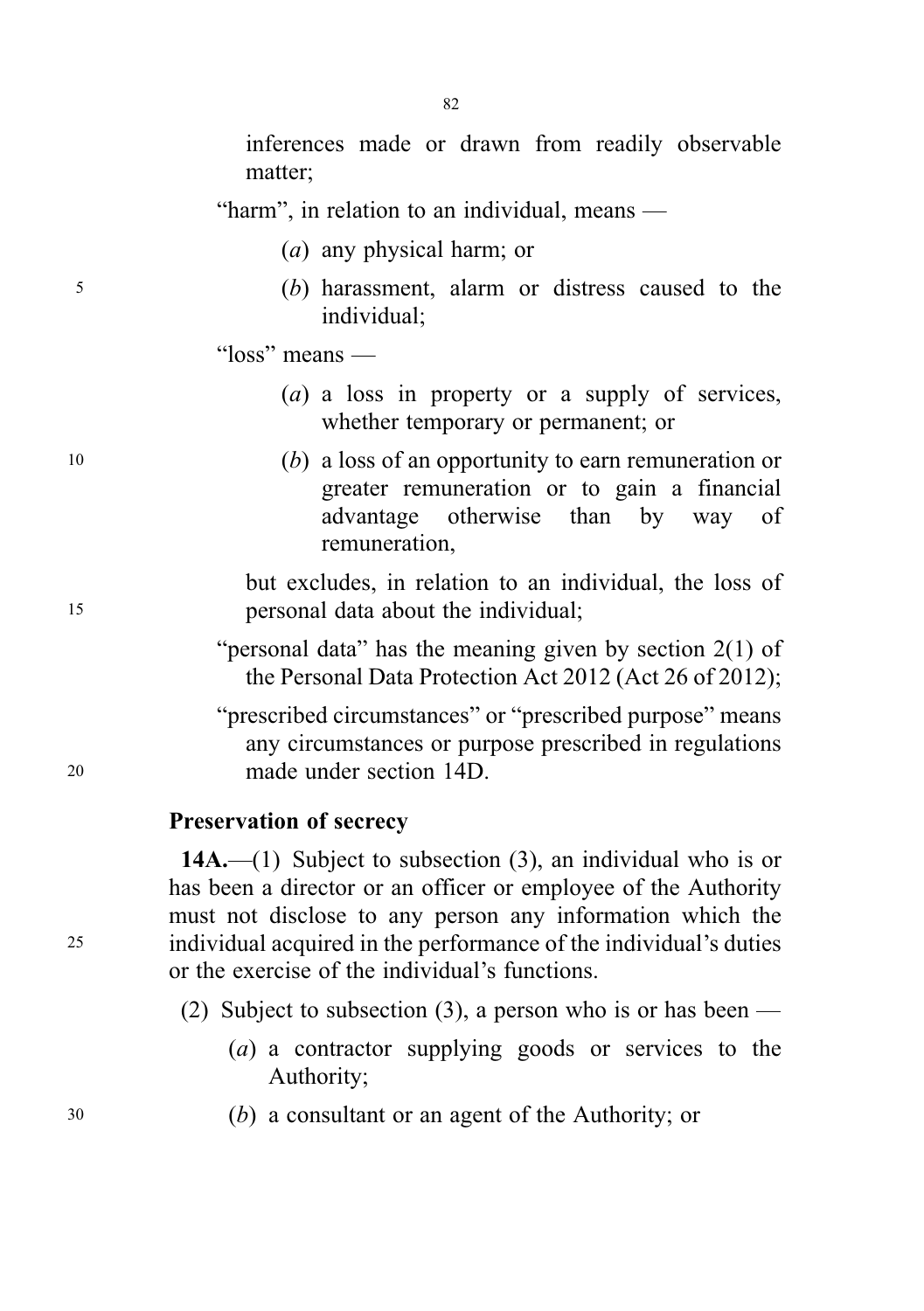(c) an employee of a person mentioned in paragraph  $(a)$ or  $(b)$ ,

must not disclose to any other person any information (other than personal data about an individual) which the firstmentioned person acquired in the performance of that person's duties or the <sup>5</sup> exercise of that person's functions.

(3) Subsection (1) or (2) does not apply if the individual or person (as the case may be)  $(P)$  discloses the information concerned —

- (a) for the purpose of performing  $P$ 's duties or exercising  $10$ P's functions;
- (b) as authorised by the Authority;
- (c) as permitted or required by or under any written law;
- (d) as authorised or required under an order of court; or
- (e) in any other prescribed circumstances or for any other  $15$ prescribed purpose.

(4) To avoid doubt, subsection (3) does not affect any obligation or limitation imposed on, or prohibition of, the disclosure of personal data in the possession or under the control of the Authority by or under any other written law or other law. <sup>20</sup>

(5) An individual who contravenes subsection (1), or a person who contravenes subsection (2), shall be guilty of an offence and shall be liable on conviction to a fine not exceeding \$20,000 or to imprisonment for a term not exceeding 2 years or to both.

## **Improper use of information** 25

14B.—(1) If —

- (a) an individual makes use of any information in the possession or under the control of the Authority which the individual acquired in the performance of the individual's duties or the exercise of the <sup>30</sup> individual's functions;
- (b) the use is not authorised by the Authority;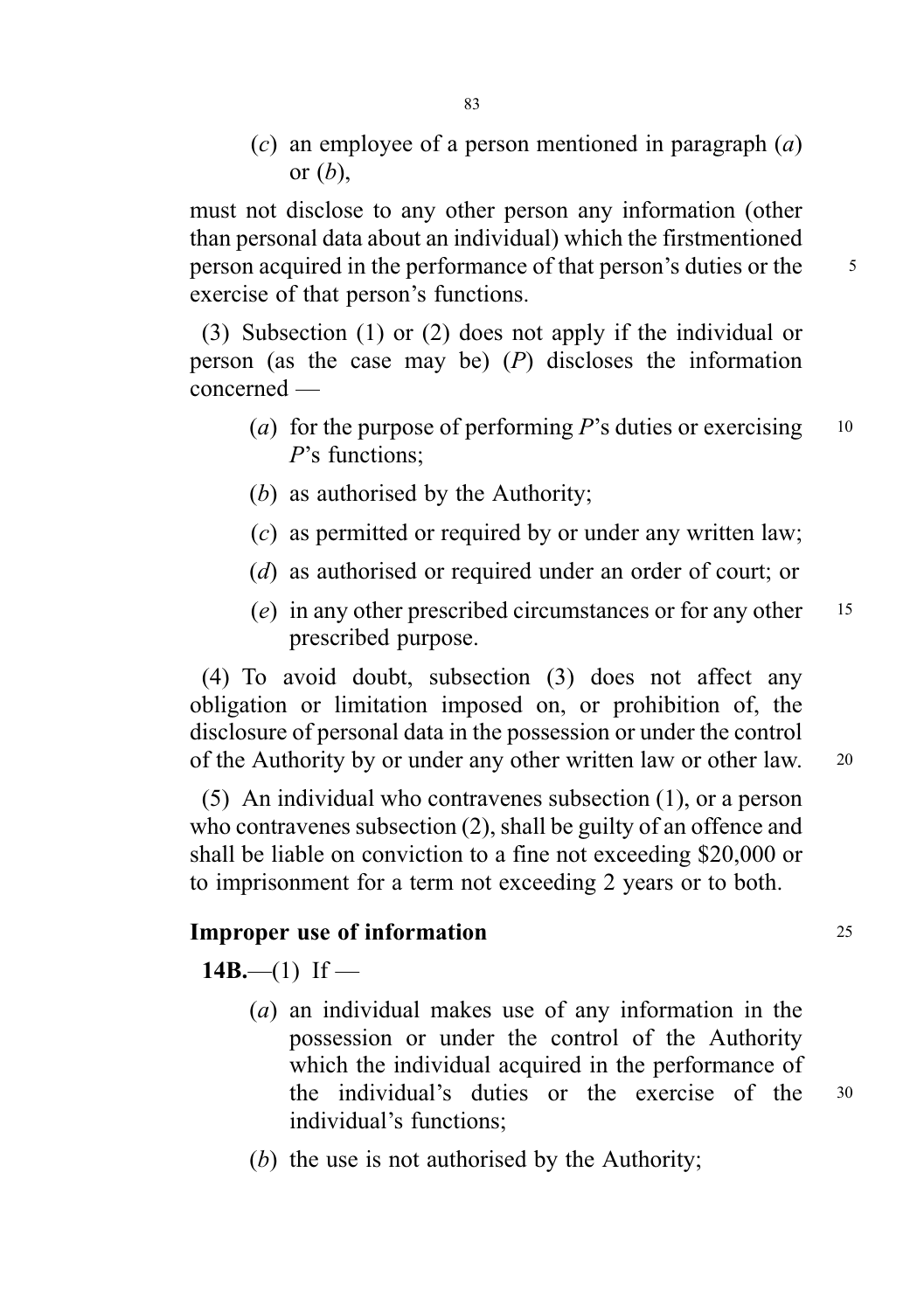- (c) the individual is or has been a director or an officer or employee of the Authority;
- (d) the individual does so —
- (i) knowing that the use is not authorised by the <sup>5</sup> Authority; or
	- (ii) reckless as to whether the use is or is not authorised by the Authority; and
	- (e) the individual, as a result of that use  $-$
- (i) obtains a gain for the individual or another <sup>10</sup> person;
	- (ii) causes harm to another individual; or
	- (iii) causes a loss to another person,

the individual shall be guilty of an offence and shall be liable on conviction to a fine not exceeding \$20,000 or to imprisonment <sup>15</sup> for a term not exceeding 2 years or to both.

 $(2)$  If —

- (a) a person makes use of information (other than personal data about an individual) in the possession or under the control of the Authority which the person <sup>20</sup> acquired in the performance of the person's duties or the exercise of the person's functions;
	- (b) the use is not authorised by the Authority;
	- (c) the person is or has been —
- (i) a contractor supplying goods or services to the <sup>25</sup> Authority;
	- (ii) a consultant or an agent of the Authority; or
	- (iii) an individual who is an employee of a person mentioned in sub-paragraph (i) or (ii);
	- (*d*) the person does so —
- <sup>30</sup> (i) knowing that the use is not authorised by the Authority; or

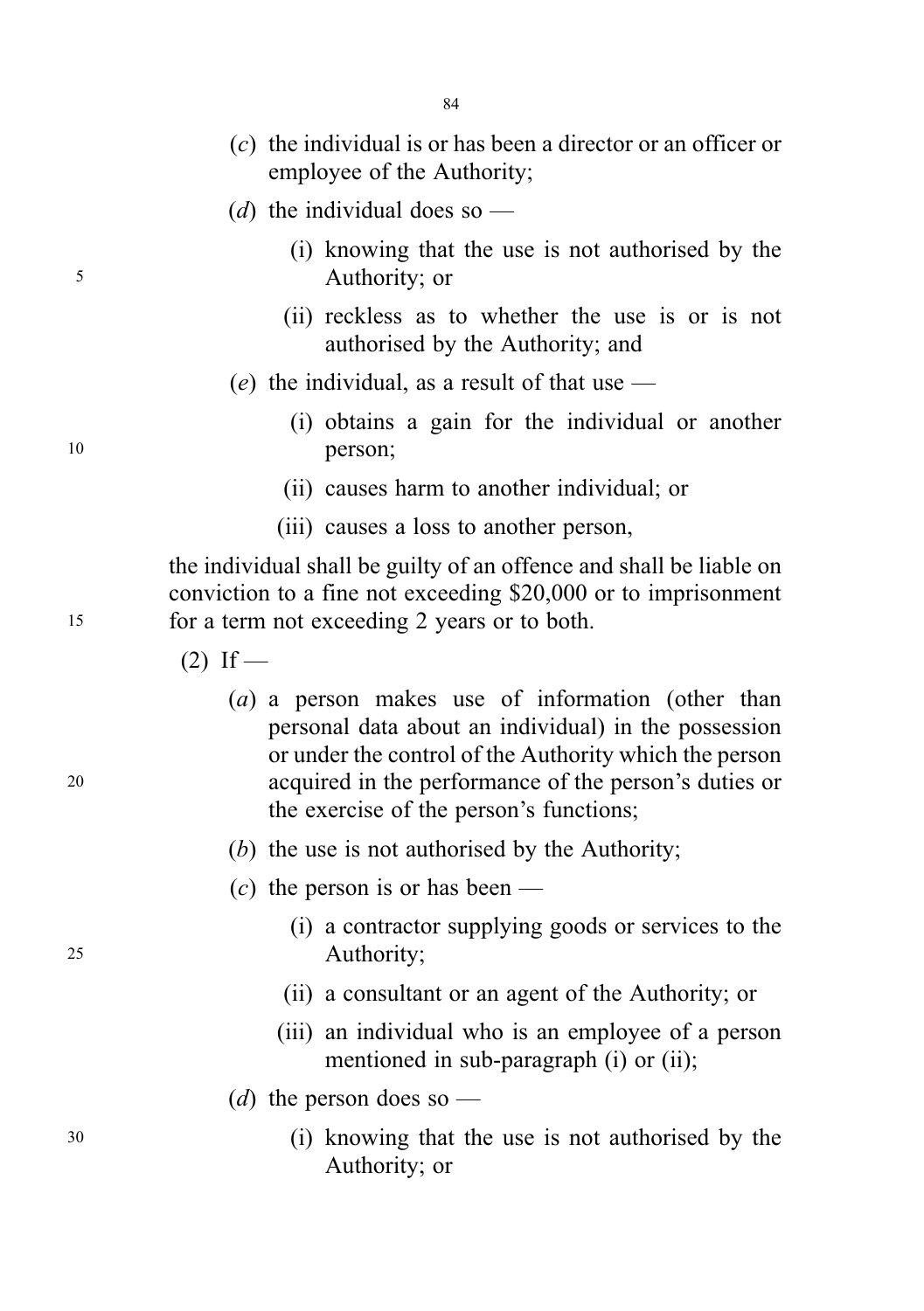- (ii) reckless as to whether the use is or is not authorised by the Authority; and
- (e) the person, as a result of that use  $-$ 
	- (i) obtains a gain for the person or another person;
	- (ii) causes harm to an individual; or  $5<sup>5</sup>$
	- (iii) causes a loss to another person,

the person shall be guilty of an offence and shall be liable on conviction to a fine not exceeding \$20,000 or to imprisonment for a term not exceeding 2 years or to both.

(3) In proceedings for an offence under subsection (1) or (2), it  $10$ is a defence to the charge for the defendant to prove, on a balance of probabilities, any of the following:

- (a) that the information in the possession or under the control of the Authority was, at the time of its use by the defendant, generally available information; 15
- (b) the defendant used the information in the possession or under the control of the Authority —
	- (i) as permitted or required by or under an Act or other law;
	- (ii) as authorised or required by an order of court; or  $20$
	- (iii) in any other prescribed circumstances or for any other prescribed purpose.

(4) To avoid doubt, subsection (3) does not affect any obligation or limitation imposed on, or prohibition of, the use of personal data in the possession or under the control of the <sup>25</sup> Authority by or under any other written law or other law.

## Unauthorised re-identification of anonymised information

 $14C$ —(1) If —

(a) an individual takes any action to re-identify or cause re-identification of a person to whom anonymised <sup>30</sup> information in the possession of or under the control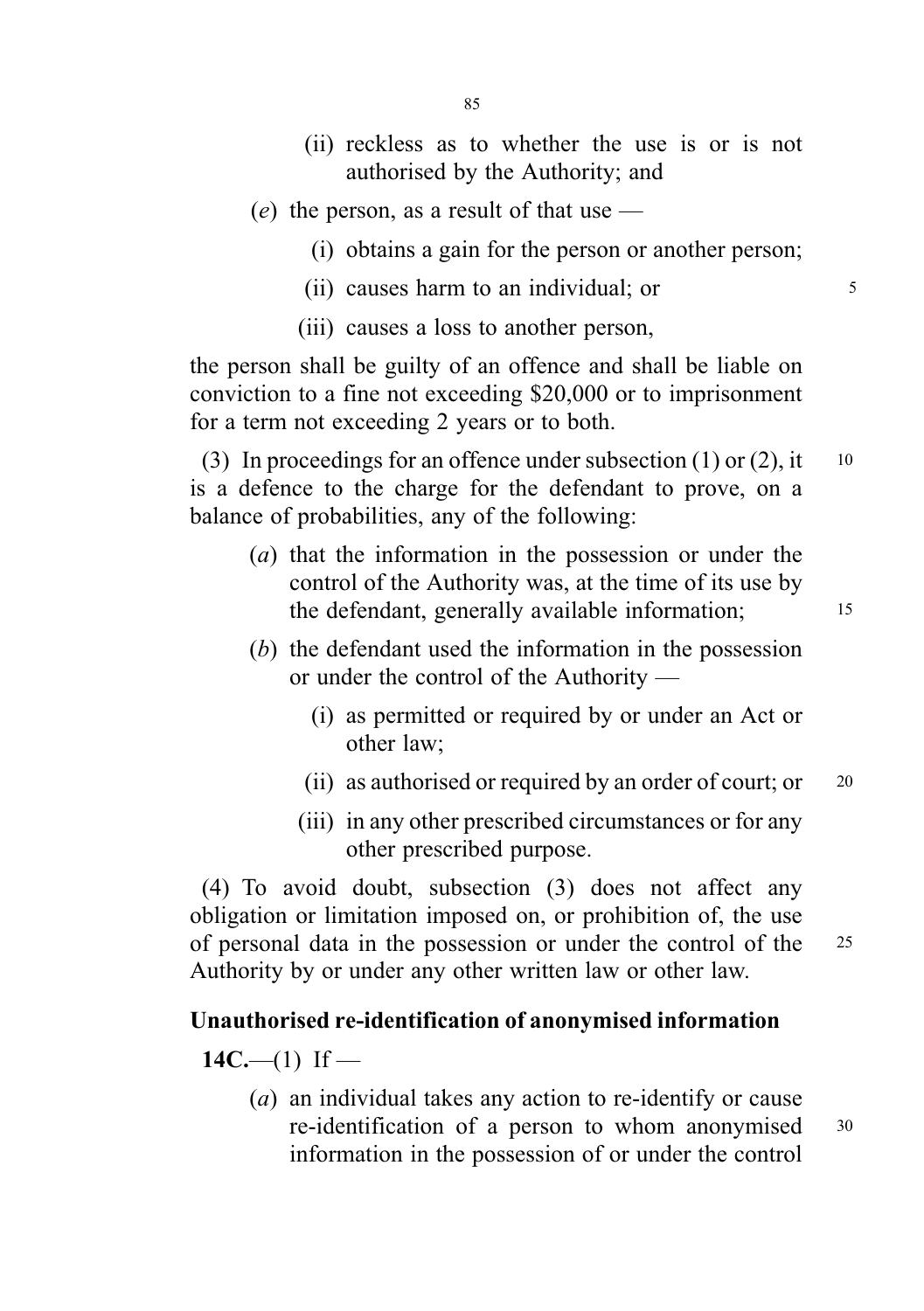of the Authority relates (called in this section the affected person);

- (b) the re-identification is not authorised by the Authority;
- <sup>5</sup> (c) the individual is or has been a director or an officer or employee of the Authority; and
	- (d) the individual does so
		- (i) knowing that the re-identification is not authorised by the Authority; or
- <sup>10</sup> (ii) reckless as to whether the re-identification is or is not authorised by the Authority,

the individual shall be guilty of an offence and shall be liable on conviction to a fine not exceeding \$20,000 or to imprisonment for a term not exceeding 2 years or to both.

<sup>15</sup> (2) In proceedings for an offence under subsection (1), it is a defence to the charge for the defendant to prove, on a balance of probabilities, any of the following:

- (a) that the information on the identity of the affected person is publicly available;
- <sup>20</sup> (b) the action to re-identify or cause re-identification  $i<sub>s</sub>$  —
	- (i) permitted or required by or under an Act or other law;
	- (ii) authorised or required by an order of court; or
- <sup>25</sup> (iii) in any other prescribed circumstances or for any other prescribed purpose;
	- $(c)$  the defendant
		- (i) reasonably believed that the re-identification was for a specified purpose; and
- <sup>30</sup> (ii) notified the Authority of the re-identification as soon as was practicable.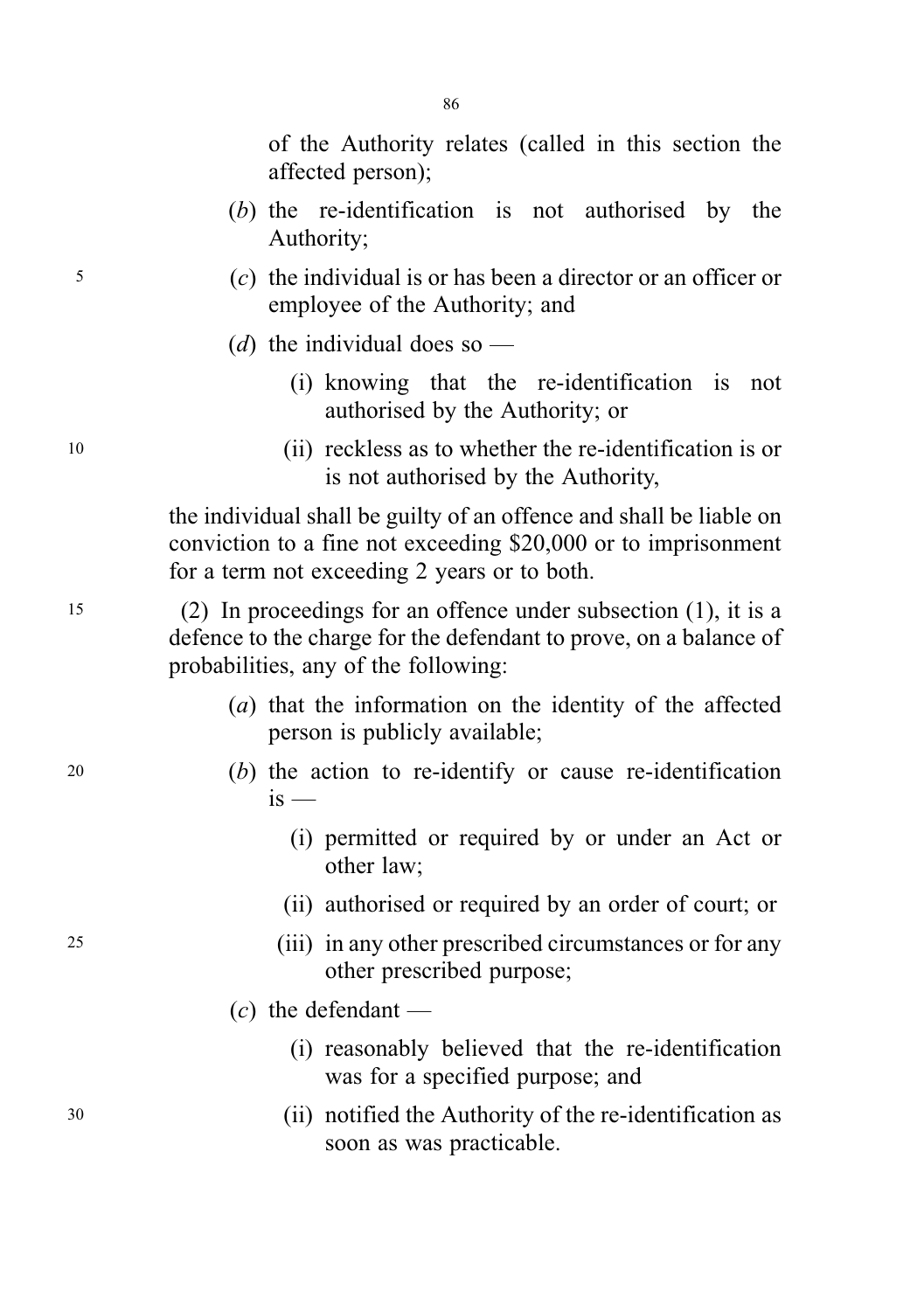(3) To avoid doubt, subsection (2) does not affect any obligation or limitation imposed on, or prohibition of, the re-identification of the affected person by or under any other written law or other law.

(4) In this section —  $\frac{5}{5}$ 

"anonymised information" means any information which is in anonymised or de-identified form;

"specified purpose" means any purpose specified in the Eleventh Schedule to the Personal Data Protection Act 2012. 10

# Power of Authority to make regulations for sections 14A, 14B and 14C

14D. The Authority may make regulations to prescribe anything which may be prescribed for the purposes of sections 14A, 14B and 14C.". 15

### Related amendments to Spam Control Act

- 41. The Spam Control Act (Cap. 311A, 2008 Ed.) is amended
	- (a) by inserting, immediately after the words "electronic mail address" in the definition of "electronic address" in section 2, the words ", an instant messaging account";  $\qquad 20$ 
		-
	- (b) by inserting, immediately after the definition of "electronic address" in section 2, the following definitions:

" "instant messaging account" means an account of a user of an instant messaging service;

- "instant messaging service" means a messaging 25 service that allows a user to exchange messages with other users who are using the service concurrently;";
- (c) by inserting, immediately after section 4, the following section: 30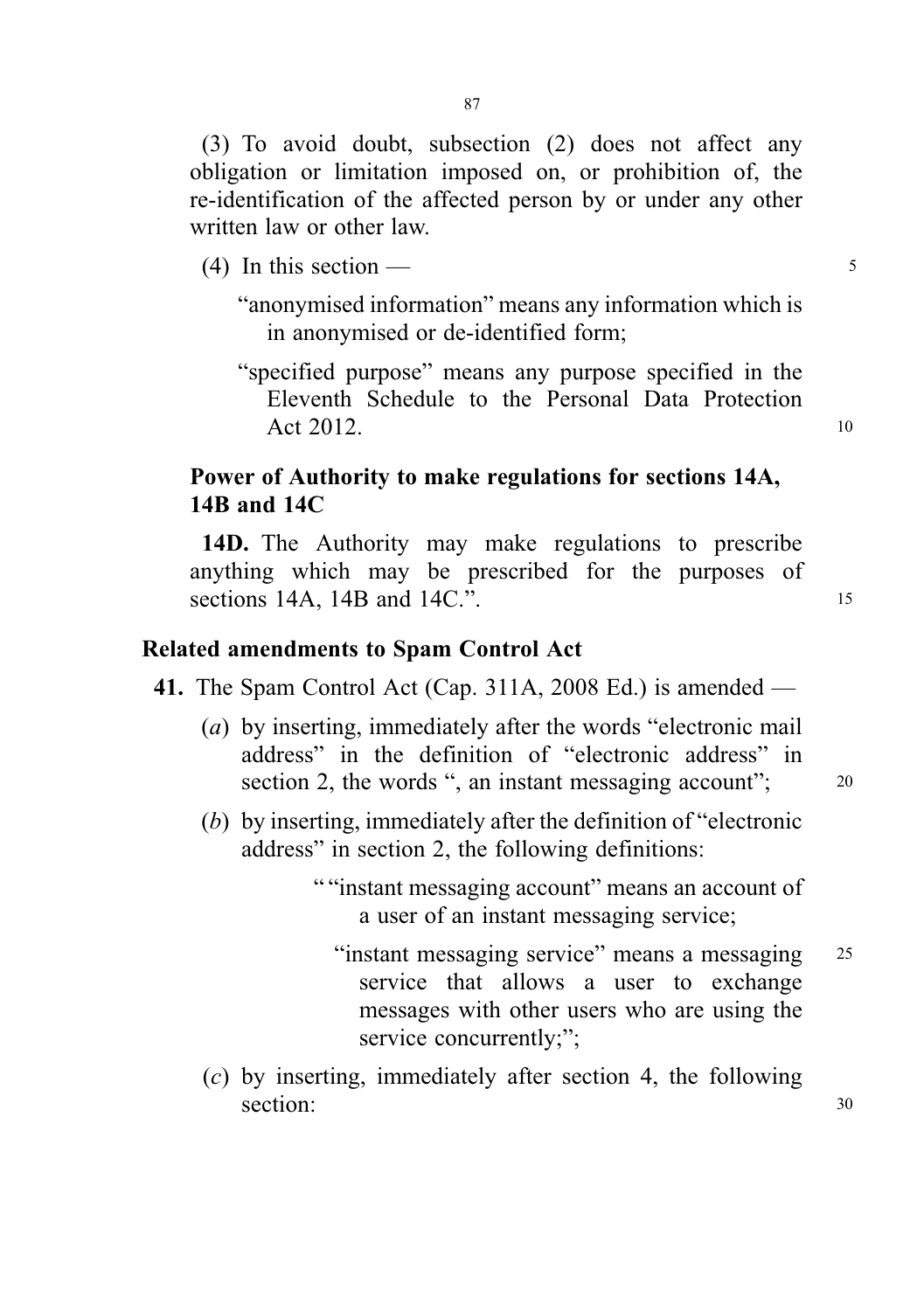4A. For the purposes of this Act —

- (a) where an electronic message is sent to an <sup>5</sup> instant messaging account; and
	- (b) the name used to identify, or which is associated with, that instant messaging account is an electronic mail address or a mobile telephone number,
- <sup>10</sup> the electronic message is not a message sent to the electronic mail address or mobile telephone number (as the case may be) mentioned in paragraph  $(b)$ .";
	- (d) by deleting sub-paragraph (ii) of section  $7(2)(b)$  and substituting the following sub-paragraph:
- 
- $15$  "(ii) an entity
	- (A) which is formed or recognised under the law of Singapore; or
	- (B) which has an office or a place of business in Singapore;";

<sup>20</sup> (e) by repealing section 8 and substituting the following section:

## "Application of this Part

**8.**—(1) Subject to subsection  $(2)$ , this Part applies to all electronic messages, whether or not they are <sup>25</sup> unsolicited commercial electronic messages.

> (2) This Part does not apply to any electronic message sent to a mobile telephone number.";

(f) by deleting the word "Every" in paragraph 3(1) of the Second Schedule and substituting the words "Subject to <sup>30</sup> sub-paragraph (3), every"; and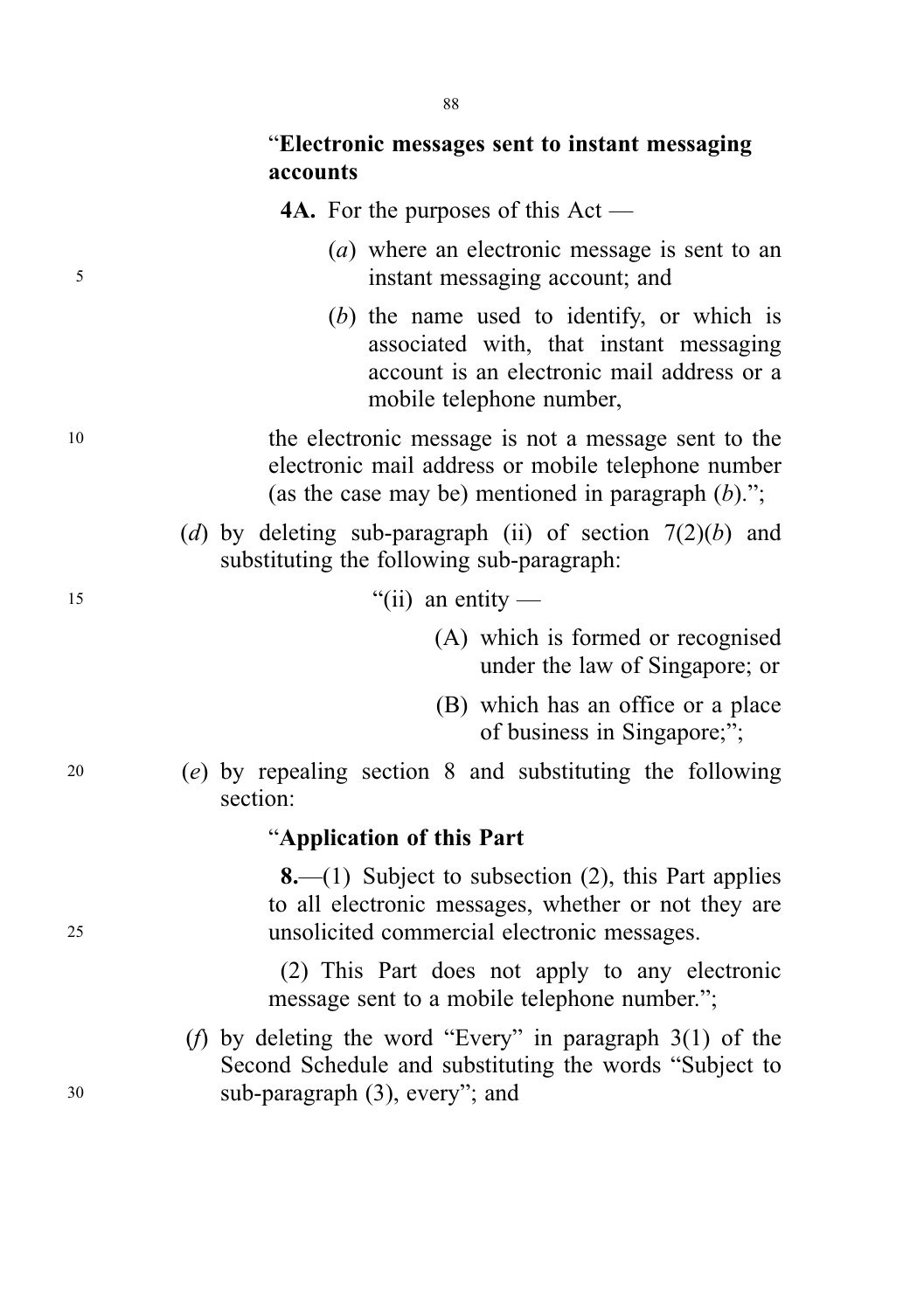(g) by inserting, immediately after sub-paragraph (2) of paragraph 3 of the Second Schedule, the following sub-paragraph:

> "(3) Sub-paragraph (1) does not apply to any unsolicited commercial electronic message that is sent to an instant 5 messaging account.".

# Consequential amendment to Supreme Court of Judicature Act

42. The Sixth Schedule to the Supreme Court of Judicature Act  $(Cap. 322, 2007 Ed.)$ , as amended by section 23 of the Supreme Court  $10$ of Judicature (Amendment) Act 2019 (Act 40 of 2019), is amended by deleting sub-paragraph (vii) of paragraph  $1(i)$  and substituting the following sub-paragraph:

> "(vii) section 35(4) of the Personal Data Protection Act 2012 (Act 26 of 2012) before the date of commencement of 15 section 15 of the Personal Data Protection (Amendment) Act 2020, or section 48R(4) of the Personal Data Protection Act 2012;".

## Related amendments to Public Sector (Governance) Act 2018

43.—(1) Section 7 of the Public Sector (Governance) Act 2018 20 (Act 5 of 2018) is amended —

(a) by deleting subsection (2) and substituting the following subsection:

> "(2) In proceedings for an offence under subsection  $(1)$ , it is a defence for the defendant to 25 prove, on a balance of probabilities, any of the following:

- (a) the information under the control of the Singapore public sector agency was, at the time of its disclosure by the defendant, 30 generally available information;
- (b) the defendant disclosed or caused the disclosure of information under the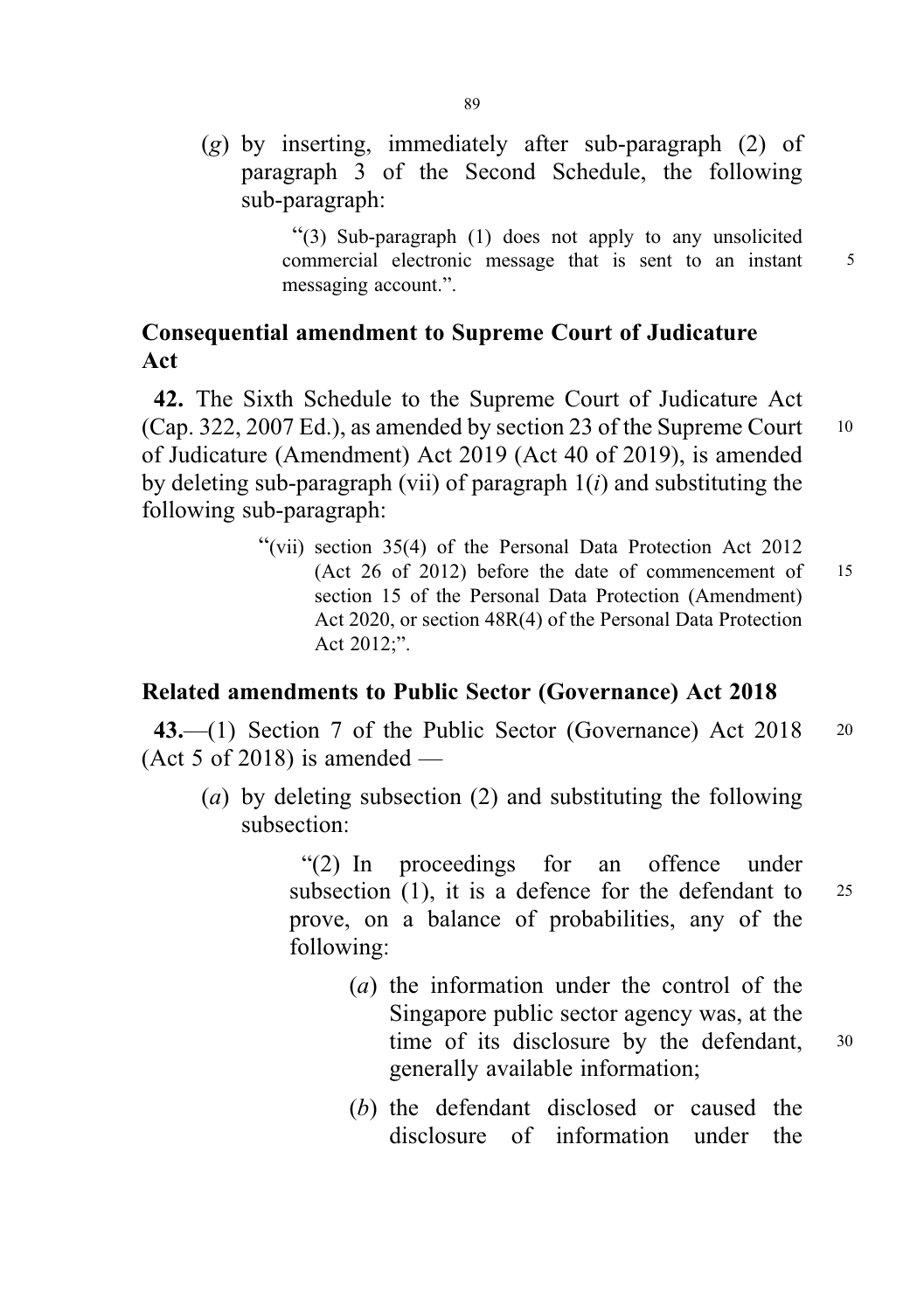| 5  | (i) as permitted or required by or under<br>an Act or other law (apart from this<br>Act);                                       |
|----|---------------------------------------------------------------------------------------------------------------------------------|
|    | (ii) as authorised or required by an order<br>of court; or                                                                      |
|    | (iii) in any other circumstances, or for any<br>other purpose, prescribed.";                                                    |
| 10 | $(b)$ by deleting subsections (3) and (4) and substituting the<br>following subsections:                                        |
|    | "(3) If —                                                                                                                       |
| 15 | $(a)$ an individual makes use of information<br>under the control of a Singapore public<br>sector agency $(A)$ ;                |
|    | (b) the use is not authorised by any data<br>sharing direction given to $\Lambda$ ;                                             |
| 20 | $(c)$ the individual is a relevant public official of<br>A or another Singapore public sector<br>agency at the time of the use; |
|    | (d) the individual does so —                                                                                                    |
|    | (i) knowing that the use is not in<br>accordance with such a data sharing<br>direction; or                                      |
| 25 | (ii) reckless as to whether the use is or is<br>not in accordance with such a data<br>sharing direction; and                    |

- (e) the individual as a result of that use  $-$
- (i) obtains a gain for the individual or <sup>30</sup> another person;
	- (ii) causes harm to another individual; or

agency —

control of a Singapore public sector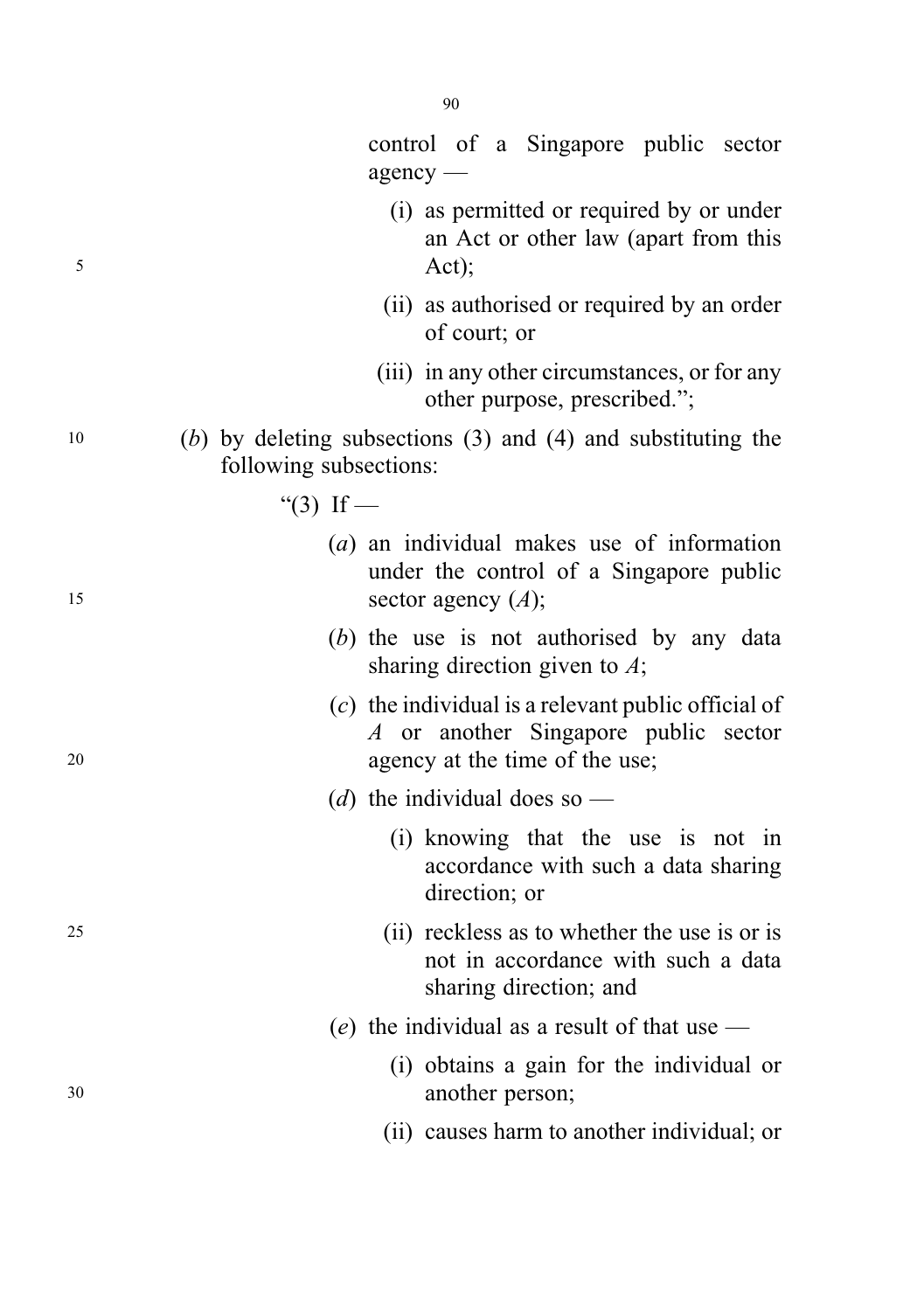(iii) causes a loss to another person,

the individual shall be guilty of an offence and shall be liable on conviction to a fine not exceeding \$5,000 or to imprisonment for a term not exceeding 2 years or to both.

 $(3A)$  If —

- (a) an individual makes use of information (other than personal data) under the control of a Singapore public sector agency  $(A)$ ;
- (b) the use is not authorised by  $A$ ;  $\qquad \qquad$  10
- (c) the individual is  $-$ 
	- (i) a contractor supplying goods or services to  $A$  or to another Singapore public sector agency; or
	- (ii) an employee of a person who is a <sup>15</sup> contractor supplying goods or services to A or to another Singapore public sector agency;
- (d) the individual does so  $-$ 
	- (i) knowing that the use is not authorised <sup>20</sup> by  $A$ ; or
	- (ii) reckless as to whether the use is or is not authorised by  $A$ ; and
- (e) the individual, as a result of that use  $-$ 
	- (i) obtains a gain for the individual or <sup>25</sup> another person;
	- (ii) causes harm to another individual; or
	- (iii) causes a loss to another person,

the individual shall be guilty of an offence and shall be liable on conviction to a fine not exceeding \$5,000 30 or to imprisonment for a term not exceeding 2 years or to both.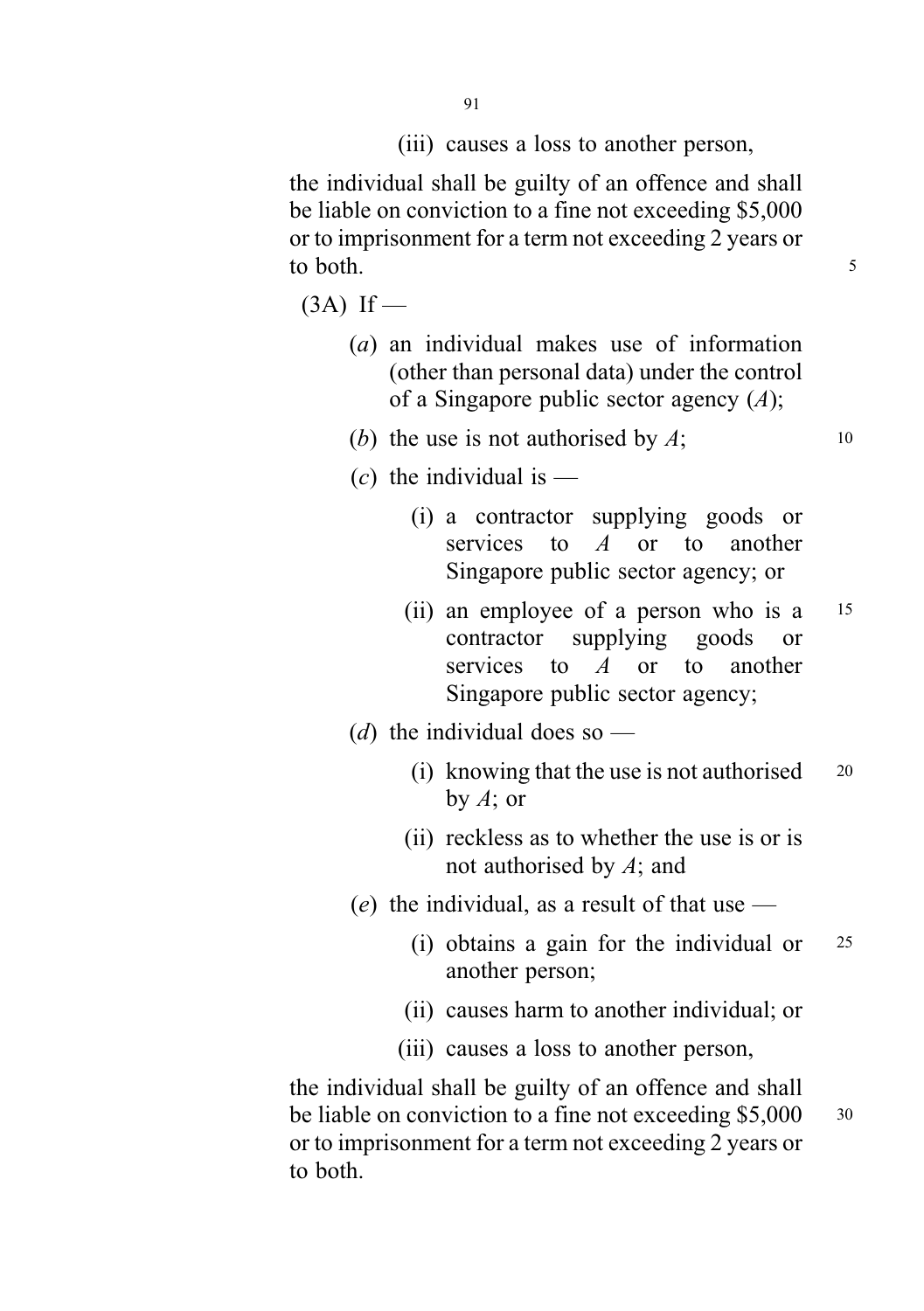(4) In proceedings for an offence under subsection (3) or (3A), it is a defence for the defendant to prove, on a balance of probabilities, any of the following:

- $(a)$  that the information under the control of A that was used was, at the time of its use, generally available information;
	- (b) the defendant used the information under the control of  $A$  —
- <sup>10</sup> (i) as permitted or required by or under an Act or other law (apart from this Act);
	- (ii) as authorised or required by an order of court; or
- <sup>15</sup> (iii) in any other circumstances, or for any other purpose, prescribed.

(4A) To avoid doubt, subsection (2) or (4) does not affect any obligation or limitation imposed on, or prohibition of, the disclosure or use of information <sup>20</sup> under the control of a Singapore public sector agency by or under any other written law or other law."; and

> $(c)$  by inserting, immediately after the definition of "generally" available information" in subsection (5), the following definitions:

<sup>25</sup> ""harm", in relation to an individual, means —

- (a) any physical harm; or
- (b) harassment, alarm or distress caused to the individual;

"loss" means —

<sup>30</sup> (a) a loss in property or a supply of services, whether temporary or permanent; or

92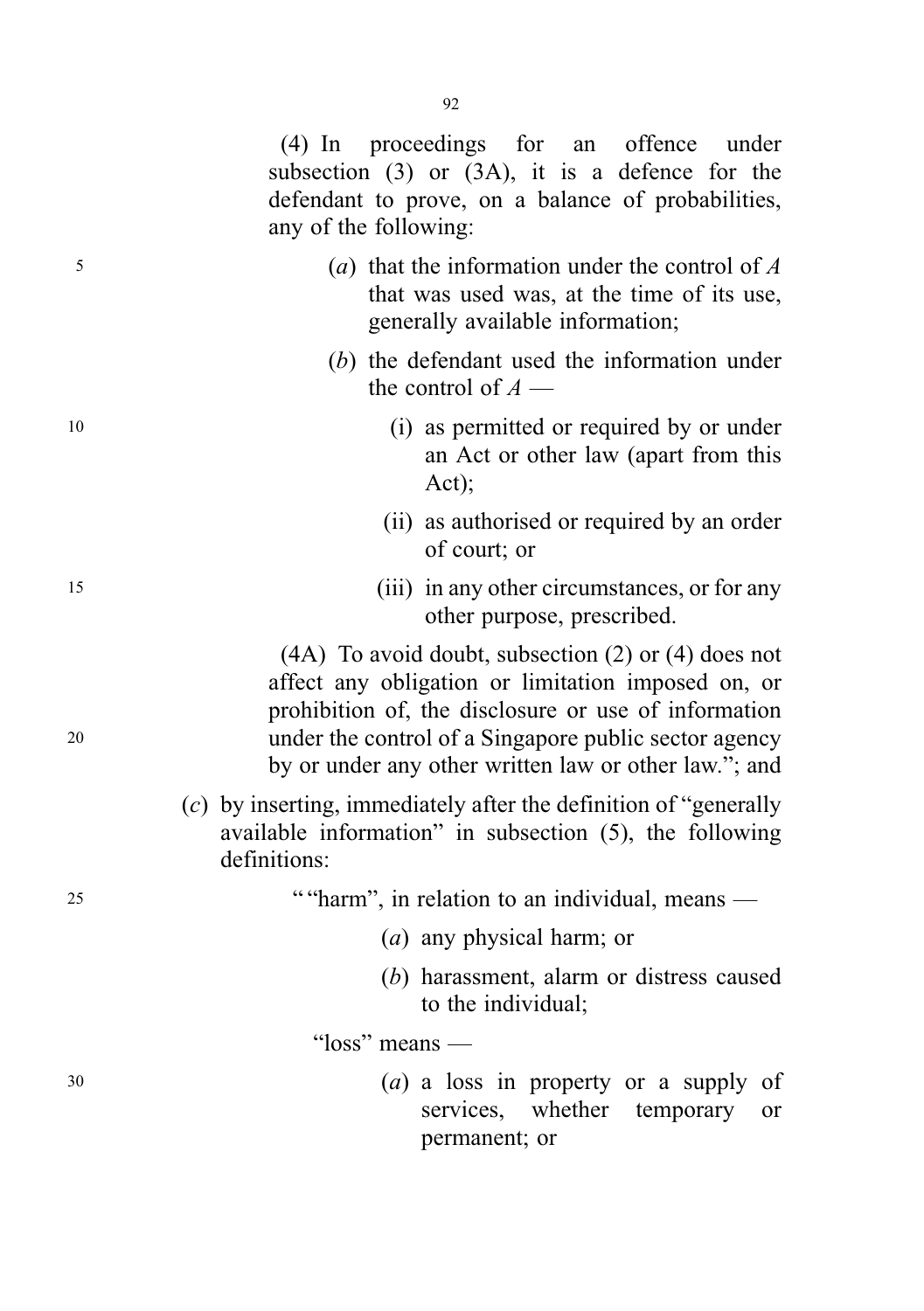(b) a loss of an opportunity to earn remuneration or greater remuneration or to gain a financial advantage otherwise than by way of remuneration, 5

but excludes, in relation to an individual, the loss of personal data about the individual;

"personal data" has the meaning given by section 2(1) of the Personal Data Protection Act 2012 (Act 26 of 2012);".

(2) Section 8 of the Public Sector (Governance) Act 2018 is amended —

- (a) by deleting the word "or" at the end of subsection  $(2)(a)$ ;
- (b) by deleting the word "or" at the end of subsection  $(2)(b)(i)$ ;
- (c) by deleting the full-stop at the end of sub-paragraph (ii) of  $15$ subsection  $(2)(b)$  and substituting the word "; or", and by inserting immediately thereafter the following sub-paragraph:
	- "(iii) in any other circumstances, or for any other purpose, prescribed; or"; <sup>20</sup>
- (d) by inserting, immediately after paragraph (b) of subsection (2), the following paragraph:

"(c) the accused —

- (i) reasonably believed that the re-identification was for a specified <sup>25</sup> purpose; and
- (ii) notified either of the following agencies of the re-identification as soon as was practicable:
	- (A) the Singapore public sector <sup>30</sup> agency;
	- (B) the Government Technology Agency.";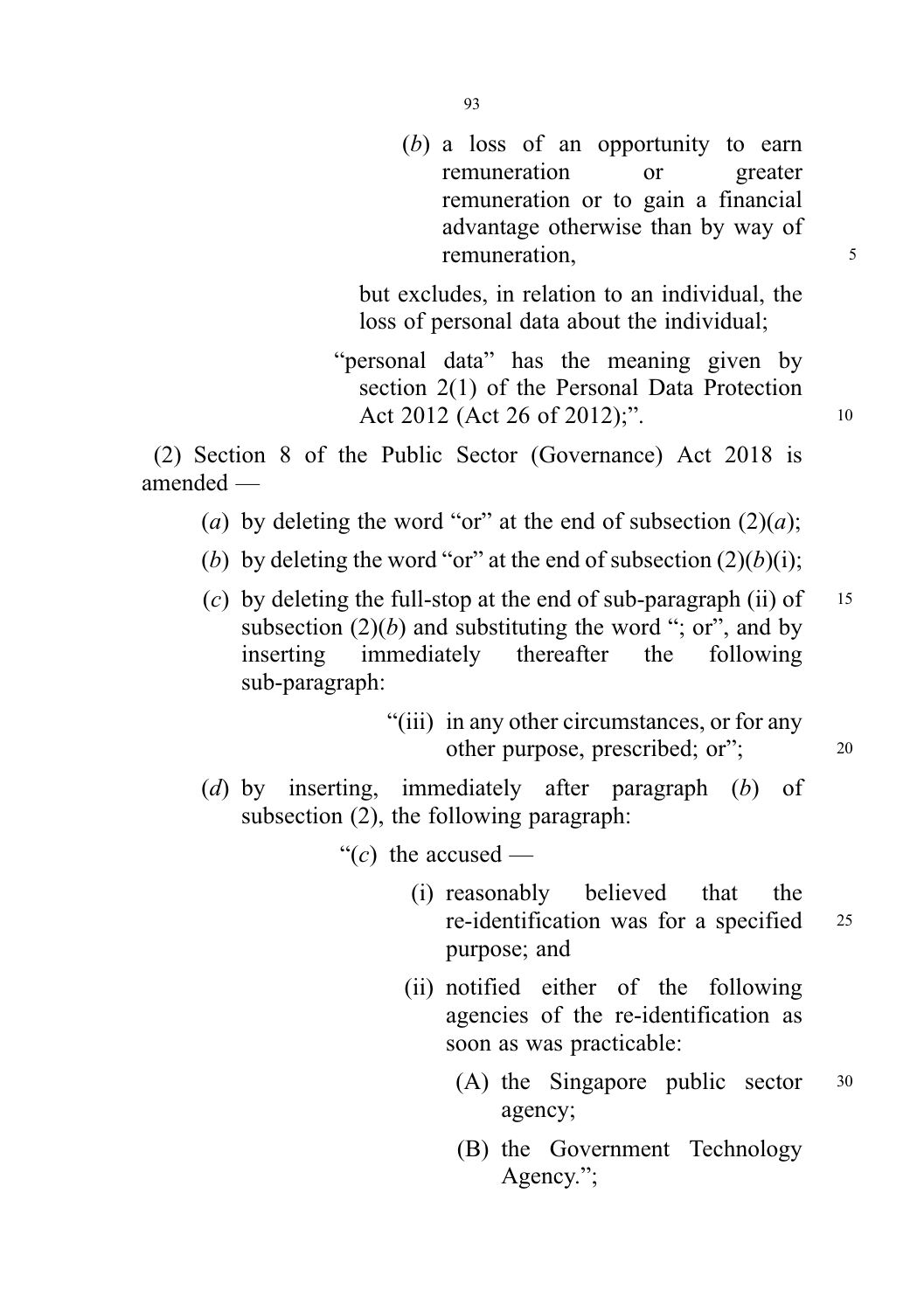(e) by inserting, immediately after subsection (2), the following subsection:

"(2A) To avoid doubt, subsection (2) does not affect any obligation or limitation imposed on, or <sup>5</sup> prohibition of, the re-identification of anonymised information under the control of a Singapore public sector agency by or under any other written law or other law.";

- (f) by inserting, immediately after the definition of <sup>10</sup> "anonymised information" in subsection (3), the following definitions:
- " "Government Technology Agency" means the Government Technology Agency established by section 3 of the Government Technology 15 Agency Act 2016 (Act 23 of 2016);
	- "personal data" has the meaning given by section 2(1) of the Personal Data Protection Act 2012;"; and
- (g) by deleting the full-stop at the end of the definition of <sup>20</sup> "relevant public official" in subsection (3) and substituting a semi-colon, and by inserting immediately thereafter the following definition:

" "specified purpose" means any purpose specified in the Eleventh Schedule to the Personal Data <sup>25</sup> Protection Act 2012.".

# Consequential amendment to Healthcare Services Act 2020

44. Section 59 of the Healthcare Services Act 2020 (Act 3 of 2020) is amended by deleting subsection (8).

# Consequential amendment to Supreme Court of Judicature <sup>30</sup> (Amendment) Act 2019

45. Item 115 of the Schedule to the Supreme Court of Judicature (Amendment) Act 2019 (Act 40 of 2019) is deleted.

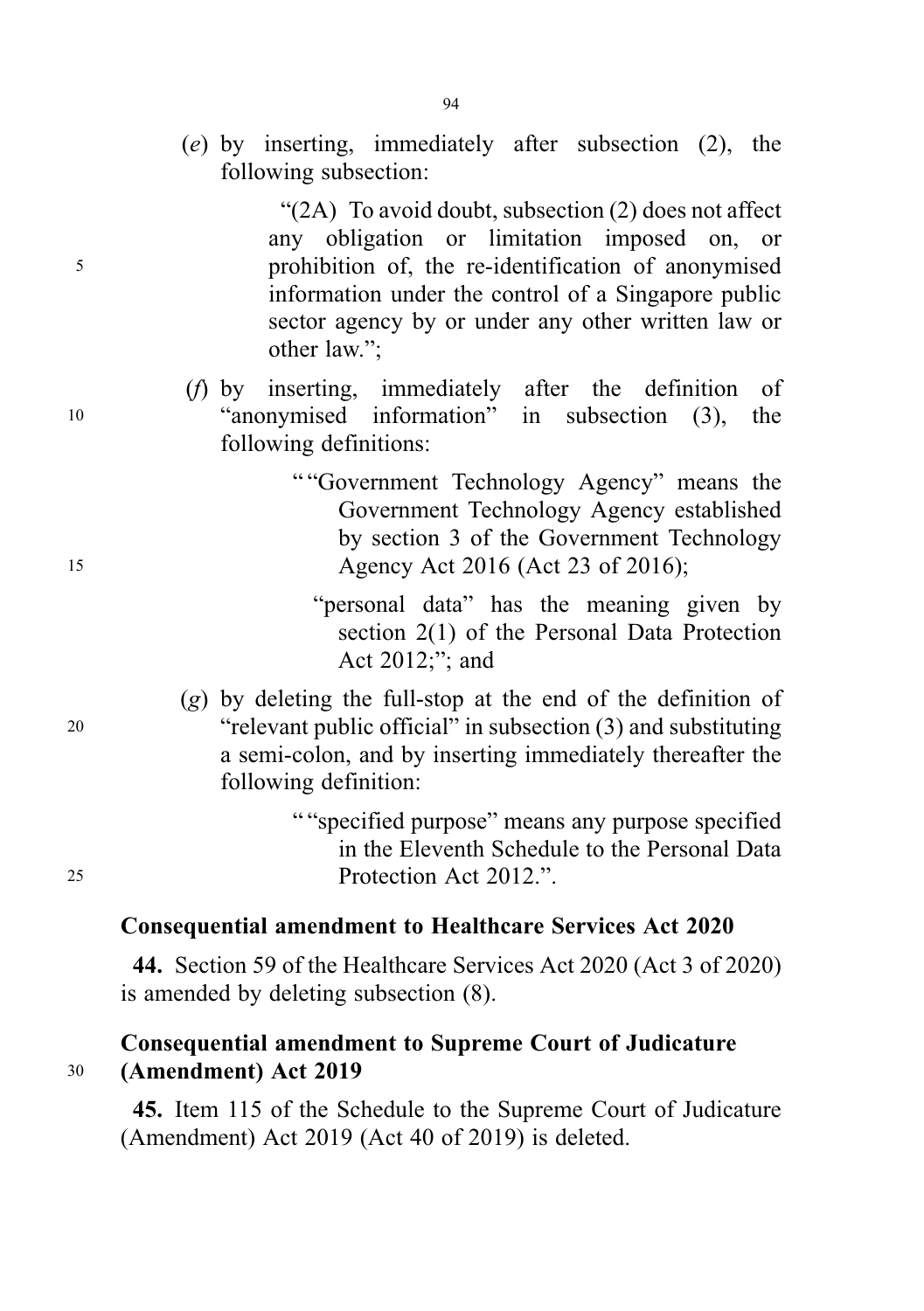## Saving and transitional provisions

46.—(1) A specified direction given by the Commission before the appointed day, and which is not withdrawn before the appointed day, continues to be in force as if sections 15 and 23 had not been enacted.

(2) Parts VII and VIII of the principal Act as in force immediately <sup>5</sup> before the appointed day continue to apply to or in relation to a specified direction as if sections 15 and 23 had not been enacted.

(3) Section 31 of the principal Act as in force immediately before the appointed day continues to apply as if sections 15 and 23 had not been enacted, where an application is made (whether before, on or 10 after the appointed day) to the Commission to reconsider any of the following:

- (a) a direction made by the Commission under section 27(2) or 29(1) or (2) of the principal Act before the appointed day;
- (b) a direction or decision made by the Commission under 15 section 28(2) of the principal Act before the appointed day.

(4) Section 34 of the principal Act as in force immediately before the appointed day continues to apply as if sections 15 and 23 had not been enacted, where an appeal to an Appeal Committee is made (whether before, on or after the appointed day) against any of the <sup>20</sup> following:

- (a) a direction made by the Commission under section 27(2) or 29(1) or (2) of the principal Act before the appointed day;
- (b) a direction or decision made by the Commission under section 28(2) of the principal Act before the appointed day; 25
- (c) a decision made by the Commission under section  $31(4)(b)$ of the principal Act (whether before, on or after the appointed day) in relation to any direction or decision mentioned in paragraph  $(a)$  or  $(b)$ .

(5) Section 35 of the principal Act as in force immediately before <sup>30</sup> the appointed day continues to apply as if sections 15 and 23 had not been enacted, where an appeal is made (whether before, on or after the appointed day) against or with respect to a direction or decision of an Appeal Committee made under section 34(4) of the principal Act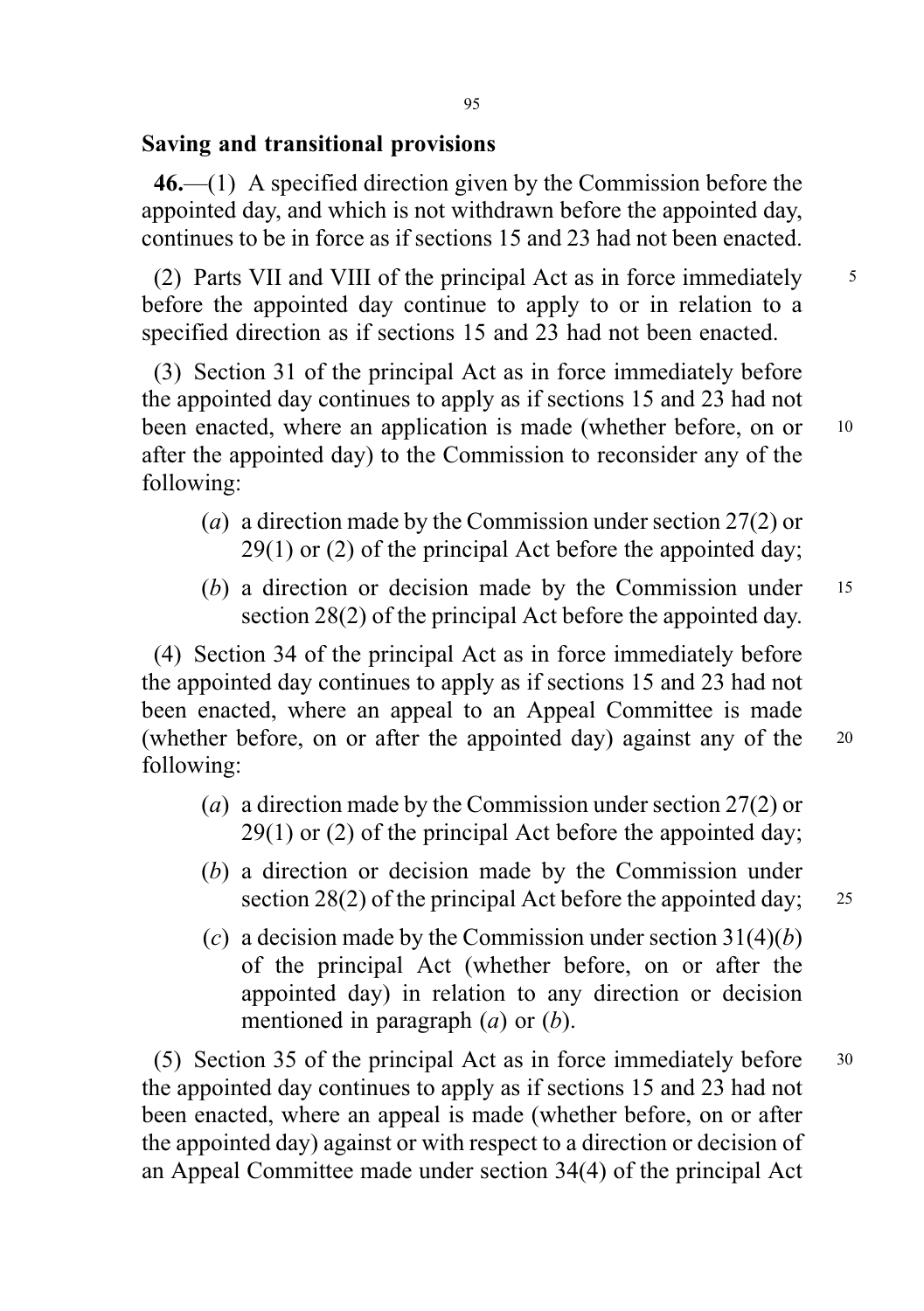before the appointed day or under section 34(4) as continued by subsection (4).

(6) For the purposes of subsections (4) and (5), in relation to an appeal made on or after the appointed day under section 34 of the <sup>5</sup> principal Act as in force immediately before the appointed day (as applied by subsection  $(4)$ ) —

- (a) a reference to the Chairman of the Appeal Panel is a reference to the Chairman of the Appeal Panel mentioned in subsection (8) or appointed under section 48P(3) of the <sup>10</sup> principal Act as amended by this Act; and
- (b) a reference to the Appeal Committee is a reference to an Appeal Committee constituted before the appointed day under section 33(4) of, read with the Seventh Schedule to, the principal Act as in force immediately before that day or <sup>15</sup> under section 48P(4) of, read with the Seventh Schedule to, the principal Act as amended by this Act.

(7) A person who is a member of the Appeal Panel immediately before the appointed day continues to be a member of the Appeal Panel as if the person were appointed under section 48P(2) of the <sup>20</sup> principal Act as amended by this Act, until the expiry, or earlier revocation of or resignation from, that appointment.

(8) The person who is the Chairman of the Appeal Panel immediately before the appointed day continues to be the Chairman of the Appeal Panel as if the person were appointed <sup>25</sup> under section 48P(3) of the principal Act as amended by this Act, until the expiry, or earlier revocation of or resignation from, that appointment.

(9) An Appeal Committee constituted to hear an appeal before the appointed day continues on and after the appointed day as the Appeal <sup>30</sup> Committee for that appeal, in accordance with the Seventh Schedule to the principal Act as in force immediately before that day.

(10) Where no Appeal Committee has been constituted before the appointed day for the purpose of hearing an appeal mentioned in subsection (4), an Appeal Committee may be constituted on or after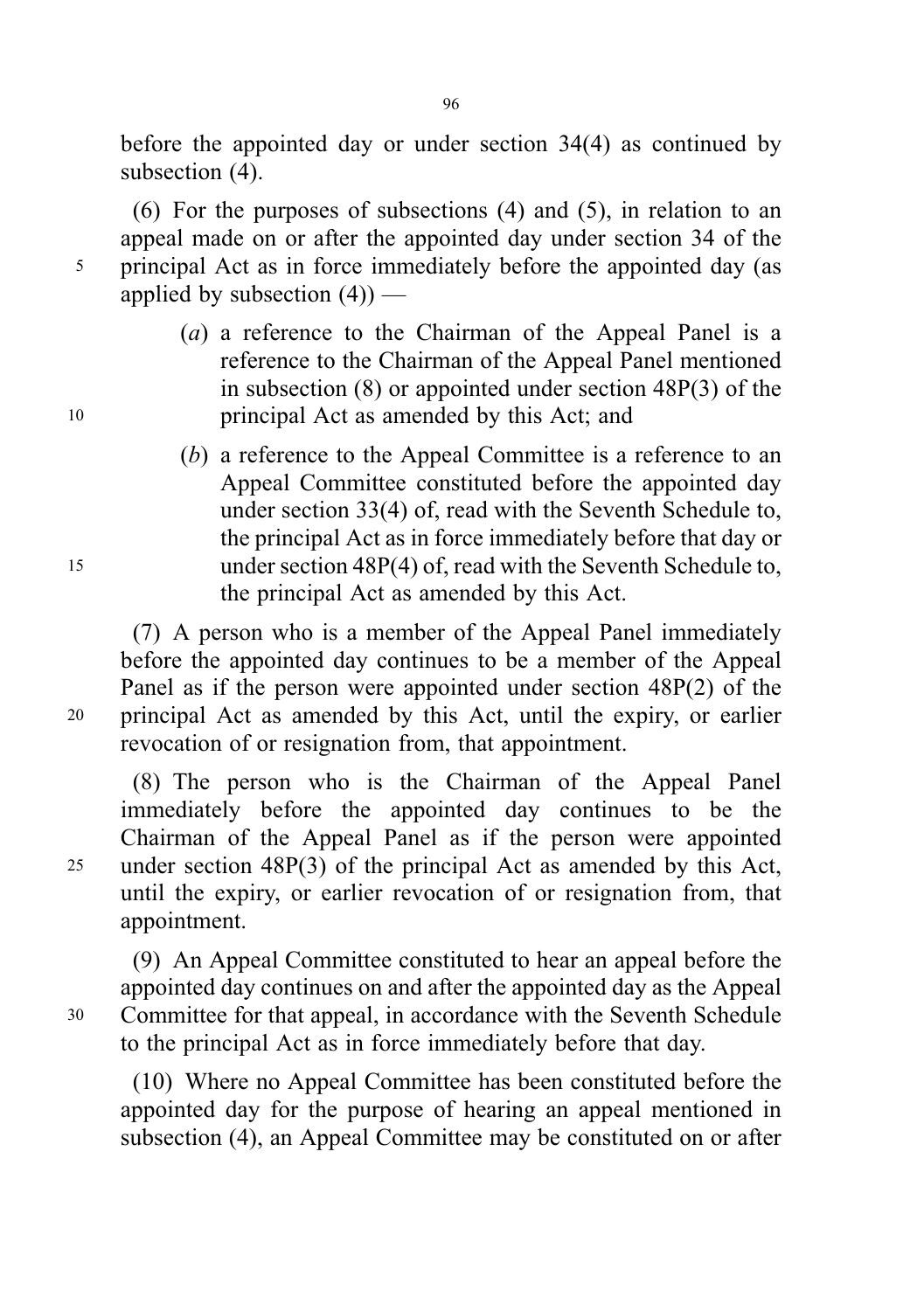the appointed day under section 48P(4) of the principal Act as amended by this Act for that purpose.

(11) A reference in section 58, 59 and 60 of the principal Act, on or after the appointed day —

- (a) to the Appeal Panel includes a reference to the Appeal  $\frac{5}{5}$ Panel validly established before the appointed day; and
- (b) to an Appeal Committee includes a reference to an Appeal Committee validly constituted before the appointed day.

(12) For a period of 2 years after the date of commencement of any provision of this Act, the Minister may, by regulations, prescribe such <sup>10</sup> additional provisions of a saving or transitional nature consequent on the enactment of that provision as the Minister may consider necessary or expedient.

 $(13)$  In this section —

"appointed day" means the date of commencement of <sup>15</sup> sections 15 and 23 of the Personal Data Protection (Amendment) Act 2020;

"specified direction" means —

- (a) a direction made by the Commission under section  $27(2)$  or  $29(1)$  or  $(2)$  of the principal Act 20 before the appointed day;
- (b) a direction or decision made by the Commission under section 28(2) of the principal Act before the appointed day; or
- (c) a decision made by the Commission under <sup>25</sup> section  $31(4)(b)$  of the principal Act before the appointed day.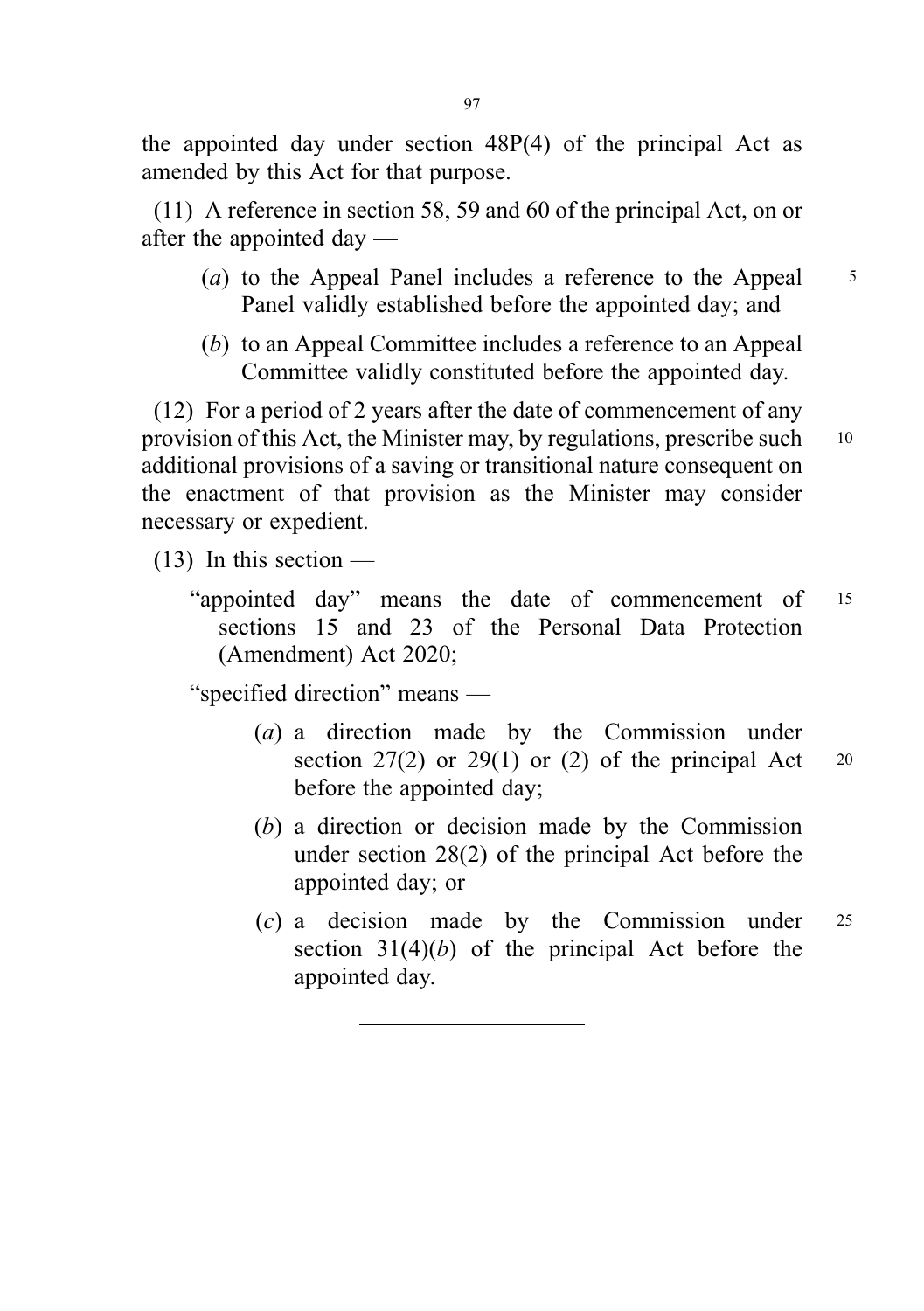### EXPLANATORY STATEMENT

This Bill seeks to amend the Personal Data Protection Act 2012 (Act 26 of 2012) for the following main purposes:

- (a) to strengthen the accountability of organisations in respect of the handling and processing of personal data;
- (b) to enhance the legal framework for the collection, use and disclosure of personal data;
- (c) to provide individuals with greater autonomy over their personal data;
- (d) to enhance the enforcement powers of the Personal Data Protection Commission (the Commission).

The Bill also makes consequential and related amendments to certain other Acts.

Clause 1 relates to the short title and commencement.

Clause 2 amends section 2(1) to introduce new definitions and amend existing definitions to support amendments elsewhere in the Bill.

In particular, a new definition of "derived personal data" is introduced. The term refers to personal data about an individual that is derived by an organisation in the course of business from other personal data about that individual or another individual in the possession or under the control of the organisation. However, it excludes personal data derived using any prescribed means or method, such as mathematical averaging and summation.

New definitions of "user activity data" and "user-provided data" are also introduced. "User activity data" refers to personal data about an individual that is created in the course or as a result of the individual's use of an organisation's product or service. "User-provided data" refers to personal data that is provided by an individual to an organisation.

Clause 3 amends section 4 on the application of the Act. Section 4(1) is amended such that the new Parts VIA and VIB do not impose any obligation on any person mentioned in that provision. Section 4(2) is amended such that the new Parts VIA (except the new sections  $26C(3)(a)$  and  $26E$ ) and VIB do not impose any obligation on a data intermediary in respect of its processing of personal data on behalf of and for the purposes of another organisation pursuant to a written contract.

Next, section  $4(1)(c)$  is amended to abolish the disapplication of Parts III, IV, V and VI to organisations in the course of acting on behalf of a public agency in relation to the collection, use or disclosure of personal data. The new Parts VIA and VIB will also apply to such organisations.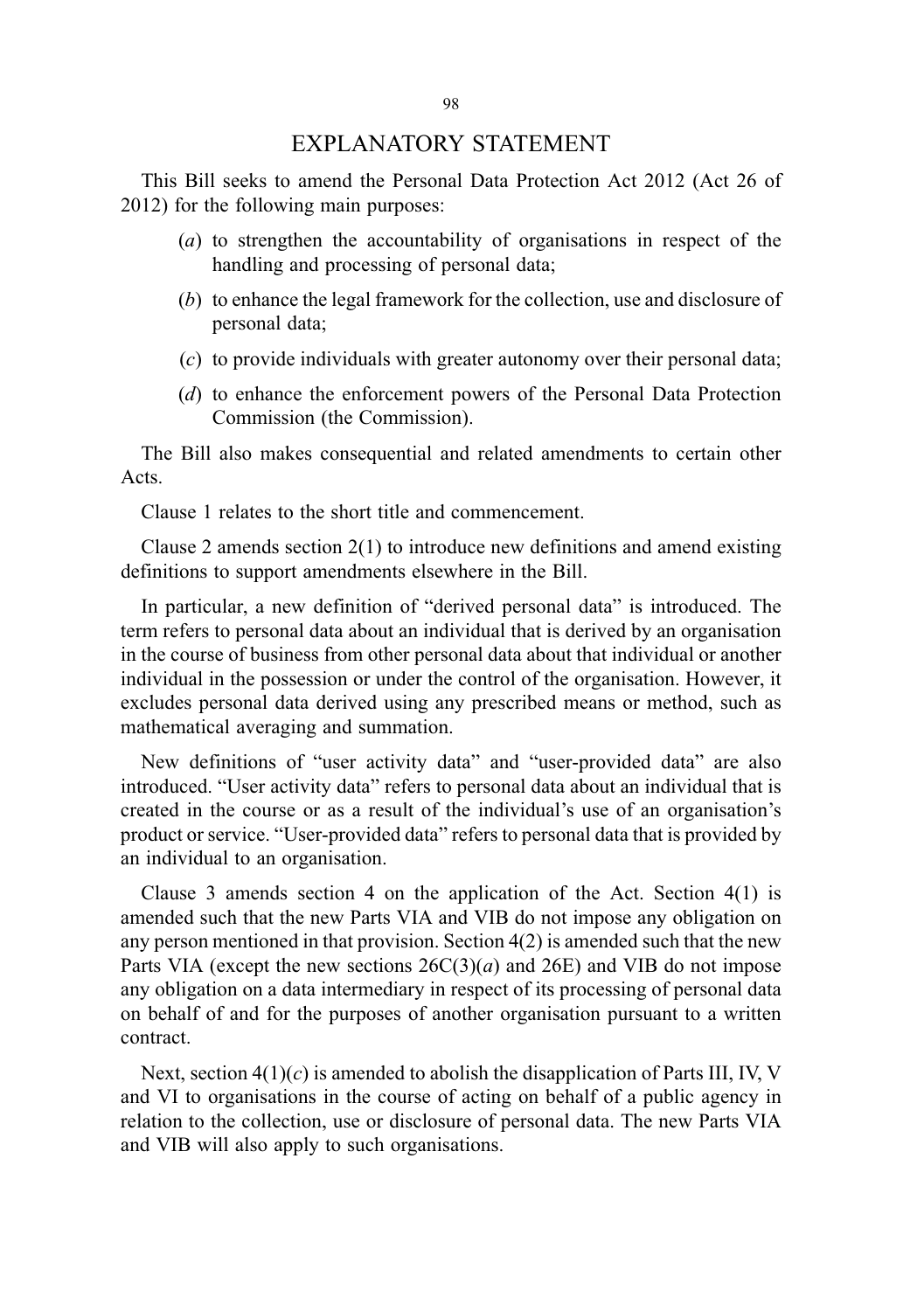99

Finally, section 4(5) is amended to provide that the new Part VIA does not apply to business contact information.

Clause 4 amends the heading to Part III. This emphasises that the provisions of Part III are meant to instil in organisations accountability for the personal data in their possession or under their control.

Clause 5 amends section 11. An organisation can satisfy the obligation under section 11(5) to make available to the public the business contact information of at least one of the individuals designated to be responsible for ensuring the organisation's compliance with the Act (commonly called the Data Protection Officer) by making that individual's business contact information available in any prescribed manner.

Clause 6 amends section 15 to introduce deemed consent by contractual necessity.

Under the new section 15(3), an individual  $(P)$  who provides personal data to an organisation  $(A)$  with a view to P entering into a contract with A is deemed to consent to the following where reasonably necessary for the conclusion of the contract between P and A:

- (a) the disclosure of the personal data by A to another organisation  $(B)$ ;
- (b) the collection and use of the personal data by  $B$ ;
- (c) the disclosure of the personal data by  $B$  to another organisation.

Under the new section 15(4), where an organisation collects personal data disclosed to it by B under the new section  $15(3)(c)$ , the new section  $15(3)(b)$  and  $(c)$  applies to the organisation as if A had disclosed the personal data to the organisation under the new section  $15(3)(a)$ . This allows the disclosure to, and the collection, use and disclosure by, successive organisations of the personal data provided by P, where reasonably necessary for the conclusion of the contract between P and A.

The new section 15(3) and (4) applies to personal data provided before the date of commencement of clause 6 (applicable date) by an individual to an organisation with a view to the individual entering into a contract with the organisation —

- (a) on or after the applicable date; or
- (b) which contract was entered into before the applicable date and remains in force on that date,

as if the new section 15(3) and (4) was in force when the personal data was so provided, and had continued in force until the applicable date.

Under the new section 15(6), where an individual  $(P)$  enters into a contract with an organisation  $(A)$  and provides personal data to  $A$ ,  $P$  is deemed to consent to the disclosure of the personal data by A to another organisation  $(B)$ , the collection and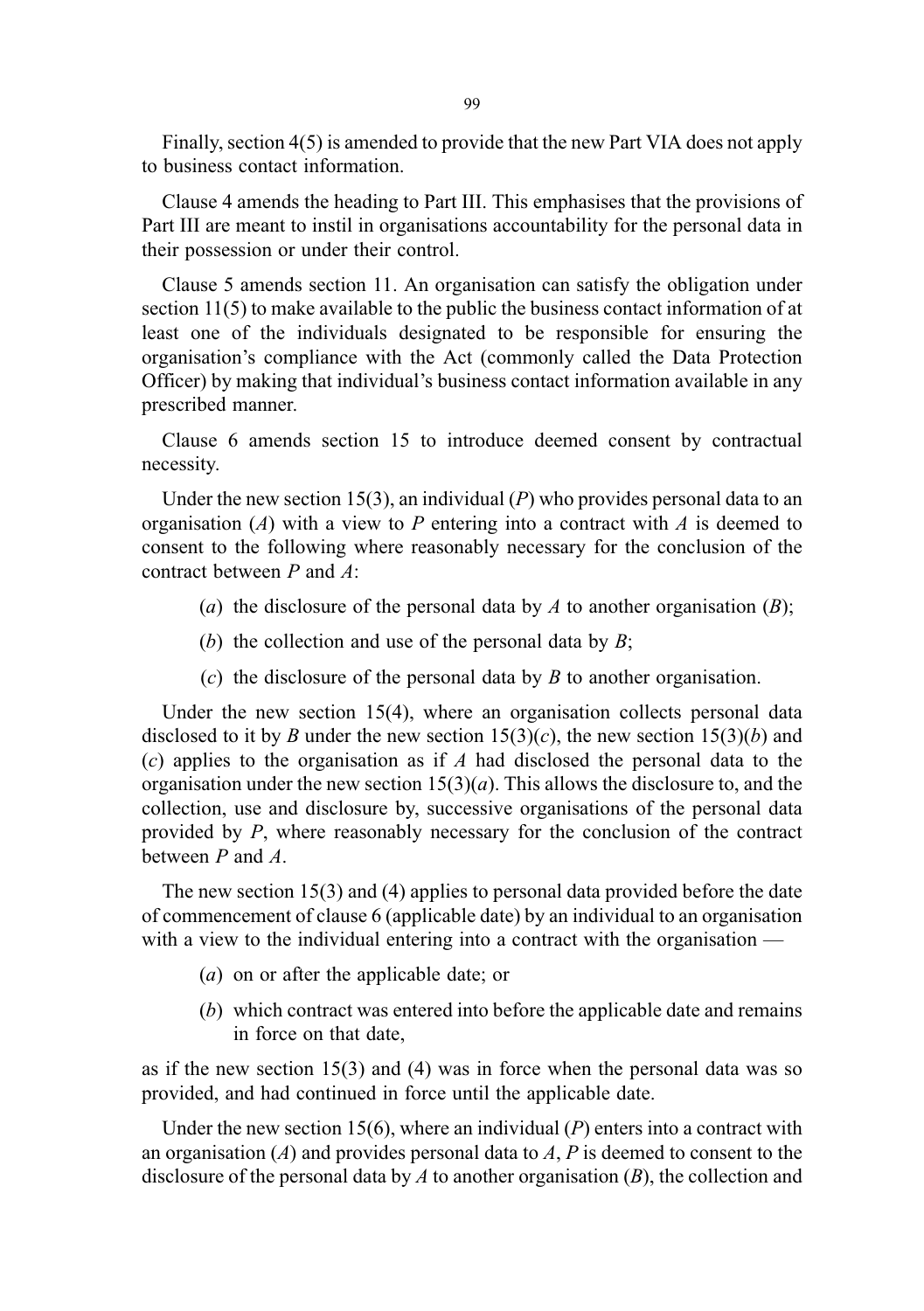use of the personal data by  $B$  and the disclosure of the personal data by  $B$  to another organisation, where the collection, use or disclosure (as the case may be) of the personal data is reasonably necessary for either of the following purposes:

- (a) the performance of the contract between  $P$  and  $A$ ;
- (b) the conclusion or performance of a contract between  $A$  and  $B$  which is entered into at P's request, or which a reasonable person would consider to be in P's interest.

Under the new section 15(7), where an organisation collects personal data disclosed to it by B under the new section  $15(6)(c)$ , the new section  $15(6)(b)$  and  $(c)$  applies to the organisation as if A had disclosed the personal data to the organisation under the new section  $15(6)(a)$ . This allows the disclosure to, and the collection, use and disclosure by, successive organisations of the personal data provided by  $P$ , where it is reasonably necessary for the purposes in the new section  $15(6)(a)$ .

The new section 15(6) and (7) applies to personal data provided before the date of commencement of clause 6 (applicable date) by an individual to an organisation in relation to a contract that the individual entered into before the applicable date, and which remains in force on that date, as if the new section 15(6) and (7) were in force when the personal data was so provided, and had continued in force until the applicable date.

However, any obligation under the contract between  $P$  and  $A$  that specifies or restricts the personal data provided by  $P$  that  $\Lambda$  may disclose to another organisation, or the purposes for which  $A$  may disclose the personal data to another organisation, is not affected.

Clause 7 introduces the new section 15A relating to deemed consent by notification. The new section 15A applies to the collection, use or disclosure of personal data about an individual by an organisation on or after the date of commencement of clause 7.

An organisation that seeks to rely on the new section 15A for the collection, use or disclosure of personal data about an individual must, before collecting, using or disclosing the personal data —

- (a) conduct an assessment to determine that the proposed collection, use or disclosure is not likely to have an adverse effect on the individual. The organisation must identify any adverse effect that the proposed collection, use or disclosure is likely to have on the individual, and identify and implement reasonable measures to eliminate the adverse effect, reduce the likelihood that the adverse effect will occur or mitigate the adverse effect;
- (b) take reasonable steps to bring to the individual's attention the following information: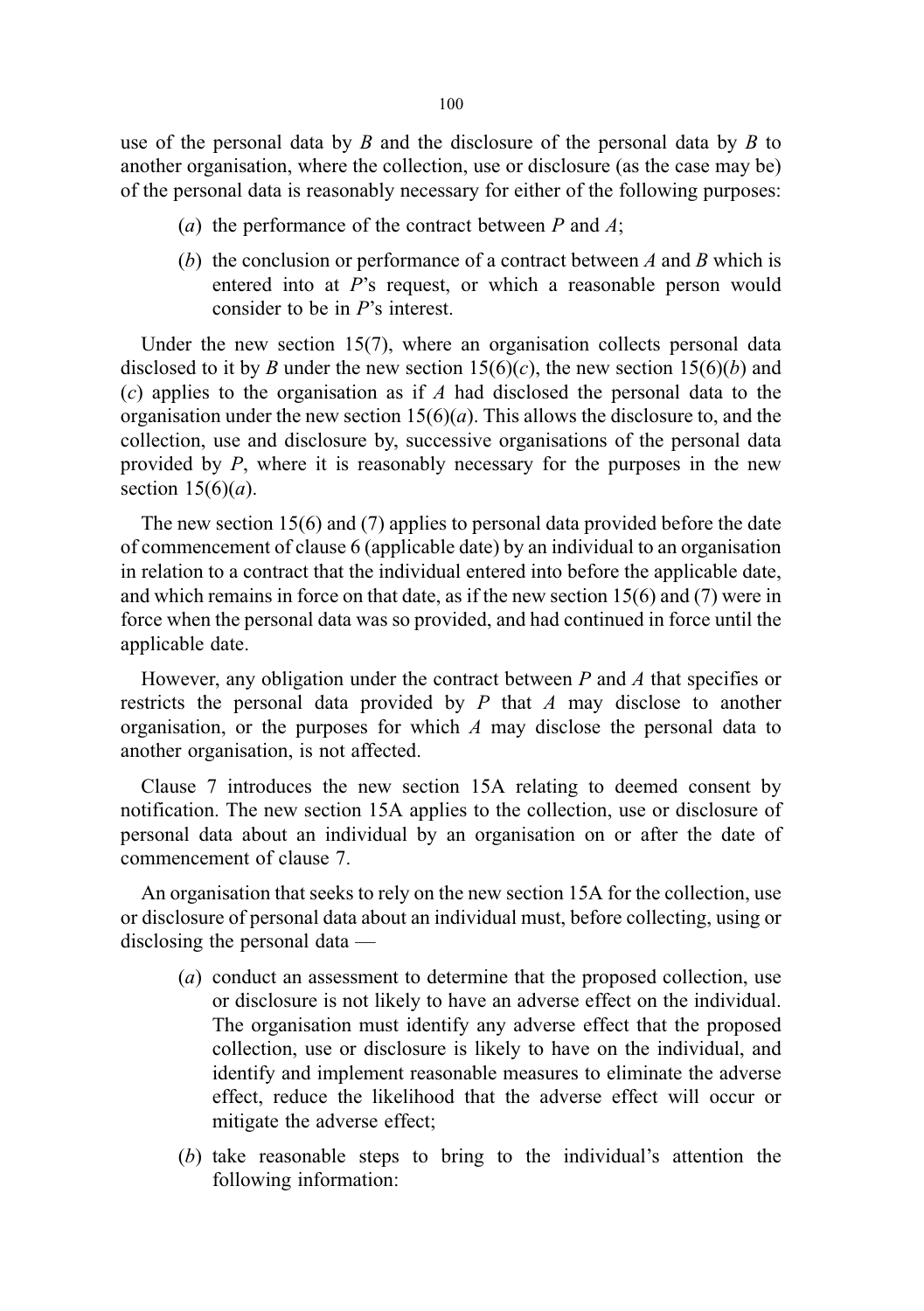- (i) the organisation's intention to collect, use or disclose the personal data;
- (ii) the purpose for which the personal data will be collected, used or disclosed;
- (iii) a reasonable period within which, and a reasonable manner by which, the individual may notify the organisation that the individual does not consent to the organisation's proposed collection, use or disclosure of the personal data; and
- (c) satisfy any other prescribed requirements.

If the individual does not notify the organisation, before the expiry of the period specified by the organisation, that the individual does not consent to the proposed collection, use or disclosure of the personal data, the individual is deemed to consent to the collection, use or disclosure.

Clause 8 repeals and re-enacts section 17 to support the exceptions in the new First and Second Schedules allowing for the collection, use and disclosure of personal data without the consent of the individual to whom the personal data relates.

Clause 9 amends section 20. First, section  $20(3)(a)$  is amended such that section 20(1) does not apply to an individual who is deemed to have consented to the collection, use or disclosure of personal data under section 15 or the new section 15A.

Second, section 20(4) is deleted and the new section 20(4) and (5) is introduced. An organisation must, despite section 20(3), comply with the requirements set out in the new section 20(5) on or before collecting, using or disclosing personal data about an individual for the purpose of or in relation to the organisation —

- (a) entering into an employment relationship with the individual or appointing the individual to any office; or
- (b) managing or terminating the employment relationship with or appointment of the individual.

Under the new section  $20(5)$ , the organisation must inform the individual of the following:

- (a) the purpose for which the organisation is collecting, using or disclosing (as the case may be) the personal data about the individual;
- (b) on request by the individual, the business contact information of a person who is able to answer the individual's questions about that collection, use or disclosure (as the case may be) on behalf of the organisation.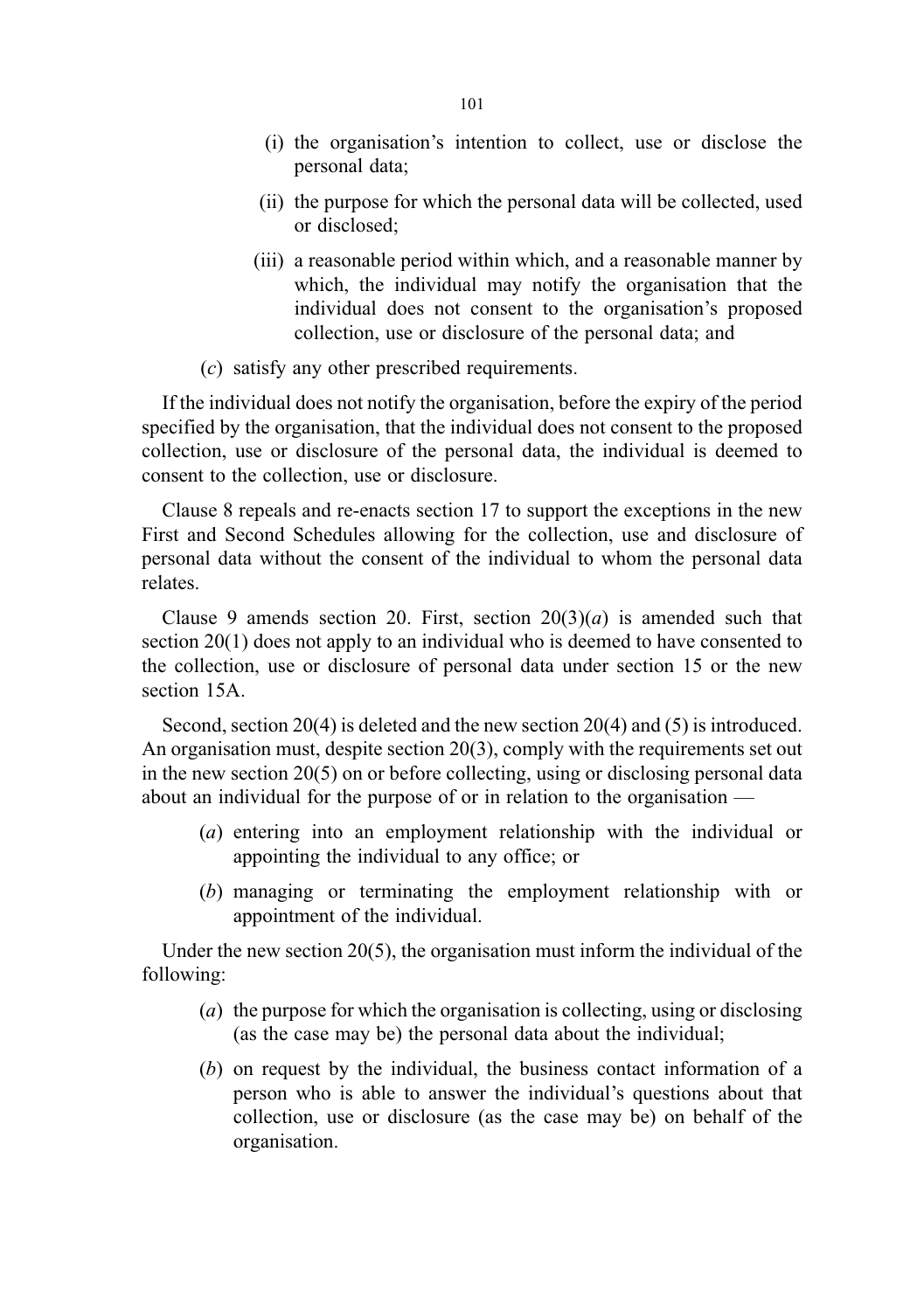Clause 10 amends section 21. First, the new section 21(3A) provides that the prohibitions under section  $21(3)(c)$  and (d) on an organisation providing an individual (A) with A's personal data or other information under section  $21(1)$  do not apply to user activity data about, or user-provided data from, A despite such data containing personal data about another individual.

Second, section 21(4) is deleted and substituted to provide that an organisation must not inform an individual pursuant to section  $21(1)(b)$  that the organisation has disclosed personal data about the individual to a prescribed law enforcement agency if the disclosure was made under the Act or any other written law without the individual's consent.

Finally, where an organisation, pursuant to section 21(2) or (3), does not provide an individual with the individual's personal data or other information requested under section 21(1), the organisation must notify the individual of the rejection within the prescribed time and in accordance with the prescribed requirements. Similarly, where the organisation provides the individual with the individual's personal data and other information requested under section 21(1) without personal data or other information excluded under section 21(2) or (3), the organisation must notify the individual of the exclusion. The organisation's obligations above arise where the individual makes a request under section 21(1) on or after the date of commencement of clause 10.

Clause 11 introduces the new section 22A. Where an organisation refuses, on or after the date of commencement of clause 11, to provide access to personal data requested by an individual under section  $21(1)(a)$ , the organisation must preserve, for not less than the prescribed period, a complete and accurate copy of the personal data concerned.

Clause 12 repeals and re-enacts section 24. An organisation must make reasonable security arrangements to prevent the loss of any storage medium or device on which personal data in its possession or under its control is stored, as well as to prevent unauthorised access, collection, use, disclosure, copying, modification or disposal, or similar risks.

Clause 13 introduces the new Part VIA. The new Part VIA relates to the obligation of organisations to assess data breaches that have occurred affecting personal data in their possession or under their control, and to notify the Commission, as well as affected individuals, of the occurrence of certain data breaches (notifiable data breaches). The new Part VIA consists of the new sections 26A to 26E.

The new section 26A introduces new definitions to support the new Part VIA. In particular, a new definition of "data breach" is introduced which refers to —

(a) the unauthorised access, collection, use, disclosure, copying, modification or disposal of personal data; or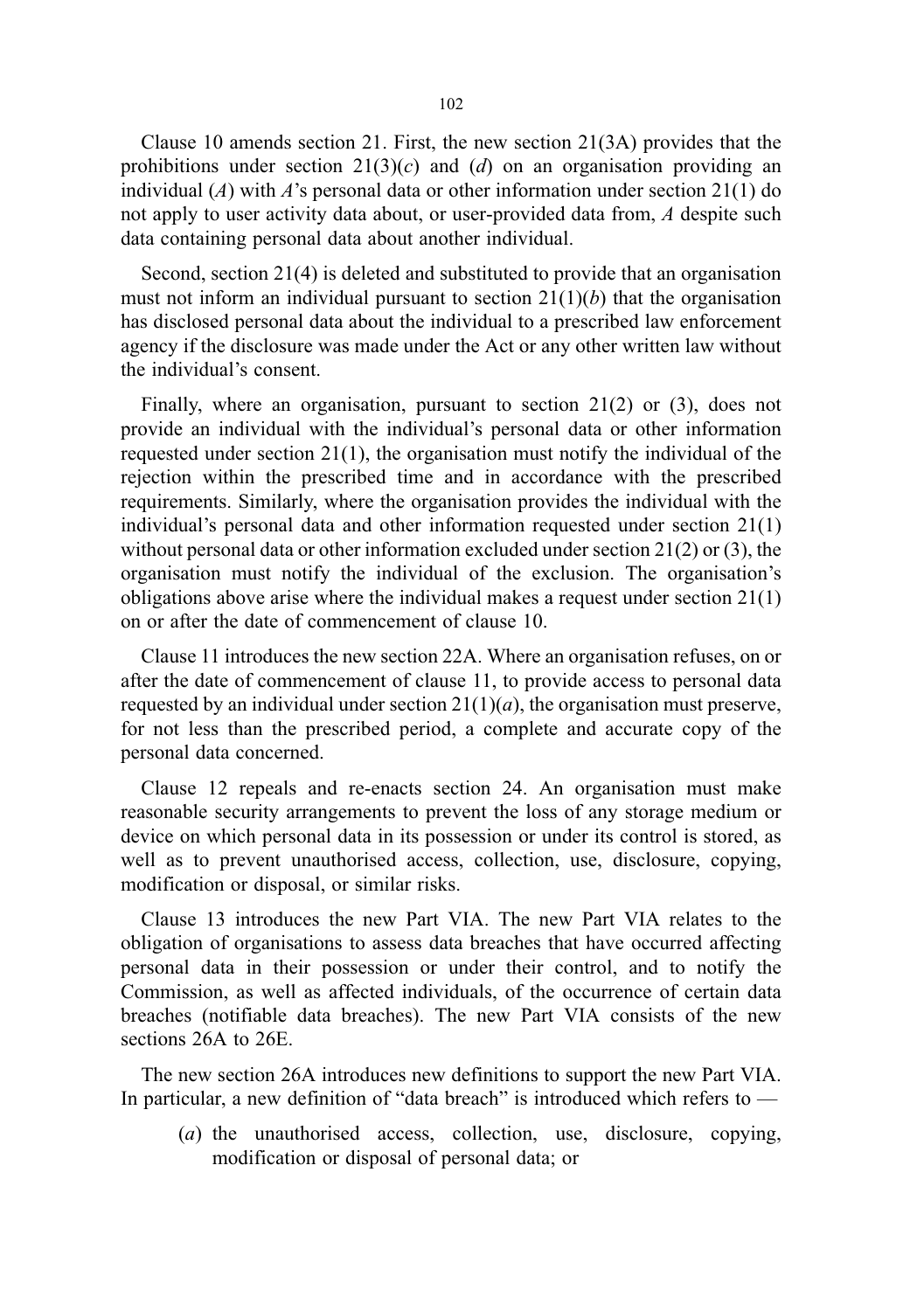(b) the loss of any storage medium or device on which personal data is stored in circumstances where the unauthorised access, collection, use, disclosure, copying, modification or disposal of the personal data is likely to occur.

The new section 26B specifies when a data breach is a notifiable data breach. A notifiable data breach is a data breach that —

- (a) results in, or is likely to result in, significant harm to any individual to whom any personal data affected by a data breach relates (affected individual). This includes a data breach in relation to any personal data or class of personal data relating to the individual that is prescribed for the purposes of the new section 26B(2); or
- (b) is, or is likely to be, of a significant scale. This includes a data breach affecting not fewer than the number of affected individuals prescribed for the purposes of the new section 26B(3).

However, a data breach that relates to the unauthorised access, collection, use, disclosure, copying or modification of personal data only within an organisation is deemed not to be a notifiable data breach.

The new section 26C only applies to a data breach that occurs on or after the date of commencement of clause 13. Where an organisation has reason to believe that a data breach has occurred affecting personal data in its possession or under its control, the organisation must conduct, in a reasonable and expeditious manner, an assessment of whether the data breach is a notifiable data breach. The assessment must be carried out in accordance with any prescribed requirements.

Where a data intermediary (other than a data intermediary mentioned in the new section 26E) has reason to believe that a data breach has occurred in relation to personal data it is processing on behalf of and for the purposes of another organisation, the data intermediary must notify that other organisation without undue delay. Upon notification by the data intermediary, that other organisation must conduct an assessment of whether the data breach is a notifiable data breach.

Under the new section 26D, where an organisation assesses, in accordance with the new section 26C, that a data breach is a notifiable data breach, the organisation must notify the Commission as soon as is practicable, but in any case no later than 3 calendar days after the day the organisation makes that assessment.

In addition, the organisation must, on or after notifying the Commission, notify each affected individual affected by a notifiable data breach that results in, or is likely to result in, significant harm to the affected individual, in any manner that is reasonable in the circumstances. However, the requirement to notify the affected individual does not apply if —

(a) the organisation, on or after assessing that the data breach is a notifiable data breach, takes any action, in accordance with any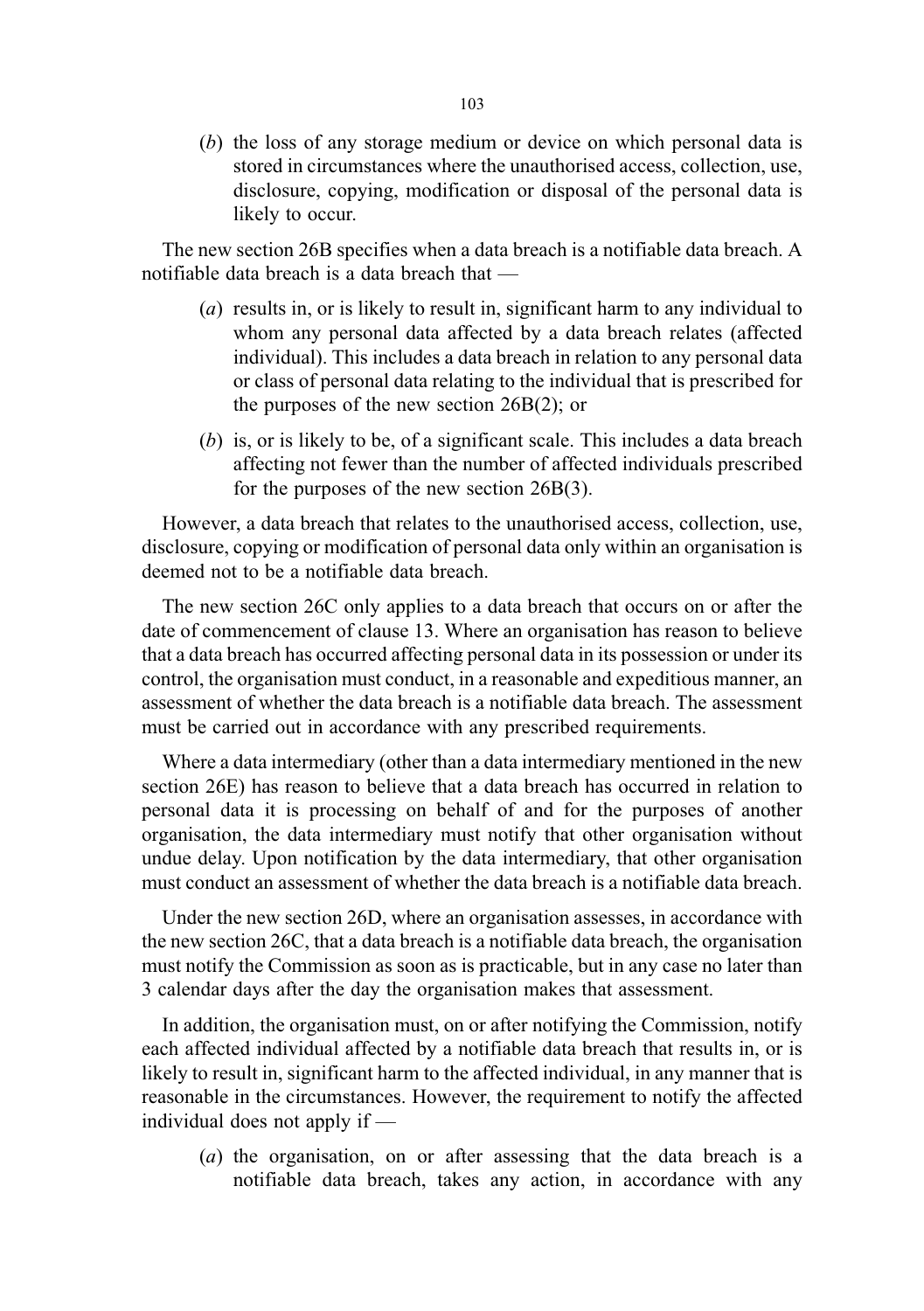prescribed requirements, that renders it unlikely that the notifiable data breach will result in significant harm to the affected individual;

- (b) the organisation had implemented, prior to the occurrence of the notifiable data breach, any technological measure that renders it unlikely that the notifiable data breach will result in significant harm to the affected individual;
- (c) the organisation is instructed by a prescribed law enforcement agency, or directed by the Commission, not to notify the affected individual; or
- (d) the Commission, on the written application of the organisation, waives the requirement, subject to any conditions that the Commission thinks fit.

The organisation is not, by reason only of notifying the Commission and any affected individual in accordance with the new section 26D, to be regarded as being in breach of any duty or obligation under any written law or rule of law, or any contract, as to secrecy or other restriction on the disclosure of information, or any rule of professional conduct applicable to the organisation. The notification obligations under the new section 26D apply concurrently with any obligation of the organisation under any other written law to notify any other person (including any public agency) of the occurrence of a data breach, or to provide any information relating to a data breach.

The new section 26E applies to an organisation that is a data intermediary processing personal data on behalf of and for the purposes of a public agency. Where the organisation has reason to believe that a data breach has occurred affecting such personal data, the organisation must notify the public agency without undue delay.

Clause 14 introduces the new Part VIB for data portability. The new Part VIB consists of the new sections 26F to 26J.

The new section 26F(1) introduces new definitions to support the new Part VIB. In particular, a new definition of "applicable data" is introduced, referring to any personal data —

- (a) that is in the possession or under the control of an organisation that is prescribed or belongs to a prescribed class of organisation (porting organisation); and
- (b) that is prescribed or belongs to a prescribed class of personal data.

A new definition of "data porting request" is introduced. This refers to a request given by an individual to a porting organisation pursuant to the new section 26H(1) that the porting organisation transmit applicable data about the individual specified in the request to another organisation (receiving organisation). The receiving organisation must be formed or recognised under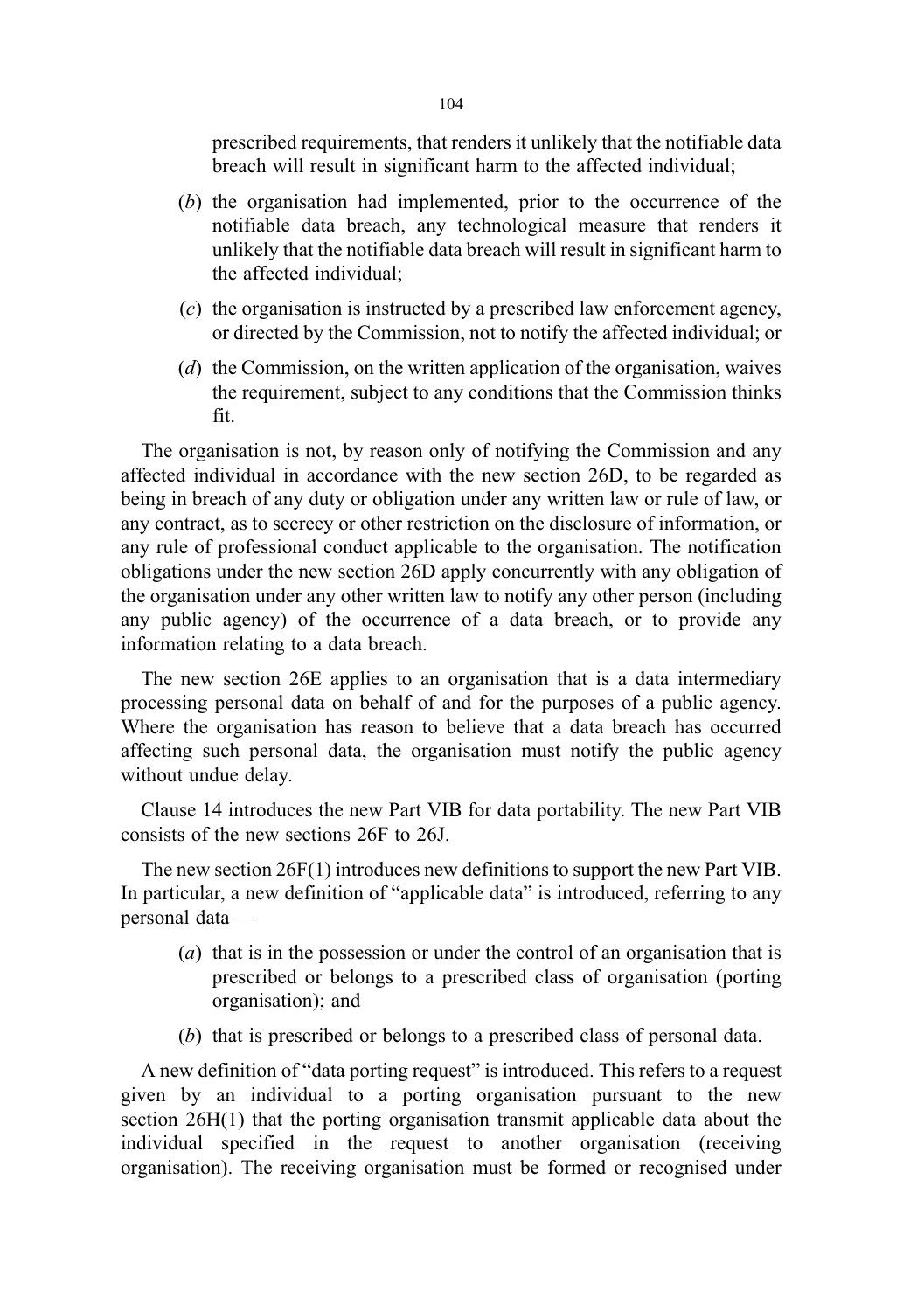the law of Singapore or a prescribed foreign country or territory (applicable country), or be resident or have an office or a place of business in Singapore or an applicable country.

The new section 26F also deals with the application of the new Part VIB. In particular, the new Part VIB applies only to applicable data —

- (a) that is in electronic form on the date the porting organisation receives a data porting request relating to the applicable data; and
- (b) was collected or created by the porting organisation within the prescribed period before the date the porting organisation receives that data porting request. The prescribed period may include a period starting before the date of commencement of clause 14. This prevents individuals from requiring the porting organisation to find and transmit outdated data.

Also, the new Part VIB applies to applicable data that is the subject of a data porting request regardless of whether the applicable data is stored or processed in, or transmitted from, Singapore or a foreign country or territory.

The new section 26G sets out the purpose of the new Part VIB.

Under the new section 26H, an individual may give a data porting request to a porting organisation. Upon receiving the data porting request, the porting organisation must transmit the applicable data specified in the data porting request to the receiving organisation in accordance with any prescribed requirements, such as requirements relating to technical, user experience and consumer protection matters. This is provided that the data porting request satisfies any prescribed requirements, and the porting organisation, at the time it receives the data porting request, has an ongoing relationship with the individual. The porting organisation, in determining whether an ongoing relationship with the individual exists, must have regard to any matters prescribed. However, any prohibition or restriction on the disclosure of the applicable data under any other written law is not affected.

The porting organisation is not required to transmit applicable data pursuant to a data porting request if the applicable data is specified as excluded applicable data in Part 1 of the new Twelfth Schedule, or in the excluded circumstances specified in Part 2 of the new Twelfth Schedule. In addition, the porting organisation must not transmit applicable data pursuant to a data porting request in the circumstances set out in the new section 26H(6).

A porting organisation that, for any reason, does not transmit applicable data pursuant to a data porting request must, within the prescribed time and in accordance with the prescribed requirements, notify the individual of the refusal.

The new section 26I applies where giving effect to a data porting request would transmit personal data about an individual  $(T)$  other than the individual  $(P)$  who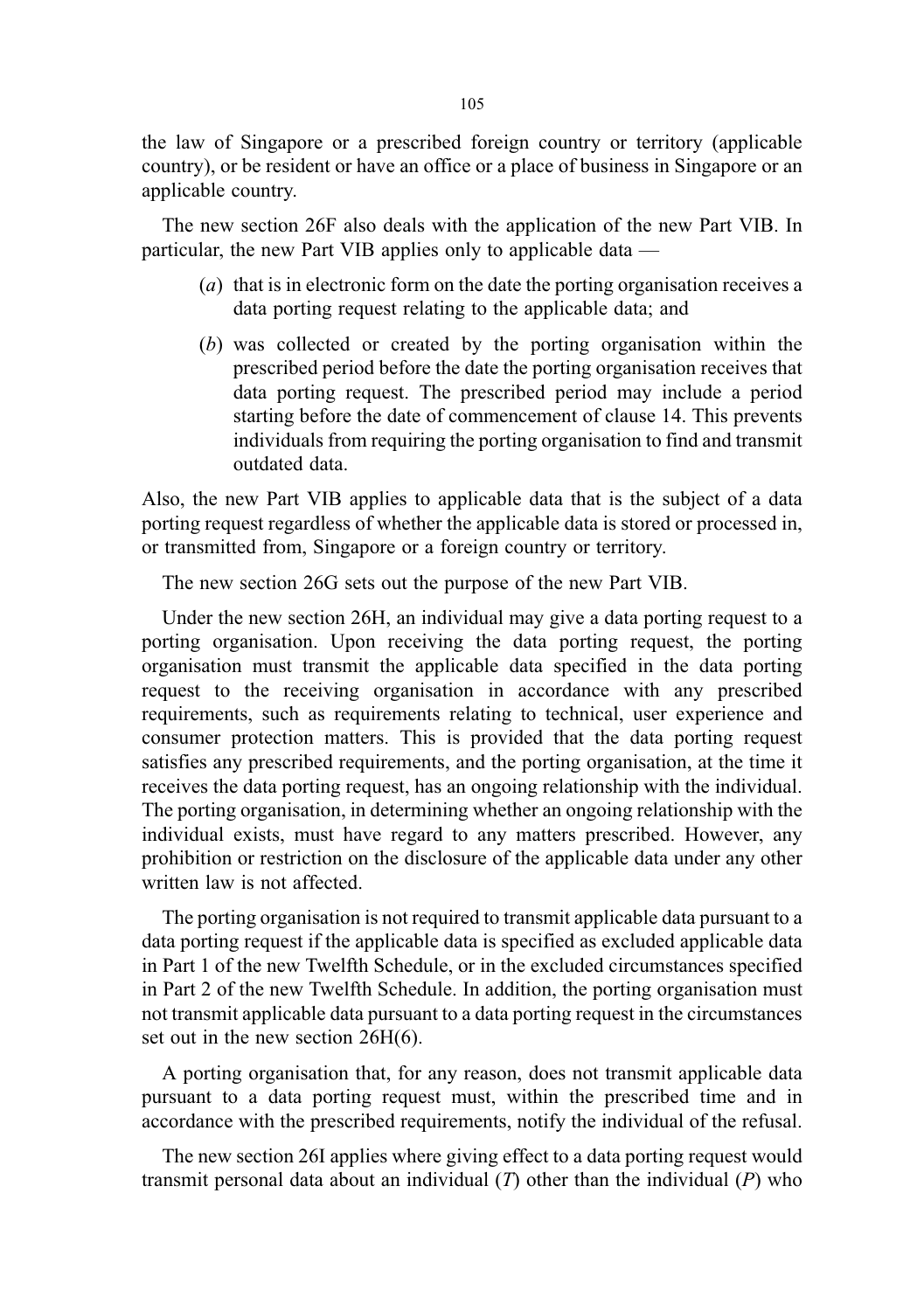gave the data porting request to a receiving organisation. A porting organisation may disclose personal data about  $T$  without  $T$ 's consent only if the data porting request is made in  $P$ 's personal or domestic capacity, and relates to  $P$ 's user activity data or user-provided data. The porting organisation is not, by reason only of disclosing personal data about  $T$  to a receiving organisation in accordance with the new section 26I(2), to be regarded as being in breach, in relation to that personal data, of any duty or obligation under any written law or rule of law, or any contract, as to secrecy or other restriction on the disclosure of information, or any rule of professional conduct applicable to the porting organisation. A receiving organisation which receives personal data about  $T$  disclosed by the porting organisation must use that personal data only for the purpose of providing any goods or services to P.

Under the new section 26J, the porting organisation must preserve a complete and accurate copy of applicable data that is specified in a data porting request. This is regardless of whether the porting organisation transmits, or refuses for any reason to transmit, the applicable data to a receiving organisation pursuant to the data porting request.

Clause 15 repeals Parts VII and VIII. The substantive provisions are re-enacted as the new Parts IXC and IXD, respectively.

Clause 16 amends section 36(1) to introduce a new definition of "checker" to support amendments elsewhere in the Bill, and to update the definition of "voice call".

Clause 17 amends section 37. A message that is sent for any prescribed purpose (applicable purpose) is a specified message for the purposes of Part IX. The new Tenth Schedule sets out the list of applicable purposes.

Clause 18 repeals and re-enacts section 43 with amendments. Under the new section 43(1), a person must not send a specified message addressed to a Singapore telephone number unless the person has, at the time the person sends the specified message, valid confirmation that the Singapore telephone number is not listed in the relevant Do Not Call Register maintained by the Commission.

The new section 43(2) sets out the circumstances in which a person has valid confirmation for the purposes of the new section 43(1). The new section  $43(2)(a)$ provides that the person has valid confirmation if the person has, within the prescribed duration before sending the specified message, applied to the Commission under section 40(2) to confirm whether the Singapore telephone number concerned is listed in the relevant register, and received confirmation from the Commission that the Singapore telephone number is not so listed. This re-enacts the requirements in the repealed section 43(1).

Second, the new section  $43(2)(b)$  provides that a person has valid confirmation if the person has obtained from a checker information that the Singapore telephone number concerned is not listed in the relevant register (relevant information). This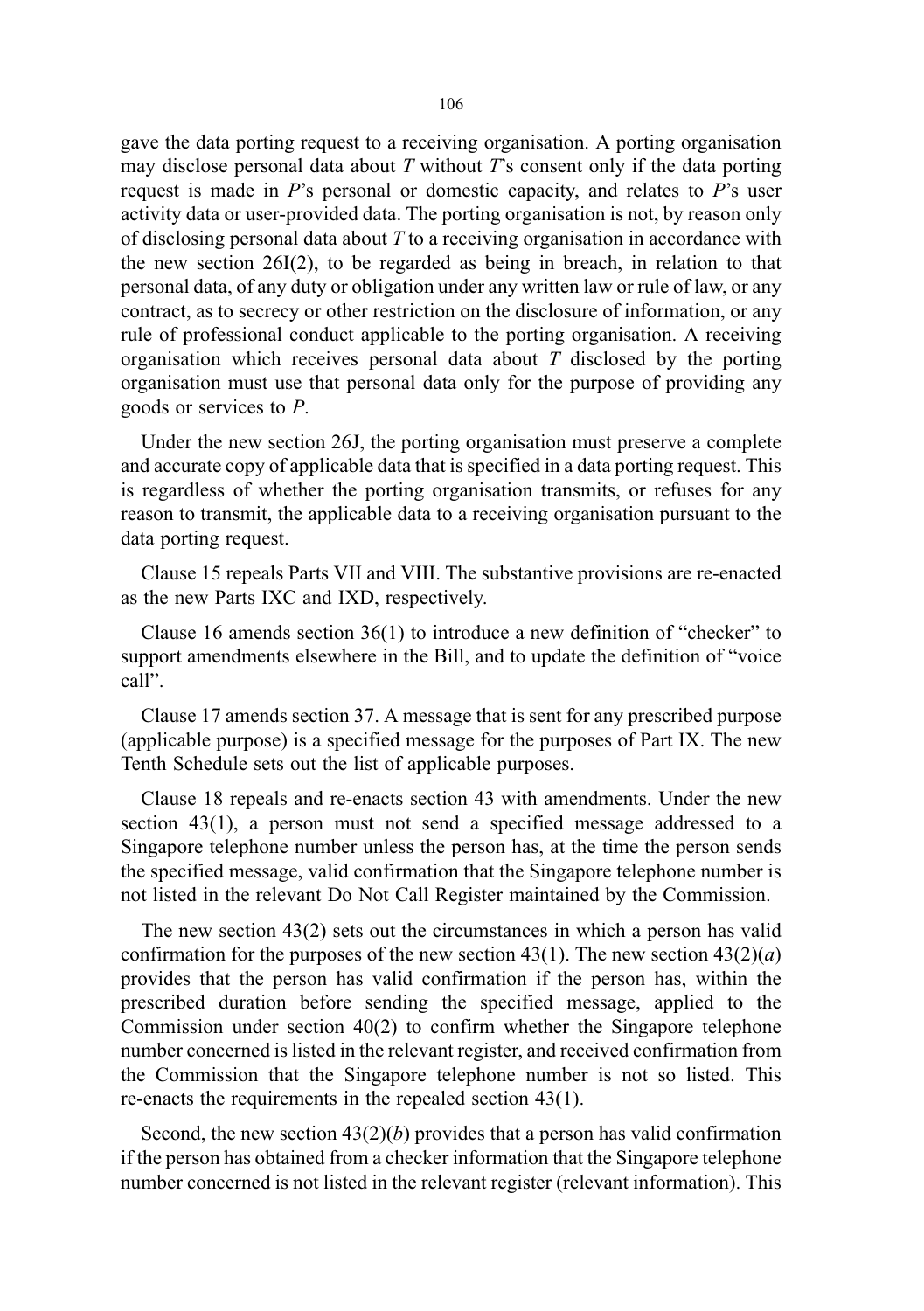is provided that the person has no reason to believe that, and is not reckless as to whether —

- (a) the prescribed period in relation to the relevant information has expired. "Prescribed period" is defined in the new section 43(3) to mean the prescribed period beginning after the date on which the checker received the Commission's confirmation, in response to the checker's application to the Commission under section 40(2), that the Singapore telephone number is not listed in the relevant register; or
- (b) the relevant information is false or inaccurate.

A contravention of the new section 43(1) is not an offence. Instead, the Commission may give a person who contravenes the new section 43(1) a direction under the new section 48I or impose a financial penalty on the person under the new section 48J(1). The new section 43(1) does not apply to a person mentioned in the new section 48(2).

The new section 43(4) sets out the circumstances in which a person does not contravene section 43(1). The new section 43(5) also applies to the new section 43A.

Clause 19 introduces the new section 43A relating to the duties of checkers. A checker provides to another person, for reward, information on whether a Singapore telephone number is listed in a Do Not Call Registry (applicable information) for the purpose of the other person's compliance with section 43(1). The checker's obligations do not apply to an individual who is an employee or agent of the checker or an employee of that other person.

The checker must accurately communicate the applicable information to the other person. The checker is deemed to have complied with that duty if —

- (a) the applicable information provided is in accordance with the Commission's reply given in response to the checker's application under section 40(2); and
- (b) the checker provides the applicable information to the other person before the expiry of the prescribed period mentioned in the new section  $43(2)(b)(i)$ .

The Commission may give a checker who fails to accurately communicate the applicable information to another person a direction under the new section 48I or impose a financial penalty on the checker under the new section 48J(1).

Clause 20 repeals and re-enacts sections 44 and 45. The new section 44 does not apply to a person mentioned in the new section 48(2). A contravention of the new section 44 is not an offence. Instead, the Commission may give a person who contravenes the new section 44 a direction under the new section 48I or impose a financial penalty under the new section 48J(1).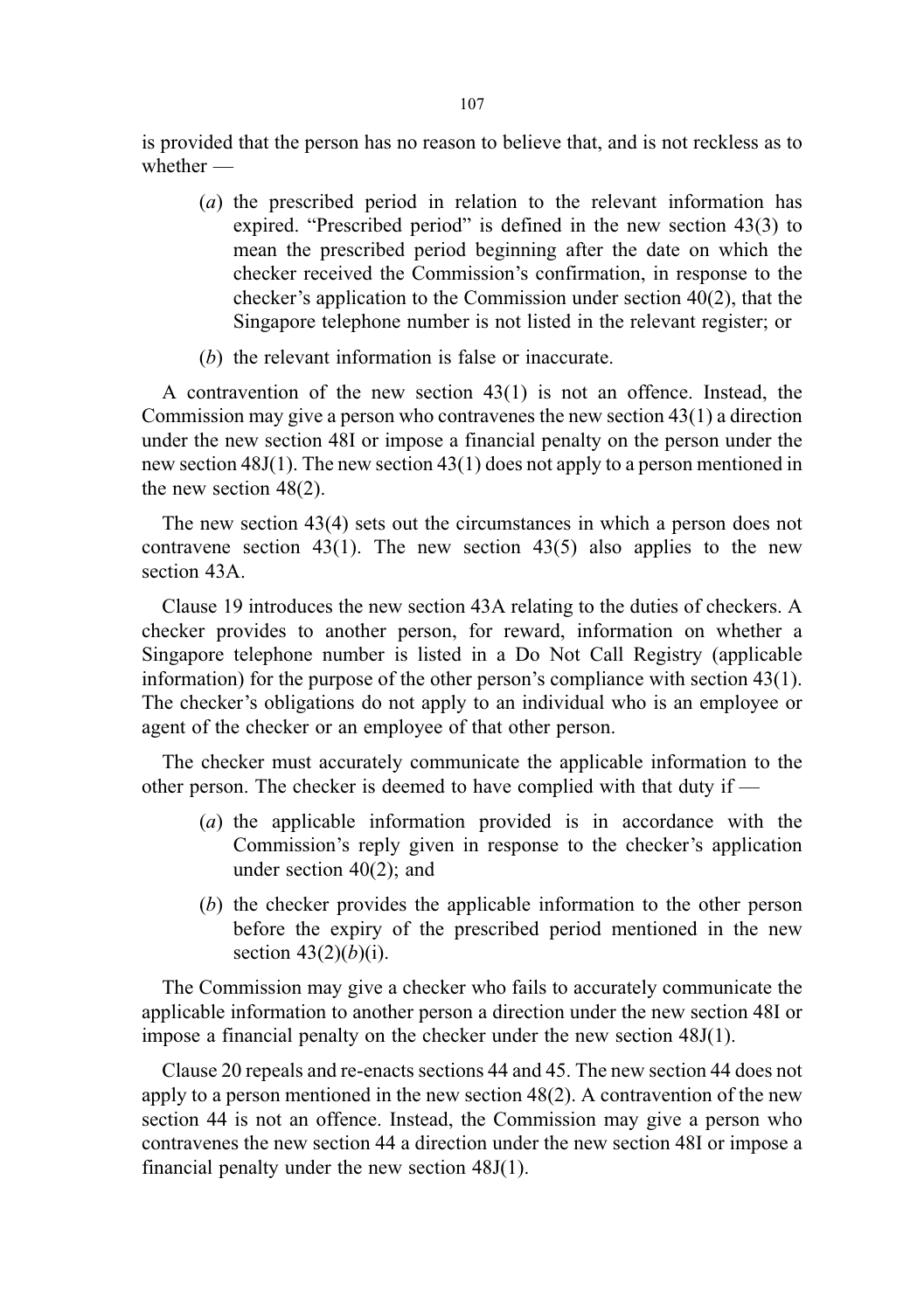The new section 45 does not apply to a person mentioned in the new section 48(3). A contravention of the new section 45 is not an offence. Instead, the Commission may give a person who contravenes the new section 45 a direction under the new section 48I or impose a financial penalty under the new section  $48J(1)$ .

Clause 21 deletes and substitutes section 48(2) and (3) and introduces the new section 48(4) and (5). An employee who satisfies the requirements in the new section 48(2) and does not come within the new section 48(4) does not face personal liability for a contravention of the new section 43(1) or 44. Likewise, an employee who satisfies the requirements in the new section 48(3) and does not come within the new section 48(4) does not face personal liability for a contravention of the new section 45. Under the new section 48(4), section 48(1) or the new section 48(2) or (3) (as the case may be) does not apply where the employee is an officer or a partner of the employer within the meaning given by the new section 52(7) or 52A(7) (as the case may be), and it is proved that —

- (a) the employee knew or ought reasonably to have known that the telephone number was a Singapore telephone number listed in the relevant register; and
- (b) the specified message was sent or caused to be sent with the employee's consent or connivance, or the sending of the specified message was attributable to any neglect on the employee's part.

Clause 22 introduces the new Parts IXA and IXB.

The new Part IXA relates to the use of dictionary attacks and address-harvesting software to generate or obtain telephone numbers to which certain messages (applicable messages) are sent. The new Part IXA consists of the new sections 48A and 48B.

The new section 48A introduces new definitions supporting the provisions of the new Part IXA and deals with the application of the Part. It also provides that the new Part IXA applies to any applicable message that has a Singapore link, and sets out the circumstances in which an applicable message has a Singapore link.

The new section 48B(1) prohibits a person from sending, causing to be sent or authorising the sending of an applicable message to any telephone number generated or obtained through the use of dictionary attacks or address-harvesting software (applicable telephone number). The new section 48B(2) provides that the new section  $48B(1)$  does not apply to an employee (P) who does any such act in the course of P's employment or in accordance with instructions given to P by or on behalf of  $P$ 's employer in the course of  $P$ 's employment. However, the new section  $48B(2)$  does not apply where P is an officer or a partner of the sender within the meaning given by the new section  $52(7)$  or  $52A(7)$  (as the case may be), and it is proved that —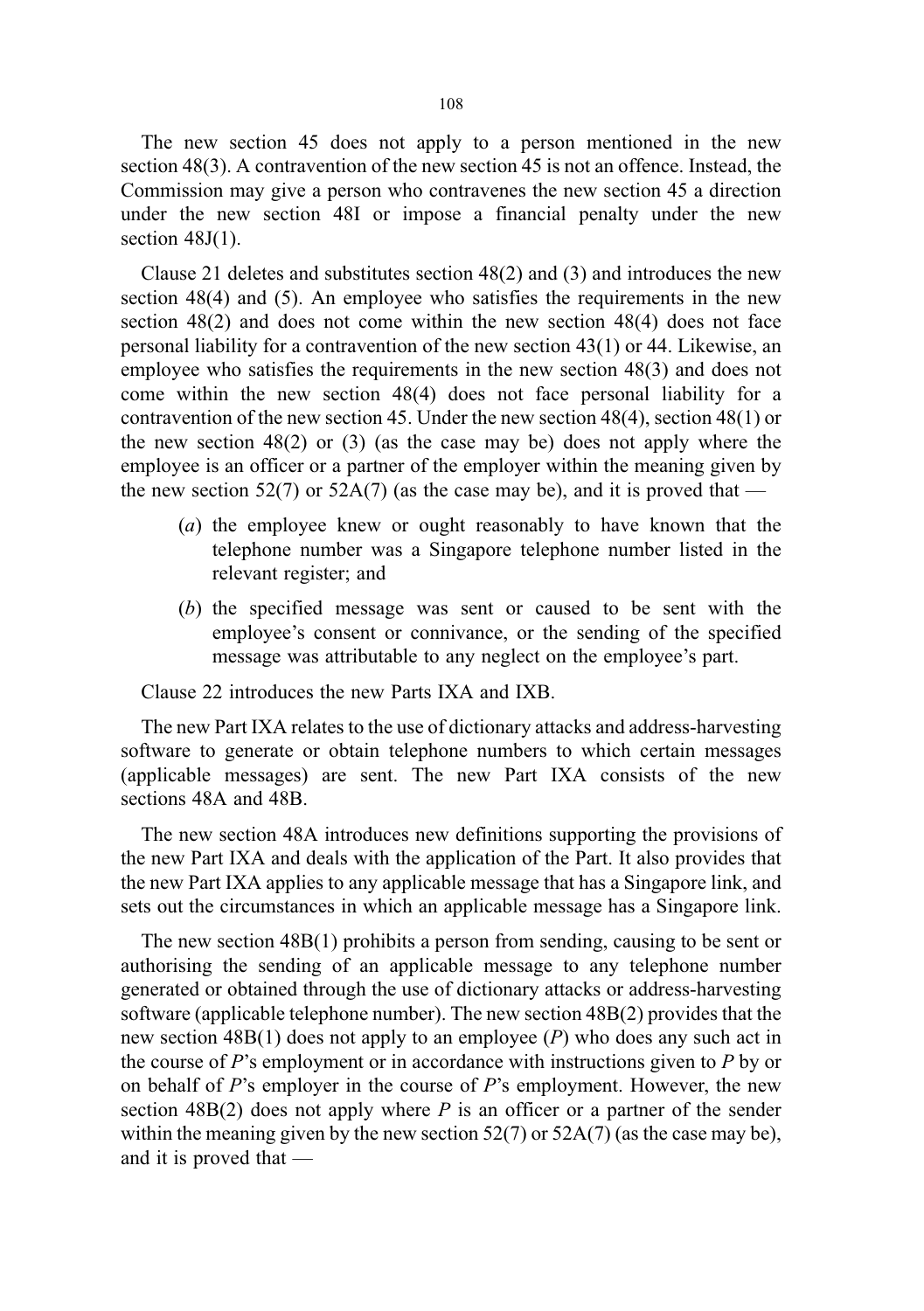- (a) P knew or ought reasonably to have known that the telephone number is an applicable telephone number; and
- (b) the applicable message was sent or caused to be sent with  $P$ 's consent or connivance, or the sending of the applicable message was attributable to any neglect on P's part.

The Commission may give a person who contravenes the new section 48B(1) a direction under the new section 48I or impose a financial penalty on the person under the new section 48J(1).

The new Part IXB introduces new offences affecting personal data and the re-identification of anonymised information. The new Part IXB consists of the new sections 48C to 48F.

The new section 48C introduces new definitions supporting the new Part IXB. In particular, the new definitions of "gain", "harm" and "loss" specify the meanings of those terms for the purposes of the new section 48E.

The new section 48D makes it an offence for an individual to disclose, or cause disclosure of, personal data in the possession or under the control of an organisation or a public agency to another person, where the disclosure is not authorised by the organisation or public agency, and the individual either knows the disclosure is not authorised or is reckless as to whether the disclosure is or is not authorised.

The penalty is a fine not exceeding \$5,000, imprisonment for a term not exceeding 2 years or both.

There is a defence for the accused who can prove, on a balance of probabilities, that the personal data that was disclosed was publicly available at the time of the disclosure, and where the personal data was publicly available solely because of a contravention of any specified provision, the accused did not know, and was not reckless as to whether, that was the case. There is also a defence for the accused who can prove, on a balance of probabilities, that the accused disclosed or caused the disclosure of the personal data as permitted or required by or under an Act or other law (apart from the Act), as authorised or required by an order of court, in the reasonable belief that, and was not reckless as to whether, the accused had the legal right to do so, or in any other prescribed circumstances or for any other prescribed purpose.

Under the new section 48E, it is an offence for an individual to make use of personal data in the possession or under the control of an organisation or a public agency, where the use is not authorised by the organisation or public agency, the individual either knows the use is not authorised or is reckless as to whether the use is or is not authorised and the individual, as a result of that use, either obtains a gain for the individual or another person or causes harm to an individual or a loss to another person.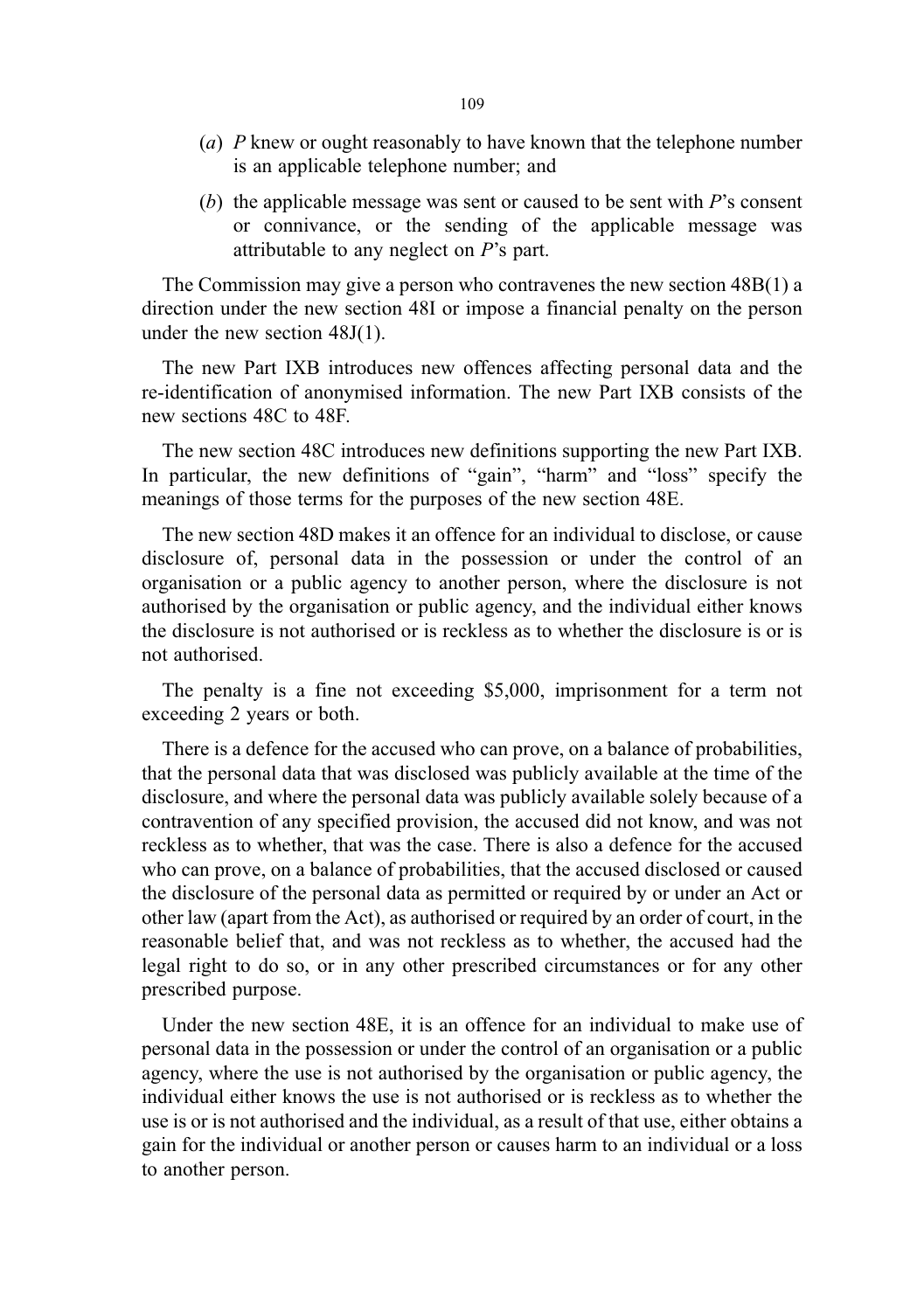The penalty is a fine not exceeding \$5,000, imprisonment for a term not exceeding 2 years or both.

There is a defence for an accused who can prove, on a balance of probabilities, that the personal data that was used was publicly available at the time of the disclosure, and where the personal data was publicly available solely because of a contravention of any specified provision, the accused did not know, and was not reckless as to whether, that was the case. There is also a defence for an accused who can prove, on a balance of probabilities, that the accused used the personal data as permitted or required by or under an Act or other law (apart from the Act), as authorised or required by an order of court, in the reasonable belief that, and was not reckless as to whether, the accused had the legal right to do so, or in any other prescribed circumstances or for any other prescribed purpose.

The new section 48F makes it an offence for an individual to take any action to re-identify or cause re-identification of the person to whom anonymised information in the possession or under the control of an organisation or a public agency relates (affected person), where the re-identification is not authorised by the organisation or public agency, and the individual either knows that the re-identification is not authorised or is reckless as to whether the re-identification is or is not authorised.

The penalty is a fine not exceeding \$5,000, imprisonment for a term not exceeding 2 years or both.

There is a defence for the accused who can prove, on a balance of probabilities, that the information on the identity of the affected person is publicly available, and where the personal data was publicly available solely because of a contravention of any specified provision, the accused did not know, and was not reckless as to whether, that was the case. The accused may also prove, on a balance of probabilities, that the action to re-identify or cause re-identification is permitted or required by or under an Act or other law (apart from the Act) or is authorised or required by an order of court. The accused may also prove that the accused reasonably believed that the re-identification was for a purpose specified in the new Eleventh Schedule (specified purpose), and had notified the Commission or the organisation or public agency concerned of the re-identification as soon as was practicable. Further, the accused may prove that the accused took the action to re-identify or cause re-identification in the reasonable belief that, and was not reckless as to whether, the accused had the legal right to do so, other than for a specified purpose. Finally, the accused may prove that the re-identification is carried out in any other prescribed circumstances or for any other prescribed purpose.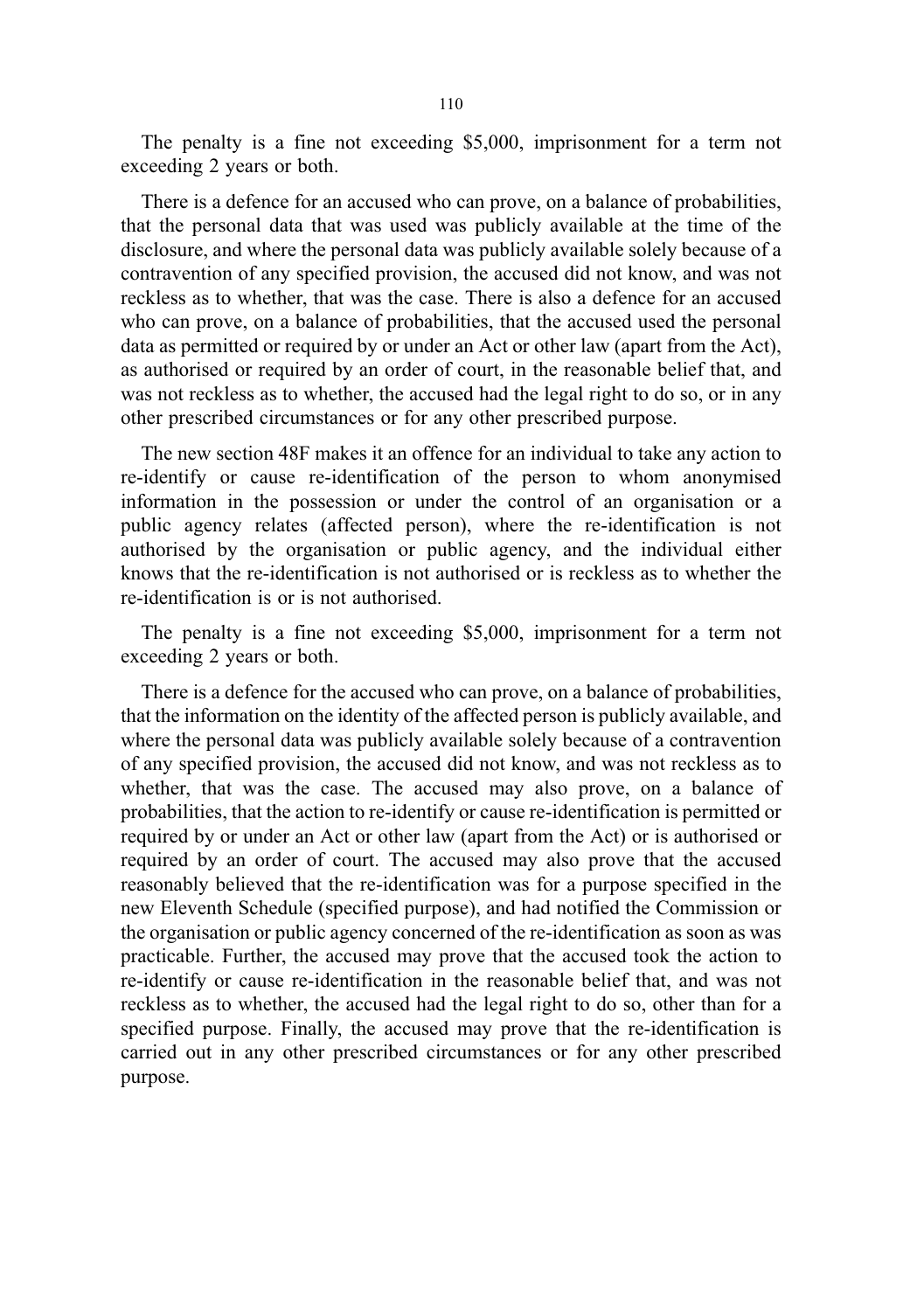The new sections 48D, 48E and 48F do not apply to any individual who —

- (a) at the time of the commission of the offence, is a relevant public official of a Singapore public sector agency within the meaning given by the Public Sector (Governance) Act 2018 (Act 5 of 2018); or
- (b) is or has been a director or an officer or employee of the Monetary Authority of Singapore in respect of the disclosure, use or re-identification of information acquired in the performance of the individual's duties or the exercise of the individual's functions.

Such individuals will be dealt with under the Public Sector (Governance) Act 2018 or the Monetary Authority of Singapore Act (Cap. 186) respectively for offences corresponding to the new sections 48D, 48E and 48F.

Clause 23 introduces the new Parts IXC and IXD.

The new Part IXC sets out the enforcement provisions in respect of contraventions of the Act. The provisions of the Part broadly re-enact the provisions of the repealed Part VII, with updates and refinements. The new Part IXC comprises the new sections 48G to 48O.

The new section 48G is an update of the repealed section 27. Notably, the Commission may establish or approve one or more dispute resolution schemes for the resolution of complaints by an individual against an organisation by mediation. The Commission may refer such complaints to the dispute resolution scheme without the consent of the individual and the organisation.

The new section 48H is an update of the repealed section 28. Notably, the new section  $48H(1)(a)$  provides that a complainant may apply for the Commission to review an organisation's refusal to provide access, or failure to provide access within a reasonable time, to personal data or other information requested by the complainant under section 21.

Next, a complainant may apply to the Commission to review a porting organisation's refusal to transmit applicable data pursuant to a data porting request under the new section 26H or a failure to transmit the applicable data within a reasonable time. Concomitantly, the Commission may confirm the porting organisation's refusal or direct the porting organisation to transmit the applicable data in the manner and within the time specified by the Commission.

The complainant may also apply to the Commission to review a fee required from the complainant or a receiving organisation by a porting organisation in relation to a data porting request. The Commission may confirm, reduce or disallow the fee, or direct the porting organisation to make a refund to the complainant or receiving organisation, as the case may be.

The new section 48I is an update of the repealed section 29. It allows the Commission, where it is satisfied that an organisation has not complied or is not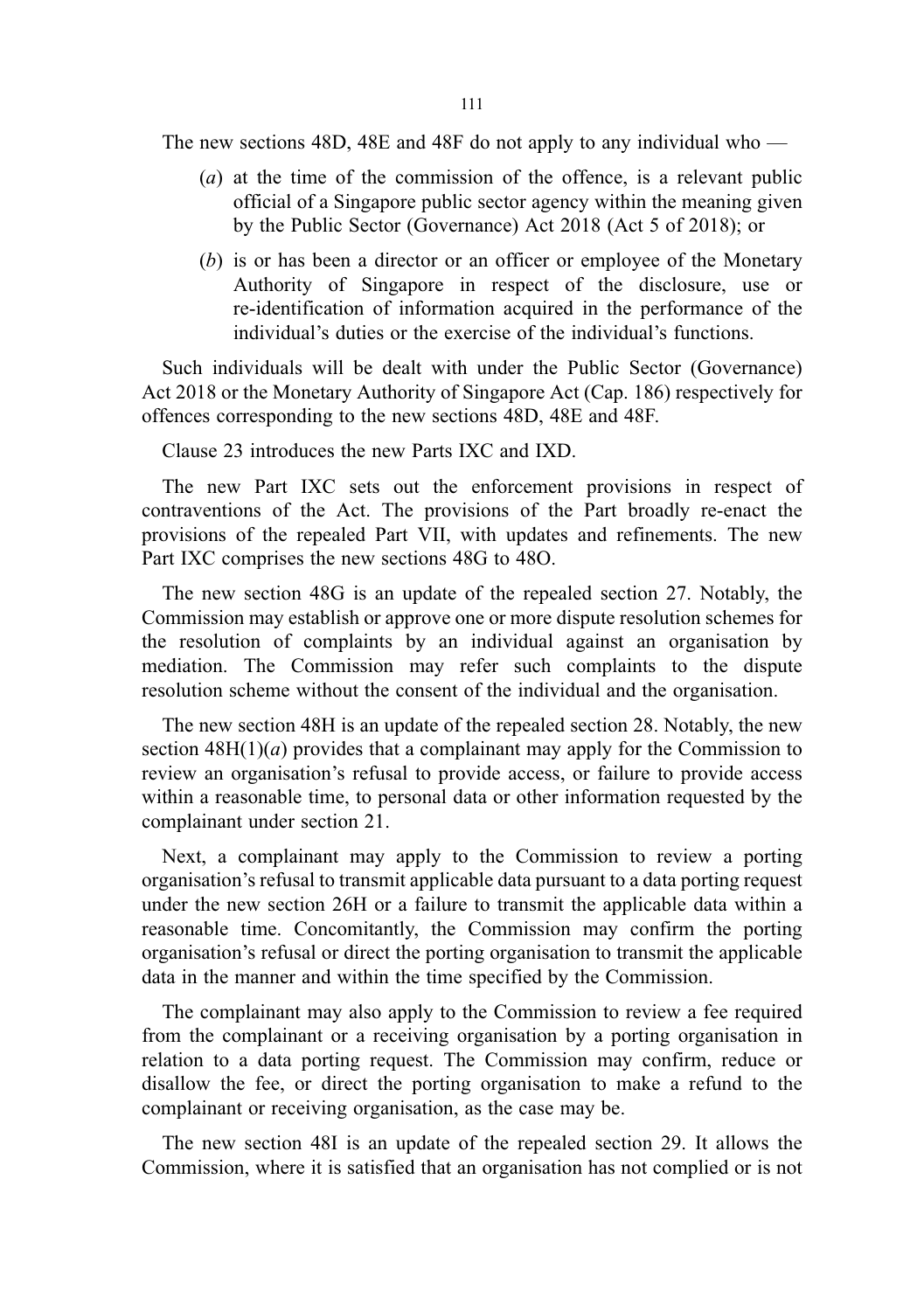complying with any provision of Part III, IV, V or VI or the new Part VIA or VIB, to give the organisation any direction that the Commission thinks fit to ensure the organisation's compliance. In particular, the Commission may give the organisation a direction to stop collecting, using or disclosing personal data in contravention of the Act, destroy personal data collected in contravention of the Act or comply with the Commission's direction made under the new section 48H(2).

Similarly, the Commission may, where it is satisfied that a person has not complied or is not complying with any provision of Part IX or the new section 48B(1), give that person a direction under the new section 48I to ensure the person's compliance.

Under the new section 48J, the Commission may, if it is satisfied that  $-$ 

- (a) an organisation has intentionally or negligently contravened any provision of Part III, IV, V or VI or the new Part VIA or VIB; or
- (b) a person has intentionally or negligently contravened any provision of Part IX or the new section 48B(1).

require, by written notice, the organisation or person (as the case may be) to pay a financial penalty. However, this does not apply where the organisation or person's failure to comply is an offence under the Act.

The maximum financial penalty that may be imposed on an organisation for a contravention of any provision of Part III, IV, V or VI or the new Part VIA or VIB is \$1 million.

The Commission may require a person who has failed to comply with any provision of Part IX or the new section 48B(1) to pay a financial penalty not exceeding the following:

- (a) where the person is an individual, \$200,000;
- (b) in any other case, \$1 million.

The new section 48J(6) sets out a non-exhaustive list of matters that the Commission considers and gives weight to when determining the amount of a financial penalty imposed on an organisation or a person.

The new section 48K sets out the procedure that applies when the Commission intends to give a direction under the new section 48I or impose a financial penalty under the new section 48J(1). In particular, upon the Commission giving written notice to the organisation or person concerned of the Commission's proposed action, the organisation or person may make written representations to the Commission. The Commission may, on written application by the organisation or person concerned (whether before, on or after the expiry of the time specified in the written notice by the Commission), extend the time for the written representations to be made.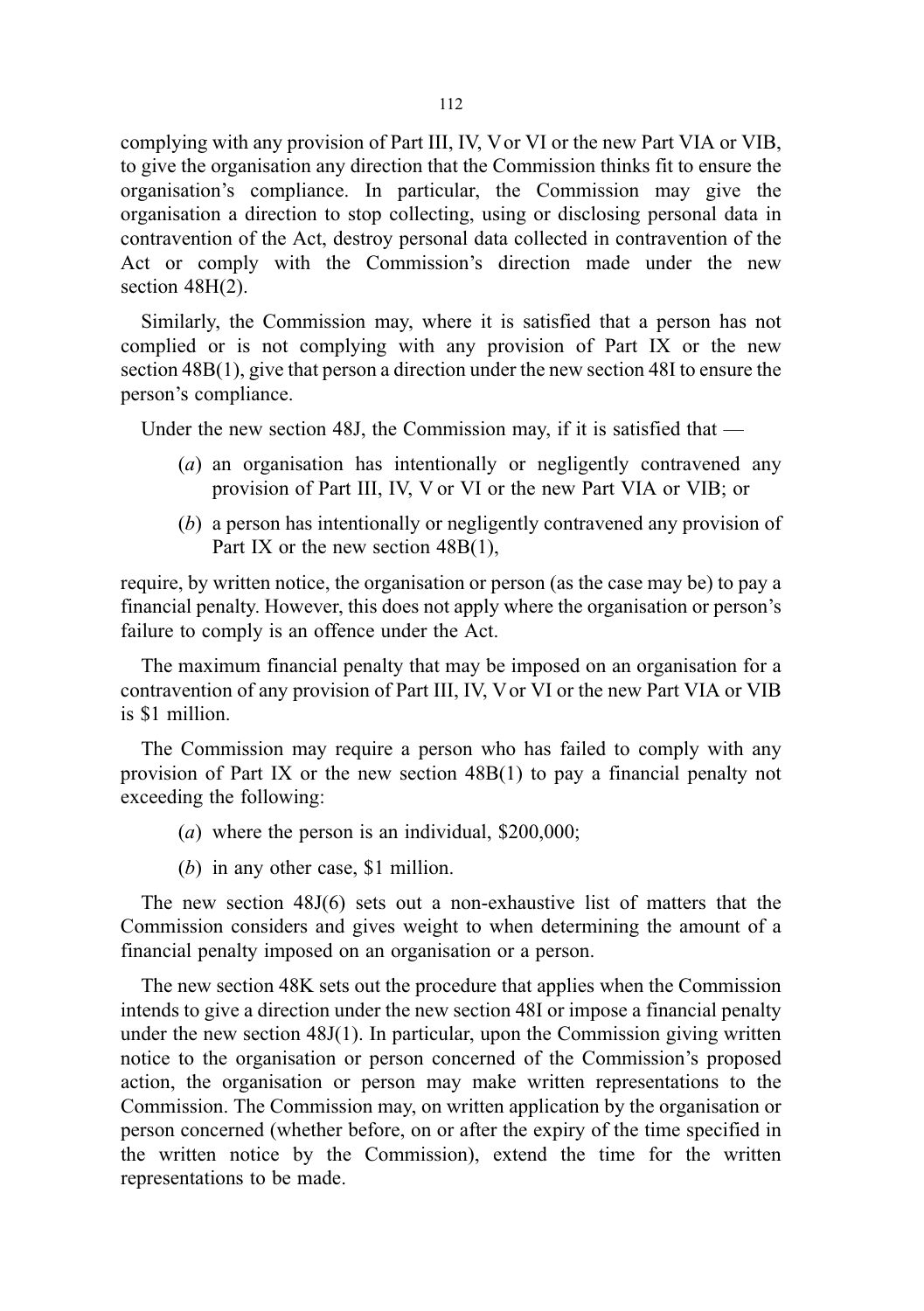The Commission may give the direction or impose the financial penalty (as the case may be) only after considering any written representations made. The Commission may, on written application by the organisation or person on whom the financial penalty is imposed, extend the time for payment of the financial penalty or allow the financial penalty to be paid by instalments.

The new section 48L introduces voluntary undertakings. A voluntary undertaking may be given in writing by —

- (a) an organisation that has failed to comply, is not complying or is likely not to comply with any provision of Part III, IV, V or VI or the new Part VIA or VIB; or
- (b) a person who has failed to comply, is not complying or is likely not to comply with any provision of Part IX or the new section 48B(1).

The voluntary undertaking must be accepted by the Commission.

The voluntary undertaking may include undertakings to take specified action or refrain from taking specified action in relation to the requirements under the Act, as well as to publicise the voluntary undertaking. The Commission may, with the agreement of the organisation or person who gave the voluntary undertaking, vary the terms of any undertaking included or include any additional undertaking.

Where the organisation or person fails to comply with any undertaking in the voluntary undertaking, the Commission may give the organisation or person any direction that the Commission thinks fit in the circumstances to ensure the compliance of the organisation or person with that undertaking. The new section  $48K(1)$ ,  $(3)$ ,  $(4)$ ,  $(5)$ ,  $(6)$  and  $(7)$  applies to such a direction as if the direction were given under the new section 48I.

The new section 48M is an update of the repealed section 30. A decision made by the Commission under the new section 48H(2), 48I or 48L(4), or a written notice for the payment of a financial penalty imposed under the new section 48J(1) and any interest payable under the new section 48K(10) on that financial penalty, may be enforced by registering the decision or written notice in a District Court in accordance with the Rules of Court. From the date of registration, the decision or written notice may be enforced as if it had been an order originally obtained in the District Court.

The new section 48N is an update of the repealed section 31. An organisation or a person aggrieved by a direction made by the Commission under the new section 48G(2), 48I(1) or (2) or 48L(4) or any direction or decision made under the new section 48H(2) may make a written application to the Commission to reconsider the direction or decision. Similarly, an organisation or a person aggrieved by a financial penalty imposed by the Commission under the new section 48J(1) may make a written application to the Commission to reconsider the imposition of the financial penalty or the amount of the financial penalty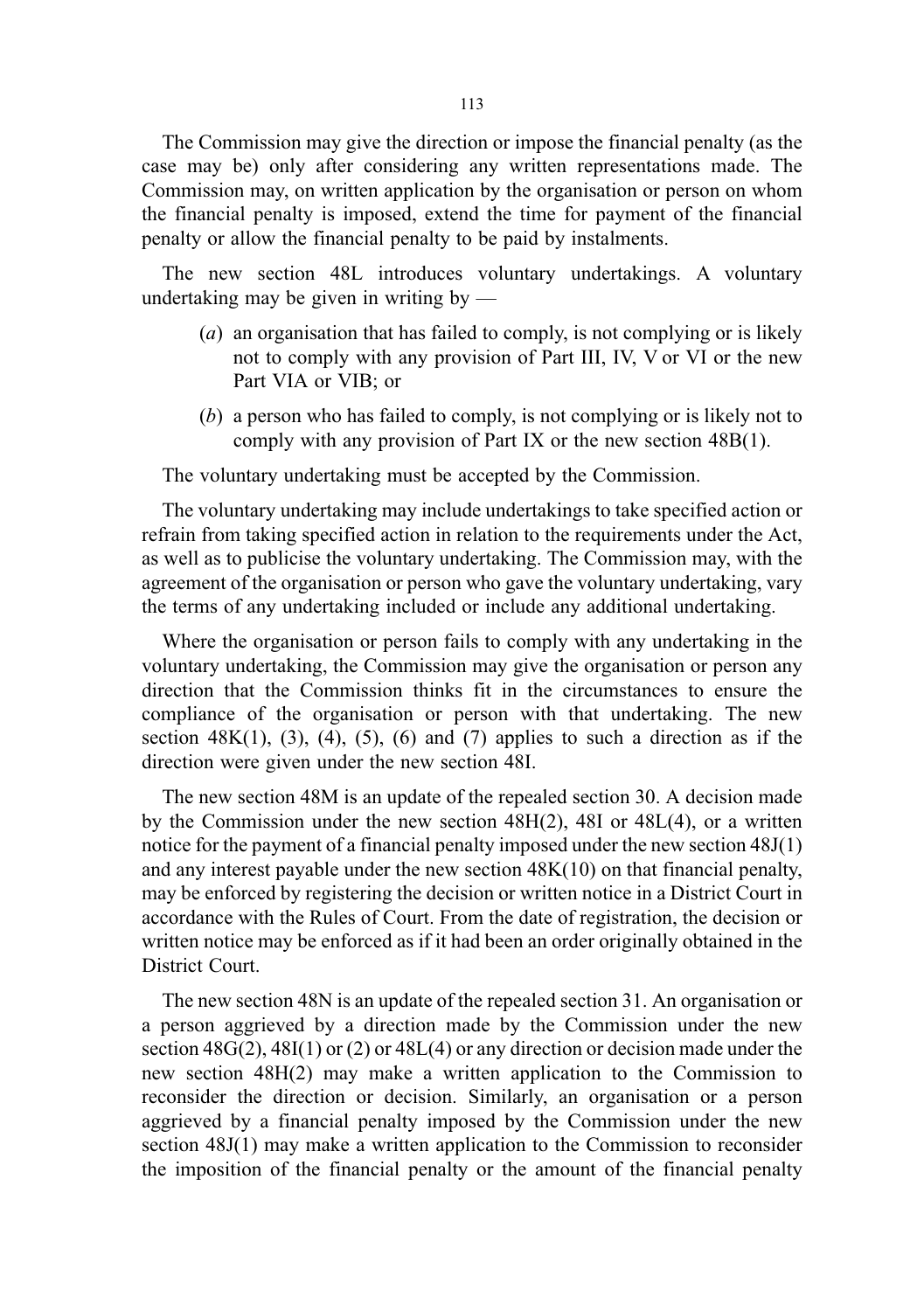imposed. The application for reconsideration must be made within the prescribed time. However, the Commission may, on written application by the organisation or person concerned (whether before, on or after the expiry of the prescribed period for making the application for reconsideration), extend the time for the organisation or person to make the application for reconsideration.

The new section 48O re-enacts and updates the repealed section 32, providing that a person who suffers loss or damage directly as a result of a contravention —

- (a) by an organisation of any provision of Part IV, V or VI or the new Part VIA or VIB; or
- (b) by a person of any provision of Division 3 of Part IX or the new Part IXA,

has a right of action for relief in civil proceedings in a court.

The new Part IXD re-enacts the provisions of the repealed Part VIII, with updates and refinements. The new Part IXD comprises the new sections 48P, 48Q and 48R.

The new section 48P re-enacts the repealed section 33, providing for the establishment of the Data Protection Appeal Panel (Appeal Panel) and Data Protection Appeal Committees (Appeal Committees) and the appointment of the Chairman and members of the Appeal Panel. The members of an Appeal Committee are drawn from the members of the Appeal Panel.

The new section 48Q is an update of the repealed section 34. An organisation or a person aggrieved by any of the following directions or decisions of the Commission may, within the prescribed time, appeal to the Chairman of the Appeal Panel against the direction or decision:

- (a) a direction made under the new section  $48G(2)$ ,  $48I(1)$  or (2) or  $48L(4)$ ;
- (b) a direction or decision made under the new section  $48H(2)$ ;
- (c) any decision made under the new section  $48N(6)(b)$ .

Similarly, an organisation or a person aggrieved by a financial penalty imposed by the Commission under the new section 48J(1) may, within the prescribed time, appeal to the Chairman of the Appeal Panel against the decision to impose the financial penalty or the amount of the financial penalty so imposed.

The new section 48Q also sets out the powers of the Appeal Committee to dispose of the appeal. Where an application for reconsideration of the same direction or decision has been made under the new section 48N, every appeal in respect of that direction or decision is deemed to be withdrawn.

The new section 48R re-enacts the repealed section 35, and provides for the right of appeal against, or with respect to, a direction or decision of an Appeal Committee to the High Court —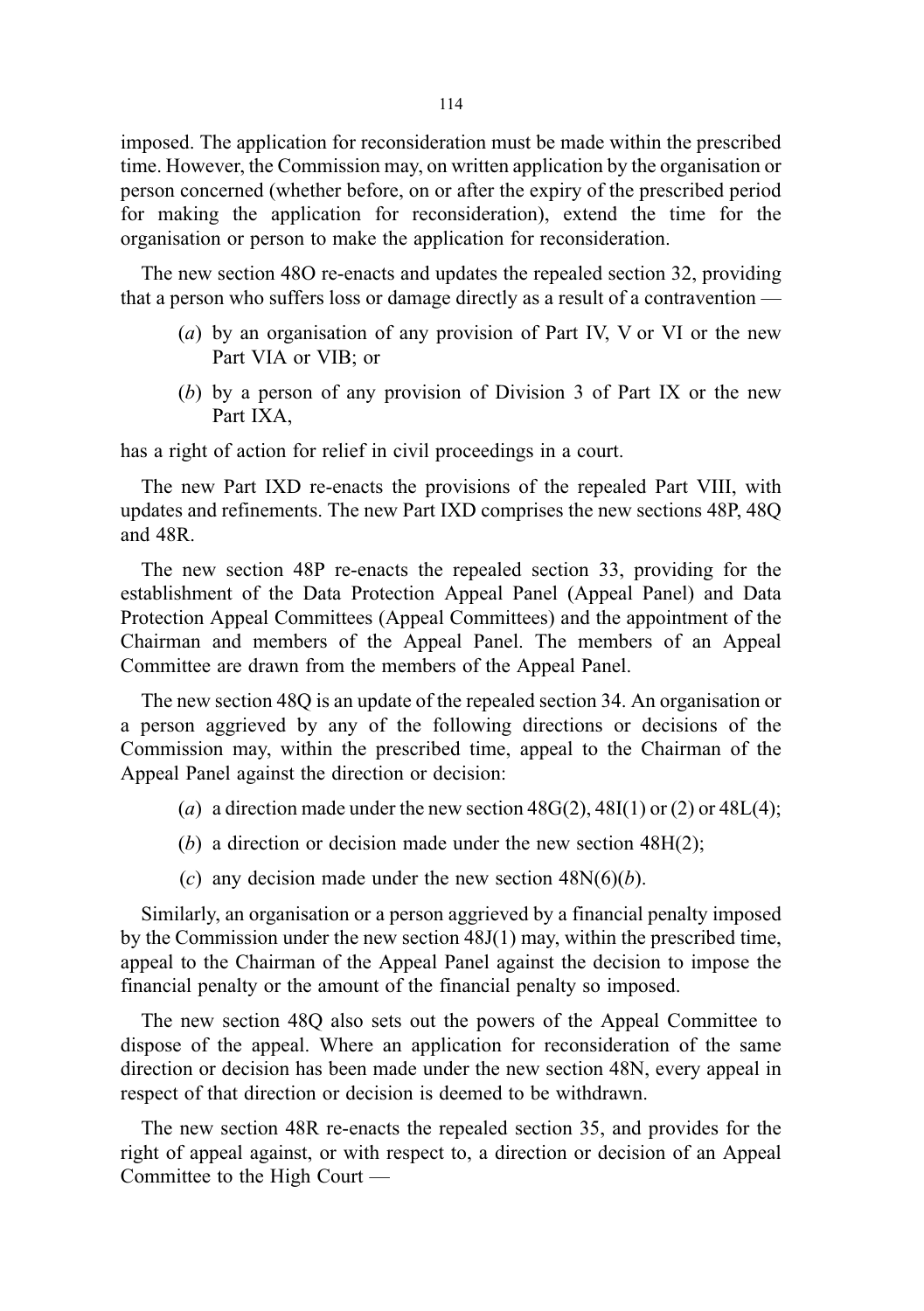- (a) on a point of law arising from the direction or decision of the Appeal Committee; or
- (b) from any direction of the Appeal Committee as to the amount of a financial penalty.

There is also a further right of appeal from the decision of the High Court as exists in the case of decisions made by the High Court in the exercise of its original civil jurisdiction. On or after the date of commencement of the Supreme Court of Judicature (Amendment) Act 2019 (Act 40 of 2019), references to the High Court in the new section 48R are references to the new General Division of the High Court.

Clause 24 amends the new section 48J to provide for the imposition of higher financial penalties for contraventions of the Act.

The maximum financial penalty that the Commission may impose on an organisation for a contravention of any provision of Part III, IV, Vor VI or the new Part VIA or VIB is as follows:

- (a) in the case of a contravention on or after the date of commencement of clause 24 by an organisation whose annual turnover in Singapore exceeds \$10 million, 10% of the organisation's annual turnover in Singapore;
- (b) in any other case, \$1 million.

The Commission may require a person who has failed to comply with any provision of Part IX to pay a financial penalty not exceeding the following:

- (a) where the person is an individual, \$200,000;
- (b) in any other case, \$1 million.

Finally, the maximum financial penalty that the Commission may impose on a person for a contravention of the new section 48B(1) is as follows:

- (a) in the case of an individual,  $$200,000$ ;
- (b) in the case of a contravention on or after the date of commencement of clause 24 by a person whose annual turnover exceeds \$20 million, 5% of the person's annual turnover in Singapore;
- (c) in any other case, \$1 million.

Clause 25 amends the new section 48R by deleting references to the High Court and substituting references to the new General Division of the High Court created under the Supreme Court of Judicature (Amendment) Act 2019.

Clause 26 amends section 50. First, section 50(1) is amended to make clear that the Commission may conduct an investigation, and for that purpose exercise powers of investigation, to determine whether or not an organisation or a person is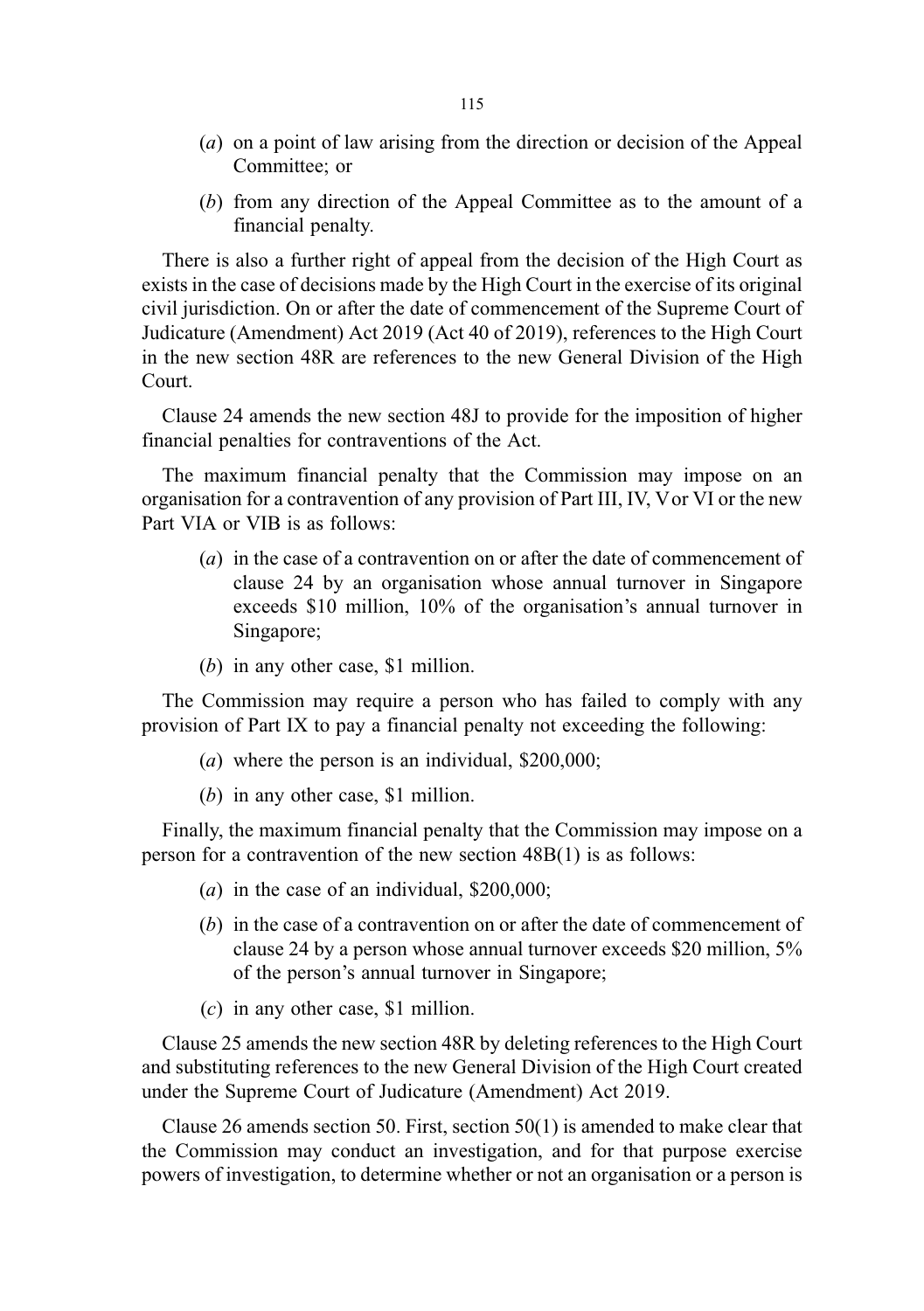complying with the Act. This includes compliance with a voluntary undertaking given by the organisation or person under the new section 48L(1).

Next, section 50(3) is amended such that the Commission may suspend, discontinue or refuse to conduct an investigation into a matter where the Commission accepts a voluntary undertaking given in relation to the matter.

Finally, the new section 50(3A) is inserted to make clear that the Commission may conduct or resume an investigation at any time if the organisation or person who gave a voluntary undertaking fails to comply with that undertaking.

Clause 27 amends section 51. First, the new section  $51(1)(c)$  makes it an offence for a person to give a porting organisation a data porting request to transmit personal data about another individual to a receiving organisation without that other individual's authority.

The penalty for this offence is that in section 51(2), which is a fine not exceeding \$5,000, imprisonment for a term not exceeding 12 months or both. However, under the new section 51(1A), an individual who gives a porting organisation a data porting request under the new section 26H(1) to transmit user activity data or user-provided data about the individual to a receiving organisation does not commit an offence under the new section  $51(1)(c)$  even though the user activity data or user-provided data (as the case may be) includes personal data about another individual.

Second, it is an offence for an organisation or a person, without reasonable excuse, to neglect or refuse to either provide any information or produce any document which the organisation or person is required to provide or produce to the Commission or an inspector, or attend before the Commission or inspector as required. This relates to amendments elsewhere in the Bill to enhance the investigative powers of the Commission or inspector.

The penalty for such an offence, in the case of an individual, is a fine not exceeding \$5,000, imprisonment for a term not exceeding 6 months or both. The penalty in any other case is a fine not exceeding \$10,000.

Finally, the current penalty for an offence under section  $51(3)(a)$  is a fine not exceeding \$5,000. The new penalty for such an offence is a fine not exceeding \$5,000, imprisonment for a term not exceeding 12 months or both.

Clause 28 repeals and re-enacts section 52 and introduces the new section 52A. The new sections 52 and 52A are standard provisions providing for the liability of offenders that are corporations or unincorporated associations and partnerships, respectively.

Clause 29 amends section 65. In particular, section 65 is amended to provide for the power of the Commission, with the Minister's approval, to make regulations in relation to matters relating to notifiable data breaches, data porting requests and requirements that checkers must comply with.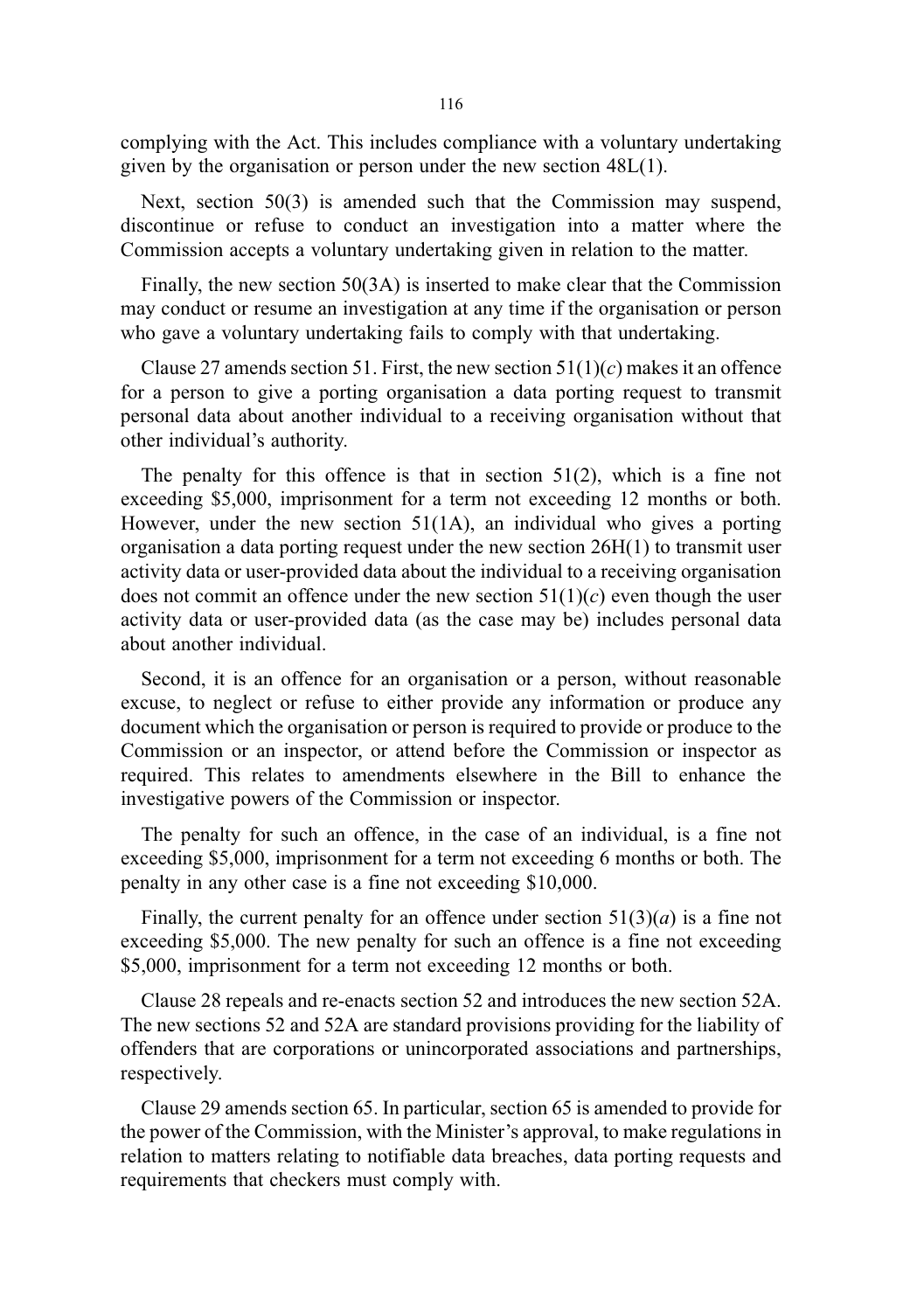Clause 30 makes consequential amendments to section 66 following from the repeal of Parts VII and VIII and the enactment of the new Parts IXC and IXD.

Clause 31 introduces a new First Schedule, which sets out the exceptions under which an organisation may collect, use and disclose personal data about an individual without the individual's consent. This includes exceptions set out in the repealed Second to Fourth Schedules, which have been refined.

Under Part 3 of the new First Schedule, an organisation may collect, use and disclose personal data about an individual without consent where the collection, use or disclosure is in the legitimate interests of the organisation or another person, and the legitimate interests outweigh any adverse effect on the individual. However, this exception does not apply where the collection, use or disclosure is for the purpose of sending to that individual or any other individual a message for an applicable purpose within the meaning given by the new section 37(6).

The organisation must, before relying on this exception, conduct an assessment to determine whether the specified requirements are satisfied. The organisation must identify any adverse effect the proposed collection, use or disclosure is likely to have on the individual, identify and implement reasonable measures to eliminate the adverse effect, reduce the likelihood that the adverse effect will occur or mitigate the adverse effect, and comply with any other prescribed requirements. The organisation must also provide the individual with reasonable access to information about the organisation's collection, use or disclosure of personal data in reliance on this exception.

Part 4 of the new First Schedule expands on the exception relating to business asset transactions in the repealed Second, Third and Fourth Schedules. In particular, the exception applies to business asset transactions involving the sale and purchase of an interest in an organisation, whether the interest is in a party to the transaction or of another organisation that is held by a party to the transaction. "Interest" includes, in relation to a corporation within the meaning of the Companies Act (Cap. 50), a share in that corporation. It is also made clear that the exception applies to business asset transactions involving the amalgamation of a corporation with one or more related corporations within the meaning given by the Companies Act, or the transfer or disposal of any of the business or assets of a corporation to a related corporation.

Finally, Part 5 of the new First Schedule sets out the new exception relating to business improvement purposes. An organisation  $(X)$  that is a corporation within the meaning given by the Companies Act may collect from a related corporation  $(Y)$ , and Y may disclose to X, personal data about an individual  $(P)$  without consent for any of the purposes specified (relevant purpose).  $X$  may also use personal data about P without consent for a relevant purpose. The collection, use or disclosure (as the case may be) is subject to the conditions specified. The relevant purposes are the following: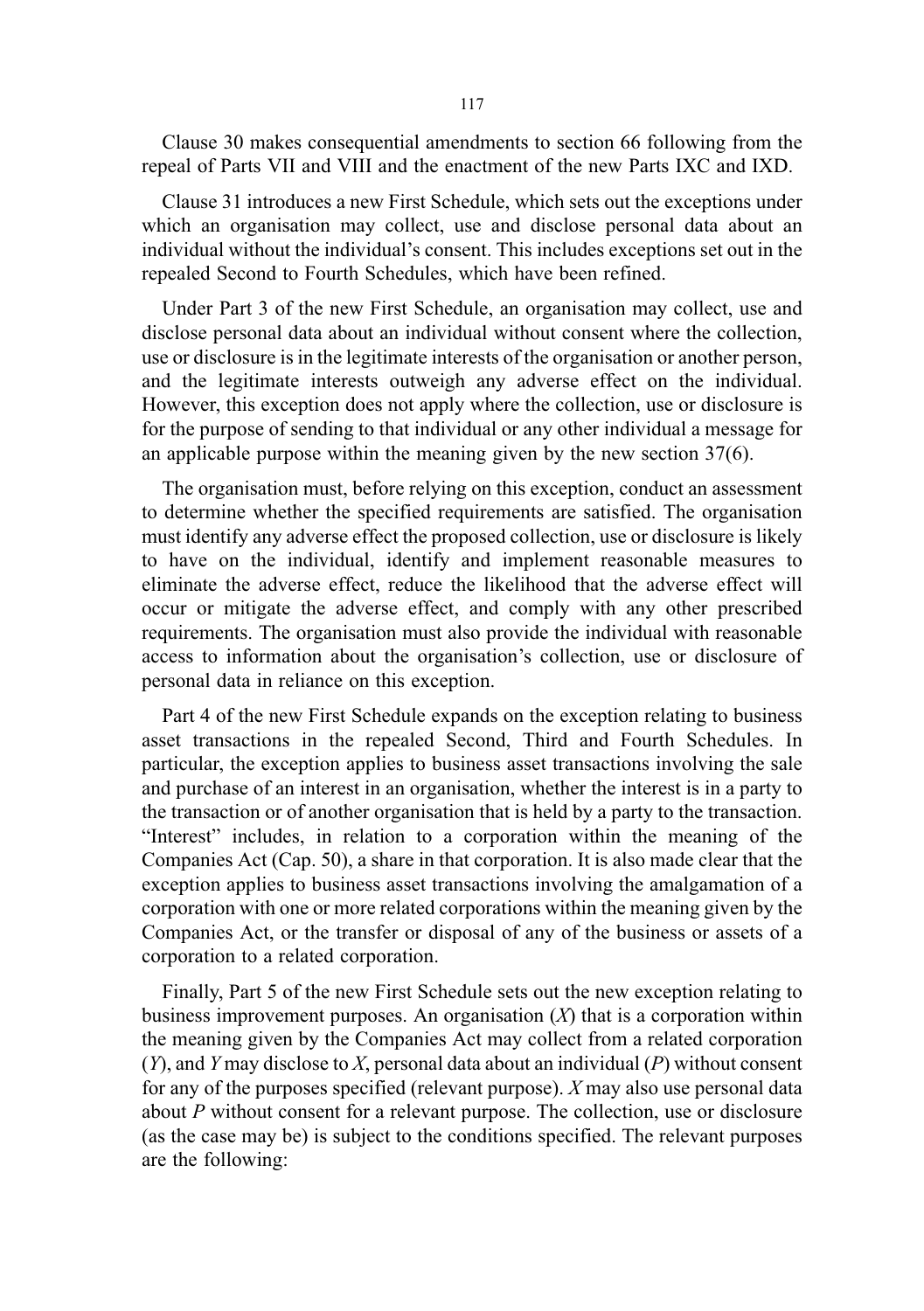- (a) improving or enhancing the goods or services provided, or developing new goods or services to be provided, by X or  $Y$ ;
- (b) improving or enhancing the methods or processes, or developing new methods or processes, for the operations of  $X$  or  $Y$ ;
- (c) learning about and understanding the behaviour and preferences of P or another individual in relation to the goods or services provided by X or  $Y$ :
- (d) identifying any goods or services provided by  $X$  or  $Y$  that may be suitable for  $P$  or another individual, or personalising or customising any such goods or services for P or another individual.

Clause 32 repeals the Second, Third and Fourth Schedules and inserts a new Second Schedule. The new Second Schedule sets out additional exceptions under which an organisation may collect, use or disclose personal data about an individual without consent. It also includes exceptions set out in the repealed Second, Third and Fourth Schedules.

In particular, the new Second Schedule sets out new conditions that an organisation must satisfy in order to use or disclose personal data about an individual for a research purpose, including the condition that there must be a clear public benefit to collecting, using or disclosing the personal data for the research purpose.

The new Second Schedule also sets out the exception relating to the use of personal data about an individual by an organisation (other than a corporation within the meaning given by the Companies Act) without consent for business improvement purposes. This corresponds to the similar exception available to organisations that are corporations under Part 5 of the new First Schedule.

Clause 33 makes a related amendment to the Fifth Schedule as a result of amendments elsewhere in the Bill.

Clause 34 amends the Sixth Schedule to provide that section 22 does not apply in respect of derived personal data.

Clause 35 makes consequential amendments to the Seventh Schedule following from the repeal of section 33 (in the repealed Part VIII) and the enactment of the new section 48P.

Clause 36 amends the Eighth Schedule to provide that a specified message for the purposes of Part IX does not include a message, other than a message mentioned in paragraph  $1(d)$  of the Eighth Schedule, that is sent while the sender of the message is in an ongoing relationship with the recipient, and the sole purpose of which relates to the subject matter of the ongoing relationship.

Clause 37 amends the Ninth Schedule to enhance the powers of the Commission or an inspector in relation to an investigation under section 50.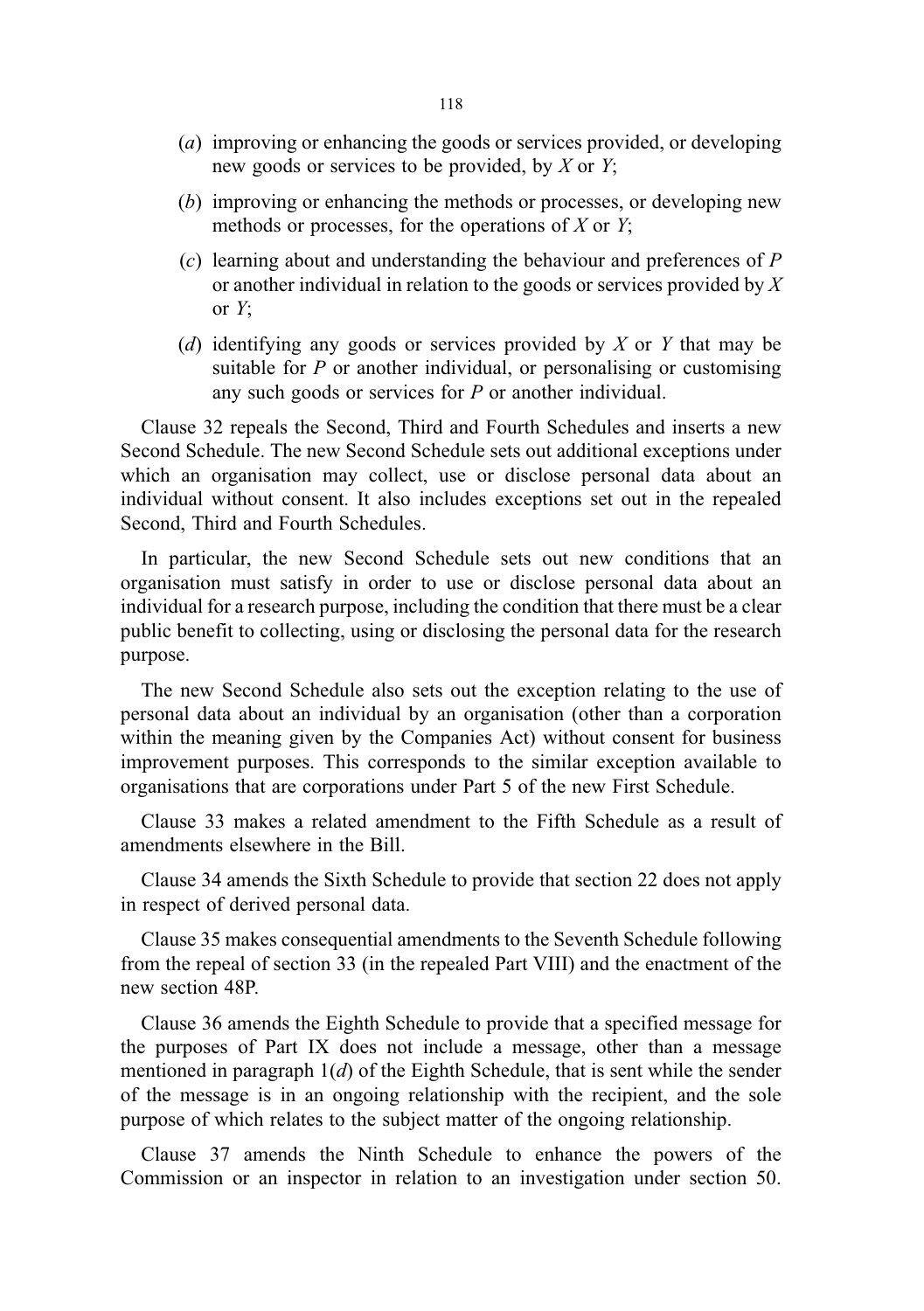The Commission or inspector may require a person to provide any information or produce any document in the person's custody or control, or to attend before the Commission or inspector for a statement to be recorded in writing.

Clause 38 introduces the new Tenth and Eleventh Schedules.

The new Tenth Schedule sets out the applicable purposes for the purposes of the new section 37(6).

The new Eleventh Schedule sets out the specified purposes for the purposes of the new section 48F.

Clause 39 introduces the new Twelfth Schedule, which sets out the classes of excluded applicable data that a porting organisation is not required to transmit, and the excluded circumstances in which the porting organisation is not required to transmit, applicable data under a data porting request given to the porting organisation under the new section 26H(1).

Clause 40 contains related amendments to the Monetary Authority of Singapore Act (MAS Act). Clause 40 repeals section 14 of the MAS Act and inserts the new sections 14, 14A, 14B, 14C and 14D.

The new section 14 contains definitions of terms used in the new sections 14A, 14B, 14C and 14D of the MAS Act.

The new section 14A(1) of the MAS Act is introduced to make it an offence for a current or former director, officer or employee of the Monetary Authority of Singapore (MAS) to disclose any information that the individual acquired in the course of performing the individual's duties or exercising the individual's functions.

The new section 14A(2) of the MAS Act is introduced to make it an offence for a person who is a current or former contractor, consultant or agent of the MAS, or an employee of such a contractor, consultant or agent, to disclose any information (except personal data about an individual) that the person acquired in the course of performing the person's duties or exercising the person's functions. Where such a person discloses personal data about an individual that the person acquired in the course of performing the person's duties or exercising the person's functions, the offence under the new section 48D of the Personal Data Protection Act 2012 applies.

The offences under the new section 14A(1) and (2) of the MAS Act are subject to the defences set out in the new section 14A(3).

The penalty on conviction for an offence under the repealed section 14 of the MAS Act is a fine not exceeding \$20,000, imprisonment for a term not exceeding 3 years or both. The penalty for an offence under the new section 14A(1) or (2) is a fine not exceeding \$20,000, imprisonment for a term not exceeding 2 years or both.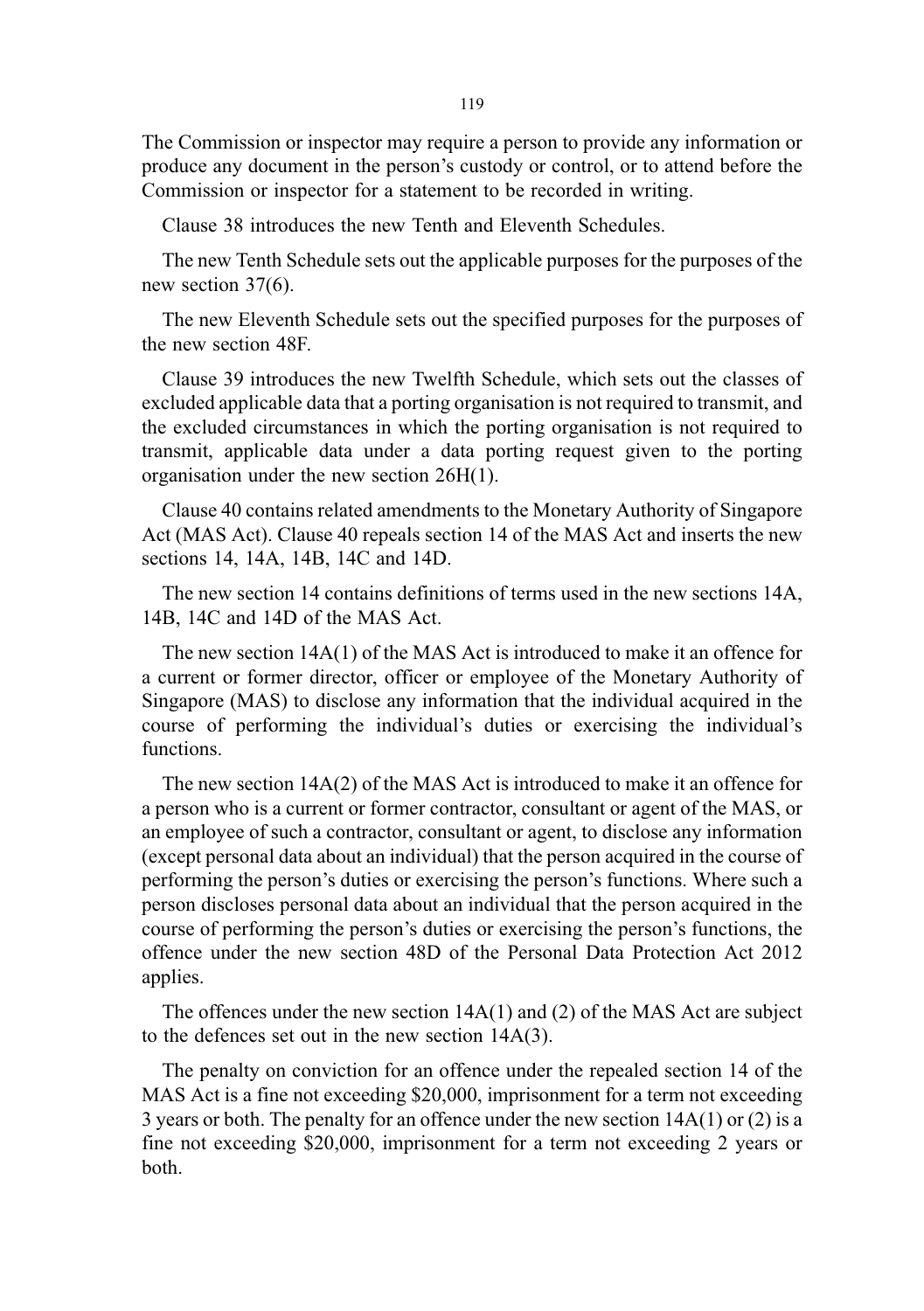The new section 14B(1) of the MAS Act is introduced to make it an offence for a current or former director, officer or employee of the MAS to use any information in the possession or under the control of MAS without MAS' authorisation, where the individual, as a result of that use, obtains a gain for the individual or another person, or causes harm to another individual or a loss to another person.

The new section 14B(2) of the MAS Act is introduced to make it an offence for a person who is a current or former contractor, consultant or agent of the MAS to use any information (other than personal data about an individual) in the possession or under the control of MAS without MAS' authorisation, where the person, as a result of that use, obtains a gain for the person or another person, or causes harm to an individual or a loss to another person. Where such a person uses personal data about an individual in the possession or under the control of MAS without MAS' authorisation, the offence under the new section 48E of the Personal Data Protection Act 2012 applies.

The penalty for an offence under the new section 14B(1) or (2) of the MAS Act is a fine not exceeding \$20,000, imprisonment for a term not exceeding 2 years or both.

The new section 14C(1) of the MAS Act is introduced to make it an offence for a current or former director, officer or employee of the MAS to re-identify, or cause re-identification of, anonymised information in the possession or under the control of MAS.

The penalty is a fine not exceeding \$20,000, imprisonment for a term not exceeding 2 years or both.

The new section 14C(2) of the MAS Act sets out the defences available to an individual charged with an offence under the new section  $14C(1)$ . In particular, there is a defence available to the individual who can prove, on a balance of probabilities, that the individual reasonably believed that the re-identification of anonymised information under the control of MAS was for a specified purpose within the meaning given by the new section 48F(4) of the Personal Data Protection Act 2012, and had notified MAS of the re-identification as soon as was practicable.

The new section 14D of the MAS Act allows for regulations to be made to prescribe matters for the purposes of the new sections 14A, 14B and 14C.

Clause 41 contains related amendments to the Spam Control Act (Cap. 311A) (SCA) to extend the application of that Act to the sending of electronic messages to accounts (instant messaging account) of a user of a messaging service that allows the user to exchange messages with other users who are using the service concurrently (instant messaging service).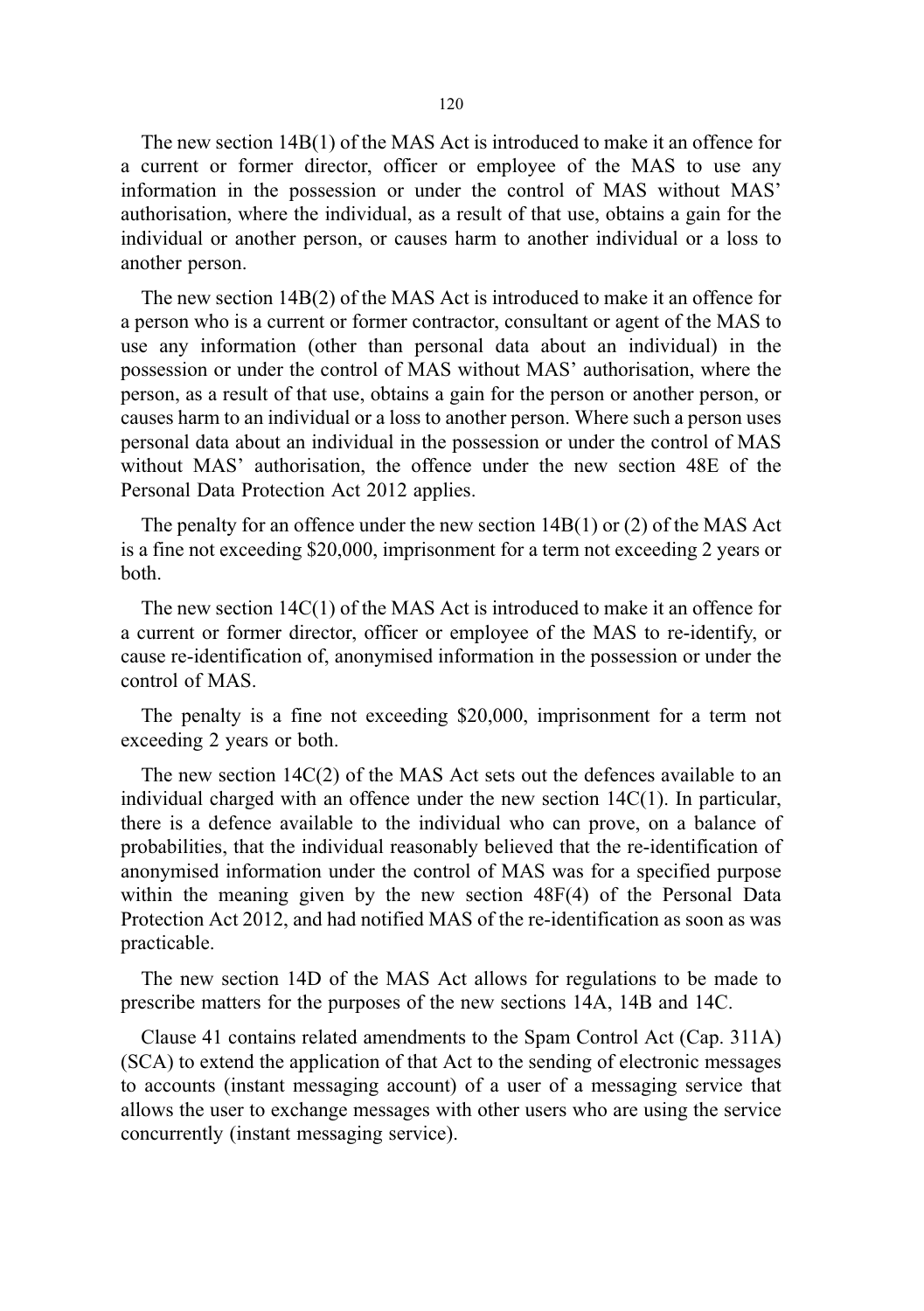Section 2 of the SCA is amended to introduce new definitions supporting amendments elsewhere to that Act.

The new section 4A of the SCA is introduced to make clear that where an electronic message is sent to an instant messaging account, and the name used to identify, or which is associated with, the instant messaging account is an electronic mail address or a mobile telephone number, the electronic message is not a message sent to that electronic mail address or mobile telephone number.

Section  $7(2)(b)$  of the SCA is amended to clarify that an electronic message has a Singapore link if the sender of the message is an entity which is formed or recognised under the law of Singapore, or which has an office or a place of business in Singapore.

Section 8 of the SCA is repealed and re-enacted such that Part II of the SCA (which relates to the sending of electronic messages to electronic addresses generated or obtained through the use of a dictionary attack or address-harvesting software) does not apply to any electronic message sent to a mobile telephone number. This relates to the new section 48B of the Personal Data Protection Act 2012.

Finally, the Second Schedule to the SCA is amended such that the requirements relating to the sending of unsolicited commercial electronic messages in bulk under section 11 read with paragraph 3 of the Second Schedule to the SCA (which pertain to messages sent to electronic mail addresses) do not apply to any unsolicited commercial electronic message that is sent to an instant messaging account.

Clause 42 makes a consequential amendment to the Sixth Schedule to the Supreme Court of Judicature Act (Cap. 322), as amended by the Supreme Court of Judicature (Amendment) Act 2019, arising from the repeal of section 35 (in the repealed Part VIII) and the enactment of the new section 48R.

Clause 43 contains related amendments to the Public Sector (Governance) Act 2018 (PSGA).

Section 7(2) of the PSGA is deleted and substituted to set out the defences available to an individual charged with an offence under section 7(1). Section 7(3) of the PSGA is deleted and substituted. An individual, being a relevant public official of a Singapore public sector agency, commits an offence under section 7(3) if the individual makes use of information under the control of that agency and, as a result of that use, obtains a gain for the individual or another person, or causes harm to another individual or a loss to another person.

Next, the new section 7(3A) of the PSGA is introduced, which applies to information (other than personal data) under the control of a Singapore public sector agency. An individual who is a contractor, or an employee of a contractor, supplying goods or services to that agency or another Singapore public sector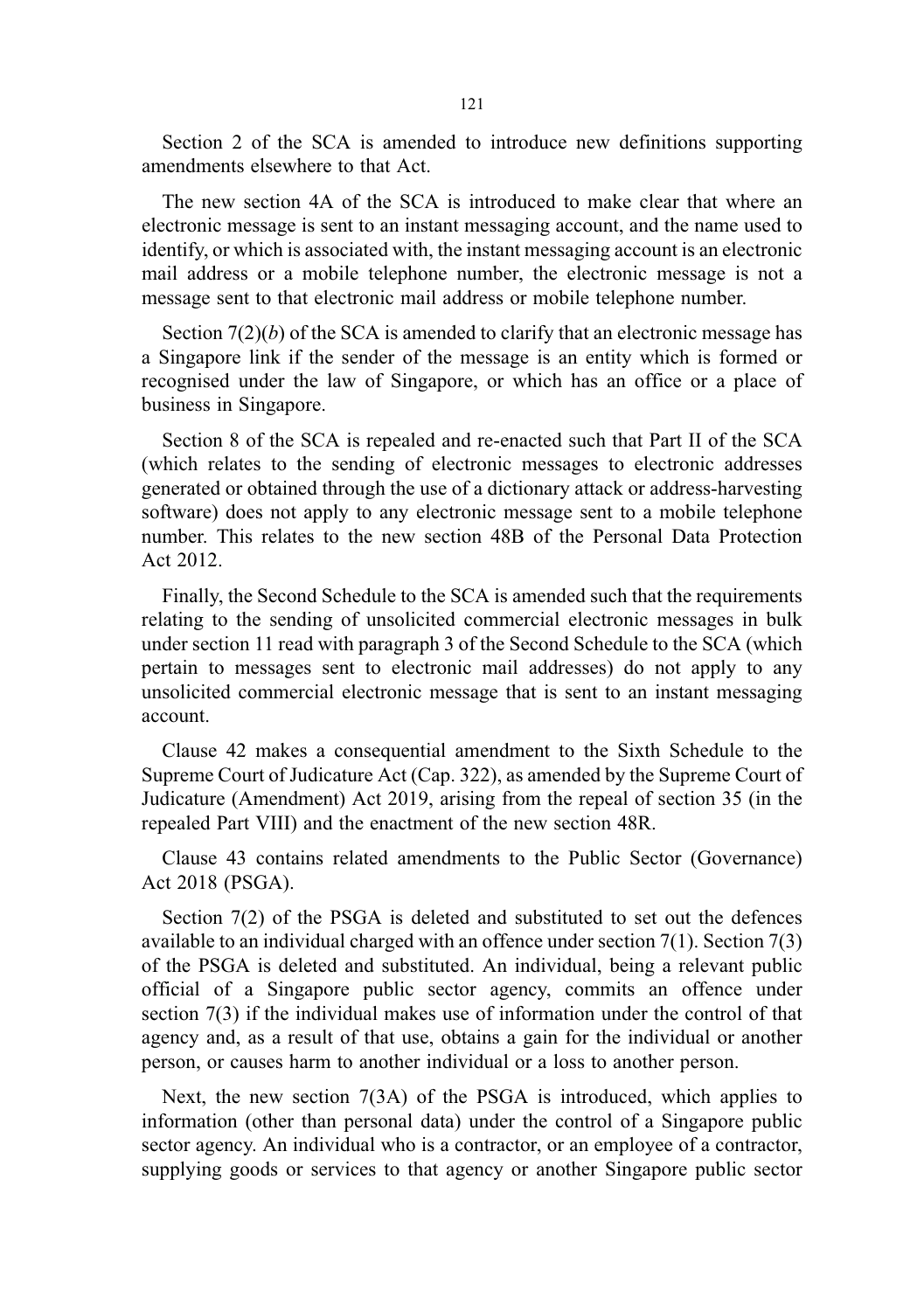agency who makes use of such information without the authorisation of the Singapore public sector agency concerned commits an offence.

The penalty is a fine not exceeding \$5,000, imprisonment for a term not exceeding 2 years or both.

Section 7(4) of the PSGA is deleted and substituted to set out the defences available to an individual charged with an offence under section 7(3) or the new section 7(3A).

Section 7(5) of the PSGA is amended to introduce new definitions supporting amendments elsewhere in section 7.

Section 8(2) of the PSGA is amended such that there is a defence available to an individual charged with an offence under section 8(1) who can prove, on a balance of probabilities, that the individual reasonably believed that the re-identification of anonymised information under the control of a Singapore public sector agency was for a specified purpose within the meaning given by the new section 48F(4) of the Personal Data Protection Act 2012, and had notified either that Singapore public sector agency or the Government Technology Agency of the re-identification as soon as was practicable.

Finally, section 8(3) of the PSGA is amended to introduce new definitions supporting amendments elsewhere in section 8.

Clause 44 makes a consequential amendment to the Healthcare Services Act 2020 (Act 3 of 2020) arising from the repeal of the Fourth Schedule to the Personal Data Protection Act 2012.

Clause 45 makes consequential amendments to the Supreme Court of Judicature (Amendment) Act 2019 arising from the repeal of section 35 (in the repealed Part VIII) and the enactment of the new section 48R.

Clause 46 contains saving and transitional provisions in respect of directions given or decisions made by the Commission under the repealed Part VII and proceedings in relation to such directions or decisions. Clause 46 also provides that a person who is a member of the Appeal Panel immediately before the date of commencement of clauses 15 and 23 (appointed day) continues to be a member of the Appeal Panel until the expiry, or earlier revocation of or resignation from, that appointment. Likewise, the person who is the Chairman of the Appeal Panel immediately before the appointed day continues to be the Chairman of the Appeal Panel until the expiry, or earlier revocation of or resignation from, that appointment.